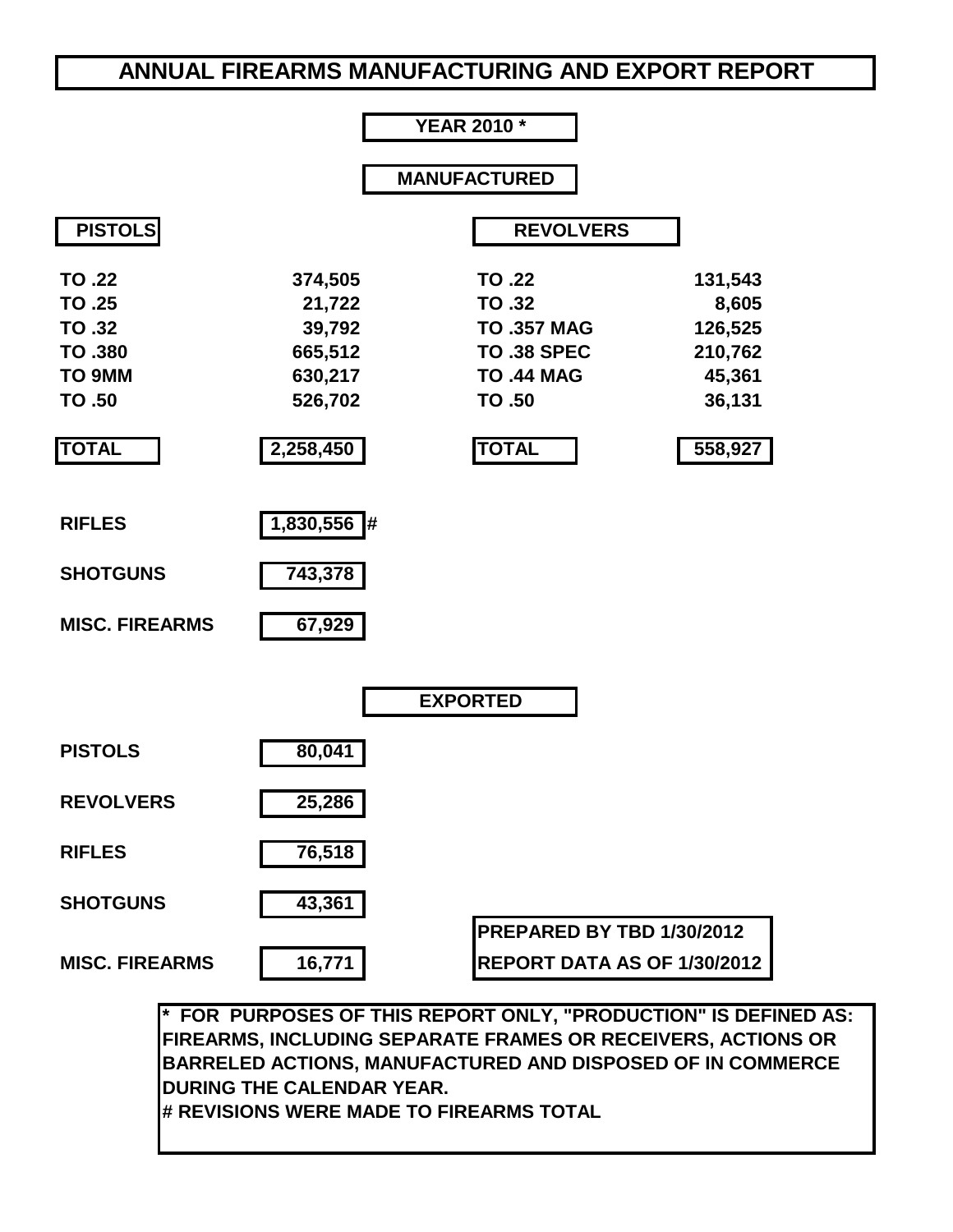# **PISTOLS MANUFACTURED IN 2010 PAGE 1 OF 47**

| <b>RDS KEY</b> | <b>LICENSE NAME</b>                                    | <b>STREET</b>                                | <b>CITY</b>                     | <b>ST</b> | <b>PISTOL</b><br>22 | <b>PISTOL</b><br>25 | <b>PISTOL</b><br>32     | <b>PISTOL</b><br>380 | PISTOL<br>9MM  | PISTOL<br>50   | PISTOL<br><b>TOTAL</b> |
|----------------|--------------------------------------------------------|----------------------------------------------|---------------------------------|-----------|---------------------|---------------------|-------------------------|----------------------|----------------|----------------|------------------------|
| 16303109       | C / S CUSTOM MACHINE LLC                               | 1755 BULL BRANCH RD                          | <b>COFFEE</b><br><b>SPRINGS</b> | <b>AL</b> | $\Omega$            | 0                   | $\Omega$                | $\Omega$             |                |                | $\overline{2}$         |
| 16303111       | <b>CLARK, GREGORY E</b>                                | 1157 PHILLIPS RD                             | LANETT                          | <b>AL</b> | 0                   | $\Omega$            | $\overline{\mathbf{1}}$ | 0                    | 0              | 0              |                        |
| 16337359       | ELLIS, JEFFERY OWEN                                    | 17943 GROUND HOG RD                          | <b>ADGER</b>                    | AL        | 3                   | $\Omega$            | $\mathbf 0$             | 0                    | $\Omega$       | $\Omega$       |                        |
| 16303477       | KARVASALE, MARK AUGUSTUS                               | 1157 S PHILLIPS RD                           | LANETT                          | <b>AL</b> | 0                   | 0                   | $\overline{2}$          | $\Omega$             | -1             | $\Omega$       |                        |
| 57100301       | COTTER, JASON                                          | 115 COUNTY ROAD 546                          | <b>MOUNTAIN</b><br><b>HOME</b>  | AR        | 9                   | $\Omega$            | $\mathbf 0$             | 0                    | 13             | 3              | 25                     |
| 57101324       | <b>GUNCRAFTER INDUSTRIES,</b><br><b>LLC</b>            | 171 MADISON 1510                             | <b>HUNTSVILLE</b>               | AR        | 0                   | $\mathbf 0$         | $\mathbf 0$             | 0                    | 0              | 90             | 90                     |
| 57101188       | NIGHTHAWK CUSTOM LLC                                   | 1306 W TRIMBLE                               | <b>BERRYVILLE</b>               | <b>AR</b> | $\Omega$            | 0                   | $\Omega$                | $\Omega$             | 136            | 1303           | 1439                   |
| 57101940       | RON PHILLIPS AND COMPANY<br><b>LLC</b>                 | 1204 CR 501                                  | <b>BERRYVILLE</b>               | AR        | $\Omega$            | $\mathbf 0$         | $\Omega$                | 0                    | 0              | 3              | 3                      |
| 57101116       | <b>VLH INC</b>                                         | 1105 INDUSTRIAL DR                           | <b>BERRYVILLE</b>               | AR        | 0                   | 0                   | $\Omega$                | 0                    | 0              | 811            | 811                    |
| 57134716       | WILSONS GUN SHOP INC                                   | 2234 CR 719                                  | <b>BERRYVILLE</b>               | <b>AR</b> | $\Omega$            | $\Omega$            | $\Omega$                | 0                    | 333            | 1952           | 2285                   |
| 98600962       | ABRAMS AIRBORNE MFG, INC.                              | 3735 N ROMERO RD                             | <b>TUCSON</b>                   | AZ        | $\Omega$            | $\Omega$            | $\Omega$                | $\Omega$             | $\Omega$       | 14             | 14                     |
| 98602515       | AMERICAN SPIRIT ARMS LLC                               | 16001 N GREENWAY<br><b>HAYDEN LOOP STE B</b> | <b>SCOTTSDALE</b>               | AZ        | $\Omega$            | $\Omega$            | 5                       | $\Omega$             | $\Omega$       |                |                        |
| 98603998       | <b>BEST SHOT LLC</b>                                   | 7314 W COLUMBINE DR                          | <b>PEORIA</b>                   | AZ        | 0                   | $\Omega$            | $\mathbf 0$             | 0                    | $\Omega$       |                |                        |
| 98602058       | <b>BUSHMASTER FIREARMS</b><br><b>INTERNATIONAL LLC</b> | 1070 METRIC DR                               | LAKE HAVASU<br><b>CITY</b>      | AZ        | 0                   | 148                 | $\Omega$                | 0                    | 32             | $\mathbf 0$    | 180                    |
| 98604187       | CAMERONS CUSTOM INC                                    | 5302 W ELECTRA LN                            | <b>GLENDALE</b>                 | AZ        | $\Omega$            | 0                   | $\Omega$                | 0                    | $\overline{2}$ | 4              | 6                      |
| 98601406       | <b>COHARIE ARMS INC</b>                                | 2942 N. GREENFIELD RD<br>#133                | <b>MESA</b>                     | AZ        | 0                   | 76                  | $\mathbf 0$             | 0                    | 206            | 0              | 282                    |
| 98601973       | EXCEL MANUFACTURING INC                                | 2580 LANDON DR UNIT E                        | <b>BULLHEAD CITY</b>            | AZ        | 254                 | 0                   | $\Omega$                | 261                  | $\Omega$       | $\Omega$       | 515                    |
| 98603841       | <b>GHOST PRODUCTS INC</b>                              | 100 8 S CENTER ST                            | <b>MESA</b>                     | AZ        | $\Omega$            | 4                   | $\Omega$                | $\Omega$             | $\Omega$       | $\Omega$       |                        |
| 98602673       | HORN'S CUSTOM RIFLES, INC.                             | 74 LEUPP RD                                  | <b>FLAGSTAFF</b>                | AZ        | 0                   | $\Omega$            | Δ                       | $\Omega$             | $\Omega$       | 2              |                        |
| 98604430       | LAUCK, DAVID MICHAEL                                   | 118 N FIRESKY #B                             | <b>CHINO VALLEY</b>             | AZ        | 0                   | $\Omega$            | $\Omega$                | $\Omega$             | 0              | 6              |                        |
| 98603062       | MCLEARN, MATTHEW MOODY                                 | 1304 RED BARON RD                            | <b>PAYSON</b>                   | AZ        | 0                   | $\mathbf 0$         | $\Omega$                | 0                    | 7              | 19             | 26                     |
| 98603536       | PALESE PROTO TECH INC                                  | 7775 N CASA GRANDE<br>HWY #155               | <b>TUCSON</b>                   | AZ        | 0                   | 1                   | $\Omega$                | 0                    | $\Omega$       | $\mathbf 0$    |                        |
| 98604129       | PREDATOR TACTICAL LLC                                  | 2103 E CEDAR ST STE 3                        | <b>TEMPE</b>                    | AZ        | 0                   | $\mathbf 0$         | $\Omega$                | 0                    | 7              | $\overline{2}$ |                        |
| 98603707       | <b>QUENTIN LASER LLC</b>                               | 761 N MONTEREY ST STE GILBERT<br>104         |                                 | AZ        | $\overline{7}$      | $\Omega$            | $\mathbf 0$             | 0                    | $\Omega$       | 0              |                        |
| 98633332       | R & R SPORTING ARMS INC                                | 15481 N TWIN LAKES DR TUCSON                 |                                 | AZ        | 5                   | 3                   | $\overline{7}$          | $\overline{c}$       | $\Omega$       | 1              | 18                     |
| 98636542       | ROBAR COMPANIES, INC                                   | 21438 N 7TH AVE SUITE<br>B                   | <b>PHOENIX</b>                  | AZ        | 0                   | 1                   | 0                       | -1                   | 5              | 2              |                        |
| 98614472       | STURM, RUGER & COMPANY,<br><b>INC</b>                  | 200 RUGER RD                                 | PRESCOTT                        | AZ        | 94777               | $\Omega$            | $\mathbf 0$             | 255789               | 101911         | 19443          | 471920                 |
| 98603073       | TURNER FABRICATIONS LLC                                | 10602 E IRONWOOD<br>LANE                     | <b>MESA</b>                     | AZ        | 0                   | $\Omega$            | $\mathbf 0$             | 0                    | 41             | $\mathbf 0$    | 41                     |
| 98603237       | ZIMMERMAN ARMS LLC                                     | 540 SIXTH ST # F                             | PRESCOTT                        | <b>AZ</b> | -1                  | $\Omega$            | $\Omega$                | $\Omega$             | 0              | $\Omega$       | -1                     |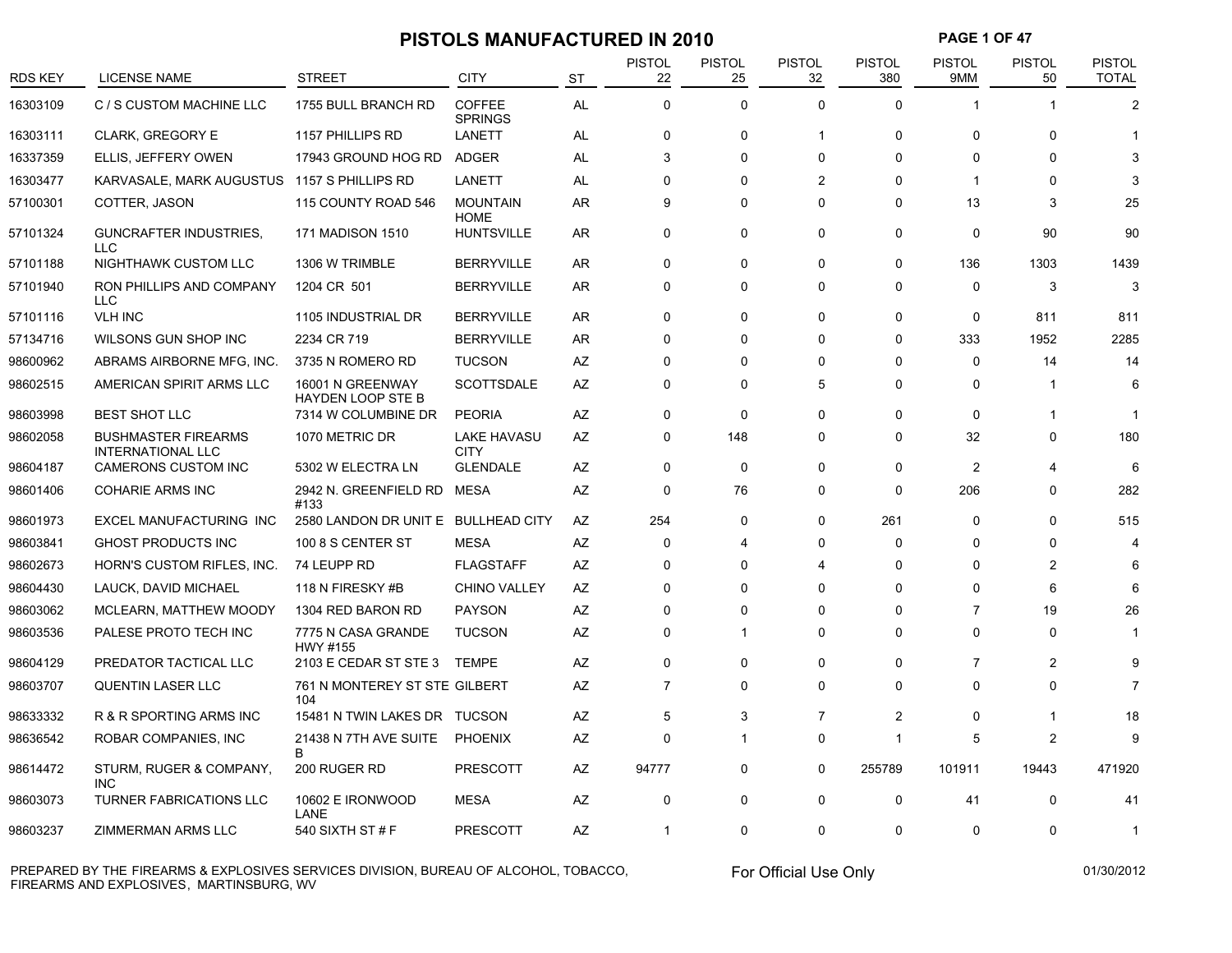## **PISTOLS MANUFACTURED IN 2010 PAGE 2 OF 47**

| <b>RDS KEY</b> | <b>LICENSE NAME</b>                                  | STREET                                                            | <b>CITY</b>                       | <b>ST</b> | <b>PISTOL</b><br>22 | PISTOL<br>25            | <b>PISTOL</b><br>32 | PISTOL<br>380 | <b>PISTOL</b><br>9MM | <b>PISTOL</b><br>50 | PISTOL<br><b>TOTAL</b> |
|----------------|------------------------------------------------------|-------------------------------------------------------------------|-----------------------------------|-----------|---------------------|-------------------------|---------------------|---------------|----------------------|---------------------|------------------------|
| 96802244       | <b>ATW COMPANIES</b>                                 | 2221 PINE VIEW WAY                                                | <b>PETALUMA</b>                   | CA        | $\mathbf 0$         | $\mathbf 0$             | $\mathbf 0$         | 49882         | 0                    | 0                   | 49882                  |
| 93300576       | <b>BAR-STO PRECISION MACHINE</b><br><b>INC</b>       | 73377 SULLIVAN RD                                                 | 29 PALMS                          | CA        | $\mathbf 0$         | $\mathbf 0$             | $\mathbf 0$         | 0             | $\Omega$             | 5                   | 5                      |
| 97702179       | BREWTON, JEFFERY L                                   | 1507 E CHESTNUT AVE                                               | <b>LOMPOC</b>                     | CA        | $\mathbf 0$         | $\overline{2}$          | $\mathbf 0$         | 0             | 0                    | 0                   | $\overline{2}$         |
| 97702070       | <b>CBEINC</b>                                        | 18430 TECHNOLOGY DR<br>UNIT A                                     | <b>MORGAN HILL</b>                | CA        | $\mathbf 0$         | 55                      | 0                   | 0             | 0                    | 0                   | 55                     |
| 93340727       | <b>EXCEL INDUSTRIES INC</b>                          | 4510 CARTER CT                                                    | <b>CHINO</b>                      | CA        | 376                 | $\mathbf 0$             | $\mathbf 0$         | 321           | $\mathbf 0$          | 0                   | 697                    |
| 93301600       | <b>FMK FIREARMS</b><br><b>INCORPORATED</b>           | 1025 A ORTEGA WAY                                                 | <b>PLACENTIA</b>                  | CA        | 0                   | 0                       | $\Omega$            | 0             | 1349                 | $\Omega$            | 1349                   |
| 97701963       | <b>HANSON, NORMAN LOUIS</b>                          | 20733 SOUTH ST UNIT C                                             | <b>TEHACHAPI</b>                  | CA        | $\mathbf 0$         | 11                      | $\mathbf{0}$        | 0             | $\Omega$             | $\Omega$            | 11                     |
| 93302759       | LEDESMA, PAUL                                        | 13552 CENTRAL AVE,<br>UNIT <sub>C</sub>                           | <b>CHINO</b>                      | CA        | $\mathbf 0$         | $\Omega$                | $\Omega$            | $\Omega$      | $\Omega$             | 6                   |                        |
| 97701704       | MULLEN, JEFFREY GERALD                               | 5530 E LAMONA AVE<br>#103                                         | <b>FRESNO</b>                     | CA        | $\mathbf 0$         | $\overline{2}$          | 9                   | 0             | 0                    | 0                   | 11                     |
| 93336988       | <b>PHOENIX ARMS</b>                                  | 4231 BRICKELL STREET                                              | <b>ONTARIO</b>                    | CA        | 11628               | 2772                    | $\mathbf 0$         | 0             | 0                    | 0                   | 14400                  |
| 93301038       | SUREFIRE, LLC                                        | 18300 MT BALDY CIRCLE FOUNTAIN                                    | <b>VALLEY</b>                     | CA        | $\mathbf 0$         | 0                       | 0                   | 0             | 2                    | $\Omega$            |                        |
| 96802086       | TOLEDO, ARIS                                         | 1405 GEORGIA ST STE D                                             | VALLEJO                           | CA        | 11                  | 0                       | 0                   | 0             |                      | 0                   | 12                     |
| 97702192       | VELLA, TIMOTHY; GONZALEZ,<br>JAIME; GONZALEZ, JAVIER | 1751 HOURET CT                                                    | <b>MILPITAS</b>                   | СA        | $\pmb{0}$           | 12                      | -1                  | 0             | 0                    | 0                   | 13                     |
| 58400906       | ANDY'S CUSTOM GUNS INC                               | 14855 W 54TH AVE                                                  | <b>GOLDEN</b>                     | CO        | 3                   | 0                       | $\Omega$            | $\Omega$      | 4                    | 3                   | 10                     |
| 58402912       | ASH MESA ARMORY LLC                                  | 16426 D 25 RD                                                     | <b>DELTA</b>                      | CO        | $\Omega$            | $\Omega$                | $\Omega$            | $\Omega$      | $\Omega$             | 1                   |                        |
| 58401643       | <b>IRON RIDGE ARMS CO</b>                            | 1110 DELAWARE #A                                                  | LONGMONT                          | CO        | $\Omega$            | $\overline{\mathbf{c}}$ | $\Omega$            | $\Omega$      | $\Omega$             | 0                   |                        |
| 58402893       | <b>LEGACY CUSTOM PRODUCTS</b><br><b>INC</b>          | 39 OAK VIEW CIRCLE                                                | <b>DURANGO</b>                    | CO        | $\Omega$            | $\Omega$                | $\Omega$            | $\Omega$      | $\Omega$             | $\overline{2}$      |                        |
| 58402371       | LIPPARD, KARL                                        | 3259 ELECTRA DR SO                                                | <b>COLORADO</b><br><b>SPRINGS</b> | CO        | $\Omega$            | $\Omega$                | $\Omega$            | 0             | $\Omega$             | 6                   |                        |
| 58401738       | POWELL, JAMES B                                      | 6571 PFOST DRIVE                                                  | <b>PEYTON</b>                     | CO        | $\mathbf 0$         | 0                       | 0                   | 0             | 27                   | 0                   | 27                     |
| 58401278       | PRECISION SMALL ARMS INC                             | <b>ASPEN AIRPORT</b><br><b>BUSINESS CENTER</b><br>BLDG 210 UNIT C | <b>ASPEN</b>                      | CO        | $\Omega$            | 492                     | $\Omega$            | 0             | 0                    | $\Omega$            | 492                    |
| 58402284       | <b>VOLKMANN CUSTOM INC</b>                           | 1595 CARR ST                                                      | <b>LAKEWOOD</b>                   | CO        | $\mathbf 0$         | 0                       | 0                   | 0             | 0                    | 79                  | 79                     |
| 60633345       | COLT'S MANUFACTURING CO<br><b>LLC</b>                | 545 NEWPARK AVE                                                   | <b>WEST</b><br><b>HARTFORD</b>    | CT        | $\mathbf 0$         | 0                       | $\Omega$            | 3             | 2133                 | 27195               | 29331                  |
| 60604862       | L W SEECAMP CO INC                                   | 280 ROCK LANE                                                     | <b>MILFORD</b>                    | CT        | $\mathbf 0$         | $\mathbf{0}$            | 966                 | 502           | $\Omega$             | 0                   | 1468                   |
| 60600006       | P3LLC                                                | <b>22 SUNRISE TERRACE</b>                                         | <b>WEATOGUE</b>                   | СT        | 0                   | 0                       | 0                   | 0             | -1                   | 3                   | 4                      |
| 60601096       | PTR-91 INC                                           | 1451 NEW BRITAIN AVE                                              | <b>FARMINGTON</b>                 | СT        | $\mathbf 0$         | 0                       | 0                   | 0             | 0                    | 819                 | 819                    |
| 85100390       | PERRY'S GUN REPAIR, LLC                              | 22957 DEEP BRANCH RD                                              | <b>GEORGETOWN</b>                 | DE        | 0                   | 0                       | $\mathbf 0$         | 0             | 0                    | 1                   | $\mathbf 1$            |
| 15939794       | <b>B &amp; K DIVING SYSTEMS INC</b>                  | 1328 CLEMENTS WOODS<br>LN                                         | JACKSONVILLE                      | FL.       | 0                   | 0                       | 0                   | 0             | -1                   |                     | 2                      |
| 15907948       | CHARLES W JENKINS, LLC                               | 977 18TH AVE SW                                                   | <b>VERO BEACH</b>                 | <b>FL</b> | $\Omega$            | $\Omega$                | $\Omega$            | $\Omega$      | $\overline{c}$       | 5                   | 7                      |
| 15910123       | DIAMONDBACK FIREARMS LLC                             | 4135 PINE TREE PL                                                 | COCOA                             | <b>FL</b> | $\mathbf 0$         | $\mathbf 0$             | $\Omega$            | 25252         | $\Omega$             | 0                   | 25252                  |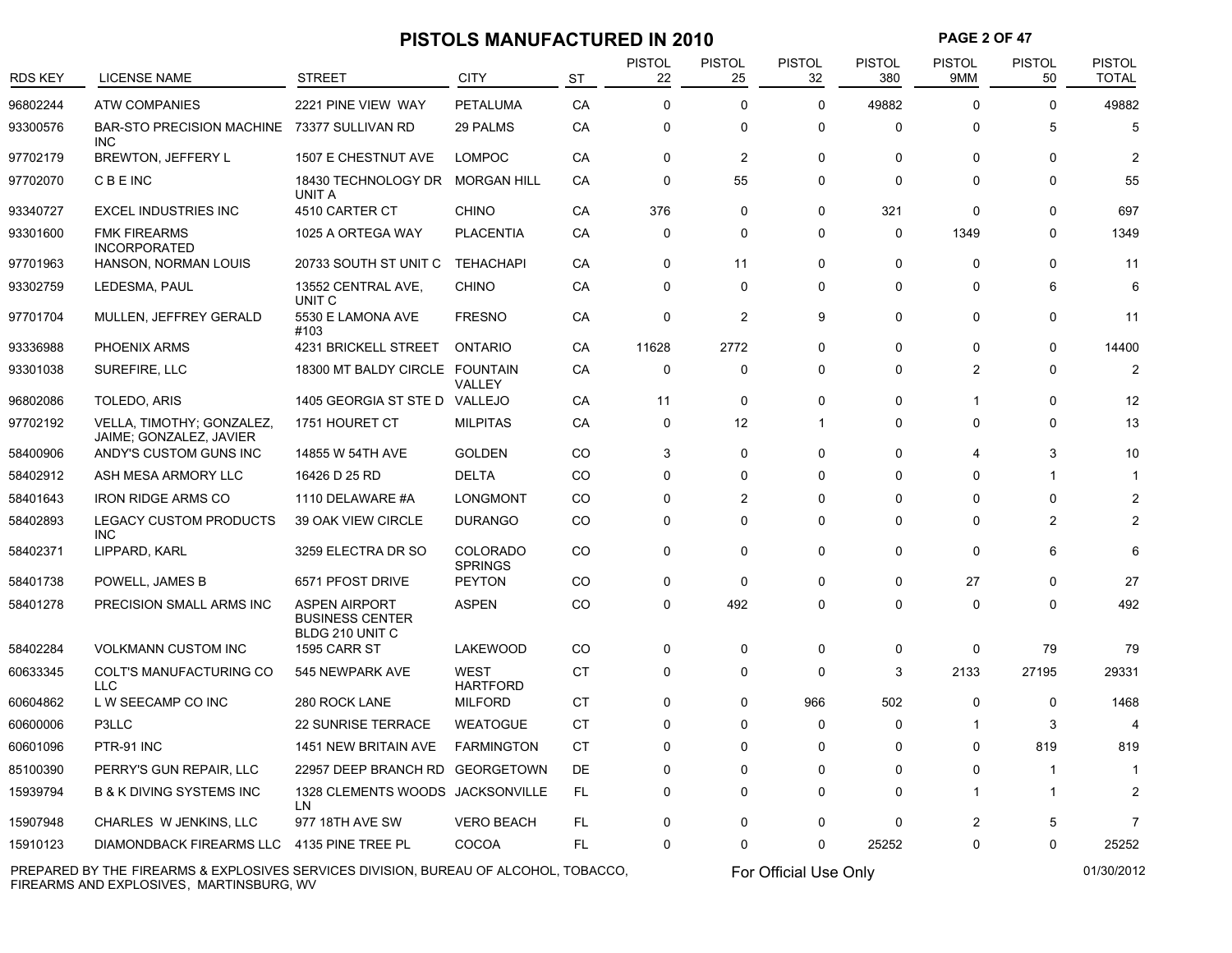|                |                                                            |                                          | PISTOLS MANUFACTURED IN 2010     |           |                     |                     |                     |                      | <b>PAGE 3 OF 47</b>  |                     |                               |
|----------------|------------------------------------------------------------|------------------------------------------|----------------------------------|-----------|---------------------|---------------------|---------------------|----------------------|----------------------|---------------------|-------------------------------|
| <b>RDS KEY</b> | <b>LICENSE NAME</b>                                        | <b>STREET</b>                            | <b>CITY</b>                      | <b>ST</b> | <b>PISTOL</b><br>22 | <b>PISTOL</b><br>25 | <b>PISTOL</b><br>32 | <b>PISTOL</b><br>380 | <b>PISTOL</b><br>9MM | <b>PISTOL</b><br>50 | <b>PISTOL</b><br><b>TOTAL</b> |
| 15909274       | <b>FLORIDA ARMS</b><br>MANUFACTURING COMPANY<br><b>INC</b> | 41 LAKE MORTON DR<br>SUITE <sub>25</sub> | LAKELAND                         | <b>FL</b> | $\mathbf 0$         | 0                   | $\mathbf 0$         | $\mathbf 0$          | 21                   | $\mathbf 0$         | 21                            |
| 15901002       | GUN SMOKE ENTERPRISES INC 506 NE 3RD ST                    |                                          | <b>OKEECHOBEE</b>                | FL.       | $\mathbf 0$         | 15                  | $\mathbf 0$         | $\Omega$             | $\Omega$             | $\mathbf{0}$        | 15                            |
| 15904057       | HOFFMAN, RICHARD C                                         | 145 SHERIDAN AVE                         | LONGWOOD                         | <b>FL</b> | $\mathbf 0$         | 0                   | $\Omega$            | $\Omega$             | $\overline{1}$       | $\mathbf{0}$        |                               |
| 15940806       | <b>KEL TEC CNC INDUSTRIES INC</b>                          | 1475 - 1495 COX ROAD                     | COCOA                            | FL.       | 4256                | 4541                | 14831               | 40638                | 39850                | 0                   | 104116                        |
| 15911435       | MILLENNIUM CUSTOM INC                                      | 501 C INDUSTRIAL ST                      | <b>LAKE WORTH</b>                | FL.       | $\mathbf 0$         | 0                   | $\Omega$            | 0                    | 5                    | 5                   | 10                            |
| 15911048       | PD PRODUCTS LLC                                            | 2510 KIRBY CIR NE STE<br>109             | PALM BAY                         | FL.       | $\mathbf 0$         | 0                   | $\Omega$            | 0                    | 11                   | 5                   | 16                            |
| 15903222       | <b>SCCY INDUSTRIES LLC</b>                                 | 1800 CONCEPT COURT                       | <b>DAYTONA</b><br><b>BEACH</b>   | FL.       | $\mathbf 0$         | 0                   | $\Omega$            | $\mathbf{0}$         | 8641                 | $\mathbf{0}$        | 8641                          |
| 15909076       | SPIRIT GUN MANUFACTURING<br>CO LLC, THE                    | 1696 OLD OKEECHOBEE<br>RD BLDG 3D        | <b>WEST PALM</b><br><b>BEACH</b> | FL.       | 194                 | 0                   | $\Omega$            | $\Omega$             | $\Omega$             | $\mathbf{0}$        | 194                           |
| 15906386       | SUPERFORMANCE INC                                          | 2510 KIRBY CR NE UNIT<br>109             | PALM BAY                         | FL.       | $\mathbf 0$         | 0                   | $\mathbf 0$         | $\mathbf 0$          | 5                    | 6                   | 11                            |
| 15923596       | <b>TAURUS INTERNATIONAL</b><br><b>MANUFACTURING INC</b>    | 16175 NW 49TH AVE                        | MIAMI                            | FL.       | 20833               | 8220                | 2                   | 99105                | 0                    | 0                   | 128160                        |
| 15890327       | <b>GLOCK INC</b>                                           | 6000 HIGHLANDS PKWY                      | <b>SMYRNA</b>                    | GA        | $\mathbf 0$         | 0                   | $\Omega$            | $\mathbf 0$          | 20893                | 10502               | 31395                         |
| 15800115       | HERITAGE CUSTOM ARMS, LLC                                  | 250 KELLER RD                            | <b>ROSSVILLE</b>                 | GA        | $\mathbf 0$         | 0                   | $\Omega$            | $\Omega$             | 0                    | $\mathbf{1}$        | -1                            |
| 15801270       | <b>HISTORIC ARMS LLC</b>                                   | 1486 CHERRY RD                           | <b>FRANKLIN</b>                  | GA        | $\mathbf{0}$        | 0                   | $\Omega$            | $\Omega$             | $\mathbf{1}$         | 0                   | -1                            |
| 15805501       | <b>MA CUSTOMS LLC</b>                                      | 1255 E CHERRY STREET                     | <b>JESUP</b>                     | GA        | $\mathbf 0$         | 0                   | $\Omega$            | 0                    | 0                    |                     |                               |
| 15840168       | MEGGITT TRAINING SYSTEMS<br><b>INC</b>                     | 296 BROGDON RD                           | <b>SUWANEE</b>                   | GA        | $\Omega$            | 0                   | $\Omega$            | $\mathbf 0$          | 59                   | 4                   | 63                            |
| 15806045       | ORTIZ CUSTOM GUNS LLC                                      | 7 E MONTGOMERY<br><b>CROSS ROADS</b>     | SAVANNAH                         | GA        | $\mathbf 0$         | 0                   | $\Omega$            | $\mathbf{0}$         | $\Omega$             | $\overline{2}$      | $\mathcal{P}$                 |
| 15806009       | PAYNE, JAMES M & CASHIN,<br>PHILIP A                       | 105 A KINGBRIDGE DR                      | CARROLLTON                       | GA        | 993                 | 0                   | $\Omega$            | 93                   | 2265                 | 893                 | 4244                          |
| 54201706       | LES BAER CUSTOM INC                                        | <b>1804 IOWA DR</b>                      | LE CLAIRE                        | IA        | $\mathbf 0$         | $\mathbf{0}$        | $\Omega$            | $\Omega$             | 63                   | 2477                | 2540                          |
| 54201889       | V CUSTOM INC                                               | 24276 240TH ST                           | CARROLL                          | IA        | 39                  | 0                   | $\Omega$            | 0                    | $\Omega$             | $\mathbf 0$         | 39                            |
| 98200913       | <b>KRONE, ROBERT MITCHELL</b>                              | 201 N KINGS RD #101                      | <b>NAMPA</b>                     | ID        | $\mathbf 0$         | 0                   | $\Omega$            | $\mathbf{0}$         | $\overline{2}$       | $\overline{2}$      | $\overline{4}$                |
| 98201252       | PRIMARY WEAPONS SYSTEMS<br><b>INC</b>                      | 800 E CITATION COURT<br>SUITE C          | <b>BOISE</b>                     | ID        | 5                   | $\Omega$            | 16                  | $\Omega$             | $\Omega$             | $\mathbf{0}$        | 21                            |
| 98200569       | TACTICAL INNOVATIONS INC                                   | 345 SUNRISE RD                           | <b>BONNERS</b><br><b>FERRY</b>   | ID        | 22                  | $\mathbf{0}$        | $\Omega$            | $\Omega$             | $\Omega$             | $\mathbf{0}$        | 22                            |
| 98200317       | <b>TACTICAL SOLUTIONS LLC</b>                              | 2181 COMMERCE AVE                        | <b>BOISE</b>                     | ID        | 1781                | 0                   | $\Omega$            | 0                    | $\Omega$             | 0                   | 1781                          |
| 33702224       | <b>CUSTOM MACHINE &amp;</b><br><b>GUNSMITHING INC</b>      | <b>505 S VALE ST</b>                     | <b>BLOOMINGTON</b>               | IL        | $\mathbf 0$         | 0                   | $\Omega$            | $\Omega$             | 0                    | -1                  | -1                            |
| 33602804       | HI TECH PLASTICS INC                                       | 2074 78 FOSTER AVE                       | <b>WHEELING</b>                  | IL        | $\mathbf 0$         | 0                   | $\Omega$            | 203                  | $\Omega$             | 0                   | 203                           |
| 33601572       | MILLER, ROBERT ALAN                                        | 23489 E 1900 STREET                      | <b>GENESEO</b>                   | IL        | $\mathbf 0$         | 0                   | $\Omega$            | 0                    | 0                    | $\overline{2}$      | 2                             |
| 33733384       | OGLESBY & OGLESBY<br><b>GUNMAKERS INC</b>                  | 744 W ANDREW RD                          | <b>SPRINGFIELD</b>               | IL        | $\Omega$            | $\Omega$            | $\Omega$            | $\Omega$             | $\Omega$             |                     |                               |
| 33735964       | OTTE, MICHAEL M                                            | 200 SECOND AVE                           | <b>EDWARDSVILLE</b>              | IL        | $\Omega$            | $\Omega$            | $\Omega$            | $\Omega$             | 3                    | $\Omega$            | 3                             |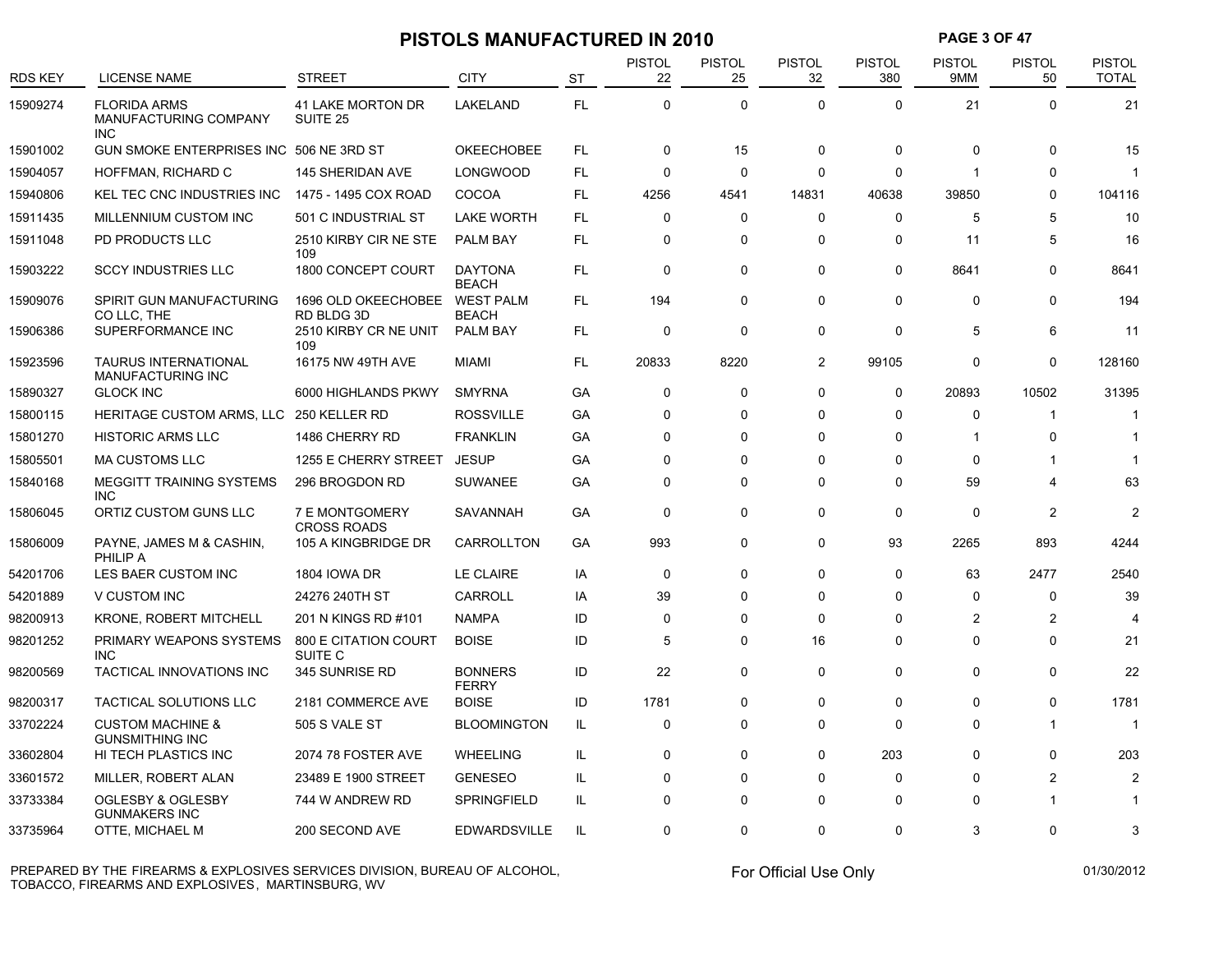# **PISTOLS MANUFACTURED IN 2010 PAGE 4 OF 47**

| <b>RDS KEY</b> | <b>LICENSE NAME</b>                                     | <b>STREET</b>                         | <b>CITY</b>                | <b>ST</b> | <b>PISTOL</b><br>22 | <b>PISTOL</b><br>25 | <b>PISTOL</b><br>32 | <b>PISTOL</b><br>380    | PISTOL<br>9MM  | PISTOL<br>50   | PISTOL<br><b>TOTAL</b> |
|----------------|---------------------------------------------------------|---------------------------------------|----------------------------|-----------|---------------------|---------------------|---------------------|-------------------------|----------------|----------------|------------------------|
| 33602993       | PRECISION SMALL ARMS INC                                | 1742 FERRO DR                         | <b>NEW LENOX</b>           | IL        | 0                   | 246                 | $\mathbf 0$         | 0                       | 0              | $\mathbf 0$    | 246                    |
| 33637004       | ROCK RIVER ARMS INC                                     | 1042 CLEVELAND RD                     | <b>COLONA</b>              | IL        | 0                   | 506                 | $\Omega$            | $\overline{\mathbf{c}}$ | 31             | 36             | 575                    |
| 33601205       | SPORTSWEREUS INC                                        | 140 N WESTERN AVE<br>STE <sub>B</sub> | <b>CARPENTERSVI</b><br>LLE | IL        | $\Omega$            | $\Omega$            | $\Omega$            | $\Omega$                | $\Omega$       | 3              |                        |
| 33635798       | SPRINGFIELD INC                                         | 420 W MAIN ST                         | <b>GENESEO</b>             | IL.       | 0                   | $\Omega$            | $\mathbf 0$         | 0                       | 3513           | 12592          | 16105                  |
| 43538094       | JB CUSTOM INC                                           | 16335 BUILDING #5 LIMA<br><b>ROAD</b> | <b>HUNTERTOWN</b>          | IN        | 0                   | $\Omega$            | $\overline{2}$      | $\Omega$                | $\Omega$       | $\overline{2}$ | $\overline{4}$         |
| 43503578       | <b>SWS-TRIMAC INC</b>                                   | 3610 FOCUS DR                         | FORT WAYNE                 | IN        | 0                   | $\mathbf 0$         | $\mathbf 0$         | 0                       | $\mathbf 0$    | $\overline{2}$ |                        |
| 54800478       | ALLEE, MICHAEL DAVID                                    | 5606 JOHNSON DR                       | <b>MISSION</b>             | KS        | 0                   | $\Omega$            | 1                   | $\Omega$                | $\Omega$       |                |                        |
| 54835734       | COPELAND, GREG                                          | 3686 272ND RD                         | <b>ARKANSAS CITY</b>       | KS        | $\Omega$            | $\Omega$            | $\Omega$            | $\Omega$                | $\Omega$       | 3              |                        |
| 54802261       | <b>RUPERT, CHRISTOPHER LEE</b>                          | 833 E 10TH ST                         | <b>CONCORDIA</b>           | KS        | $\overline{c}$      | $\Omega$            | $\Omega$            | $\Omega$                | $\Omega$       | $\Omega$       |                        |
| 54802314       | SAND CREEK OUTFITTING LLC                               | <b>111 E MAIN</b>                     | <b>HARPER</b>              | KS        | 0                   | $\Omega$            | $\Omega$            | $\Omega$                | $\Omega$       | 1              |                        |
| 54802035       | THATCHER, HAROLD G JR<br>SUCCESSOR THATCHER,<br>KATRINA | 503 SOUTH H ST                        | <b>WELLINGTON</b>          | KS        | 2                   | $\Omega$            | $\mathbf 0$         | 0                       | $\Omega$       | 0              |                        |
| 46100511       | DOUBLE STAR CORP                                        | 5600 BYBEE RD                         | <b>WINCHESTER</b>          | ΚY        | 0                   | $\Omega$            | 0                   | 0                       | $\Omega$       | 76             | 76                     |
| 46101023       | <b>GEMINI CUSTOMS LLC</b>                               | 717 BOTKINS ROAD                      | <b>FRANKFORT</b>           | KY        | $\Omega$            | $\Omega$            | $\Omega$            | $\Omega$                | $\Omega$       | 3              |                        |
| 46103138       | VINTAGE ORDNANCE<br><b>COMPANY LLC</b>                  | 222 QUARRY RIDGE<br><b>COURT EAST</b> | <b>ELIZABETHTOW</b><br>N   | KY        | $\Omega$            | $\Omega$            | $\Omega$            | $\Omega$                | $\Omega$       | 49             | 49                     |
| 60435456       | SAEILO, INC                                             | 130 GODDARD<br><b>MEMORIAL DR</b>     | <b>WORCESTER</b>           | МA        | 0                   | $\mathbf 0$         | $\mathbf 0$         | 12577                   | 23090          | 14799          | 50466                  |
| 60401684       | <b>SMITH &amp; WESSON CORP</b>                          | 2100 ROOSEVELT AVE                    | <b>SPRINGFIELD</b>         | МA        | 0                   | $\mathbf 0$         | $\mathbf 0$         | 49595                   | 106486         | 134128         | 290209                 |
| 85207699       | BERETTA U S A CORPORATION 17601 BERETTA DR              |                                       | <b>ACCOKEEK</b>            | MD        | 36970               | 1970                | 19391               | 0                       | 69613          | 5453           | 133397                 |
| 85202358       | <b>LWRC INTERNATIONAL LLC</b>                           | 815 CHESAPEAKE DRIVE CAMBRIDGE        |                            | MD        | 205                 | 0                   | $\Omega$            | $\Omega$                | $\Omega$       | $\mathbf 0$    | 205                    |
| 60100956       | <b>BUSHMASTER FIREARMS</b><br><b>INTERNATIONAL LLC</b>  | 999 ROOSEVELT TRL                     | <b>WINDHAM</b>             | ME        | $\mathbf 0$         | 98                  | $\Omega$            | $\Omega$                | 5              | $\mathbf 0$    | 103                    |
| 60100748       | <b>SMITH &amp; WESSON CORP</b>                          | <b>19 AVIATION DR</b>                 | <b>HOULTON</b>             | ME        | 33438               | 0                   | 698                 | 18725                   | 576            | 9323           | 62760                  |
| 60101351       | <b>WEAPONCRAFT LLC</b>                                  | 34 RAINMAKER DR STE 3 PORTLAND        |                            | ME        | 0                   | 0                   | 0                   | 0                       | -1             | 0              | -1                     |
| 43803278       | ACCURIZER, INC THE                                      | 150 LANGE                             | <b>TROY</b>                | MI        | 0                   | $\Omega$            | $\mathbf 0$         | 0                       | $\Omega$       | 13             | 13                     |
| 43805485       | <b>CHEELY CUSTOM GUNWORKS</b><br><b>LLC</b>             | 3300 WARNER RD                        | <b>HOWELL</b>              | MI        | $\Omega$            | $\Omega$            | $\Omega$            | $\Omega$                | $\overline{1}$ | -1             | 2                      |
| 43805373       | STOPPIELLO, JOSEPH FRANK<br>Ш                           | 8495 RONDA DRIVE                      | <b>CANTON</b>              | MI        | 0                   | $\Omega$            | $\mathbf 0$         | $\Omega$                | 38             | $\mathbf 0$    | 38                     |
| 34102861       | <b>COONAN INC</b>                                       | 2033 105TH AVE N E                    | <b>BLAINE</b>              | ΜN        | 0                   | $\mathbf 0$         | $\mathbf 0$         | 0                       | $\Omega$       | 31             | 31                     |
| 34103165       | DEER COUNTRY ARCHERY INC                                | 32981 COUNTY RD 24                    | <b>STARBUCK</b>            | MN        | $\Omega$            | 11                  | $\Omega$            | $\Omega$                | $\Omega$       | $\Omega$       | 11                     |
| 34137259       | E ARTHUR BROWN CO INC                                   | 4088 COUNTY ROAD 40<br><b>NW</b>      | <b>GARFIELD</b>            | MN        | 4                   | 0                   | 5                   | $\Omega$                | $\overline{2}$ | $\Omega$       | 11                     |
| 34102462       | PINE TECHNICAL COLLEGE                                  | 900 4TH ST SE                         | PINE CITY                  | <b>MN</b> | 0                   | 0                   | $\mathbf 0$         | $\Omega$                | $\mathbf 0$    | $\mathbf{1}$   | -1                     |
| 34102463       | <b>VELOCITY LLC</b>                                     | 6315 RICE LAKE ROAD                   | <b>DULUTH</b>              | ΜN        | 0                   | $\mathbf 0$         | 0                   | 0                       | $\Omega$       | 366            | 366                    |
| 54304879       | BAUER, RICHARD LAWRENCE                                 | 400 SUNSET DR                         | <b>APPLETON CITY</b>       | MO.       | 16                  | 1                   | 0                   | 2                       | 10             | 3              | 32                     |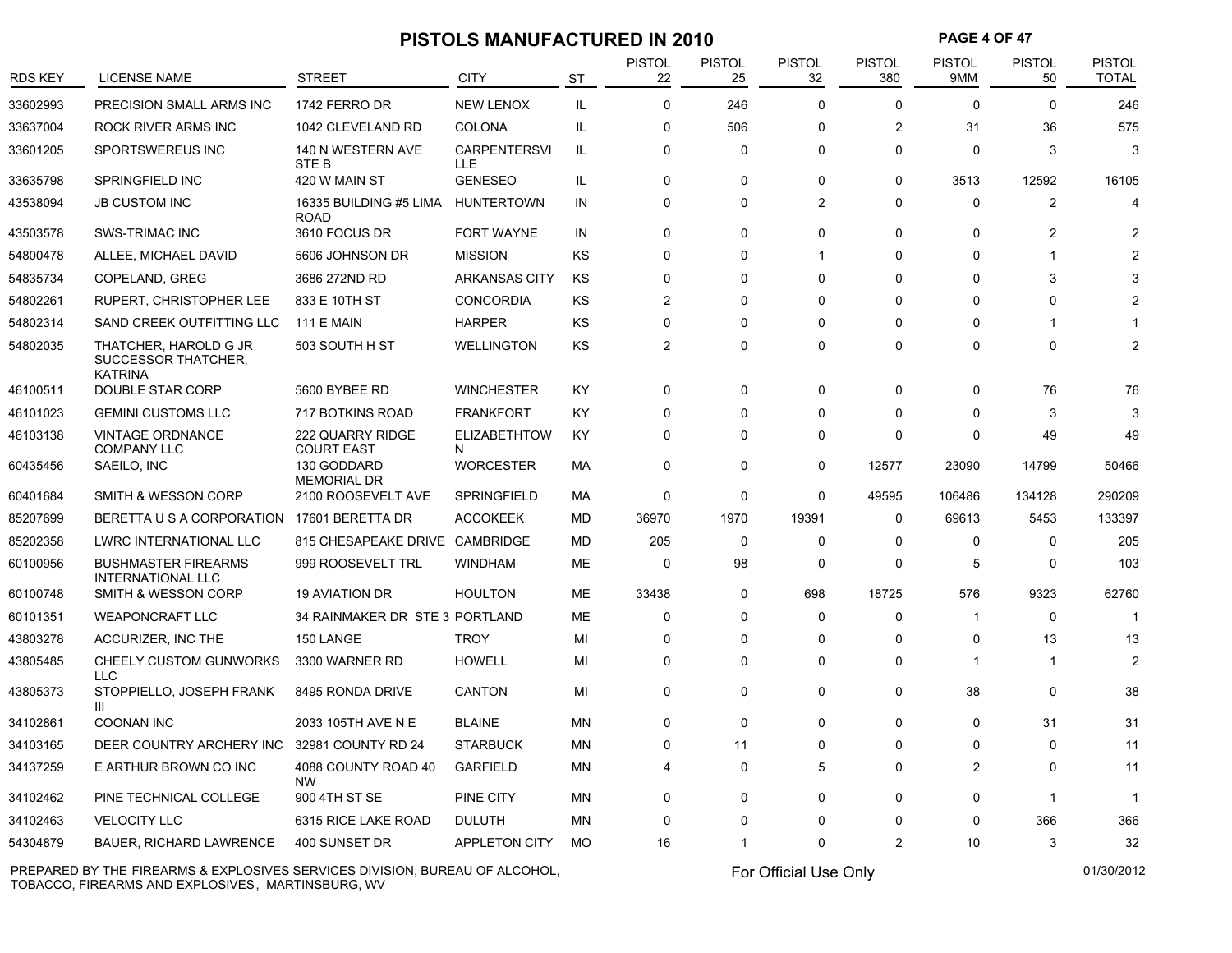|                |                                                                        |                                       | <b>PISTOLS MANUFACTURED IN 2010</b> |           |                     |                     |                     |                      | <b>PAGE 5 OF 47</b>  |                     |                               |
|----------------|------------------------------------------------------------------------|---------------------------------------|-------------------------------------|-----------|---------------------|---------------------|---------------------|----------------------|----------------------|---------------------|-------------------------------|
| <b>RDS KEY</b> | <b>LICENSE NAME</b>                                                    | <b>STREET</b>                         | <b>CITY</b>                         | ST        | <b>PISTOL</b><br>22 | <b>PISTOL</b><br>25 | <b>PISTOL</b><br>32 | <b>PISTOL</b><br>380 | <b>PISTOL</b><br>9MM | <b>PISTOL</b><br>50 | <b>PISTOL</b><br><b>TOTAL</b> |
|                | <b>JR</b>                                                              |                                       |                                     |           |                     |                     |                     |                      |                      |                     |                               |
| 54301610       | <b>CMMG INC</b>                                                        | 620 COUNTY ROAD 118                   | <b>FAYETTE</b>                      | <b>MO</b> | 20                  | 0                   | $\Omega$            | $\Omega$             | $\Omega$             | $\Omega$            | 20                            |
| 54339122       | ED BROWN PRODUCTS, INC                                                 | 43825 MULDROW TRAIL                   | <b>PERRY</b>                        | <b>MO</b> | $\Omega$            | 0                   | $\Omega$            | $\Omega$             | $\Omega$             | 1876                | 1876                          |
| 54307799       | PANTHER CREEK GUN WORKS<br><b>LLC</b>                                  | 9577 E FARM ROAD 160                  | <b>ROGERSVILLE</b>                  | <b>MO</b> | $\Omega$            | $\Omega$            | $\Omega$            | $\Omega$             | 3                    | $\mathbf{0}$        | 3                             |
| 98101025       | <b>GENTRY CUSTOM LLC</b>                                               | 314 N HOFFMAN ST                      | <b>BELGRADE</b>                     | MT        | $\Omega$            | 0                   | $\Omega$            | $\Omega$             | $\Omega$             |                     |                               |
| 98100958       | <b>GRIZZLY CUSTOM GUNS LLC</b>                                         | 325 PATTERSON RANCH COLUMBIA<br>LN    | <b>FALLS</b>                        | MT        | $\Omega$            | $\Omega$            | $\Omega$            | $\Omega$             | $\Omega$             | 1                   |                               |
| 98100184       | MERICA, TIMOTHY TYLER                                                  | <b>459 PRINCETON PLACE</b>            | <b>BOZEMAN</b>                      | MT        | $\overline{2}$      | $\mathbf 0$         | $\Omega$            | $\Omega$             | 0                    | $\mathbf{0}$        |                               |
| 15604503       | APACHE MACHINE & CUSTOM,<br><b>LLC</b>                                 | 3935 STATESVILLE RD                   | <b>NORTH</b><br><b>WILKESBORO</b>   | <b>NC</b> | $\Omega$            | $\mathbf 1$         | $\overline{2}$      | $\Omega$             | $\Omega$             | 0                   |                               |
| 15603066       | APPALACHIAN GUNSMITHING<br><b>INC</b>                                  | 8 SNAPFINGER DR                       | WEAVERVILLE                         | <b>NC</b> | 8                   | 4                   | 1                   | 6                    | 3                    | 3                   | 25                            |
| 15605319       | AQUILLA CUSTOM GUN WORKS 6104 AQUILLA CREEK RD EAST BEND<br><b>LLC</b> |                                       |                                     | <b>NC</b> | 0                   | 0                   | $\Omega$            | $\Omega$             | 2                    | $\overline{2}$      | 4                             |
| 15604021       | CRAWFORD, JOHN K                                                       | 816 MAIN ST                           | <b>MAYSVILLE</b>                    | <b>NC</b> | $\mathbf 1$         | $\Omega$            | $\Omega$            | $\Omega$             | $\Omega$             | $\Omega$            |                               |
| 15602808       | I.O. INC                                                               | 3305 WESTWOOD<br><b>INDUSTRIAL DR</b> | <b>MONROE</b>                       | <b>NC</b> | $\Omega$            | $\Omega$            | $\Omega$            | 7808                 | $\Omega$             | $\mathbf{0}$        | 7808                          |
| 15605357       | <b>OUTPOST SPORTS &amp; PAWN</b><br>LLC. THE                           | 440 CHARLOTTE RD                      | <b>RUTHERFORDT</b><br>ON            | <b>NC</b> | $\Omega$            | $\mathbf{1}$        | $\Omega$            | $\mathbf 0$          | $\Omega$             | $\Omega$            | -1                            |
| 15604309       | <b>PARA USA INC</b>                                                    | 10620 SOUTHERN LOOP<br><b>BLVD</b>    | <b>PINEVILLE</b>                    | <b>NC</b> | $\mathbf 0$         | 0                   | $\Omega$            | $\Omega$             | 959                  | 15767               | 16726                         |
| 54701164       | CHAMBERS, JIMMIE JOE III                                               | 2175 COUNTY RD K                      | <b>CRETE</b>                        | <b>NE</b> | $\Omega$            | 0                   | ∩                   | $\Omega$             | $\Omega$             | 3                   |                               |
| 54734146       | <b>CYLINDER &amp; SLIDE INC</b>                                        | 245 E 4TH ST                          | <b>FREMONT</b>                      | <b>NE</b> | 0                   | 0                   | $\Omega$            | 6                    | 34                   | 33                  | 73                            |
| 54701183       | <b>FCW LLC</b>                                                         | 5370 HWY 77                           | <b>CORTLAND</b>                     | <b>NE</b> | 2                   | 0                   | $\Omega$            | $\Omega$             | Δ                    | 32                  | 38                            |
| 54700491       | <b>FRERKING, TRAVIS AARON</b>                                          | 325 SHERIDAN AVENUE                   | <b>CORTLAND</b>                     | <b>NE</b> | $\Omega$            | 0                   | $\Omega$            | $\Omega$             | -1                   | $\Omega$            |                               |
| 54701179       | PERFECT TURNING INC                                                    | 218 E THIRD STREET                    | <b>KIMBALL</b>                      | <b>NE</b> | $\Omega$            | 0                   | $\Omega$            | 0                    | $\Omega$             | $\mathbf 1$         | -1                            |
| 60200410       | <b>BURBAK MACHINE</b><br><b>CORPORATION</b>                            | 361 FOREST RD                         | <b>WILTON</b>                       | NΗ        | 54268               | 0                   | $\Omega$            | $\Omega$             | 38341                | 1232                | 93841                         |
| 60234248       | COMPETITOR CORP INC                                                    | 26 KNIGHT STREET, UNIT JAFFREY<br>3   |                                     | <b>NH</b> | 3                   | $\overline{2}$      | 8                   | $\mathbf 0$          | $\Omega$             | 3                   | 16                            |
| 60201009       | <b>HECKLER &amp; KOCH INC</b>                                          | 27 PISCATAQUA DR                      | <b>NEWINGTON</b>                    | <b>NH</b> | $\Omega$            | $\mathbf{0}$        | $\Omega$            | $\Omega$             | 718                  | $\Omega$            | 718                           |
| 60201410       | PRECISION TOOL & MOLDING<br><b>LLC</b>                                 | 22 MANCHESTER RD                      | <b>DERRY</b>                        | <b>NH</b> | $\Omega$            | $\mathbf{0}$        | $\Omega$            | $\Omega$             | $\Omega$             | 27150               | 27150                         |
| 60201128       | <b>SIG SAUER INC</b>                                                   | 12 & 18 INDUSTRIAL DR                 | <b>EXETER</b>                       | NΗ        | 33295               | 0                   | $\Omega$            | 62333                | 107596               | 63092               | 266316                        |
| 60201345       | SIROIS, MICHAEL A                                                      | <b>4 GROVE STREET</b>                 | <b>DOVER</b>                        | <b>NH</b> | 3                   | 0                   | $\Omega$            | $\mathbf 0$          | $\Omega$             | $\Omega$            |                               |
| 60201484       | STURM, RUGER & COMPANY,<br><b>INC</b>                                  | 411 SUNAPEE ST                        | <b>NEWPORT</b>                      | NΗ        | 1559                | 0                   | $\Omega$            | $\Omega$             | 0                    | $\Omega$            | 1559                          |
| 60200897       | THOMPSON CENTER ARMS CO<br><b>INC</b>                                  | 400 NORTH MAIN<br><b>STREET</b>       | <b>ROCHESTER</b>                    | NΗ        | 169                 | 43                  | 279                 | 6                    | 0                    | 199                 | 696                           |
| 58501228       | FREEDOM MACHINE AND<br><b>GUNWORKS LLC</b>                             | 83 COUNTY RD B26                      | <b>HOLMAN</b>                       | <b>NM</b> | $\Omega$            | $\mathbf 0$         | $\Omega$            | $\Omega$             | 0                    | 3                   |                               |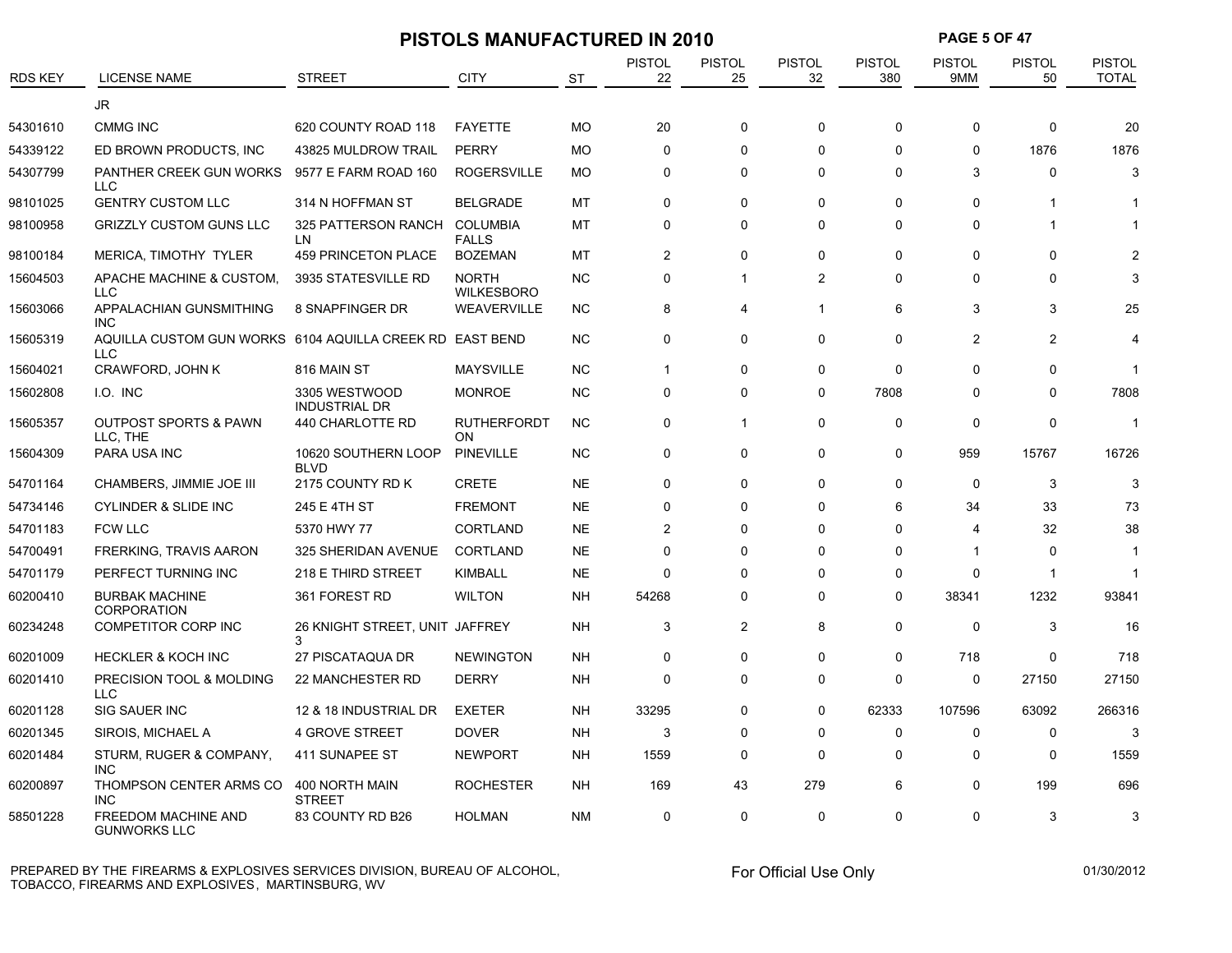# **PISTOLS MANUFACTURED IN 2010 PAGE 6 OF 47**

| <b>RDS KEY</b> | <b>LICENSE NAME</b>                                    | <b>STREET</b>                       | <b>CITY</b>              | <b>ST</b> | <b>PISTOL</b><br>22 | PISTOL<br>25 | <b>PISTOL</b><br>32 | <b>PISTOL</b><br>380    | PISTOL<br>9MM  | <b>PISTOL</b><br>50 | <b>PISTOL</b><br><b>TOTAL</b> |
|----------------|--------------------------------------------------------|-------------------------------------|--------------------------|-----------|---------------------|--------------|---------------------|-------------------------|----------------|---------------------|-------------------------------|
| 98801078       | <b>CUSTOM FIREARMS &amp;</b><br><b>GUNSMITHING LLC</b> | 10198 HWY 50 EAST<br><b>SUITE B</b> | <b>MOUND HOUSE</b>       | <b>NV</b> | $\mathbf 0$         | $\mathbf 0$  | $\Omega$            | $\Omega$                | $\Omega$       |                     | 4                             |
| 98801961       | FREDERICK JOHN HAUSEUR IV 10198 HWY 50 E STE B         |                                     | <b>MOUND HOUSE</b>       | <b>NV</b> | $\pmb{0}$           | 0            | $\mathbf 0$         | 0                       | $\Omega$       |                     | 4                             |
| 98800873       | <b>JIMENEZ ARMS INC</b>                                | 5550 REFERENCE<br><b>STREET</b>     | <b>LAS VEGAS</b>         | NV        | 6399                | 2013         | 1069                | 12950                   | 12129          | 0                   | 34560                         |
| 61100248       | A.P.1                                                  | 71-73 EAST JEFRYN<br><b>BLVD</b>    | <b>DEER PARK</b>         | NY        | 0                   | 0            | $\mathbf 0$         | 51                      | 1073           | 0                   | 1124                          |
| 61601079       | <b>CZ-USA INC</b>                                      | 5169 RT 12 S                        | <b>NORWICH</b>           | NY.       | $\mathbf 0$         | $\mathbf 0$  | $\mathbf 0$         | 0                       | 410            | 3132                | 3542                          |
| 61334276       | KIMBER MFG INC                                         | 1 LAWTON ST                         | <b>YONKERS</b>           | ΝY        | 699                 | $\Omega$     | $\Omega$            | 0                       | 5241           | 80051               | 85991                         |
| 61600727       | <b>REMINGTON ARMS CO INC</b>                           | 14 HOEFLER AVE                      | <b>ILION</b>             | <b>NY</b> | $\mathbf 0$         | $\Omega$     | $\Omega$            | $\Omega$                | $\Omega$       | 11017               | 11017                         |
| 61601266       | SERVA, ROBERT WILLIAM                                  | 20 EDWIN LN                         | <b>BINGHAMTON</b>        | ΝY        | $\mathbf 0$         | $\Omega$     | $\Omega$            | 0                       | 8              | 34                  | 42                            |
| 43435702       | <b>BEEMILLER INC</b>                                   | 1015 SPRINGMILL RD                  | <b>MANSFIELD</b>         | OH        | $\Omega$            | $\Omega$     | $\Omega$            | 15000                   | 64900          | $\mathbf 0$         | 79900                         |
| 43101810       | <b>CHIAPPA FIREARMS LTD</b>                            | 6785 W THIRD ST                     | <b>DAYTON</b>            | OH        | 26276               | $\mathbf{0}$ | $\Omega$            | 0                       | 0              | $\overline{2}$      | 26278                         |
| 43402362       | DEFENSIVE CREATIONS LLC                                | 253 MAPLEWOOD DR                    | <b>ALLIANCE</b>          | OH        | $\mathbf 0$         | $\Omega$     | $\Omega$            | 0                       |                | -1                  | 2                             |
| 43402170       | <b>EASTSIDE ARMS LLC</b>                               | 1114 COLUMBUS AVE                   | <b>ASHTABULA</b>         | OH        | 1                   | $\mathbf{0}$ | $\Omega$            | 0                       | $\Omega$       | $\mathbf 0$         |                               |
| 43419291       | HASKELL MANUFACTURING<br><b>INC</b>                    | 585 EAST BLUE LICK RD               | LIMA                     | OН        | 0                   | 0            | $\Omega$            | 0                       | $\Omega$       | 25500               | 25500                         |
| 43102690       | HATFIELD, MARK D                                       | 582 N FAIRFIELD DR                  | <b>BEAVERCREEK</b>       | OH        | $\mathbf 0$         | $\Omega$     | $\mathbf 0$         | $\overline{c}$          | $\mathbf 0$    | 0                   | 2                             |
| 43434316       | <b>IBERIA FIREARMS INC</b>                             | 3929 STATE RT 309                   | <b>GALION</b>            | OH        | $\mathbf 0$         | $\mathbf{0}$ | $\Omega$            | $\Omega$                | $\Omega$       | 23400               | 23400                         |
| 43402108       | <b>ITHACA GUN COMPANY</b>                              | 420 N WARPOLE ST                    | <b>UPPER</b><br>SANDUSKY | OH        | $\mathbf 0$         | $\mathbf{0}$ | $\Omega$            | 0                       | $\Omega$       | 7                   |                               |
| 43436235       | JONES, JOHNDAVID                                       | 590 WOODVUE LANE                    | <b>WINTERSVILLE</b>      | OH        | 1                   | -1           | 12                  | 1                       | $\Omega$       | $\overline{2}$      | 17                            |
| 43401651       | OHIO ORDNANCE WORKS INC                                | 310 PARK DR                         | <b>CHARDON</b>           | OH        | $\pmb{0}$           | $\mathbf{0}$ | $\Omega$            | $\overline{\mathbf{c}}$ | <sup>0</sup>   | $\Omega$            |                               |
| 57302562       | <b>ACCURATE IRON LLC</b>                               | 12804 BUCKBOARD RD                  | <b>JONES</b>             | OK        | $\mathbf 0$         | $\Omega$     | $\Omega$            | $\Omega$                | -1             | 1                   |                               |
| 57303316       | CARROLL, TODD & CARA                                   | 1212 OKLAHOMA PL                    | <b>CLAREMORE</b>         | OK        | $\mathbf 0$         | $\Omega$     | $\Omega$            | -1                      | $\overline{2}$ |                     |                               |
| 57303066       | LINCKS, CHARLES EUGENE                                 | 1993 COUNTY RD 1405                 | <b>SKIATOOK</b>          | OK        | $\Omega$            | $\Omega$     | $\Omega$            | $\Omega$                | $\Omega$       |                     |                               |
| 57303164       | LOKI WEAPON SYSTEMS INC                                | 320 NW INDUSTRIAL RD                | <b>ATOKA</b>             | OK        | $\mathbf 0$         | 0            | $\Omega$            | $\Omega$                | 0              | 4                   |                               |
| 57302658       | NEWMAN, JERRY DON                                      | 119 RAINBOW DR                      | <b>ELK CITY</b>          | OK        | $\Omega$            | $\Omega$     | $\Omega$            | $\Omega$                | $\Omega$       | $\overline{7}$      |                               |
| 57302568       | PRUSIK USA LLC                                         | 301 WORLEY ST                       | <b>STILWELL</b>          | OK        | $\mathbf 0$         | $\mathbf{0}$ | $\Omega$            | 0                       | 12             |                     | 13                            |
| 99302007       | ARMS LLC                                               | 13313 EHLEN RD NE                   | <b>AURORA</b>            | <b>OR</b> | $\Omega$            | $\mathbf{1}$ | $\Omega$            | $\Omega$                | $\Omega$       | $\Omega$            |                               |
| 99302906       | CAYLOR, DUANE JAYSON                                   | 11311 SE MILKY WAY                  | <b>PRINEVILLE</b>        | 0R        | 8                   | 0            | $\Omega$            | 0                       | $\mathbf{0}$   | $\mathbf 0$         |                               |
| 99301001       | NOVESKE RIFLEWORKS LLC                                 | 594 NE E ST                         | <b>GRANTS PASS</b>       | <b>OR</b> | $\Omega$            | 3            | $\Omega$            | 0                       | $\Omega$       | $\Omega$            |                               |
| 99301862       | THOMPSON, LYNN KARL                                    | 1561 N FREMONT ST                   | <b>CORNELIUS</b>         | <b>OR</b> | 1                   | $\Omega$     | $\Omega$            | $\Omega$                | $\Omega$       | $\Omega$            |                               |
| 99337182       | TNW FIREARMS INC                                       | 55325 TIMBER RD                     | <b>VERNONIA</b>          | <b>OR</b> | $\Omega$            | $\Omega$     | $\Omega$            | $\Omega$                | 3              | $\Omega$            |                               |
| 99302088       | YEAMANS, MATTHEW B                                     | 480 ROGUE RIVER PKWY                | TALENT                   | <b>OR</b> | $\mathbf 0$         | $\Omega$     | 2                   | 0                       | $\Omega$       | $\Omega$            |                               |
| 82303952       | EVICHIN, JOHN FRANK                                    | 215 URBAN RD                        | <b>ROWLAND</b>           | PA        | $\pmb{0}$           | 14           | $\Omega$            | $\Omega$                |                | $\Omega$            | 14                            |
| 82302834       | <b>KEYSTONE SPORTING ARMS</b>                          | 155 SODOM RD                        | <b>MILTON</b>            | PA        | 1017                | $\mathbf 0$  | $\Omega$            | 0                       | $\Omega$       | 0                   | 1017                          |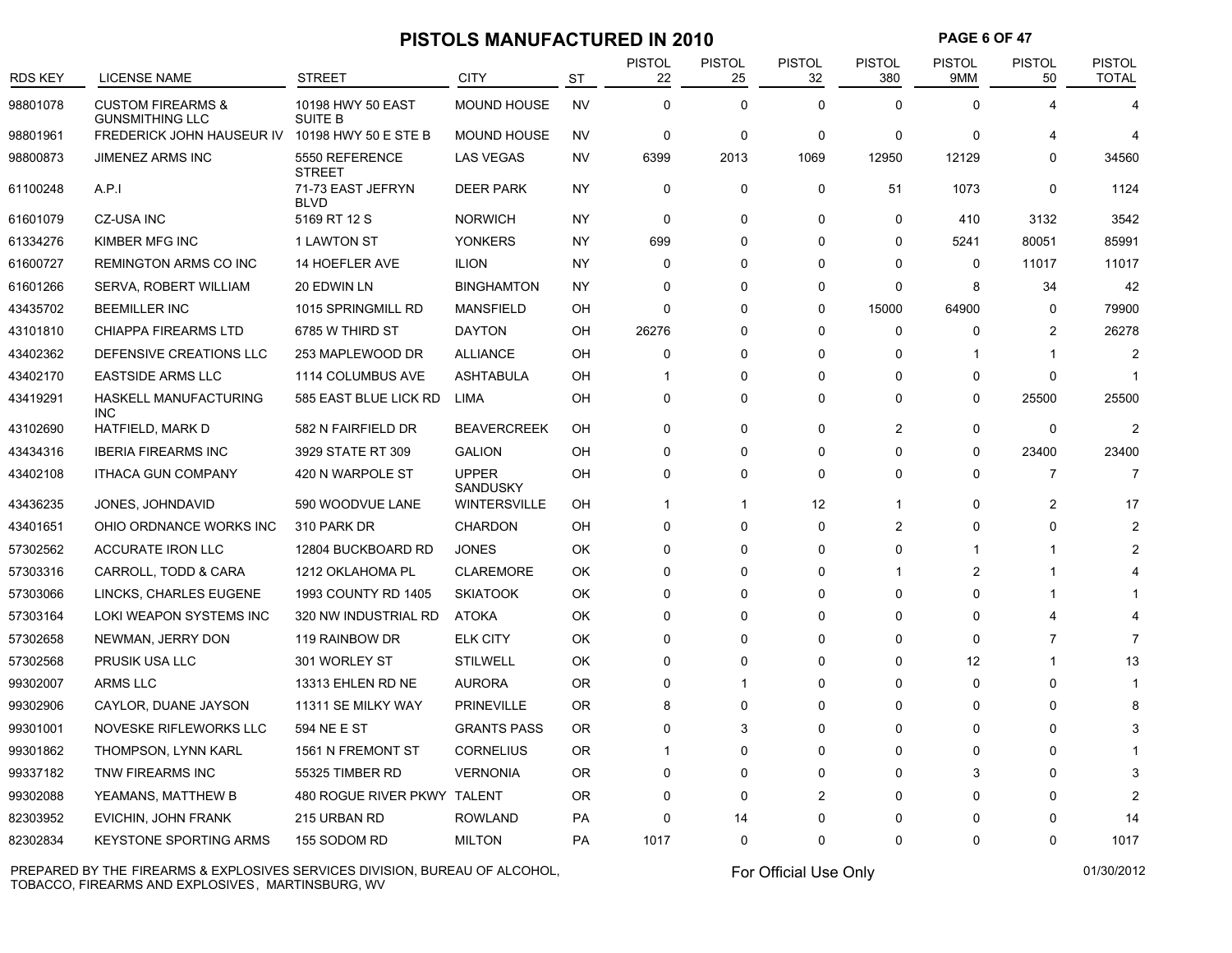|          |                                                     |                                          | <b>PISTOLS MANUFACTURED IN 2010</b> |                |                     |                     |                     |                      | <b>PAGE 7 OF 47</b>  |                     |                               |
|----------|-----------------------------------------------------|------------------------------------------|-------------------------------------|----------------|---------------------|---------------------|---------------------|----------------------|----------------------|---------------------|-------------------------------|
| RDS KEY  | <b>LICENSE NAME</b>                                 | <b>STREET</b>                            | <b>CITY</b>                         | <b>ST</b>      | <b>PISTOL</b><br>22 | <b>PISTOL</b><br>25 | <b>PISTOL</b><br>32 | <b>PISTOL</b><br>380 | <b>PISTOL</b><br>9MM | <b>PISTOL</b><br>50 | <b>PISTOL</b><br><b>TOTAL</b> |
|          | <b>LLC</b>                                          |                                          |                                     |                |                     |                     |                     |                      |                      |                     |                               |
| 82303867 | <b>MOUNTAIN COMPETITION</b><br>PISTOLS LLC          | 3286 MOUNTAIN VIEW<br><b>DR</b>          | <b>TANNERSVILLE</b>                 | PA             | 0                   | 0                   | $\Omega$            | 0                    | 4                    | 21                  | 25                            |
| 82502864 | PENN UNITED TECHNOLOGIES<br><b>INC</b>              | 799 NORTH PIKE RD                        | <b>CABOT</b>                        | <b>PA</b>      | 0                   | 0                   | $\mathbf 0$         | 0                    | 0                    | 41                  | 41                            |
| 82501855 | <b>VERONESI, ANTHONY P &amp;</b><br><b>GEORGE R</b> | 205 OAK AVE                              | <b>SEMINOLE</b>                     | <b>PA</b>      | $\mathbf{0}$        | $\mathbf 0$         | $\mathbf 0$         | $\mathbf 0$          | 0                    | 1                   | -1                            |
| 60500107 | <b>TANURY INDUSTRIES</b>                            | <b>6 NEW ENGLAND WAY</b>                 | <b>LINCOLN</b>                      | R <sub>l</sub> | 112                 | $\mathbf 0$         | $\mathbf 0$         | $\mathbf 0$          | $\Omega$             | 0                   | 112                           |
| 15702737 | AIM RIGHT GUNS LLC                                  | 237 MAIN ST                              | <b>FORT MILL</b>                    | <b>SC</b>      | $\Omega$            | $\overline{2}$      | $\Omega$            | 0                    | $\overline{2}$       | 0                   | 4                             |
| 15702640 | FN MANUFACTURING LLC                                | 751 OLD CLEMSON RD                       | <b>COLUMBIA</b>                     | SC             | $\Omega$            | $\Omega$            | $\Omega$            | $\Omega$             | 6904                 | 12478               | 19382                         |
| 15702747 | <b>WHEATON ARMS INC</b>                             | 133 KIOWA LN                             | PIEDMONT                            | <b>SC</b>      | $\mathbf 0$         | 0                   | $\Omega$            | $\mathbf 0$          | 3                    | 0                   | 3                             |
| 34600845 | <b>BAR-STO PRECISION MACHINE</b><br><b>INC</b>      | 3571 HANSEN AVE                          | <b>STURGIS</b>                      | <b>SD</b>      | $\mathbf 0$         | $\Omega$            | $\Omega$            | $\Omega$             | $\Omega$             | 3                   | 3                             |
| 16204731 | <b>IRONWORKS MFG LLC</b>                            | 1812 NORTH BROAD ST<br>STE <sub>2</sub>  | <b>TAZEWELL</b>                     | <b>TN</b>      | $\mathbf{1}$        | $\mathbf 0$         | $\mathbf 0$         | $\mathbf 0$          | 1                    | 0                   | 2                             |
| 16204086 | <b>JAMES LYLE GRAHAM</b>                            | 995 MOHAWK CREEK RD MIDWAY               |                                     | <b>TN</b>      | 14                  | $\mathbf 0$         | $\mathbf 0$         | $\mathbf 0$          | $\Omega$             | $\Omega$            | 14                            |
| 16200523 | <b>LEINAD INC</b>                                   | 1801 HWY 68                              | <b>DUCKTOWN</b>                     | <b>TN</b>      | $\Omega$            | $\Omega$            | $\Omega$            | $\Omega$             | $\Omega$             | 2318                | 2318                          |
| 16238596 | MUNITIONS INTERNATIONAL<br><b>LAB INC</b>           | 1345 B ENTERPRISE RD                     | <b>PINEY FLATS</b>                  | <b>TN</b>      | $\mathbf 0$         | 0                   | $\mathbf 0$         | $\mathbf 0$          | $\Omega$             | 13                  | 13                            |
| 16203903 | PREDATOR CUSTOM SHOP INC                            | 3550 PAPERMILL DR                        | <b>KNOXVILLE</b>                    | <b>TN</b>      | $\mathbf 0$         | 0                   | $\mathbf 0$         | $\mathbf 0$          | $\overline{2}$       | 0                   | $\overline{c}$                |
| 16202715 | <b>USELTON ARMS INC</b>                             | 390 SOUTHWINDS DR                        | <b>FRANKLIN</b>                     | <b>TN</b>      | $\mathbf 0$         | $\mathbf 0$         | $\mathbf 0$         | $\mathbf 0$          | $\Omega$             | 9                   | 9                             |
| 57421953 | AMERICAN DERRINGER CORP                             | 127 N LACY DR                            | <b>WACO</b>                         | <b>TX</b>      | $\overline{7}$      | 0                   | $\mathbf 1$         | 20                   | 3                    | 46                  | 77                            |
| 57402409 | <b>BASS TO BUFFALO LP</b>                           | 12434 BEE CAVE RD                        | <b>BEE CAVE</b>                     | TX             | $\Omega$            | $\Omega$            | $\Omega$            | $\mathbf 0$          | 1                    | $\Omega$            | -1                            |
| 57402911 | BERRYHILL CUSTOM, LLC                               | 108 HOMESTEAD DR                         | <b>ROUND ROCK</b>                   | <b>TX</b>      | $\mathbf 0$         | 0                   | $\mathbf 0$         | $\mathbf 0$          | 0                    | 6                   | 6                             |
| 57503595 | <b>BOND ARMS, INC</b>                               | 204 ALPHA LANE                           | <b>GRANBURY</b>                     | TX             | 13                  | $\Omega$            | 8                   | 855                  | 117                  | 12634               | 13627                         |
| 57600160 | FIREARMS INTERNATIONAL INC 5151 MITCHELLDALE        | B11-B14                                  | <b>HOUSTON</b>                      | TX             | 2654                | $\Omega$            | $\Omega$            | $\mathbf 0$          | 0                    | 113                 | 2767                          |
| 57403973 | <b>FIVE FOUR TACTICAL</b>                           | 2843 HAYDEN RANCH RD FREDERICKSBU        | <b>RG</b>                           | <b>TX</b>      | $\mathbf 0$         | $\overline{2}$      | $\mathbf 0$         | $\mathbf 0$          | $\Omega$             | $\Omega$            | $\mathfrak{p}$                |
| 57636527 | <b>HIGH STANDARD</b><br>MANUFACTURING CO INC        | 5151 MITCHELLDALE STE HOUSTON<br>B11-B14 |                                     | <b>TX</b>      | 105                 | 0                   | $\Omega$            | $\mathbf 0$          | $\Omega$             | $\Omega$            | 105                           |
| 57601653 | <b>JBJ CUSTOM GUNS LLC</b>                          | 54 GILLEY RD                             | <b>NEW WAVERLY</b>                  | TX             | $\Omega$            | 0                   | $\Omega$            | $\Omega$             | $\Omega$             | 2                   | $\mathcal{P}$                 |
| 57501532 | LEE, JEFFREY DAVID                                  | 3401 W PIONEER DRIVE<br>#2               | <b>IRVING</b>                       | <b>TX</b>      | $\mathbf 0$         | 0                   | $\mathbf 0$         | $\mathbf 0$          | $\Omega$             | 6                   |                               |
| 57504007 | LOVELAND, DAVID ALAN                                | 8813 CREEKSIDE DR                        | <b>ROWLETT</b>                      | <b>TX</b>      | $\mathbf 0$         | 0                   | $\mathbf 0$         | 0                    | 0                    | 1                   |                               |
| 57502754 | MICHENER, DAVID BENJAMIN                            | 2205 HANDLEY<br><b>EDERVILLE RD</b>      | <b>FORT WORTH</b>                   | TX             | $\mathbf 0$         | 0                   | $\overline{2}$      | 0                    | 0                    | $\Omega$            |                               |
| 57505190 | MITCHELL CUSTOM GUNS AND<br><b>BULLET WORKS LLC</b> | 5967 FM 576 E                            | <b>BRECKENRIDGE</b>                 | TX             | $\mathbf 0$         | $\mathbf 0$         | $\mathbf 0$         | $\Omega$             | 0                    | $\overline{2}$      |                               |
| 57404504 | OZIMEK, GREGORY G                                   | <b>15561 BUCKWHEAT ST</b>                | EL PASO                             | <b>TX</b>      | $\Omega$            | $\Omega$            | $\Omega$            | $\Omega$             | -1                   | 0                   |                               |
| 57503683 | PAAC PRECISION LLC                                  | 2601 FM 2815                             | <b>BONHAM</b>                       | <b>TX</b>      | $\Omega$            | $\Omega$            | $\Omega$            | $\Omega$             | $\Omega$             | 1                   | $\mathbf{1}$                  |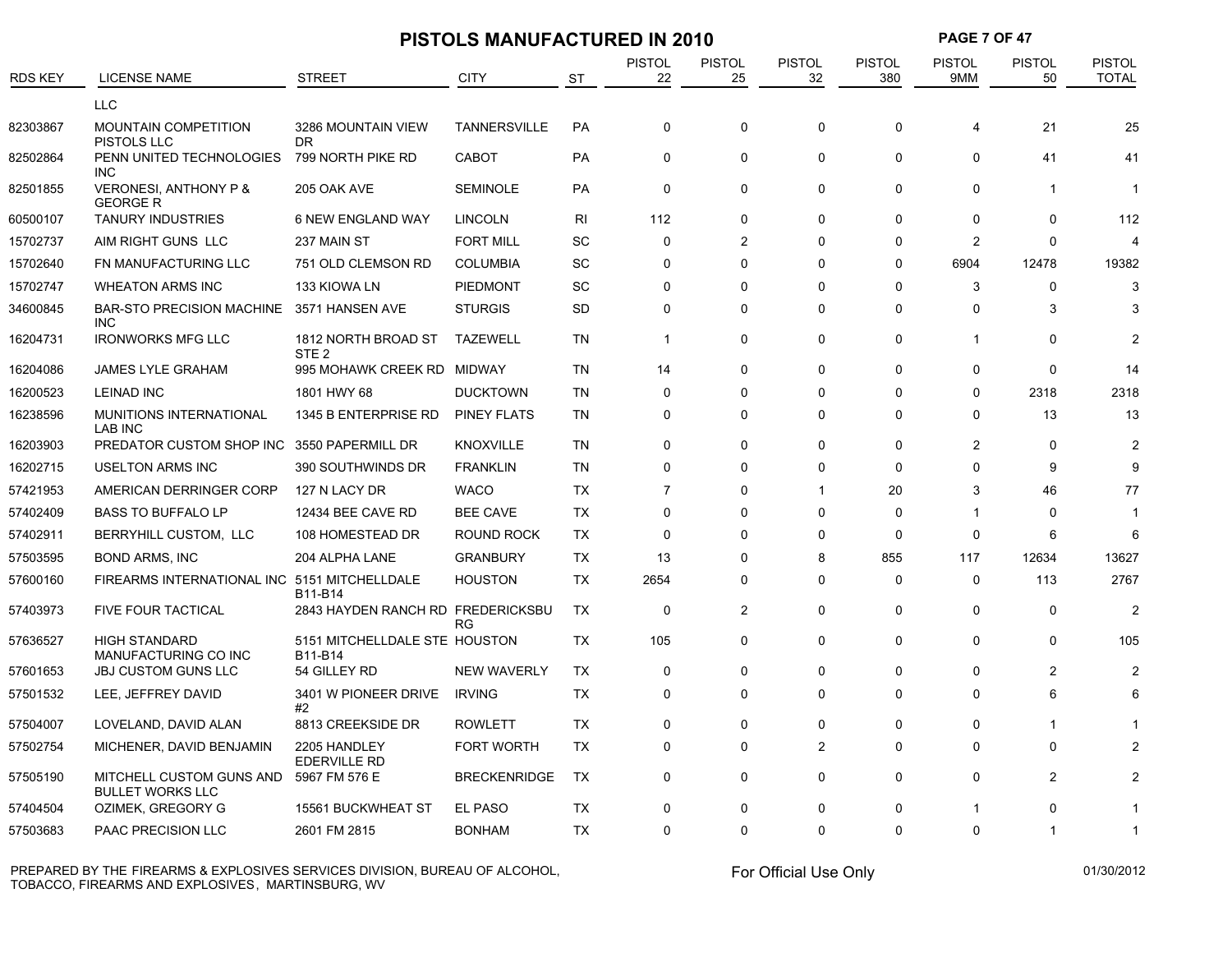|          |                                                       |                                           | PISTOLS MANUFACTURED IN 2010      |           |                     |                     |                     |                      | <b>PAGE 8 OF 47</b>  |                     |                               |
|----------|-------------------------------------------------------|-------------------------------------------|-----------------------------------|-----------|---------------------|---------------------|---------------------|----------------------|----------------------|---------------------|-------------------------------|
| RDS KEY  | <b>LICENSE NAME</b>                                   | <b>STREET</b>                             | <b>CITY</b>                       | <b>ST</b> | <b>PISTOL</b><br>22 | <b>PISTOL</b><br>25 | <b>PISTOL</b><br>32 | <b>PISTOL</b><br>380 | <b>PISTOL</b><br>9MM | <b>PISTOL</b><br>50 | <b>PISTOL</b><br><b>TOTAL</b> |
| 57505297 | PEINE CUSTOM FIREARMS INC                             | 1600 SOUTH COUNTY<br><b>ROAD 1133</b>     | <b>MIDLAND</b>                    | <b>TX</b> | $\mathbf 0$         | 0                   | $\mathbf{0}$        | $\Omega$             | 0                    | $\mathbf{1}$        | $\mathbf 1$                   |
| 57402334 | PITCHFORD CUSTOM<br><b>GUNWORKS, LLC</b>              | 28703 MARGERSTADT                         | WALLER                            | <b>TX</b> | $\mathbf 0$         | $\mathbf 0$         | $\mathbf 0$         | 0                    | 0                    | 1                   |                               |
| 57503181 | R C S GUNS INC                                        | 4021 CR 177                               | ANNA                              | TX        | $\overline{c}$      | 0                   | 0                   | 0                    | 0                    | $\mathbf 0$         |                               |
| 57503567 | RIDDLE, GROVER GLEN                                   | 7749 COUNTY ROAD 409                      | <b>GRANDVIEW</b>                  | <b>TX</b> | 0                   | 0                   | $\Omega$            | $\overline{2}$       | 0                    | 4                   |                               |
| 57501654 | RODGERS, JIMMY E &<br>RODGERS, TERESE B               | 21852 FM 449 SUITE A                      | <b>LONGVIEW</b>                   | TX        | $\overline{1}$      | $\Omega$            | $\Omega$            | $\Omega$             | 0                    | $\Omega$            |                               |
| 57540601 | STRAYER VOIGT INC                                     | 3435 ROY ORR BLVD<br>#200                 | <b>GRAND PRARIE</b>               | TX        | $\mathbf 0$         | 0                   | $\Omega$            | 37                   | 73                   | 143                 | 253                           |
| 57602343 | W N ENTERPRISES LLC                                   | 14602 QUAIL FARMS RD                      | <b>CYPRESS</b>                    | <b>TX</b> | 0                   | 0                   | $\Omega$            | $\mathbf 0$          | 0                    | $\mathbf{1}$        | 1                             |
| 57502590 | WISE LITE ARMS INC                                    | 903 S ALLEN                               | <b>BOYD</b>                       | <b>TX</b> | $\Omega$            | $\Omega$            | 305                 | $\Omega$             | 232                  | $\Omega$            | 537                           |
| 98787363 | ARMS TECHNOLOGY INC                                   | 2779 DIRECTORS ROW                        | <b>SALT LAKE CITY</b>             | UT        | 35830               | 0                   | $\Omega$            | $\Omega$             | 0                    | 0                   | 35830                         |
| 98701082 | <b>BAR-NEL INC</b>                                    | 2698 S REDWOOD RD<br>STE K                | <b>WEST VALLEY</b><br><b>CITY</b> | UT        | 0                   | $\Omega$            | $\Omega$            | 0                    | 0                    | 1                   | $\mathbf 1$                   |
| 98701005 | BROWNING ARMS COMPANY                                 | ONE BROWNING PLACE                        | <b>MORGAN</b>                     | UT        | $\overline{1}$      | $\mathbf 0$         | $\mathbf 0$         | $\mathbf 0$          | 0                    | 0                   | 1                             |
| 98700995 | <b>COBRA ENTERPRISES OF</b><br>UTAH, INC              | 1960 S MILESTONE DR,<br>SUITE F           | <b>SALT LAKE CITY</b>             | UT        | 5873                | 180                 | 1466                | 12456                | 9915                 | 337                 | 30227                         |
| 98734026 | NORTH AMERICAN ARMS INC                               | 2150 S 950 E                              | <b>PROVO</b>                      | UT        | $\mathbf 0$         | 62                  | 422                 | 1000                 | 0                    | 0                   | 1484                          |
| 98701462 | RED CREEK TACTICAL LLC                                | 494 N 560 W                               | <b>AMERICAN</b><br><b>FORK</b>    | UT        | $\Omega$            | 0                   | $\Omega$            | $\Omega$             | 0                    | 1                   | 1                             |
| 98700368 | <b>VECTOR ARMS INC</b>                                | 270 W 500 NO                              | <b>NORTH SALT</b><br>LAKE         | UT        | $\mathbf 0$         | 78                  | 208                 | 3                    | 87                   | 4                   | 380                           |
| 98734724 | ZDF IMPORT/EXPORT, LLC                                | 925 W 100 N SUITE A                       | <b>NORTH SALT</b><br>LAKE         | UT        | 0                   | 14                  | 21                  | 0                    | 0                    | 0                   | 35                            |
| 15407591 | COMPTONS CUSTOMS, LLC                                 | 245 ALLEGHANY AVE<br>SUITE <sub>C</sub>   | <b>LYNCHBURG</b>                  | VA        | $\overline{1}$      | 0                   | 0                   | 0                    | 0                    | 0                   | -1                            |
| 15406327 | DISCRETIONARY FIREARMS &<br><b>SECURITY SOLUTIONS</b> | 724 GREEN TREE RD                         | <b>CHESAPEAKE</b>                 | VA        | $\Omega$            | $\Omega$            | $\mathbf 0$         | 0                    | 1                    | 0                   | 1                             |
| 15401410 | <b>GREELEY, KEVIN P</b>                               | 11465 CREST HILL RD                       | <b>MARSHALL</b>                   | VA        | 0                   | 0                   | $\Omega$            | 0                    | 5                    | 6                   | 11                            |
| 15402925 | <b>KRISS USA, INC</b>                                 | 2697 INTERNATIONAL<br>PARKWAY SUITE 4-180 | <b>VIRGINIA BEACH</b>             | VA        | $\Omega$            | $\Omega$            | $\Omega$            | $\Omega$             | 0                    | 32                  | 32                            |
| 60300037 | <b>CASPIAN ARMS LTD</b>                               | 75 CAL FOSTER DR                          | <b>WOLCOTT</b>                    | VT        | $\Omega$            | $\Omega$            | $\Omega$            | $\Omega$             | 0                    | 1760                | 1760                          |
| 60333217 | <b>CENTURY ARMS INC</b>                               | 236 BRYCE BLVD                            | <b>GEORGIA</b>                    | VT        | $\Omega$            | $\Omega$            | $\Omega$            | $\Omega$             | 0                    | 434                 | 434                           |
| 60300038 | <b>FOSTER INDUSTRIES INC</b>                          | 75 CAL FOSTER DR                          | <b>WOLCOTT</b>                    | VT        | 0                   | $\Omega$            | 0                   | $\mathbf 0$          | 0                    | 919                 | 919                           |
| 60300435 | <b>GULGALTA ARMS, LLC</b>                             | 280 MAECK FARM RD                         | <b>SHELBURNE</b>                  | VT        | 0                   | $\Omega$            | $\Omega$            | $\Omega$             | 0                    | 6                   | 6                             |
| 60300380 | JEDLICKA, JAMES                                       | 854 GOULD HILL RD                         | <b>JOHNSON</b>                    | VT        | 0                   | $\Omega$            | $\Omega$            | $\Omega$             | 0                    | 1                   | 1                             |
| 99101841 | <b>J BEAGLE RIFLES &amp; CO LLC</b>                   | 20107 NE 29TH AVE                         | <b>RIDGEFIELD</b>                 | <b>WA</b> | 0                   | $\Omega$            | $\Omega$            | $\Omega$             | 0                    | $\mathbf{1}$        |                               |
| 99114520 | <b>OLYMPIC ARMS INC</b>                               | 624 OLD PACIFIC HWY<br>SE                 | <b>OLYMPIA</b>                    | <b>WA</b> | 300                 | 108                 | $\Omega$            | $\Omega$             | $\Omega$             | 176                 | 584                           |
| 99102956 | SHUMAKER, VICKI MICHELE                               | 32820 20TH AVE S UNIT<br>16               | <b>FEDERAL WAY</b>                | <b>WA</b> | $\mathbf 0$         | $\Omega$            | $\mathbf 0$         | 0                    | 0                    | 5                   | 5                             |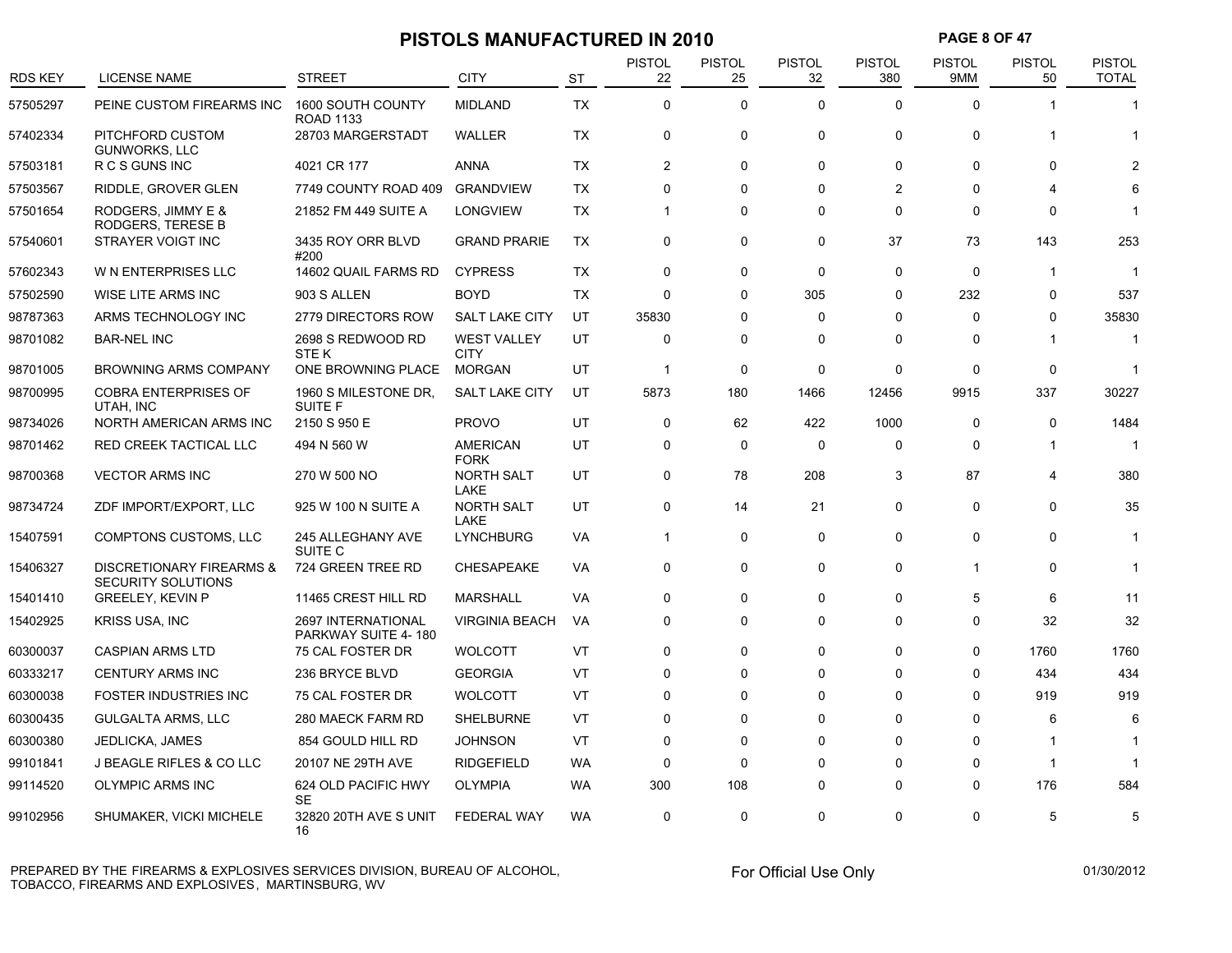# **PISTOLS MANUFACTURED IN 2010 PAGE 9 OF 47**

| <b>RDS KEY</b> | LICENSE NAME                                     | <b>STREET</b>                      | <b>CITY</b>                     | <b>ST</b> | <b>PISTOL</b><br>22 | <b>PISTOL</b><br>25 | <b>PISTOL</b><br>32 | <b>PISTOL</b><br>380 | <b>PISTOL</b><br>9MM | <b>PISTOL</b><br>50 | <b>PISTOL</b><br>TOTAL |
|----------------|--------------------------------------------------|------------------------------------|---------------------------------|-----------|---------------------|---------------------|---------------------|----------------------|----------------------|---------------------|------------------------|
| 99102834       | SURPLUS AMMO & ARMS LLC                          | 12729 PACIFIC HWY SW               | <b>LAKEWOOD</b>                 | <b>WA</b> | $\Omega$            |                     | $\Omega$            | $\Omega$             | 0                    |                     |                        |
| 99101448       | SUTTON, JOHN T                                   | 4631 76TH ST SW                    | <b>MUKILTEO</b>                 | <b>WA</b> | $\Omega$            | 0                   | $\mathcal{P}$       | $\mathbf{0}$         | 0                    | $\Omega$            |                        |
| 33904058       | <b>BROWN, LEE RUSTON</b>                         | W 1802 COUNTY RD N                 | <b>NIAGARA</b>                  | WI        | 0                   | 0                   | 0                   | 0                    | 0                    |                     |                        |
| 33900697       | LAUER, STEVEN MICHAEL                            | 3601 129TH ST                      | <b>CHIPPEWA</b><br><b>FALLS</b> | WI        | $\Omega$            | 0                   | $\Omega$            | $\mathbf{0}$         | 0                    | 13                  | 13                     |
| 33903955       | THUREON DEFENSE LLC                              | 2118 WISCONSIN AVE                 | <b>NEW HOLSTEIN</b>             | WI        | $\mathbf{0}$        | $\mathbf{0}$        | $\Omega$            | $\mathbf{0}$         | 24                   | $\Omega$            | 24                     |
| 45500959       | <b>BLACKHEART INTERNATIONAL</b><br>LLC.          | RR 3, BOX 115                      | <b>PHILIPPI</b>                 | <b>WV</b> | 3                   | 0                   | 0                   | 0                    | 0                    | $\Omega$            | 3                      |
| 45501621       | <b>LIGHTNING STRIKE</b><br><b>TECHNOLOGY LLC</b> | 62 SKY RD                          | <b>WILLIAMSTOWN</b>             | <b>WV</b> | $\Omega$            | $\mathbf{0}$        | $\Omega$            | $\mathbf{0}$         | 0                    | 8                   | 8                      |
| 58303091       | <b>FREEDOM ARMS INC</b>                          | 314 HWY 239                        | <b>FREEDOM</b>                  | <b>WY</b> | 22                  | 0                   | 30                  | 18                   | 0                    | $\Omega$            | 70                     |
| 58300357       | LAUCK. DAVID MICHAEL                             | 800 S OVERDALE DR                  | <b>GILLETTE</b>                 | <b>WY</b> | $\Omega$            | 0                   | $\Omega$            | $\mathbf{0}$         | 0                    | 13                  | 13                     |
| 58300882       | MINUTE OF ANGLE<br><b>CORPORATION</b>            | 285 GOVERNMENT<br><b>VALLEY RD</b> | <b>SUNDANCE</b>                 | <b>WY</b> | $\Omega$            | 3                   | 13                  | $\overline{2}$       | 0                    | 0                   | 18                     |
|                |                                                  |                                    |                                 |           | 374505              | 21722               | 39792               | 665512               | 630217               | 526702              | 2258450                |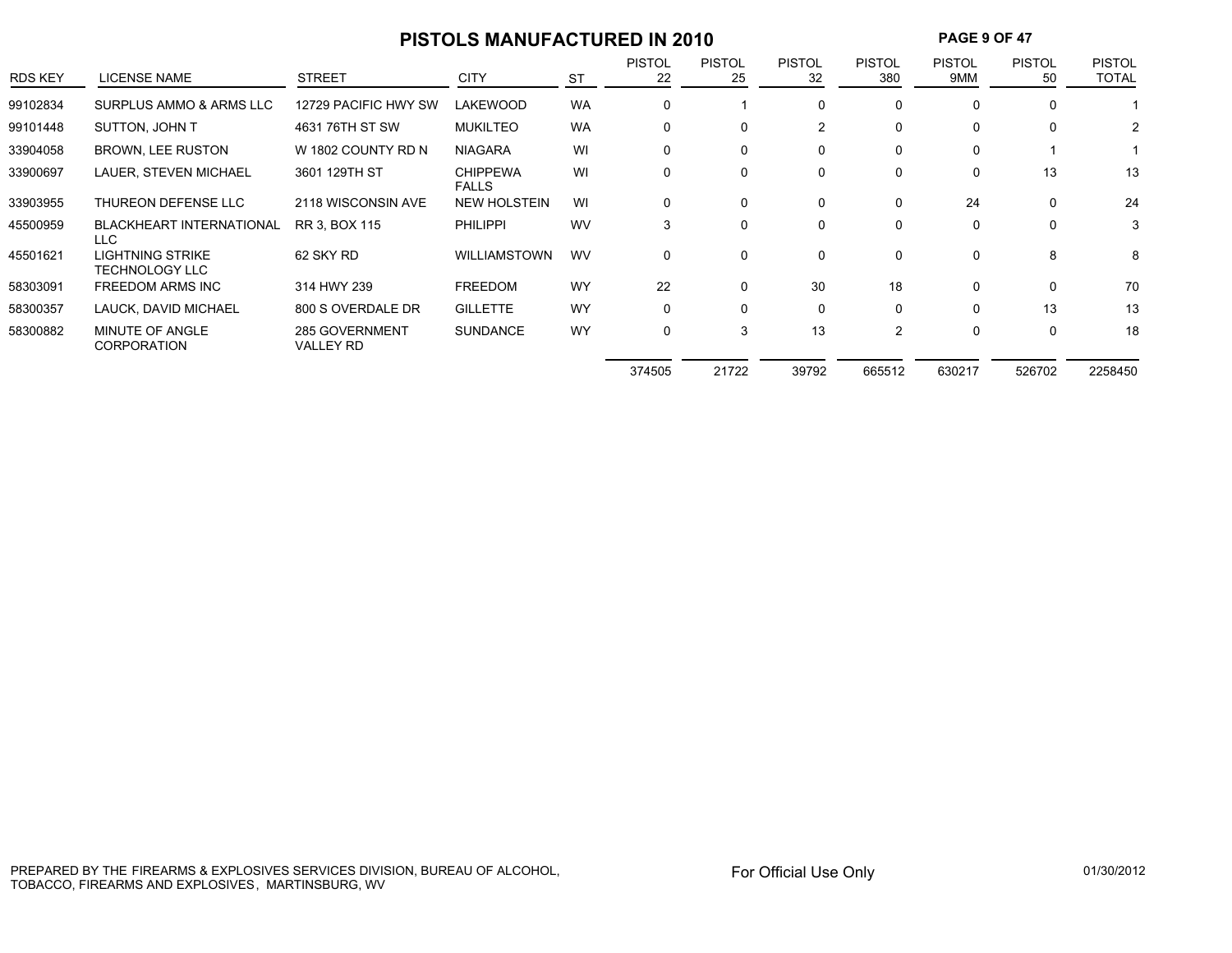#### **REVOLVERS MANUFACTURED IN 2010 PAGE 10 OF 47**

| <b>RDS KEY</b> | <b>LICENSE NAME</b>                                       | <b>STREET</b>                          | <b>CITY</b>                    | ST        | <b>RVLR 22</b> | <b>RVLR 32</b> | <b>RVLR 357</b> | RVLR 38     | RVLR 44                 |              | RVLR 50 RVLR TOTL |
|----------------|-----------------------------------------------------------|----------------------------------------|--------------------------------|-----------|----------------|----------------|-----------------|-------------|-------------------------|--------------|-------------------|
| 58401643       | <b>IRON RIDGE ARMS CO</b>                                 | 1110 DELAWARE #A                       | <b>LONGMONT</b>                | <b>CO</b> | $\Omega$       | $\overline{2}$ | $\Omega$        | $\Omega$    | $\Omega$                | $\Omega$     |                   |
| 60635936       | CHARCO 2000                                               | 281 CANAL ST                           | <b>SHELTON</b>                 | <b>CT</b> | 2658           | 416            | 1823            | 16918       | 2974                    | 0            | 24789             |
| 60633345       | COLT'S MANUFACTURING CO<br><b>LLC</b>                     | 545 NEWPARK AVE                        | <b>WEST</b><br><b>HARTFORD</b> | <b>CT</b> | 0              | 15             | 90              | 758         | 174                     | 1049         | 2086              |
| 60600482       | US FIREARMS MFG CO                                        | 445-453 LEDYARD ST                     | <b>HARTFORD</b>                | CT.       | 1573           | 141            | 7               | 1208        | 1738                    | 7340         | 12007             |
| 15939794       | <b>B &amp; K DIVING SYSTEMS INC</b>                       | 1328 CLEMENTS WOODS<br>LN.             | JACKSONVILLE                   | FL.       | 0              | 0              | 0               | 0           | $\Omega$                | $\mathbf 1$  | -1                |
| 15941170       | <b>HERITAGE MFG INC</b>                                   | 4600 NW 135TH ST                       | OPA LOCKA                      | FL        | 52352          | 282            | 367             | $\Omega$    | 804                     | 0            | 53805             |
| 15840168       | <b>MEGGITT TRAINING SYSTEMS</b><br><b>INC</b>             | 296 BROGDON RD                         | <b>SUWANEE</b>                 | GA        | $\mathbf 0$    | 0              | 0               | 0           | 6                       | 0            |                   |
| 33733384       | OGLESBY & OGLESBY<br><b>GUNMAKERS INC</b>                 | 744 W ANDREW RD                        | <b>SPRINGFIELD</b>             | IL        | $\mathbf 0$    | 0              | 0               | 0           |                         | 0            |                   |
| 43503207       | SMITH METAL FINISHING INC                                 | 6912 DEREK DR                          | <b>FORT WAYNE</b>              | IN        | $\Omega$       | 0              | 13              | $\Omega$    | $\Omega$                | $\Omega$     | 13                |
| 60401684       | SMITH & WESSON CORP                                       | 2100 ROOSEVELT AVE                     | <b>SPRINGFIELD</b>             | MA        | 11796          | 332            | 62230           | 124681      | 16773                   | 13002        | 228814            |
| 54304879       | <b>BAUER, RICHARD LAWRENCE</b><br>JR                      | 400 SUNSET DR                          | <b>APPLETON CITY</b>           | МO        | -1             | $\mathbf 0$    | $\mathbf 0$     | $\mathbf 0$ | $\Omega$                | 2            | 3                 |
| 15603066       | APPALACHIAN GUNSMITHING<br><b>INC</b>                     | 8 SNAPFINGER DR                        | WEAVERVILLE                    | <b>NC</b> | 9              | 4              | $\overline{2}$  | 8           | $\overline{\mathbf{4}}$ | $\mathbf{0}$ | 27                |
| 54734146       | <b>CYLINDER &amp; SLIDE INC</b>                           | 245 E 4TH ST                           | <b>FREMONT</b>                 | <b>NE</b> | 0              | 0              | 0               | $\mathbf 0$ | $\Omega$                | $\mathbf{1}$ |                   |
| 60201484       | STURM, RUGER & COMPANY,<br><b>INC</b>                     | 411 SUNAPEE ST                         | <b>NEWPORT</b>                 | NΗ        | 19743          | 7399           | 61938           | 66121       | 22752                   | 14522        | 192475            |
| 98801246       | <b>VERDI ARMORY LTD</b>                                   | 1155 OLD US HWY 40                     | <b>VERDI</b>                   | <b>NV</b> | $\Omega$       | 0              | 0               | $\Omega$    | 3                       | 0            | 3                 |
| 61601079       | <b>CZ-USA INC</b>                                         | 5169 RT 12 S                           | <b>NORWICH</b>                 | <b>NY</b> |                | $\Omega$       | $\Omega$        | $\Omega$    | $\Omega$                | 2            |                   |
| 61601135       | TURNBULL MANUFACTURING<br><b>COMPANY</b>                  | 6680 RT 5-20                           | <b>BLOOMFIELD</b>              | NY        | $\Omega$       | 0              | 1               | 0           | 11                      | 41           | 53                |
| 43101810       | <b>CHIAPPA FIREARMS LTD</b>                               | 6785 W THIRD ST                        | <b>DAYTON</b>                  | OΗ        | 7070           | 0              | $\Omega$        | $\Omega$    | $\Omega$                | $\Omega$     | 7070              |
| 43102059       | STOUTS GUN SHOP & REPAIR,<br><b>LLC</b>                   | 5452 CR 26                             | <b>BELLEFONTAINE</b>           | OH        | $\Omega$       | $\mathbf 0$    | $\Omega$        | $\Omega$    | $\Omega$                | 2            | 2                 |
| 57303316       | CARROLL, TODD & CARA                                      | 1212 OKLAHOMA PL                       | <b>CLAREMORE</b>               | OK        | $\Omega$       | $\mathbf 0$    | $\Omega$        | $\Omega$    | $\Omega$                | 2            |                   |
| 57302390       | <b>CUTTING EDGE ARMS LLC</b>                              | 6840 NW 11TH STREET                    | OKLAHOMA CITY                  | OK        | $\Omega$       | $\mathbf{0}$   | 1               | $\Omega$    | ∩                       | $\mathbf 0$  |                   |
| 16204234       | <b>BOJE CORNILS</b>                                       | 5895 E AJ HIGHWAY                      | <b>RUSSELLVILLE</b>            | <b>TN</b> | 165            | $\Omega$       | 0               | $\Omega$    | $\Omega$                | $\Omega$     | 165               |
| 57501532       | LEE, JEFFREY DAVID                                        | 3401 W PIONEER DRIVE<br>#2             | <b>IRVING</b>                  | TX        | 0              | 0              | 0               | $\Omega$    | $\Omega$                | -1           | $\mathbf{1}$      |
| 57601795       | <b>WHITE, MELTON RAY</b>                                  | 7412 JOHN RALSTON RD                   | HOUSTON                        | <b>TX</b> | $\Omega$       | $\mathbf 0$    | 0               | -1          | $\Omega$                | 0            |                   |
| 98700995       | COBRA ENTERPRISES OF UTAH.<br><b>INC</b>                  | 1960 S MILESTONE DR,<br><b>SUITE F</b> | <b>SALT LAKE CITY</b>          | UT        | $\Omega$       | $\mathbf 0$    | 0               | 669         | $\Omega$                | 0            | 669               |
| 98701439       | HIGH SPEED MACHINING INC                                  | 10 S GARNET ST STE 22                  | <b>TOOELE</b>                  | UT        | $\Omega$       | $\mathbf 0$    | 0               | 397         | $\Omega$                | 0            | 397               |
| 98734026       | NORTH AMERICAN ARMS INC                                   | 2150 S 950 E                           | <b>PROVO</b>                   | UT        | 36137          | $\Omega$       | $\Omega$        | $\Omega$    | $\Omega$                | $\Omega$     | 36137             |
| 15401454       | <b>CLEMENTS, CHARLES DAVID</b>                            | 2766 MT ZION RD                        | <b>WOODLAWN</b>                | VA        | $\Omega$       | $\Omega$       | $\Omega$        | $\Omega$    |                         | $\Omega$     | -1                |
| 15406327       | <b>DISCRETIONARY FIREARMS &amp;</b><br>SECURITY SOLUTIONS | 724 GREEN TREE RD                      | CHESAPEAKE                     | VA        | O              | 0              | $\overline{2}$  | $\Omega$    | $\Omega$                | 0            | 2                 |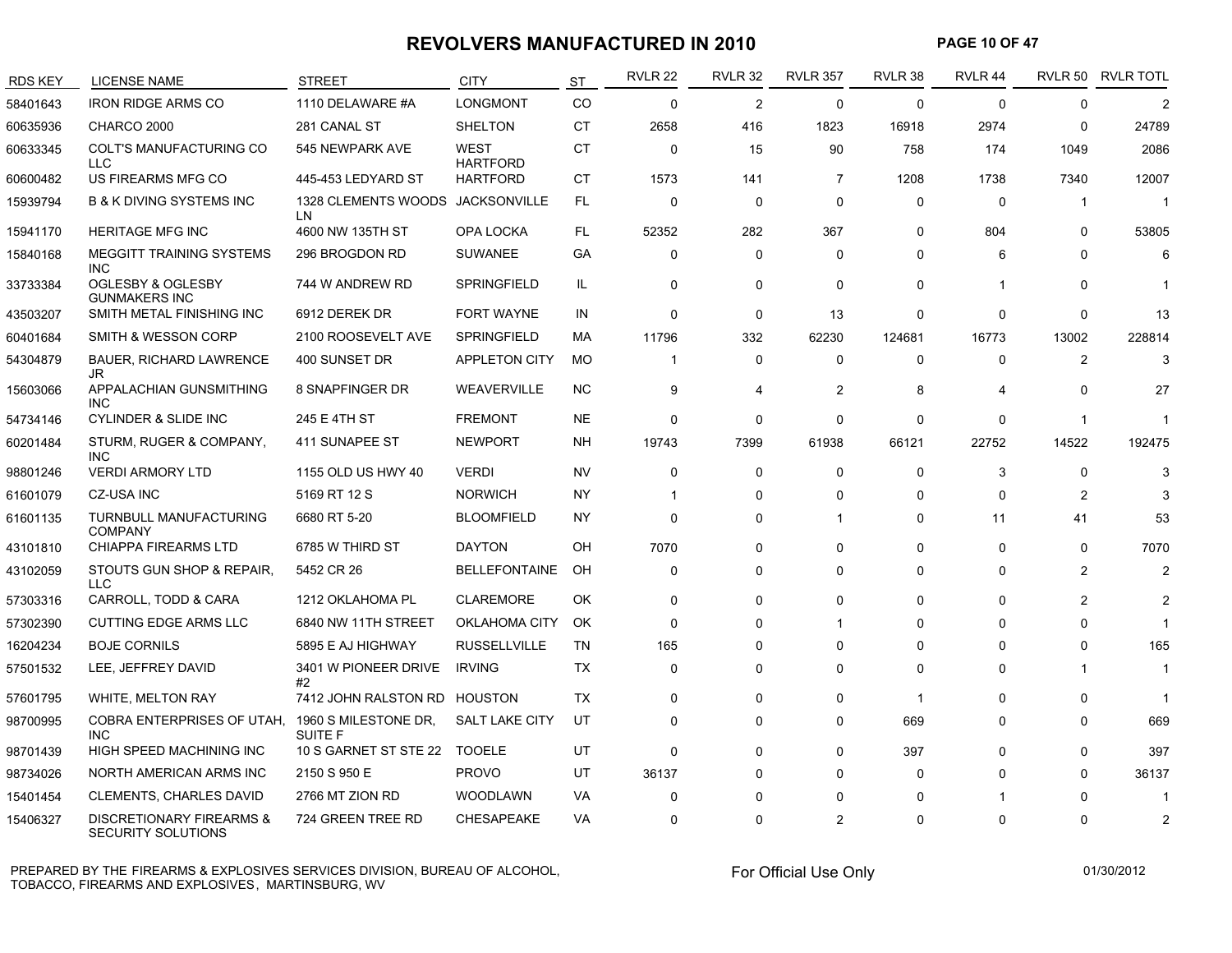#### **REVOLVERS MANUFACTURED IN 2010 PAGE 11 OF 47**

| <b>RDS KEY</b> | LICENSE NAME            | <b>STREET</b>       | CITY            | <b>ST</b> | RVLR 22 | RVLR 32 | <b>RVLR 357</b> | RVLR 38 | RVLR 44 |       | RVLR 50 RVLR TOTL |
|----------------|-------------------------|---------------------|-----------------|-----------|---------|---------|-----------------|---------|---------|-------|-------------------|
| 15401410       | <b>GREELEY, KEVIN P</b> | 11465 CREST HILL RD | <b>MARSHALL</b> | VA        |         |         |                 |         |         |       |                   |
| 58303091       | FREEDOM ARMS INC        | 314 HWY 239         | FREEDOM         | WY        | 37      | 14      | 51              |         | 119     | 166   | 387               |
|                |                         |                     |                 |           | 131543  | 8605    | 126525          | 210762  | 45361   | 36131 | 558927            |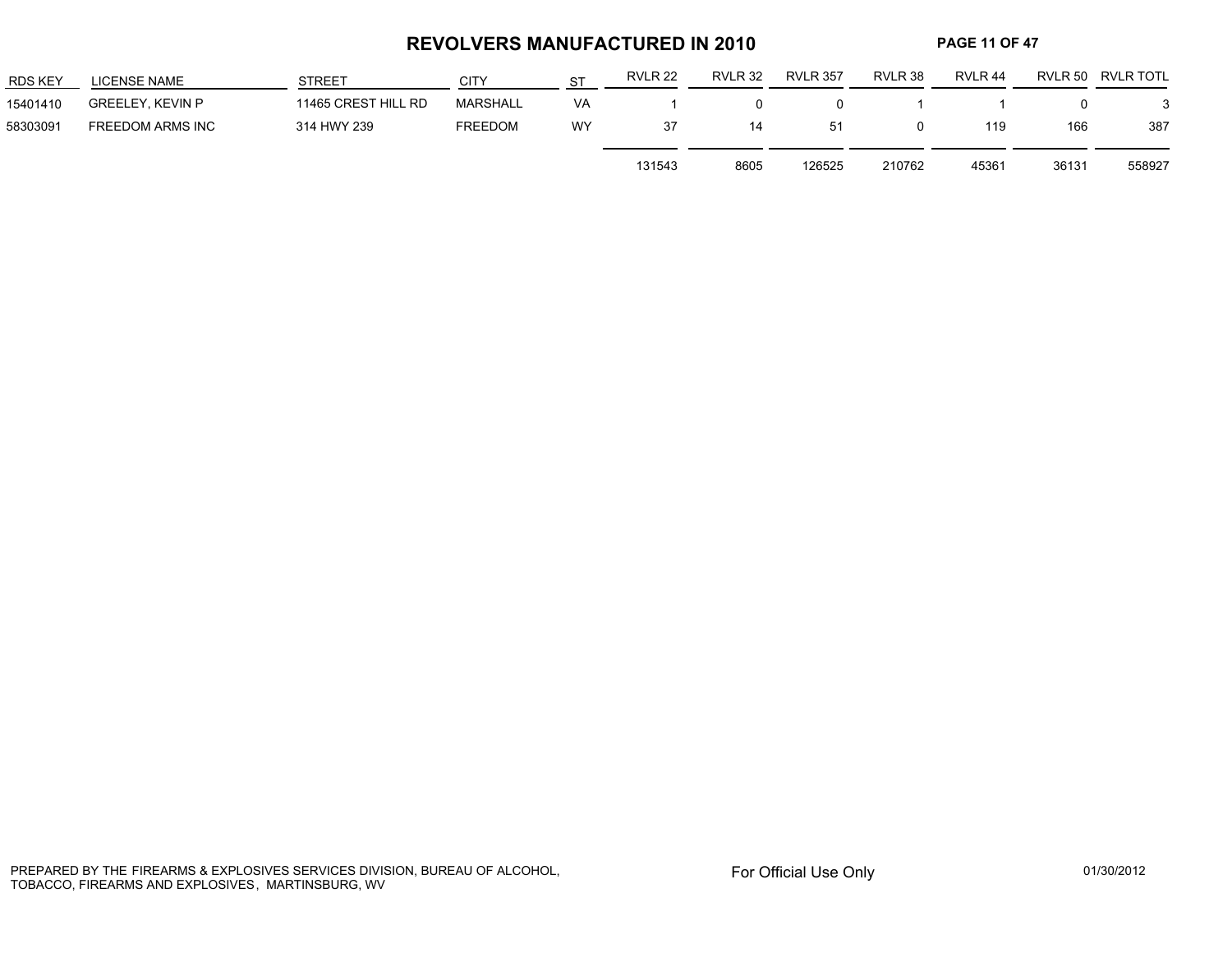#### **RIFLES MANUFACTURED IN 2010 PAGE 12 OF 47**

| <b>RDS KEY</b> | LICENSE NAME                     | <b>STREET</b>                         | <b>CITY</b>                | ST        | <b>RIFLE MFG</b> |
|----------------|----------------------------------|---------------------------------------|----------------------------|-----------|------------------|
| 99201534       | <b>BLACK DOG FIREARMS LLC</b>    | 35911 KENAI SPUR HWY., UNIT 12        | SOLDOTNA                   | AK        | 3                |
| 16303109       | C / S CUSTOM MACHINE LLC         | 1755 BULL BRANCH RD                   | <b>COFFEE SPRINGS</b>      | AL        | 2                |
| 16303219       | CHATTAHOOCHEE GUN WORKS, LLC     | 312 LEE RD 553                        | PHENIX CITY                | AL        | 15               |
| 16303111       | <b>CLARK, GREGORY E</b>          | 1157 PHILLIPS RD                      | LANETT                     | <b>AL</b> | 8                |
| 16337359       | ELLIS, JEFFERY OWEN              | 17943 GROUND HOG RD                   | <b>ADGER</b>               | AL        | 25               |
| 16302975       | <b>G &amp; G CUSTOM GUNS LLC</b> | 19578 AL HWY 99                       | <b>ATHENS</b>              | AL        | 4                |
| 16335030       | HOPE, DAVID NICHOLAS             | 901 GLAZE DR                          | <b>BESSEMER</b>            | AL        | 6                |
| 16303477       | KARVASALE, MARK AUGUSTUS         | 1157 S PHILLIPS RD                    | LANETT                     | AL        | 1                |
| 16300524       | LISENBE, STEVEN C                | 5002 COUNTY RD 55                     | <b>THOMASVILLE</b>         | AL        | 4                |
| 16303232       | PERFORMANCE DESIGN LLC           | 136 AIRPORT DR                        | <b>HEADLAND</b>            | AL        | $\mathbf{1}$     |
| 16303634       | PETTWAY, ERIC ANDRE              | 7335-J AIRPORT BLVD                   | <b>MOBILE</b>              | AL        | $\overline{7}$   |
| 16301684       | WHITE, RODGERS S                 | 8348 EMERALD LAKE DR W                | <b>PINSON</b>              | AL        | 2                |
| 57100004       | AURORA TACTICAL LLC              | 2270 WORTH LANE SUITE A               | <b>SPRINGDALE</b>          | AR        | $\mathbf{2}$     |
| 57102986       | BOYD, ROBERT L & BEHAR, VICTOR   | <b>6817 PRINCETON PIKE</b>            | <b>WHITE HALL</b>          | AR        | -1               |
| 57100301       | COTTER, JASON                    | 115 COUNTY ROAD 546                   | <b>MOUNTAIN HOME</b>       | AR        | $\overline{2}$   |
| 57102795       | D & S GUNWORKS, INC.             | 14625 HWY 71 SOUTH                    | <b>FORT SMITH</b>          | AR        | 3                |
| 57101205       | JONES, MITCHELL D                | 18719 HWY 14 E                        | <b>HARRISBURG</b>          | AR        | $\overline{2}$   |
| 57102287       | LAKESIDE MACHINE LLC             | 1213 INDUSTRIAL ST                    | <b>HORSESHOE BEND</b>      | AR        | 3                |
| 57102854       | LOVELL, MICHAEL I                | 6 DOSCIENTOS LANE                     | <b>HOT SPRINGS VILLAGE</b> | AR        | 3                |
| 57101188       | NIGHTHAWK CUSTOM LLC             | 1306 W TRIMBLE                        | <b>BERRYVILLE</b>          | AR        | 30               |
| 57100526       | OZARK PRECISION RIFLES, LLC      | 6471 MC 4018                          | YELLVILLE                  | AR        | 12               |
| 57101118       | POWELL, JOSEPH DONALD            | BOX 160 CTY RD 2622                   | LAMAR                      | AR.       | 3                |
| 57101686       | SILENCER RESEARCH LLC            | 119 COBBLESTONE LANE                  | <b>MENA</b>                | AR        | 10               |
| 57102487       | THOMAS, BENTON DELANE            | 344 HWY 124                           | <b>JERUSALEM</b>           | AR        | 2                |
| 57102601       | TWH ENTERPRISES INC              | 700 PEPSI COLA RD                     | <b>BATESVILLE</b>          | AR        | 43               |
| 57134716       | WILSONS GUN SHOP INC             | 2234 CR 719                           | <b>BERRYVILLE</b>          | <b>AR</b> | 291              |
| 98600962       | ABRAMS AIRBORNE MFG, INC.        | 3735 N ROMERO RD                      | <b>TUCSON</b>              | <b>AZ</b> | 11               |
| 98602515       | AMERICAN SPIRIT ARMS LLC         | 16001 N GREENWAY HAYDEN LOOP STE<br>B | <b>SCOTTSDALE</b>          | AZ        | 175              |
| 98602530       | ARIZONA ARMORY, LLC              | 2114 W FILLMORE                       | <b>PHOENIX</b>             | AZ        | 7                |
| 98603636       | ARIZONA RESPONSE SYSTEM LLC      | 16014 W REMUDA DR                     | <b>SURPRISE</b>            | AZ        | 11               |
| 98603579       | <b>ARMS TECH LTD</b>             | 7150 WEST ROOSEVELT AVE #167          | <b>PHOENIX</b>             | AZ        | $\overline{2}$   |
| 98603998       | <b>BEST SHOT LLC</b>             | 7314 W COLUMBINE DR                   | <b>PEORIA</b>              | AZ        | $\mathbf{1}$     |
| 98603013       | <b>BLACK WEAPONS ARMORY LLC</b>  | 5023 E 5TH STREET                     | <b>TUCSON</b>              | AZ        | 4                |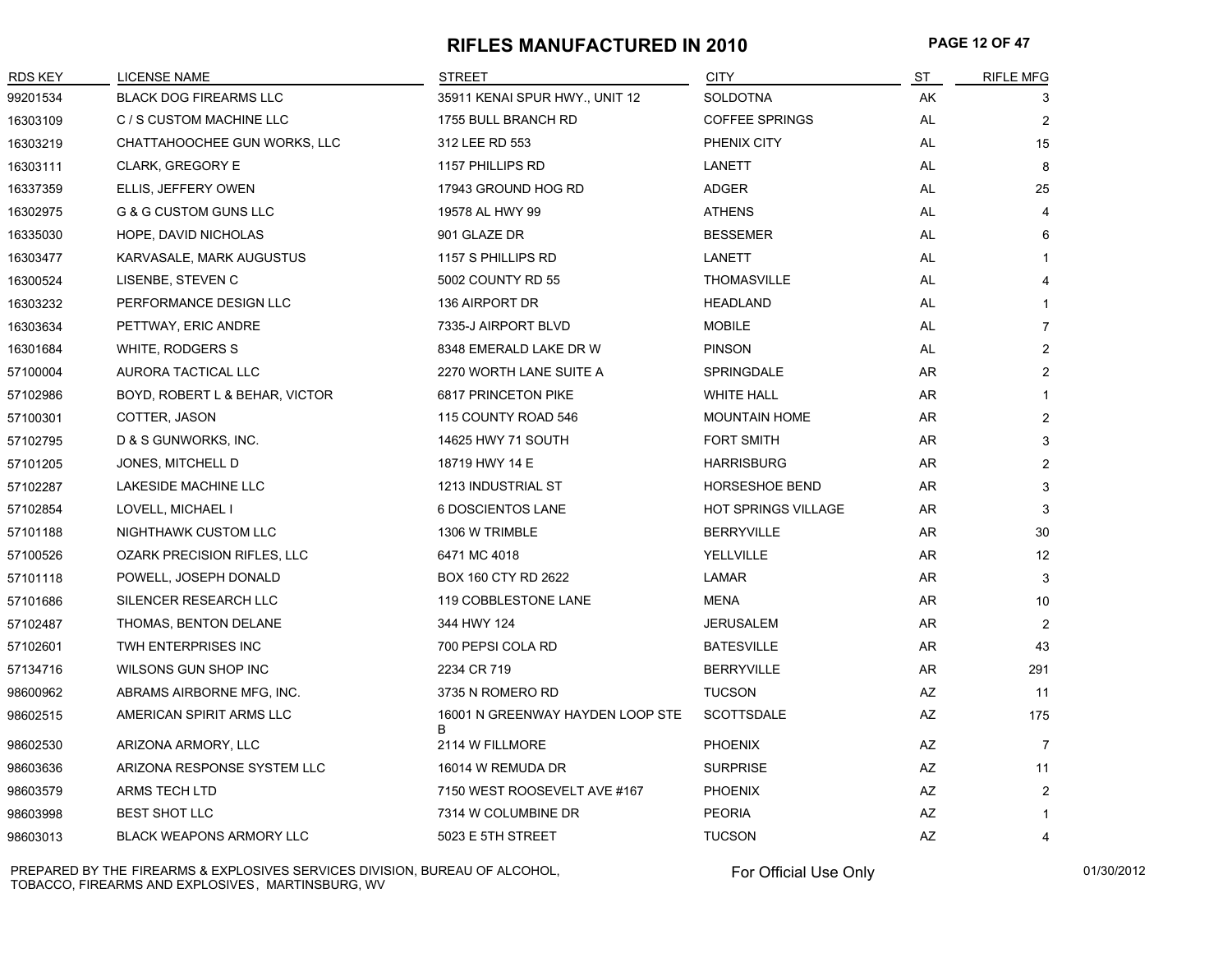#### **RIFLES MANUFACTURED IN 2010 PAGE 13 OF 47**

| <b>RDS KEY</b> | <b>LICENSE NAME</b>                          | <b>STREET</b>               | <b>CITY</b>             | ST                     | <b>RIFLE MFG</b> |
|----------------|----------------------------------------------|-----------------------------|-------------------------|------------------------|------------------|
| 98603616       | <b>BOHICA ARMS INC</b>                       | 10009 WEST JOMAX RD         | <b>PEORIA</b>           | $\mathsf{A}\mathsf{Z}$ | 18               |
| 98602058       | <b>BUSHMASTER FIREARMS INTERNATIONAL LLC</b> | 1070 METRIC DR              | <b>LAKE HAVASU CITY</b> | $\mathsf{A}\mathsf{Z}$ | 199              |
| 98604112       | CATS ARMS LLC                                | 5118 E PIMA ST              | <b>TUCSON</b>           | AZ                     | 27               |
| 98600122       | <b>CAVALRY ARMS CORP</b>                     | 723 WEST COMMERCE SUITE A   | <b>GILBERT</b>          | AZ                     | $\mathbf{1}$     |
| 98603597       | <b>CHOSIN FIREARMS LLC</b>                   | 2133 N HWY 90               | <b>HUACHUCA CITY</b>    | AZ                     | 6                |
| 98601406       | COHARIE ARMS INC                             | 2942 N. GREENFIELD RD #133  | <b>MESA</b>             | AZ                     | 112              |
| 98604143       | <b>CROOKS, STEPHEN LEE</b>                   | 1864 W NAVARRO AVE          | <b>MESA</b>             | AZ                     | 12               |
| 98601942       | DANE ARMORY LLC                              | 305 E COMSTOCK DR STE 5     | <b>CHANDLER</b>         | AZ                     | 6                |
| 98604171       | DEFENSE U LLC                                | 2161 WEST CALLE GUATAMOTE   | <b>GREEN VALLEY</b>     | AZ                     | $\mathbf 1$      |
| 98603408       | DIAMONDBACK POLICE SUPPLY CO INC             | 170 S KOLB RD               | <b>TUCSON</b>           | AZ                     | 8                |
| 98602190       | <b>EAST BLOC IMPORTS</b>                     | 4245 N MORNING DOVE CIRCLE  | <b>MESA</b>             | AZ                     | 8                |
| 98601895       | ELECTRON LOGAN MACHINE CO. LLC               | 1673 SOUTH HUMMINGBIRD LANE | <b>THATCHER</b>         | AZ                     | $\overline{c}$   |
| 98601748       | ELMORE, KENNETH EMRY                         | 465 E CHILTON DR #4         | <b>CHANDLER</b>         | AZ                     | 46               |
| 98604304       | <b>HOGAN MANUFACTURING LLC</b>               | 5625 N 53RD AVE             | <b>GLENDALE</b>         | AZ                     | 16               |
| 98602673       | HORN'S CUSTOM RIFLES, INC.                   | 74 LEUPP RD                 | <b>FLAGSTAFF</b>        | AZ                     | 23               |
| 98602957       | HUFFMAN, DEREK                               | 17426 E HUNT HWY            | <b>QUEEN CREEK</b>      | AZ                     | 23               |
| 98603194       | KYNASTON, COLE E                             | 5656 S BLUM LN              | <b>HEREFORD</b>         | AZ                     | $\overline{4}$   |
| 98637328       | LAZZERONI, INC                               | 1415 S CHERRY               | <b>TUCSON</b>           | AZ                     | 27               |
| 98602487       | MCMILLAN, FIREARMS MANUFACTURING, LLC        | 1638 W KNUDSEN DR           | <b>PHOENIX</b>          | AZ                     | 447              |
| 98600112       | <b>MENARD, RUSSELL</b>                       | 19546 E WAGONTRAIN DR       | <b>MAYER</b>            | AZ                     | -1               |
| 98603536       | PALESE PROTO TECH INC                        | 7775 N CASA GRANDE HWY #155 | <b>TUCSON</b>           | $\mathsf{A}\mathsf{Z}$ | 31               |
| 98600788       | PATRIOT ORDNANCE FACTORY INC                 | 5619 N 53RD AVE             | <b>GLENDALE</b>         | AZ                     | 947              |
| 98601124       | PIECE OF HISTORY FIREARMS, LLC               | 926 W PRINCE RD             | <b>TUCSON</b>           | AZ                     | 6                |
| 98604129       | PREDATOR TACTICAL LLC                        | 2103 E CEDAR ST STE 3       | <b>TEMPE</b>            | AZ                     | $\mathbf{1}$     |
| 98603707       | <b>QUENTIN LASER LLC</b>                     | 761 N MONTEREY ST STE 104   | <b>GILBERT</b>          | AZ                     | 16               |
| 98602822       | <b>RIM COUNTRY RIFLES LLC</b>                | 13515 E KINGS DEER RD       | <b>PARKS</b>            | AZ                     | $\mathbf 1$      |
| 98602277       | RISING SUN TACTICAL LLC                      | 6901 W UTOPIA RD            | <b>GLENDALE</b>         | AZ                     | $\overline{7}$   |
| 98636542       | ROBAR COMPANIES, INC                         | 21438 N 7TH AVE SUITE B     | <b>PHOENIX</b>          | AZ                     | $\overline{4}$   |
| 98600695       | <b>SCHUERMAN ARMS LTD</b>                    | 40671 N 3RD AVE             | <b>DESERT HILLS</b>     | AZ                     | $\mathbf 1$      |
| 98638308       | SEBASTIAN, RICHARD                           | 812 W CAMINO DESIERTO       | <b>TUCSON</b>           | AZ                     | $\mathbf 1$      |
| 98602747       | SHANE'S ENTERPRISES INC                      | 2250 NORTH 16TH ST #111     | <b>PHOENIX</b>          | AZ                     | 3                |
| 98602748       | SHEPHARD, TERRY KEITH                        | 816 W GILA BEND HWY STE A3  | <b>CASA GRANDE</b>      | AZ                     | $\overline{c}$   |
| 98602441       | SISKU GUN WORKS LLC                          | 3780 E 44TH ST #102         | <b>TUCSON</b>           | <b>AZ</b>              | 2                |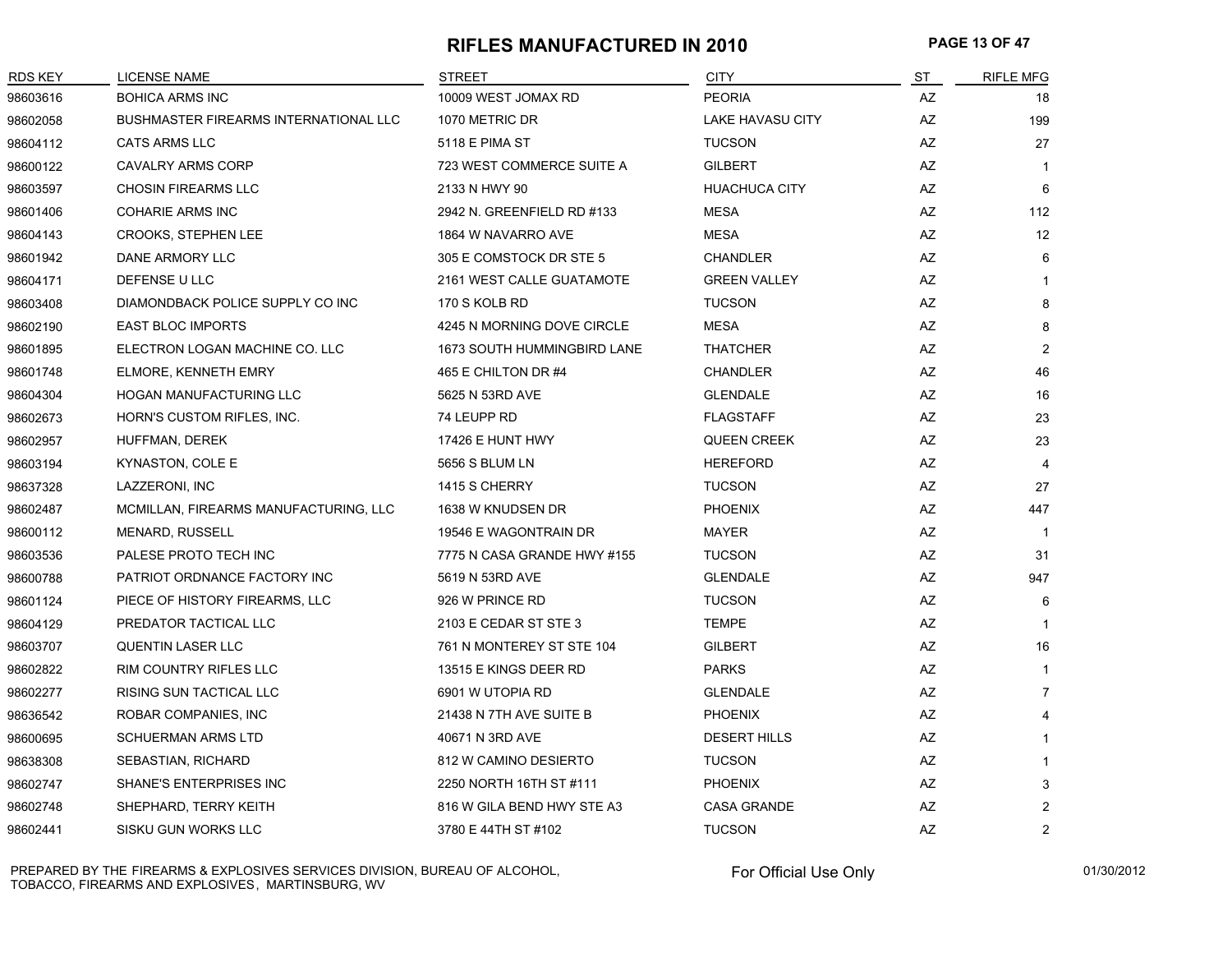#### **RIFLES MANUFACTURED IN 2010 PAGE 14 OF 47**

| <b>RDS KEY</b> | LICENSE NAME                                                | <b>STREET</b>               | <b>CITY</b>            | ST        | <b>RIFLE MFG</b> |
|----------------|-------------------------------------------------------------|-----------------------------|------------------------|-----------|------------------|
| 98601115       | SOURCE MANUFACTURING LLC                                    | 2920 EAST MOHAWK LN STE 112 | <b>PHOENIX</b>         | AZ        | 46               |
| 98603460       | SOUTHWESTERN SPORTING ENTERPRISES LLC                       | 2244 N AL SIEBER RD         | APACHE JUNCTION        | AZ        | 3                |
| 98602814       | <b>SPEED ARMS LLC</b>                                       | 1616 E MAIN ST 208C         | <b>MESA</b>            | AZ        | $\overline{1}$   |
| 98602020       | SUN DEVIL MANUFACTURING LLC                                 | 663 W 2ND AVE STE 16        | <b>MESA</b>            | AZ        | 22               |
| 98638255       | TATOM, DONALD LEE                                           | 4739 RANCH RD               | <b>SIERRA VISTA</b>    | AZ        | 50               |
| 98603073       | <b>TURNER FABRICATIONS LLC</b>                              | 10602 E IRONWOOD LANE       | <b>MESA</b>            | AZ        | 11               |
| 98637461       | VAN HORN, DAVID A                                           | 1302 E RAWHIDE              | <b>GILBERT</b>         | <b>AZ</b> | $\mathbf 1$      |
| 98602792       | <b>VENOM TACTICAL LLC</b>                                   | 7252 E CONCHO DR STE C-13   | <b>KINGMAN</b>         | <b>AZ</b> | 6                |
| 98637956       | YOUNG MANUFACTURING INC                                     | 5528 N 51ST AVE             | <b>GLENDALE</b>        | AZ        | 12               |
| 98603237       | ZIMMERMAN ARMS LLC                                          | 540 SIXTH ST # F            | <b>PRESCOTT</b>        | AZ        | 20               |
| 97701370       | AIRCRAFT ARMAMENTS, INC                                     | 18205 LAVERNE DR            | LOS GATOS              | CA        | 5                |
| 96802268       | ANDERSON, ROBERT AND GAIL                                   | 103 MAIN ST                 | <b>PLACERVILLE</b>     | CA        | 35               |
| 97701884       | BOWERMAN, JUSTIN CHARLES                                    | 10 KINGS AVE                | <b>CHOWCHILLA</b>      | CA        | 25               |
| 99500839       | <b>BUTLER, CHRISTOPHER W</b>                                | 39424 COLCHESTER CT         | PALMDALE               | CA        | $\overline{1}$   |
| 97702070       | <b>CBEINC</b>                                               | 18430 TECHNOLOGY DR UNIT A  | <b>MORGAN HILL</b>     | CA        | 251              |
| 96802224       | CAL ARMORY, LLC                                             | 3440 BRADEN RD              | <b>CAMINO</b>          | CA        | 5                |
| 93302042       | <b>EGSW INC</b>                                             | 1637 N BRIAN ST             | ORANGE                 | CA        | 2                |
| 93340727       | <b>EXCEL INDUSTRIES INC</b>                                 | 4510 CARTER CT              | <b>CHINO</b>           | CA        | 504              |
| 97702039       | <b>GRISWOLD, TODD &amp; TRENT</b>                           | 2057 GOODYEAR AVE UNIT D    | <b>VENTURA</b>         | CA        | 12               |
| 96802577       | <b>GUNTLY, JAMES CHARLES</b>                                | 6750 HWY 20                 | <b>UKIAH</b>           | CA        | $\overline{1}$   |
| 97701963       | HANSON, NORMAN LOUIS                                        | 20733 SOUTH ST UNIT C       | <b>TEHACHAPI</b>       | CA        | 14               |
| 93302759       | LEDESMA, PAUL                                               | 13552 CENTRAL AVE, UNIT C   | <b>CHINO</b>           | CA        | 50               |
| 93302624       | MAXIMUM WHOLESALE INC                                       | 15979 S PIUMA AVE           | <b>CERRITOS</b>        | CA        | 87               |
| 97701704       | MULLEN, JEFFREY GERALD                                      | 5530 E LAMONA AVE #103      | <b>FRESNO</b>          | CA        | 36               |
| 93302580       | <b>NEMESIS ARMS INC</b>                                     | 1090 5TH ST UNIT 110        | <b>CALIMESA</b>        | CA        | 167              |
| 93301038       | SUREFIRE, LLC                                               | 18300 MT BALDY CIRCLE       | <b>FOUNTAIN VALLEY</b> | CA        | 5                |
| 97702192       | VELLA, TIMOTHY; GONZALEZ, JAIME; GONZALEZ,<br><b>JAVIER</b> | 1751 HOURET CT              | <b>MILPITAS</b>        | CA        | 6                |
| 58402447       | ACCURACY SYSTEMS INC                                        | 1661 BEHRENS ROAD           | <b>BYERS</b>           | CO        | 16               |
| 58437579       | AMERICAN WEST INDUSTRIES LLC                                | 600 OAK AVE                 | <b>EATON</b>           | CO        | 53               |
| 58402128       | BERNARD, LEO JOHN                                           | 1930 RAILROAD AVE #9        | <b>RIFLE</b>           | CO        | $\overline{1}$   |
| 58401710       | COOK, GERALD M                                              | 1600 RAPID CT               | <b>BERTHOUD</b>        | CO        | 3                |
| 58403287       | <b>GRE-TAN RIFLES LLC</b>                                   | 24005 HWY 13                | <b>MEEKER</b>          | CO        | 14               |
| 58401115       | <b>HILTON FIREARMS</b>                                      | 265 BLUE SPRUCE DR          | <b>PINE</b>            | CO        | $\overline{2}$   |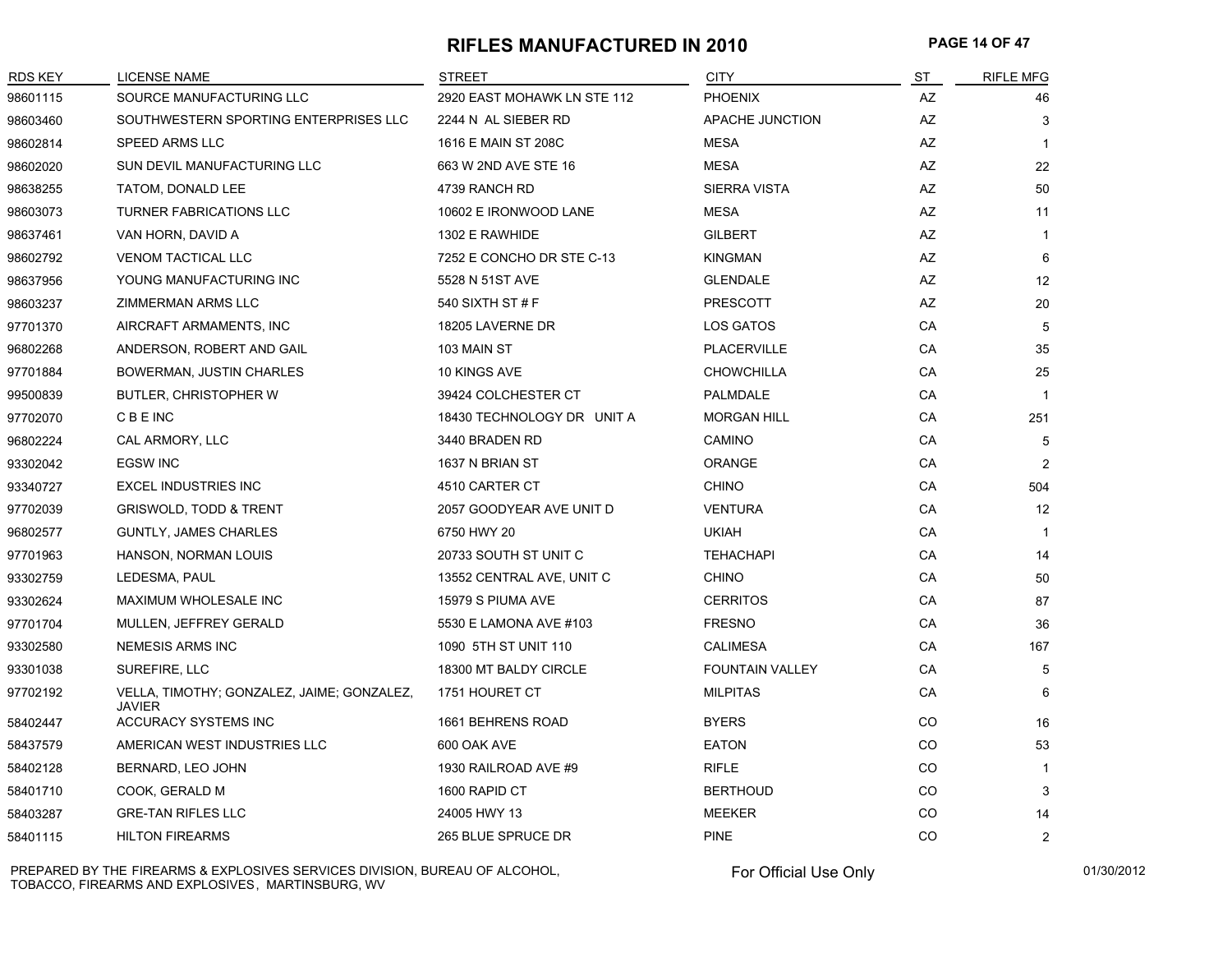#### **RIFLES MANUFACTURED IN 2010 PAGE 15 OF 47**

| RDS KEY  | <b>LICENSE NAME</b>                      | <b>STREET</b>                | <b>CITY</b>             | S <sub>T</sub> | <b>RIFLE MFG</b> |
|----------|------------------------------------------|------------------------------|-------------------------|----------------|------------------|
| 58403038 | INNOVATIVE TACTICAL SYSTEMS LLC          | 67 N SILICON DR STE 150      | PUEBLO WEST             | CO             | 50               |
| 58401643 | <b>IRON RIDGE ARMS CO</b>                | 1110 DELAWARE #A             | <b>LONGMONT</b>         | CO             | $\mathbf{1}$     |
| 58402893 | LEGACY CUSTOM PRODUCTS INC               | 39 OAK VIEW CIRCLE           | <b>DURANGO</b>          | CO             | 9                |
| 58402371 | LIPPARD, KARL                            | 3259 ELECTRA DR SO           | <b>COLORADO SPRINGS</b> | CO             | 36               |
| 58402424 | MULLETT, HAL EDWARD                      | 40880 HWY 109                | KIM                     | CO             | $\mathbf{1}$     |
| 58402650 | RICHARD MARK FITZPATRICK INC             | 400 YOUNG COURT              | <b>ERIE</b>             | CO             | 1                |
| 58402585 | SANGAT KNIFE COMPANY                     | 1900 S SUNSET ST UNIT 1-D    | <b>LONGMONT</b>         | CO             | $\overline{2}$   |
| 58402226 | SHADOW RIVER PRODUCTIONS, LLC            | 2120 CLOVERDALE DR           | <b>COLORADO SPRINGS</b> | CO             | 2                |
| 60601986 | A T VANECH RESIDENTIAL SERVICES LLC      | 22 EDGEWOOD RD               | <b>DARIEN</b>           | CT             | $\mathbf{1}$     |
| 60600520 | <b>COLT DEFENSE LLC</b>                  | 547 NEW PARK AVE             | <b>WEST HARTFORD</b>    | СT             | 11175            |
| 60600102 | D & T ARMS LLC                           | <b>18 LILY POND TRAIL</b>    | <b>NEW MILFORD</b>      | СT             | 6                |
| 60601740 | <b>JKB DAIRA INC</b>                     | 345 WILSON AVE 3RD FLOOR     | <b>NORWALK</b>          | <b>CT</b>      | 3                |
| 60600252 | MARLIN FIREARMS COMPANY, THE             | 100 KENNA DR                 | <b>NORTH HAVEN</b>      | <b>CT</b>      | 160416           |
| 60600773 | O F MOSSBERG & SONS INC                  | 7 GRASSO AVE                 | <b>NORTH HAVEN</b>      | CT             | 6634             |
| 60601096 | PTR-91 INC                               | 1451 NEW BRITAIN AVE         | <b>FARMINGTON</b>       | СT             | 1614             |
| 60600729 | <b>STAG ARMS LLC</b>                     | 515 JOHN DOWNEY DR           | <b>NEW BRITAIN</b>      | <b>CT</b>      | 19545            |
| 85100390 | PERRY'S GUN REPAIR, LLC                  | 22957 DEEP BRANCH RD         | <b>GEORGETOWN</b>       | DE             | 7                |
| 15946862 | A & B DOW INC                            | 6048 FAIRWAY DR              | <b>RIDGE MANOR</b>      | FL.            | $\overline{2}$   |
| 15907305 | AD TEK OF TALLAHASSEE INC                | 2700 POWER MILL COURT BLDG 3 | TALLAHASSEE             | FL             | 22               |
| 15909585 | ADAMS ARMS INC                           | 612 FLORIDA AVE STE B        | PALM HARBOR             | FL.            | 33               |
| 15905746 | AMERICAN VINTAGE GUN AND PAWN, INC       | 4920 LENA RD UNIT 102        | <b>BRADENTON</b>        | FL.            | 5                |
| 15909126 | AMMO DUMP INTERNATIONAL LLC              | 1556 S STATE ROAD 53         | <b>MADISON</b>          | FL.            | 10               |
| 15943009 | ANZIO IRONWORKS CORP                     | 1905 16TH ST N               | <b>SAINT PETERSBURG</b> | FL.            | 37               |
| 15907991 | ARES DEFENSE SYSTEMS INC                 | 295 NORTH DRIVE SUITE H      | <b>MELBOURNE</b>        | FL.            | 102              |
| 15939794 | <b>B &amp; K DIVING SYSTEMS INC</b>      | 1328 CLEMENTS WOODS LN       | <b>JACKSONVILLE</b>     | FL.            | 8                |
| 15907948 | CHARLES W JENKINS, LLC                   | 977 18TH AVE SW              | <b>VERO BEACH</b>       | FL.            | 6                |
| 15910650 | CORPS TECHNOLOGY GROUP LLC               | 3530 WORK DR                 | <b>FORT MYERS</b>       | FL.            | 4                |
| 15910002 | DAN'S GUNS & STUFF LLC                   | 21200 HIGHTOWER RD           | <b>FOUNTAIN</b>         | FL.            | 1                |
| 15911782 | DOUBLE TAP LLC                           | 1014 1/2 N COMBEE RD         | LAKELAND                | FL.            | 8                |
| 15911384 | <b>ECR FLORIDA LLC</b>                   | 863 PIERCE RD                | <b>WAUCHULA</b>         | FL.            | $\mathbf 1$      |
| 15909552 | <b>GOOD TIME OUTDOORS INC</b>            | 4600 W HIGHWAY 326           | <b>OCALA</b>            | FL.            | 236              |
| 15901002 | <b>GUN SMOKE ENTERPRISES INC</b>         | 506 NE 3RD ST                | <b>OKEECHOBEE</b>       | FL.            | 113              |
| 15910174 | <b>GUNFIRE ARMS &amp; AMMUNITION LLC</b> | 8970 SW BONNEVILLE DR        | <b>STUART</b>           | FL.            | $\mathbf{1}$     |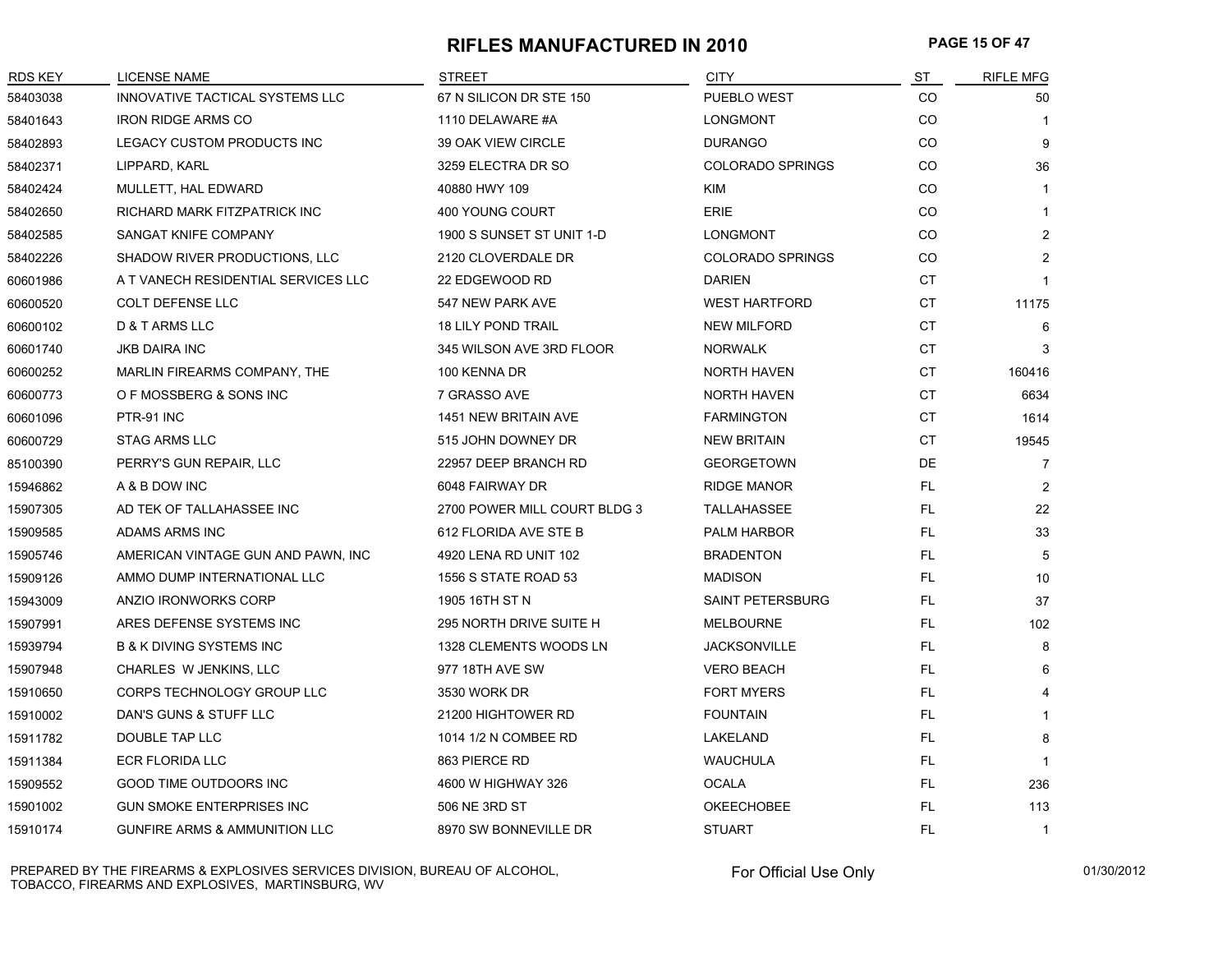#### **RIFLES MANUFACTURED IN 2010 PAGE 16 OF 47**

| <b>RDS KEY</b> | LICENSE NAME                           | <b>STREET</b>                  | <b>CITY</b>             | S <sub>T</sub> | <b>RIFLE MFG</b> |
|----------------|----------------------------------------|--------------------------------|-------------------------|----------------|------------------|
| 15907875       | <b>HTM-SOLUTIONS INC</b>               | 5500 COX RD                    | <b>MILTON</b>           | FL.            |                  |
| 15940806       | KEL TEC CNC INDUSTRIES INC             | 1475 - 1495 COX ROAD           | COCOA                   | FL.            | 14679            |
| 15917454       | KNIGHT, CHARLES REED JR                | 701 COLUMBIA BLVD              | <b>TITUSVILLE</b>       | FL.            | 1399             |
| 15940998       | KNIGHTS MANUFACTURING CO               | 701 COLUMBIA BLVD              | <b>TITUSVILLE</b>       | FL.            | 38               |
| 15909528       | <b>LIBERTY GUN WORKS INC</b>           | 3103 81ST COURT E #104         | <b>BRADENTON</b>        | FL.            | 49               |
| 15908662       | PHOENIX ORDNANCE LLC                   | 6000 66TH STREET NORTH         | <b>SAINT PETERSBURG</b> | FL.            | 8                |
| 15908443       | PROJECT GUNS LLC                       | 1727 NW ARCADIA WAY            | <b>BOCA RATON</b>       | FL.            | 43               |
| 15947048       | QUINNELL, DONALD LEE                   | 3112-3 PALM AVE                | <b>FORT MYERS</b>       | FL.            | $\mathbf 1$      |
| 15901092       | RBMG MANUFACTURING INC                 | 4761 SW 83 TERR #7             | <b>DAVIE</b>            | FL.            | $\mathbf 1$      |
| 15946787       | <b>SERBU FIREARMS INC</b>              | 6001 JOHNS RD #144             | <b>TAMPA</b>            | FL.            | 70               |
| 15946669       | SMITH, TIMOTHY E                       | 3761 RECKER HWY                | <b>WINTER HAVEN</b>     | FL.            | 3                |
| 15911272       | SOUTHERN WEAPONS LLC                   | 17120 130TH AVE N              | <b>JUPITER</b>          | FL.            | $\overline{1}$   |
| 15909076       | SPIRIT GUN MANUFACTURING CO LLC, THE   | 1696 OLD OKEECHOBEE RD BLDG 3D | <b>WEST PALM BEACH</b>  | FL.            | 287              |
| 15910109       | SUAREZ TACTICAL RIFLES INC             | 10770 NW 138 ST BAY #3C        | <b>HIALEAH GARDENS</b>  | FL.            | 13               |
| 15908014       | TACTICAL MACHINING, LLC                | 1270 BISCAYNE BLVD STE #5      | <b>DELAND</b>           | FL.            | 16               |
| 15908821       | <b>TACTICAL RIFLES INC</b>             | 4918 AIRPORT RD                | <b>ZEPHYRHILLS</b>      | FL.            | 126              |
| 15907190       | <b>TACTICAL WEAPONS INC</b>            | 3805 FOWLER ST                 | <b>FORT MYERS</b>       | FL.            | 20               |
| 15908538       | THE ARMS ROOM LLC                      | 1372 N GOLDENROD RD, SUITE 22  | <b>ORLANDO</b>          | FL.            | 10               |
| 15905765       | THOMPSON, RICHARD N                    | 172 CENTER ST                  | <b>PANACEA</b>          | FL.            | $\overline{2}$   |
| 15905974       | WARREN, ROBERT WAYNE                   | 2236 WARREN WOODS LN           | COTTONDALE              | FL.            | 5                |
| 15804769       | <b>ACRW LLC</b>                        | 1788-B LYTLE RD                | <b>CHICKAMAUGA</b>      | GA             | 3                |
| 15805214       | AMERICAN PRECISION ARMS, LLC           | 55 LYLE FIELD ROAD             | <b>JEFFERSON</b>        | GA             | 33               |
| 15805926       | <b>BLACK FOREST GUNWURKS LLC</b>       | 121 HODGES STREET              | <b>CORNELIA</b>         | GA             | 25               |
| 15802906       | <b>BLANKENSHIP CUSTOM FIREARMS LLC</b> | 3319 GORDON HWY                | <b>GROVETOWN</b>        | GA             | 6                |
| 15802643       | BP FIREARMS COMPANY LLC                | 1685 BOGGS ROAD SUITE 300      | <b>DULUTH</b>           | GA             | 12513            |
| 15804628       | C 3 DEFENSE, INC                       | 2029A MARSHALL HUFF RD         | <b>DALLAS</b>           | GA             | 28               |
| 15806098       | CHAPMAN, PAUL DWIGHT                   | 2 FORREST ROAD                 | <b>FORT OGLETHORPE</b>  | GA             | 6                |
| 15804119       | COLLIER, JOSEPH RAVON                  | 4236 NEWTON RD SOUTH           | <b>MILLEN</b>           | GA             | 14               |
| 15800675       | DANIEL DEFENSE INC                     | 101 WARFIGHTER WAY             | <b>BLACK CREEK</b>      | GA             | 2413             |
| 15804577       | DULONG, RONALD STEVENS                 | 439 RIVERBEND DR               | <b>MACON</b>            | GА             | 38               |
| 15805973       | <b>HEAD DOWN PRODUCTS LLC</b>          | 4031 FAMBROUGH COURT STE 300   | POWDER SPRINGS          | GA             | 30               |
| 15800115       | <b>HERITAGE CUSTOM ARMS, LLC</b>       | 250 KELLER RD                  | <b>ROSSVILLE</b>        | GA             | $\mathbf 1$      |
| 15801270       | <b>HISTORIC ARMS LLC</b>               | 1486 CHERRY RD                 | <b>FRANKLIN</b>         | GA             | 13               |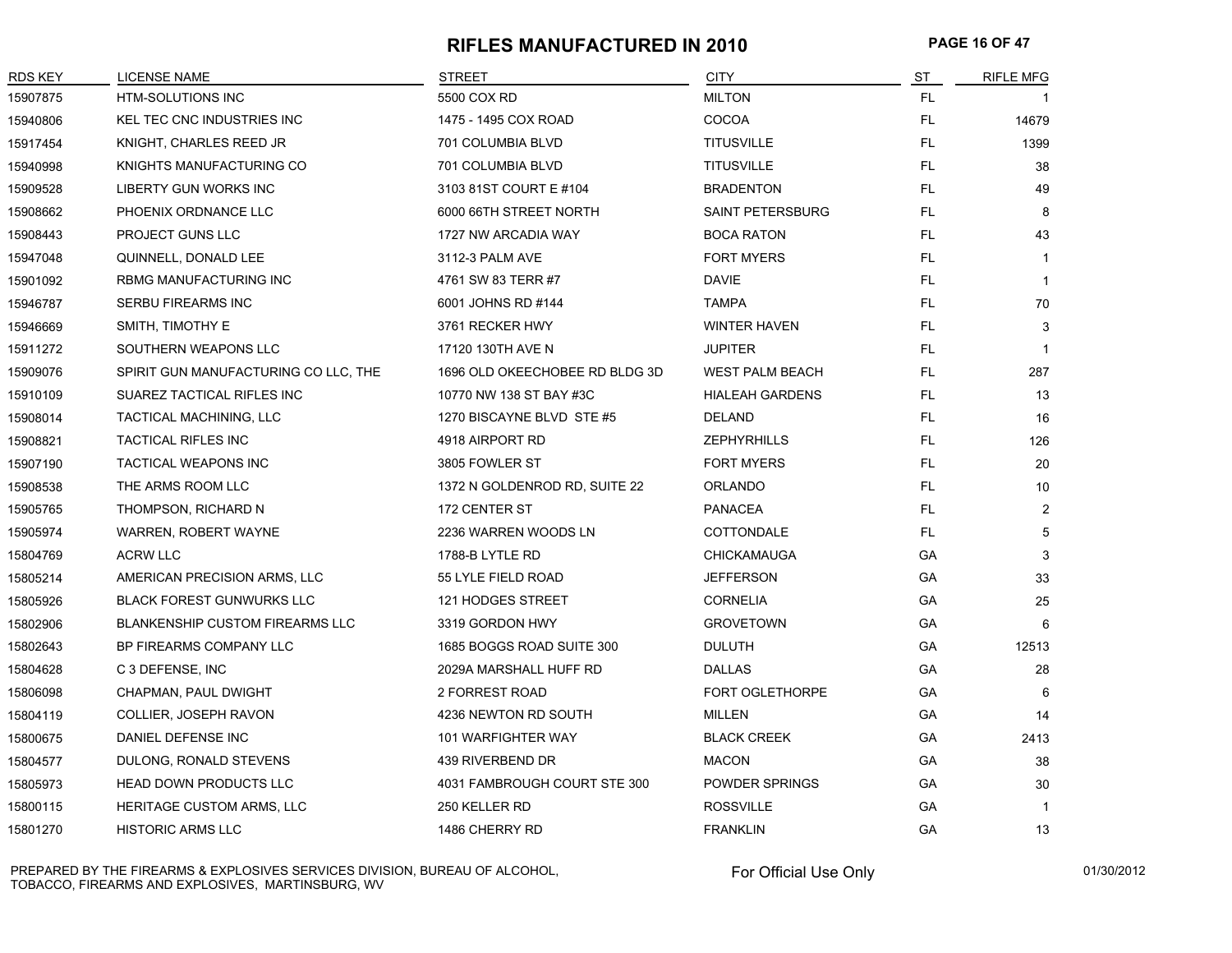#### **RIFLES MANUFACTURED IN 2010 PAGE 17 OF 47**

| RDS KEY  | LICENSE NAME                       | <b>STREET</b>                   | <b>CITY</b>         | ST        | <b>RIFLE MFG</b> |
|----------|------------------------------------|---------------------------------|---------------------|-----------|------------------|
| 15803294 | J WHIDDEN RIFLEWORKS LLC           | 2282 MARK WATSON ROAD           | <b>NASHVILLE</b>    | GA        | 23               |
| 15805501 | <b>MA CUSTOMS LLC</b>              | 1255 E CHERRY STREET            | <b>JESUP</b>        | GA        | 15               |
| 15805361 | MARCH, DAVID ALAN                  | 234 AMBERWOOD TRAIL             | <b>KINGSTON</b>     | GA        | $\overline{2}$   |
| 15806354 | MCWHORTER, WILLIAM TIMOTHY         | 1549 HOWELL RD                  | <b>DOERUN</b>       | GA        | 41               |
| 15840168 | MEGGITT TRAINING SYSTEMS INC       | 296 BROGDON RD                  | <b>SUWANEE</b>      | GA        | 20               |
| 15806009 | PAYNE, JAMES M & CASHIN, PHILIP A  | 105 A KINGBRIDGE DR             | CARROLLTON          | <b>GA</b> | 161              |
| 15804511 | PEACH STATE GUNS, LLC              | 60 CHAMISA ROAD, BLDG 2 STE 204 | <b>COVINGTON</b>    | GA        | 6                |
| 15806362 | SEMPER FI ARMS LLC                 | 310 PINE TRAIL                  | <b>CANTON</b>       | GA        | 3                |
| 15806141 | STEPS GUN WORKS INC                | 13 SOUTH JACKSON STREET         | <b>HAWKINSVILLE</b> | GА        | $\overline{2}$   |
| 15804927 | WALKER TOOL & MFG, INC             | 1300 ROSS RD                    | SHADY DALE          | GА        | $\overline{7}$   |
| 54200356 | GAGE, GEORGE DEAN                  | 700 E GLENN MILLER DR           | <b>CLARINDA</b>     | IA        | 3                |
| 54202116 | <b>GCG ENTERPRISES LLC</b>         | 1344 HAZEL ST                   | PELLA               | IA        | 15               |
| 54200689 | <b>JARD INC</b>                    | 3149 NEST AVE                   | SHELDON             | IA        | 9                |
| 54201706 | LES BAER CUSTOM INC                | 1804 IOWA DR                    | LE CLAIRE           | IA        | 154              |
| 54201425 | MIDWEST METAL CREATIONS, LLC       | 743 ADAMS AVE                   | <b>LISBON</b>       | IA        | 32               |
| 54200449 | SUPERIOR ARMS, INC                 | 836 WEAVER BLVD                 | <b>WAPELLO</b>      | IA        | 900              |
| 54201889 | V CUSTOM INC                       | 24276 240TH ST                  | CARROLL             | IA        | 559              |
| 98235032 | <b>BAT MACHINE CO INC</b>          | 11550 N-BRUSS RD                | RATHDRUM            | ID        | 729              |
| 98201593 | <b>BROCKMAN, JAMES W</b>           | 2165 S 1800 E                   | <b>GOODING</b>      | ID        | 9                |
| 98235118 | <b>EVOLUTION INC</b>               | 357 YELLOW WOLF RD              | <b>WHITE BIRD</b>   | ID        | 6                |
| 98200341 | FORBORD, MARK PHILLIP              | 2023 CASSIA ST                  | <b>POCATELLO</b>    | ID        | $\mathbf{1}$     |
| 98201483 | G & B ARMS INC                     | 206 NW WILSON CIR               | <b>MTN HOME</b>     | ID        | 3                |
| 98235063 | <b>HOENIG, GEORGE</b>              | 4357 FROZEN DOG RD              | <b>EMMETT</b>       | ID        | $\mathbf{1}$     |
| 98200914 | <b>JONES, PATRICK MICHAEL</b>      | 16072 N. CRYSTAL SPRINGS LANE   | RATHDRUM            | ID        | 12               |
| 98200913 | <b>KRONE, ROBERT MITCHELL</b>      | 201 N KINGS RD #101             | <b>NAMPA</b>        | ID        | 6                |
| 98201391 | PRECISION GUNCRAFT LLC             | 2924 S DENALI WAY               | <b>MERIDIAN</b>     | ID        | 48               |
| 98201252 | PRIMARY WEAPONS SYSTEMS INC        | 800 E CITATION COURT SUITE C    | <b>BOISE</b>        | ID        | 154              |
| 98201623 | PRO-PRECISION RIFLES, LLC          | 2397 E GARBER DR                | <b>MERIDIAN</b>     | ID        |                  |
| 98201498 | <b>QUALITY ARMS IDAHO LLC</b>      | 350 N 3RD W                     | <b>RIGBY</b>        | ID        | 47               |
| 98201637 | ROADS, NATHAN JAMES                | 11836 TRACEY ROAD               | <b>HAYDEN</b>       | ID        | 171              |
| 98200449 | ROGERS, DAVID J                    | 3025 LEADVILLE                  | <b>BOISE</b>        | ID        | 4                |
| 98233354 | S D MEACHAM TOOL & HARDWARE CO INC | 37052 EBERHARDT RD              | <b>PECK</b>         | ID        | $\overline{1}$   |
| 98201243 | SHOOTERS WHOLESALE INC             | 2995 N MERIDIAN RD              | <b>MERIDIAN</b>     | ID        | 100              |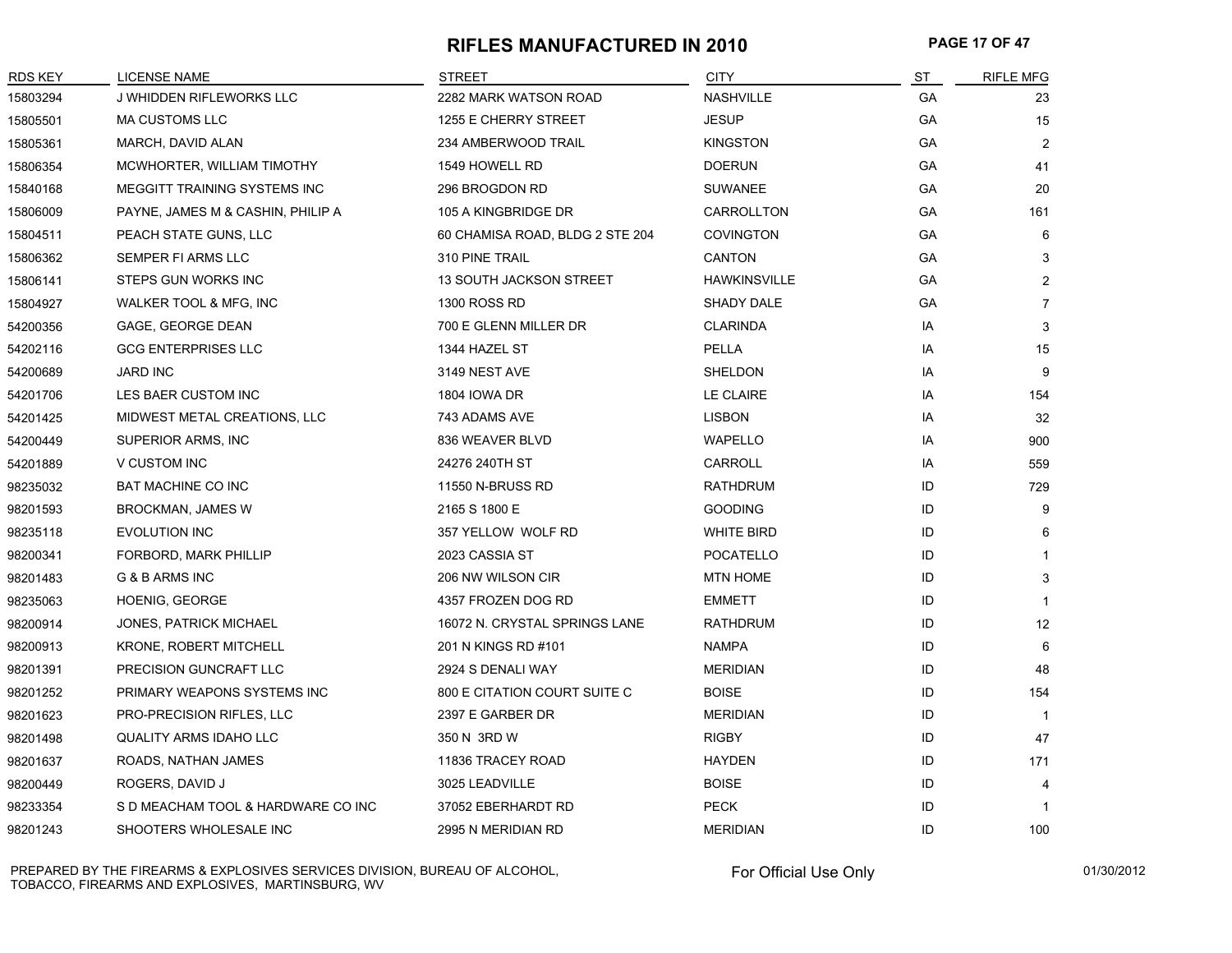#### **RIFLES MANUFACTURED IN 2010 PAGE 18 OF 47**

| RDS KEY  | LICENSE NAME                            | <b>STREET</b>               | <b>CITY</b>            | <u>ST</u> | <b>RIFLE MFG</b> |
|----------|-----------------------------------------|-----------------------------|------------------------|-----------|------------------|
| 98200569 | TACTICAL INNOVATIONS INC                | 345 SUNRISE RD              | <b>BONNERS FERRY</b>   | ID        | 17               |
| 98200317 | TACTICAL SOLUTIONS LLC                  | 2181 COMMERCE AVE           | <b>BOISE</b>           | ID        | 308              |
| 98201342 | TIFFANY, SEAN LYLE                      | 913 CALDWELL BLVD           | <b>NAMPA</b>           | ID        | 5                |
| 33636039 | <b>ARMALITE INC</b>                     | 745 S HANFORD ST            | <b>GENESEO</b>         | IL.       | 9562             |
| 33702498 | CLASSEN, JAMES K                        | 2551 TROUT CAMP RD          | <b>WATERLOO</b>        | IL.       | 5                |
| 33637390 | <b>DS ARMS INC</b>                      | 27W990 INDUSTRIAL AVE       | <b>LAKE BARRINGTON</b> | IL        | 8001             |
| 33602532 | <b>HOCKINGS, PATRICK</b>                | 214 E SAINT PAUL ST         | <b>SPRING VALLEY</b>   | IL        | 2                |
| 33637243 | LEWIS MACHINE & TOOL CO                 | 1305 W 11TH ST              | <b>MILAN</b>           | IL        | 3553             |
| 33602789 | MARAVOLA, ANTHONY MICHAEL               | 1071 CHADWICK DR            | <b>GRAYSLAKE</b>       | IL        | 12               |
| 33735964 | OTTE, MICHAEL M                         | 200 SECOND AVE              | <b>EDWARDSVILLE</b>    | IL.       | 45               |
| 33601415 | RDO SPECIALTIES LLC                     | 3522 HALE LANE              | <b>ISLAND LAKE</b>     | IL        | 9                |
| 33600873 | RESEARCH AND TESTING WORX INC           | 112 EAST HITT ST            | <b>MT MORRIS</b>       | IL.       | 21               |
| 33637004 | ROCK RIVER ARMS INC                     | 1042 CLEVELAND RD           | <b>COLONA</b>          | IL.       | 23200            |
| 33702420 | ROSE, JAMES EUGENE                      | 24942 JOHNSON DR            | <b>OAKLAND</b>         | IL.       |                  |
| 33601205 | SPORTSWEREUS INC                        | 140 N WESTERN AVE STE B     | CARPENTERSVILLE        | IL        | 94               |
| 33635798 | SPRINGFIELD INC                         | 420 W MAIN ST               | <b>GENESEO</b>         | IL        | 20463            |
| 33702248 | STEWART, STEPHEN ESTON                  | 1206 TOWANDA AVENUE SUITE 1 | <b>BLOOMINGTON</b>     | IL        | 4                |
| 33702740 | <b>VERSATILE LTD</b>                    | 110 RANSOM ST               | <b>BRIGHTON</b>        | IL        | 35               |
| 43502848 | <b>BLOOMFIELD ARMS &amp; AMMO LLC</b>   | 223 W SPRING ST             | <b>BLOOMFIELD</b>      | IN        | -1               |
| 43500160 | <b>BRUNJES, STEVEN RICHARD</b>          | 12697 N 60 W                | <b>MILFORD</b>         | IN        | -1               |
| 43502391 | COLLINS, KEVIN MICHAEL                  | 101 SHERRY LN               | <b>ATTICA</b>          | IN        |                  |
| 43503284 | DELAWARE MACHINERY & TOOL CO INC        | 700 S MULBERRY ST           | <b>MUNCIE</b>          | IN        | 17149            |
| 43502677 | ENERGETIC SYSTEMS RESEARCH LLC          | 865 ROCKY CREEK EAST        | <b>BEDFORD</b>         | IN        | $\overline{2}$   |
| 43502389 | <b>HEDGEHOG MANUFACTURING LLC</b>       | 1031 COLUMBIA AVE           | FT WAYNE               | IN        | 4                |
| 43502514 | HIGGINS, JEFF W                         | 8280 E CO RD 950 S          | <b>CAMBRIDGE CITY</b>  | IN        | 2                |
| 43538094 | <b>JB CUSTOM INC</b>                    | 16335 BUILDING #5 LIMA ROAD | <b>HUNTERTOWN</b>      | IN        | $\mathbf 1$      |
| 43500341 | PARKER, KENT E                          | 5689 N OLD HWY 39           | LA PORTE               | IN        | 11               |
| 43503322 | REO ENGINEERING INC                     | 204 N LINCOLN ST            | <b>GALVESTON</b>       | IN        | 56               |
| 43502927 | SUMNER, BRUCE DAVID                     | 472 N UNION ST              | <b>RUSSIAVILLE</b>     | IN        | 5                |
| 43503505 | WISLEY CUSTOMS GUNS LLC                 | 806 MUNDELL CHURCH RD       | <b>HELTONVILLE</b>     | IN        | 18               |
| 54800478 | ALLEE, MICHAEL DAVID                    | 5606 JOHNSON DR             | <b>MISSION</b>         | KS        | 6                |
| 54801458 | BILYEU, RICHARD WAYNE                   | 24063 11TH RD               | <b>ARKANSAS CITY</b>   | <b>KS</b> | $\overline{2}$   |
| 54801341 | DARA ENTERPRISES CUSTOM RIFLESMITH, LLC | 3831 COUNTY RD S            | <b>GRAINFIELD</b>      | <b>KS</b> | $\mathbf{1}$     |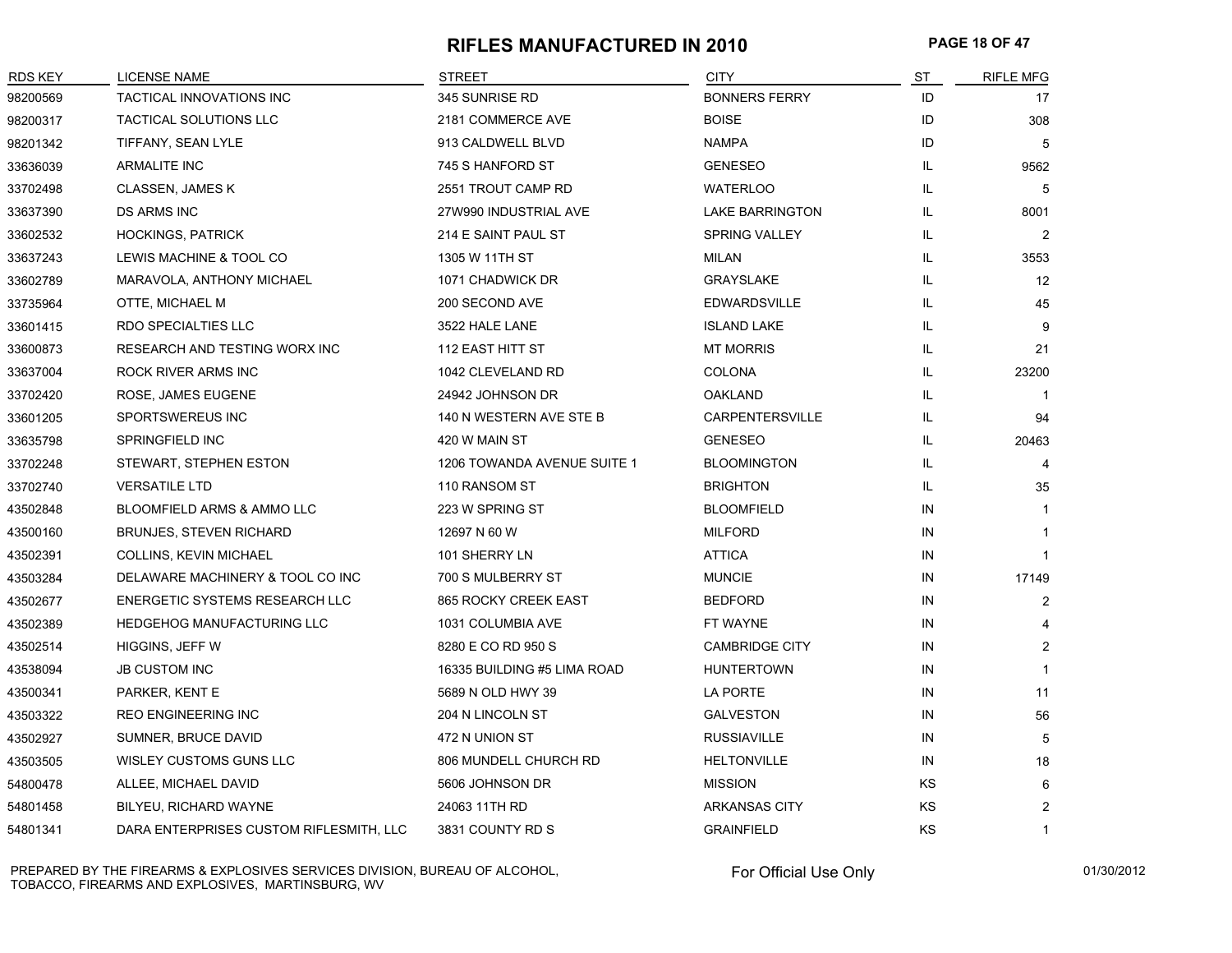#### **RIFLES MANUFACTURED IN 2010 PAGE 19 OF 47**

| <b>RDS KEY</b> | <b>LICENSE NAME</b>                                  | <b>STREET</b>           | <b>CITY</b>              | ST        | <b>RIFLE MFG</b> |
|----------------|------------------------------------------------------|-------------------------|--------------------------|-----------|------------------|
| 54802015       | DIRTY MARTIN ARMS INC                                | 900 NORTH ST            | <b>HALSTEAD</b>          | ΚS        | 32               |
| 54801846       | MALONEY, JIMMY JOE                                   | 2176 ELLIS TERRACE      | <b>PRINCETON</b>         | ΚS        | 4                |
| 54802214       | REEVES, ROBBY DALE                                   | 806 NORTH STEVER ST     | <b>ULYSSES</b>           | KS        | 8                |
| 54802261       | RUPERT, CHRISTOPHER LEE                              | 833 E 10TH ST           | <b>CONCORDIA</b>         | KS        | $\overline{7}$   |
| 54802035       | THATCHER, HAROLD G JR SUCCESSOR<br>THATCHER, KATRINA | 503 SOUTH H ST          | <b>WELLINGTON</b>        | KS        | 4                |
| 54800618       | VAN DYKE, JOHN WILLIAM                               | 2324 17 ROAD            | PLAINVILLE               | KS        | 17               |
| 54802105       | <b>WEST TEK INC</b>                                  | 2047 SW TOPEKA BLVD     | <b>TOPEKA</b>            | KS        | 4                |
| 54801775       | YEE, MON S JR                                        | 706 3RD                 | DODGE CITY               | <b>KS</b> | 46               |
| 46103421       | ACCURATE TOOL & MFG CO INC                           | 1108 S BROADWAY         | <b>LEXINGTON</b>         | KY        | 37               |
| 46103174       | C & J WEAPON SYSTEMS LLC                             | 279 JOHN ALFORD RD      | <b>BOWLING GREEN</b>     | KY        | 3                |
| 46100511       | DOUBLE STAR CORP                                     | 5600 BYBEE RD           | <b>WINCHESTER</b>        | ΚY        | 2321             |
| 46103507       | HEARN, CHARLES W & JOHN T C                          | 280 ALMO RD             | ALMO                     | KY        | $\mathbf{1}$     |
| 46103820       | <b>KEYSTONE MANUFACTURING LLC</b>                    | 1108 S BROADWAY         | <b>LEXINGTON</b>         | ΚY        | 5                |
| 46133576       | LANDEN, RANDAL S                                     | 1200 ONEAL RD           | <b>LONDON</b>            | ΚY        | $\overline{7}$   |
| 46103837       | LYNCH, JOHN DAVID                                    | 6123 W 5TH STREET RD    | OWENSBORO                | KY        | 3                |
| 46103796       | MARLIN FIREARMS COMPANY, THE                         | 22 RIFLE TRL            | <b>HICKORY</b>           | KY.       | 73655            |
| 46101973       | REMINGTON ARMS COMPANY LLC                           | <b>22 RIFLE TRAIL</b>   | <b>HICKORY</b>           | KY        | 106595           |
| 46103033       | SUPERIOR TACTICAL SOLUTIONS INC                      | 5438 HWY 1078 N         | <b>HENDERSON</b>         | KY.       | 6                |
| 46103520       | WM C ANDERSON INC                                    | 1743 ANDERSON BLVD      | <b>HEBRON</b>            | KY.       | 138              |
| 57202952       | <b>T CUSTOMS LLC</b>                                 | 15725 CHANOVE AVE       | <b>GREENWELL SPRINGS</b> | LA        | $\mathbf{1}$     |
| 60401307       | <b>CORTAZAR LTD</b>                                  | 34-40 FRONT ST          | <b>INDIAN ORCHARD</b>    | MA        | $\mathbf 1$      |
| 60400915       | RCS DIESEL SERVICE INC                               | 566 HOLYOKE STREET      | <b>LUDLOW</b>            | MA        | 41               |
| 60435456       | SAEILO, INC                                          | 130 GODDARD MEMORIAL DR | <b>WORCESTER</b>         | МA        | 4025             |
| 60433152       | SAVAGE ARMS, INC                                     | 100 SPRINGDALE RD       | <b>WESTFIELD</b>         | МA        | 171472           |
| 60402299       | SHEPPARD, JAMES ROBERT                               | 7 RENKER DR             | <b>EASTON</b>            | МA        | 11               |
| 60401684       | SMITH & WESSON CORP                                  | 2100 ROOSEVELT AVE      | <b>SPRINGFIELD</b>       | МA        | 100051           |
| 60401163       | <b>TAUGWANK SPUR CORP</b>                            | 1670 MAIN ST            | AGAWAM                   | МA        | 7                |
| 60436644       | YANKEE HILL MACHINE CO INC                           | 20 LADD AVE STE 1       | <b>FLORENCE</b>          | МA        | 107              |
| 85202902       | ADCOR INDUSTRIES INC                                 | 234 S HAVEN ST          | <b>BALTIMORE</b>         | <b>MD</b> | 19               |
| 85201223       | <b>BRP CORP</b>                                      | 7590 COMMERCE LANE      | <b>CLINTON</b>           | <b>MD</b> | 201              |
| 85202525       | GOVERNMENT INITIATIVES INC                           | 116 SPIDER WEB RD       | <b>CENTREVILLE</b>       | <b>MD</b> | $\overline{2}$   |
| 85202434       | GYOLAI, JAMES JOSEPH II                              | 508 KENMORE AVE         | <b>BEL AIR</b>           | <b>MD</b> | 3                |
| 85203574       | <b>HOSTETTER, MARK A</b>                             | 13337 CLOPPER RD        | <b>HAGERSTOWN</b>        | <b>MD</b> | 34               |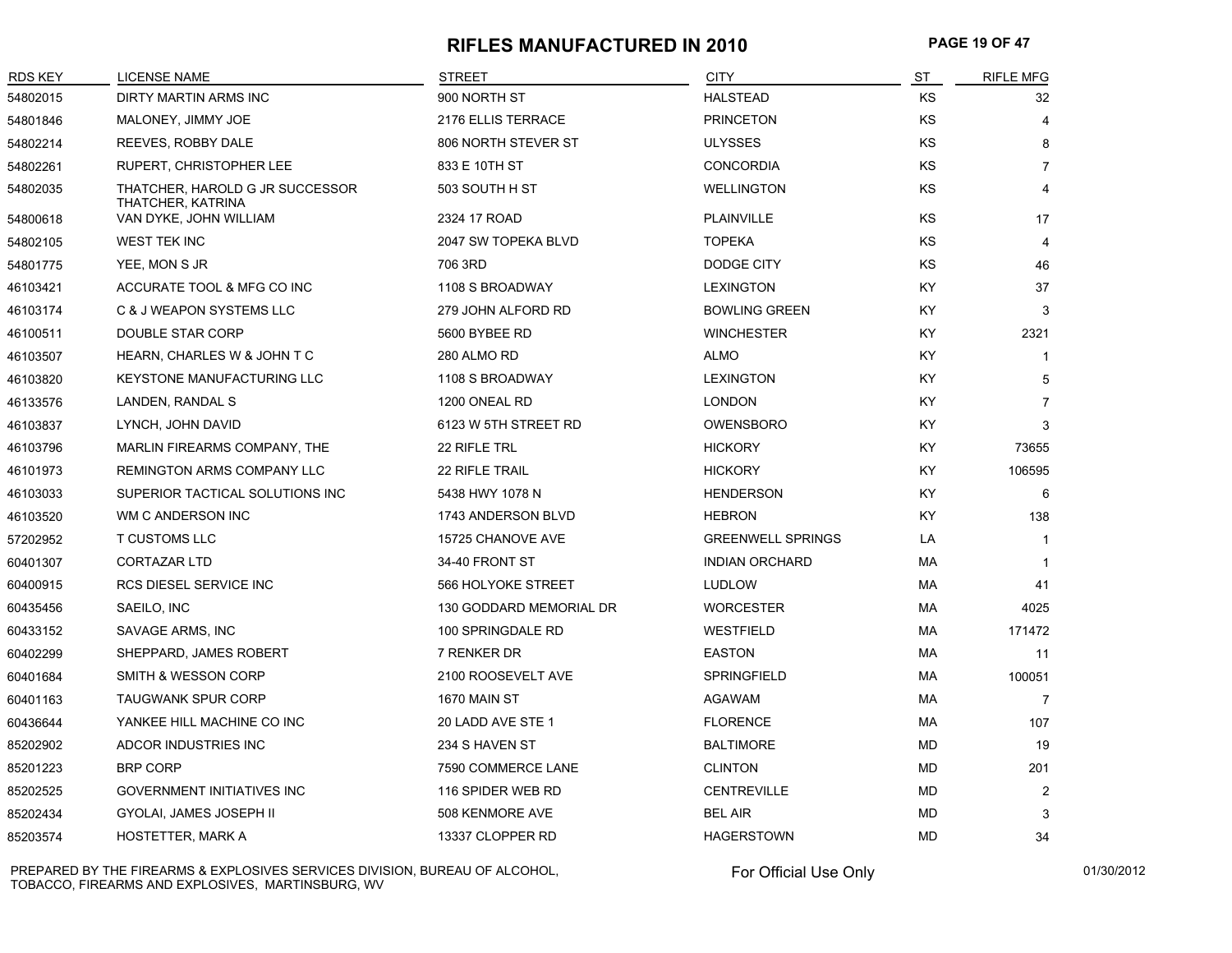#### **RIFLES MANUFACTURED IN 2010 PAGE 20 OF 47**

| <b>RDS KEY</b> | LICENSE NAME                                 | <b>STREET</b>                  | <b>CITY</b>            | ST        | <b>RIFLE MFG</b> |
|----------------|----------------------------------------------|--------------------------------|------------------------|-----------|------------------|
| 85202358       | LWRC INTERNATIONAL LLC                       | 815 CHESAPEAKE DRIVE           | <b>CAMBRIDGE</b>       | <b>MD</b> | 6144             |
| 85236636       | NUWER, PAUL                                  | 4839 SKEET CLUB RD             | <b>HURLOCK</b>         | MD        |                  |
| 85203498       | PASADENA PAWN & GUN LLC                      | 3306 MOUNTAIN RD               | <b>PASADENA</b>        | <b>MD</b> | $\overline{2}$   |
| 60100956       | <b>BUSHMASTER FIREARMS INTERNATIONAL LLC</b> | 999 ROOSEVELT TRL              | <b>WINDHAM</b>         | ME        | 40679            |
| 60101399       | <b>GOTT, ARIC MATTHEW</b>                    | 1140 CANAAN RD                 | <b>SKOWHEGAN</b>       | ME        | 1                |
| 60101500       | <b>GREEN, JAMES GLENN</b>                    | 1490 MAIN ST. #8               | <b>HARRINGTON</b>      | ME        | $\overline{2}$   |
| 60101041       | <b>HUBERT, JAMES ALLEN</b>                   | 18 LITHGOW ST                  | <b>WINSLOW</b>         | ME        | 1                |
| 60101351       | <b>WEAPONCRAFT LLC</b>                       | 34 RAINMAKER DR STE 3          | <b>PORTLAND</b>        | ME        | 4                |
| 60100396       | ZIMBA, JEFFREY WILLIAM                       | 378 SKOWHEGAN ROAD BUILDING 1  | <b>FAIRFIELD</b>       | МE        | 1                |
| 43804221       | BALLARD RIFLE & CARTRIDGE CO                 | 9562 SAND LAKE HWY             | <b>ONSTED</b>          | ΜI        | 14               |
| 43813395       | FALLING BLOCK WORKS INC                      | 6121 ZINK RD                   | <b>MAYBEE</b>          | MI        | 3                |
| 43804707       | FOSNAUGH CUSTOMS, LLC                        | 4530 ANN ST                    | <b>LUNA PIER</b>       | MI        | $\overline{2}$   |
| 43842898       | <b>GARBARINO, GARY M</b>                     | 14236 BARNES RD                | <b>BYRON</b>           | MI        | 1                |
| 43803907       | HUGHES PRECISION PRODUCTS LLC                | 924 E MULLETT LAKE RD          | <b>INDIAN RIVER</b>    | MI        | 11               |
| 43803198       | KAMPFELD CUSTOM INC                          | 12846 CLINTON RD               | <b>CLINTON</b>         | MI        | 5                |
| 43804956       | KENDALL, BRADLEY TAYLOR                      | 3320 CRIMSON OAK AVE           | <b>KALAMAZOO</b>       | MI        | 8                |
| 43805353       | <b>LOGAN ARMS LLC</b>                        | 17309 TAFT RD STE 6            | <b>SPRING LAKE</b>     | MI        | 3                |
| 43800250       | PIERCE ENGINEERING LTD                       | 5122 N GRAND RIVER             | LANSING                | MI        | 13               |
| 43804970       | SHUFF'S PARKERIZING LLC                      | 8300 WALWORTH RD               | <b>JEROME</b>          | MI        | 28               |
| 43804312       | WEBBER, BRUCE FLOYD                          | 7524 LINCOLN AVE               | <b>BARODA</b>          | MI        | 4                |
| 34101337       | ATEK PRODUCTS LLC                            | 210 NE 10TH AVE                | <b>BRAINERD</b>        | <b>MN</b> | 2236             |
| 34103165       | DEER COUNTRY ARCHERY INC                     | 32981 COUNTY RD 24             | <b>STARBUCK</b>        | <b>MN</b> | 89               |
| 34100358       | DICKS GUNSMITHING INC                        | 25791 DODD BLVD                | LAKEVILLE              | MN        | 4                |
| 34102490       | <b>DPMS FIREARMS LLC</b>                     | 3312 12TH ST SE                | <b>ST CLOUD</b>        | <b>MN</b> | 46891            |
| 34137259       | E ARTHUR BROWN CO INC                        | 4088 COUNTY ROAD 40 NW         | <b>GARFIELD</b>        | <b>MN</b> | 50               |
| 34136974       | JP ENTERPRISES INC                           | 15125 FRANCESCA AVENUE         | <b>HUGO</b>            | MN        | 558              |
| 34102996       | MCKAY ENTERPRISES LLC                        | 2535 PILOT KNOB ROAD SUITE 117 | <b>MENDOTA HEIGHTS</b> | ΜN        | 5                |
| 34102156       | MICHAELSON, ANDREW PAUL                      | 5491 FENIAN COURT              | <b>NORTH BRANCH</b>    | MN        | 45               |
| 34136939       | NARTRON, INC                                 | 324 KNOPP VALLEY DR            | <b>WINONA</b>          | MN        | 3                |
| 34101717       | NORDIC COMPONENTS INC                        | 1158 B HWY 7 EAST              | <b>HUTCHINSON</b>      | <b>MN</b> | 107              |
| 34102055       | PETERSEN, JASON                              | 28651 320TH AVE WAY            | <b>RED WING</b>        | <b>MN</b> | -1               |
| 34102462       | PINE TECHNICAL COLLEGE                       | 900 4TH ST SE                  | PINE CITY              | <b>MN</b> | $\mathbf{1}$     |
| 34102375       | PIONEER METAL FINISHING LLC                  | 1717 W RIVER RD NORTH          | <b>MINNEAPOLIS</b>     | MN        | 854              |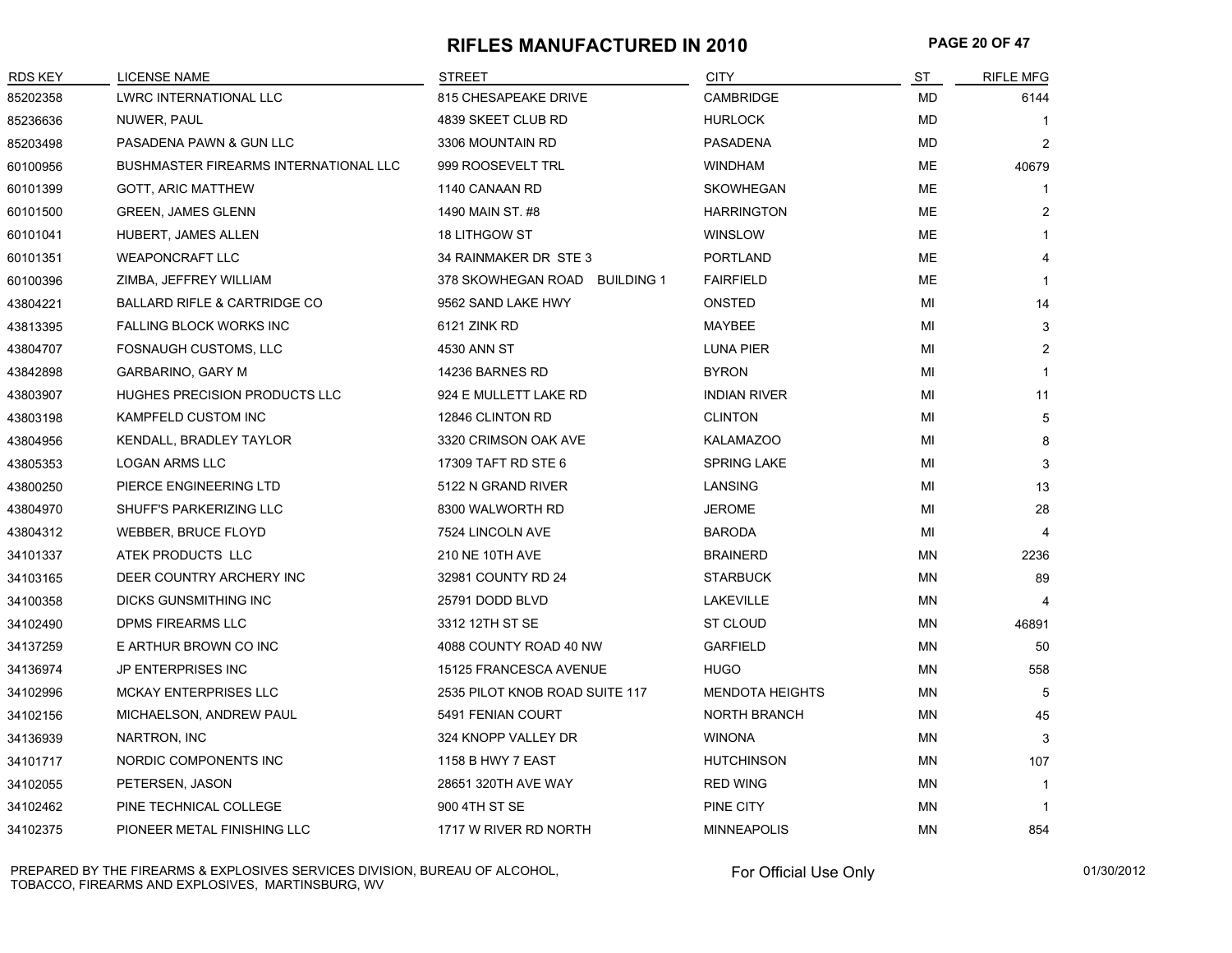### **RIFLES MANUFACTURED IN 2010 PAGE 21 OF 47**

| <b>RDS KEY</b> | <b>LICENSE NAME</b>                | <b>STREET</b>           | <b>CITY</b>                | ST        | <b>RIFLE MFG</b> |
|----------------|------------------------------------|-------------------------|----------------------------|-----------|------------------|
| 34102621       | <b>SIX SIGMA ARMS LLC</b>          | 9911 FARMING ROAD       | <b>BRAHAM</b>              | MN        | 8                |
| 34102652       | SLR15 RIFLES INC                   | 1319 RICE CREEK RD      | <b>FRIDLEY</b>             | <b>MN</b> | 46               |
| 34103338       | STEVEN, RODNEY JOSEPH              | 14875 EDGEWATER RD NE   | PINE CITY                  | MN        | $\mathbf{1}$     |
| 34102463       | <b>VELOCITY LLC</b>                | 6315 RICE LAKE ROAD     | <b>DULUTH</b>              | MN        | 44               |
| 34100800       | <b>VULCAN ARMS INC</b>             | 9487 INVER GROVE TR     | <b>INVER GROVE HEIGHTS</b> | MN        | 86               |
| 54303752       | ABSOLUTE ACCURACY LLC              | 812 N KURZWEIL RD       | <b>RAYMORE</b>             | <b>MO</b> | $\overline{2}$   |
| 54304857       | AMALGAMATED INDUSTRIES             | 3616 SCARLET OAK BLVD   | <b>SAINT LOUIS</b>         | <b>MO</b> | 11               |
| 54305437       | <b>BADGER ORDNANCE LLC</b>         | 1209 SWIFT ST           | <b>NO KANSAS CITY</b>      | MO        | 59               |
| 54304879       | <b>BAUER, RICHARD LAWRENCE JR</b>  | 400 SUNSET DR           | <b>APPLETON CITY</b>       | MO.       | 18               |
| 54306127       | BLACK RAIN ORDNANCE INC            | 15115 KODIAK RD         | <b>NEOSHO</b>              | <b>MO</b> | 101              |
| 54307673       | BRADLEY, DOUGLAS H & JOYCE L       | 1513 VIRGINIA DR        | <b>ELLISVILLE</b>          | <b>MO</b> | $\overline{2}$   |
| 54305482       | CEDAR FALLS TACTICAL, LLC          | <b>1111 E MAIN ST</b>   | <b>PARK HILLS</b>          | <b>MO</b> | 27               |
| 54303997       | CGR LLC                            | <b>10816 EWING</b>      | <b>KANSAS CITY</b>         | <b>MO</b> | 3                |
| 54301610       | <b>CMMG INC</b>                    | 620 COUNTY ROAD 118     | <b>FAYETTE</b>             | MO        | 7663             |
| 54303117       | COUNTRY GUN SHOP LLC               | 6947 EAST 20TH STREET   | <b>JOPLIN</b>              | MO        | $\mathbf{1}$     |
| 54306958       | D&C GUN COMPANY LLC                | 2301 S FRANKLIN         | <b>KIRKSVILLE</b>          | <b>MO</b> | 4                |
| 54306585       | DELASHMUTT, RAYMOND                | 916 CR 281              | <b>AUXVASSE</b>            | <b>MO</b> | 17               |
| 54339122       | ED BROWN PRODUCTS, INC             | 43825 MULDROW TRAIL     | <b>PERRY</b>               | <b>MO</b> | 108              |
| 54303217       | <b>G A PRECISION LLC</b>           | 1141 SWIFT ST           | <b>NORTH KANSAS CITY</b>   | <b>MO</b> | 326              |
| 54307532       | <b>GARY'S SERVICE / REPAIR LLC</b> | 105 CHESTNUT            | <b>DIAMOND</b>             | <b>MO</b> | 1                |
| 54307431       | GLENN, DAVID M                     | 16801 KEHRSDALE DR      | <b>CHESTERFIELD</b>        | <b>MO</b> | $\mathbf{1}$     |
| 54304643       | <b>JACKSON SERVICES LLC</b>        | 4680 A STATE HWY 74     | <b>CAPE GIRARDEAU</b>      | <b>MO</b> | 47               |
| 54305900       | <b>JWB MACHINE LLC</b>             | 20170 CO RD 525         | <b>BLOOMFIELD</b>          | <b>MO</b> | 2                |
| 54306842       | LAWSON, ROBERT D                   | 1830 COLBURN RD         | <b>CABOOL</b>              | MO        | $\overline{7}$   |
| 54302814       | LONGSHOT RIFLES LLC                | 946 NW HIGHWAY B        | <b>URICH</b>               | MO        | 9                |
| 54306352       | M M O COMPANIES INC                | 240 SEEBOLD SPUR        | <b>FENTON</b>              | <b>MO</b> | 20               |
| 54304644       | MIDWEST TACTICAL INC               | 14048 CR 200            | <b>JASPER</b>              | <b>MO</b> | 206              |
| 54308153       | PATRIOT SUPPLY LLC                 | 105 EAST SIDE DR        | <b>ASHLAND</b>             | МO        | 12               |
| 54303230       | RALEIGH, DARIN EUGENE              | 18622 AUDRAIN CO RD 937 | <b>MEXICO</b>              | MO.       | 145              |
| 54306407       | <b>REDSKY INDUSTRIES LLC</b>       | 1212 W 8TH ST           | <b>KANSAS CITY</b>         | <b>MO</b> | $\overline{2}$   |
| 54304635       | ROBERT PORTER LLC                  | 21911 S STATE LINE RD   | <b>BELTON</b>              | <b>MO</b> | 2                |
| 54306984       | <b>SEMO GUN SALES LLC</b>          | 125 RIVER RIDGE LN      | <b>CAPE GIRARDEAU</b>      | <b>MO</b> | $\overline{2}$   |
| 54306201       | SHARPS RIFLE COMPANY LLC, THE      | 11012 LIN-VALLE SUITE H | <b>SAINT LOUIS</b>         | <b>MO</b> | 10               |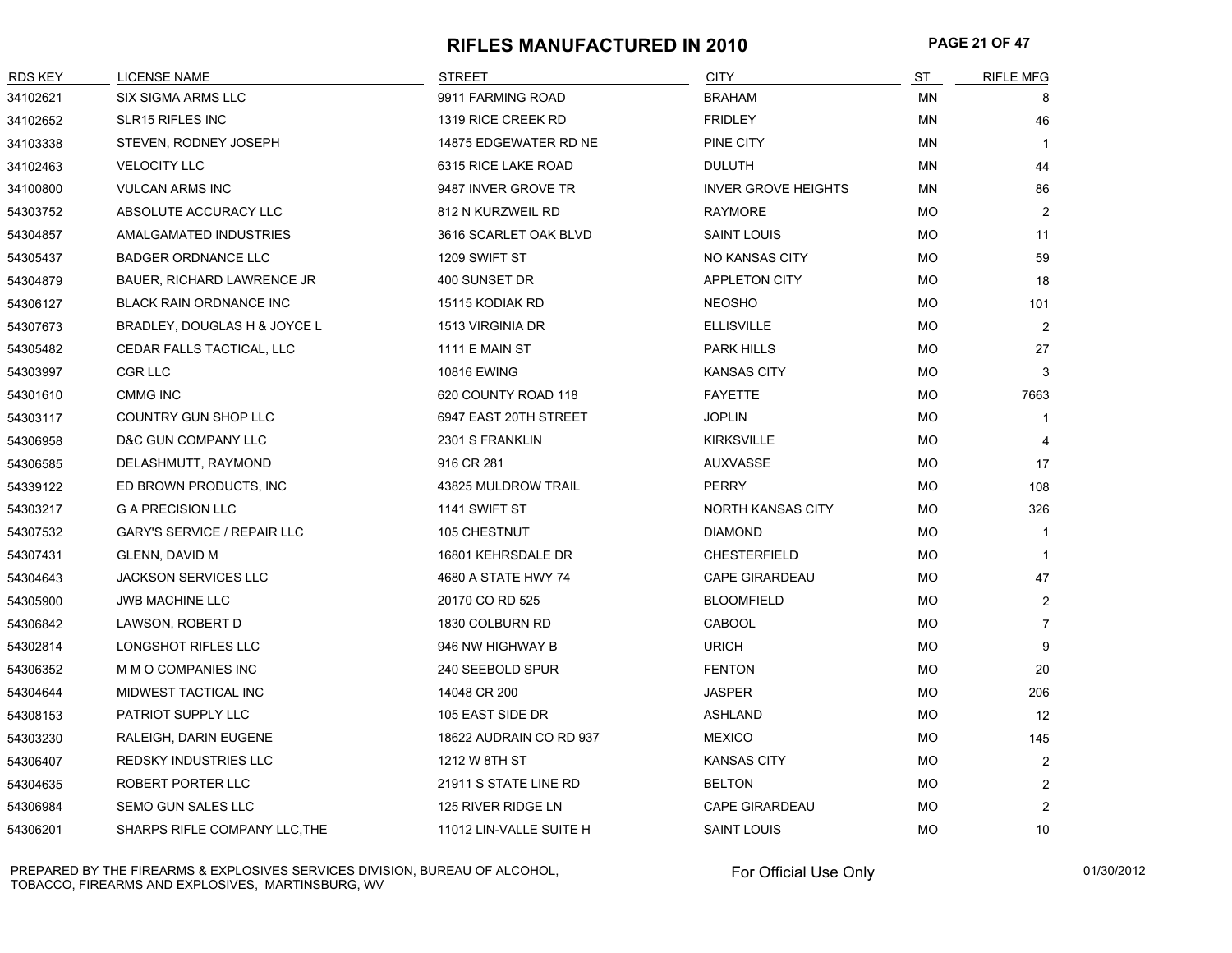#### **RIFLES MANUFACTURED IN 2010 PAGE 22 OF 47**

| <b>RDS KEY</b> | <b>LICENSE NAME</b>                                  | <b>STREET</b>                  | <b>CITY</b>           | ST        | <b>RIFLE MFG</b> |
|----------------|------------------------------------------------------|--------------------------------|-----------------------|-----------|------------------|
| 54305838       | SULLIVAN GUN WORKS, LLC.                             | 727 VIRGINIA                   | <b>JOPLIN</b>         | <b>MO</b> | 11               |
| 54306554       | TEAM ACTION GEAR/KANSAS CITY GUN WORKS<br><b>LLC</b> | 2103 FOREST AVE                | <b>KANSAS CITY</b>    | MO        | 2                |
| 54305823       | TRIPLE RIVER GUNSMITHING LLC                         | 619 COMMERCIAL ST              | <b>WARSAW</b>         | <b>MO</b> | 259              |
| 16402517       | <b>J &amp; G SALES LLC</b>                           | 4069 A ROCKY FALLS RD          | <b>HAZLEHURST</b>     | <b>MS</b> | $\mathbf{1}$     |
| 16401960       | WOODS, WILLIAM S JR                                  | 63047 HWY 25 N                 | <b>AMORY</b>          | <b>MS</b> | 2                |
| 98101051       | ALLEN, KIRBY LEROY                                   | 99 STEVENSON RD                | <b>FORT SHAW</b>      | MT        | 29               |
| 98101324       | AMERICAN HUNTING RIFLES INC                          | 1711 MOUNTAIN VIEW ORCHARD RD  | <b>CORVALLIS</b>      | MT        | 3                |
| 98155388       | C SHARPS ARMS CO INC                                 | 100 CENTENNIAL DR              | <b>BIG TIMBER</b>     | MT        | 178              |
| 98101132       | COOPER FIREARMS OF MONTANA INC                       | 4004 HWY 93 NORTH              | <b>STEVENSVILLE</b>   | МT        | 2476             |
| 98101025       | <b>GENTRY CUSTOM LLC</b>                             | 314 N HOFFMAN ST               | <b>BELGRADE</b>       | МT        | 5                |
| 98101104       | <b>GORDNER, GENE FRANKLIN</b>                        | 646 S FOYS LAKE DR             | <b>KALISPELL</b>      | МT        | 25               |
| 98100958       | <b>GRIZZLY CUSTOM GUNS LLC</b>                       | 325 PATTERSON RANCH LN         | <b>COLUMBIA FALLS</b> | МT        | 16               |
| 98101261       | GUN ROOM CO LLC, THE                                 | 5075 BUENA VISTA RD            | <b>BELGRADE</b>       | МT        | 132              |
| 98101043       | <b>JENSE PRECISION LLC</b>                           | 6660 CAM CT                    | <b>MISSOULA</b>       | МT        | 32               |
| 98100366       | <b>LAWTON MACHINE LLC</b>                            | 580 1/2 NORTH MONTANA STREET   | <b>DILLON</b>         | MT        | 309              |
| 98100184       | MERICA, TIMOTHY TYLER                                | <b>459 PRINCETON PLACE</b>     | <b>BOZEMAN</b>        | MT        | $\overline{2}$   |
| 98101151       | <b>MONTANA RIFLE COMPANY</b>                         | 3174 MT HWY 35                 | <b>KALISPELL</b>      | MT        | 33               |
| 98101099       | <b>MPI RIFLES LLC</b>                                | 520 N MONTANA                  | <b>DILLON</b>         | MT        | 28               |
| 98133799       | POWDER RIVER RIFLE CO INC                            | 201 CENTENNIAL DR              | <b>BIG TIMBER</b>     | <b>MT</b> | 464              |
| 98135405       | PURSLEY, AARON & OTTO, RONALD ROBERT                 | <b>159 2ND AVE</b>             | <b>BIG SANDY</b>      | <b>MT</b> | 3                |
| 98101226       | SNOWY MOUNTAIN RIFLE COMPANY LLC                     | 9889 GARRYMORE LN              | <b>MISSOULA</b>       | <b>MT</b> | 20               |
| 98101199       | TEMPLAR TACTICAL ARMS LLC                            | 26 A SHAWNEE WAY               | <b>BOZEMAN</b>        | MT        | 5                |
| 98101234       | UNDERGROUND SKUNKWORKS LLC                           | 196 SUNRISE CREEK LOOP STE 55  | <b>COLUMBIA FALLS</b> | МT        | 14               |
| 15602923       | AMERICAN TACTICAL & PAWN, INC                        | 808 S DEKALB ST                | SHELBY                | NC.       | $\overline{7}$   |
| 15603066       | APPALACHIAN GUNSMITHING INC                          | 8 SNAPFINGER DR                | <b>WEAVERVILLE</b>    | <b>NC</b> | 84               |
| 15605319       | AQUILLA CUSTOM GUN WORKS LLC                         | 6104 AQUILLA CREEK RD          | <b>EAST BEND</b>      | <b>NC</b> | $\mathbf{1}$     |
| 15604903       | <b>BARBOUR MACHINE INC</b>                           | 284 N C HIGHWAY 751            | APEX                  | <b>NC</b> | $\mathbf{1}$     |
| 15603409       | BEAL, RONALD JAMES & BUSH, DARRELL WAYNE             | 9283 US HWY 220 BUSINESS NORTH | <b>RANDLEMAN</b>      | <b>NC</b> | 2                |
| 15603517       | <b>BLAINE, KENNETH PAUL</b>                          | 136 RABBIT CREEK RD            | <b>FRANKLIN</b>       | <b>NC</b> | 2                |
| 15639696       | CHANDLER, NORMAN A                                   | 100 RADCLIFFE CIRCLE           | <b>JACKSONVILLE</b>   | <b>NC</b> | 6                |
| 15604330       | <b>CHATHAM ARMS LLC</b>                              | 130 MINT SPRINGS RD            | <b>PITTSBORO</b>      | <b>NC</b> | 8                |
| 15605139       | CHEROKEE ARMS INC                                    | 113 BEARCLAW LN                | <b>CHEROKEE</b>       | <b>NC</b> | 3                |
| 15604310       | CLINE BRADLEY CO INC                                 | 1570 SOUTH MAIN ST             | <b>WAYNESVILLE</b>    | <b>NC</b> | 350              |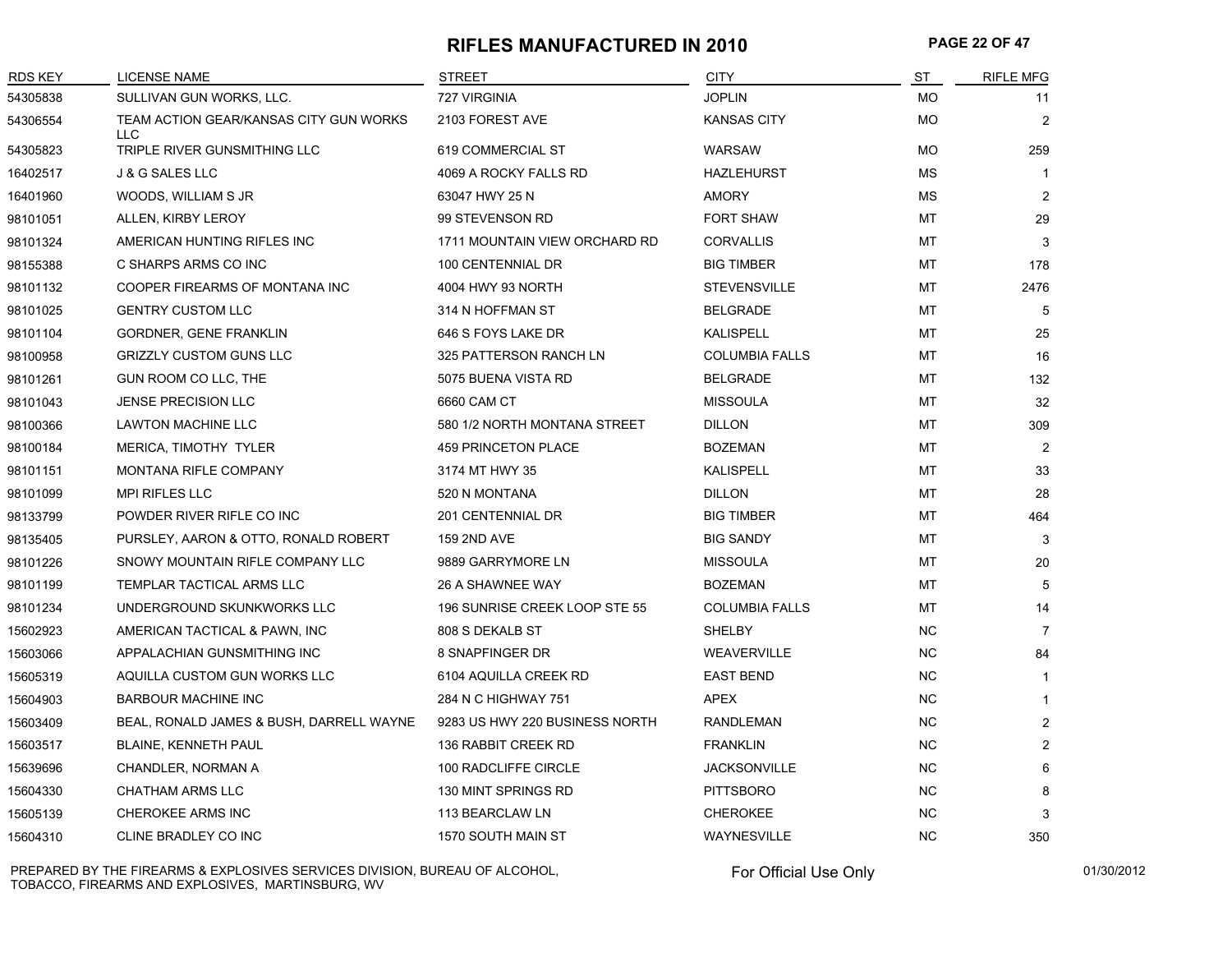#### **RIFLES MANUFACTURED IN 2010 PAGE 23 OF 47**

| RDS KEY  | LICENSE NAME                          | <b>STREET</b>               | <b>CITY</b>          | ST        | <b>RIFLE MFG</b>        |
|----------|---------------------------------------|-----------------------------|----------------------|-----------|-------------------------|
| 15604306 | <b>CLOWDIS PRECISION INC</b>          | 9283 BUS 220 N              | <b>RANDLEMAN</b>     | NC        |                         |
| 15602965 | <b>CNC WARRIOR LLC</b>                | 605 TODDVILLE RD            | <b>CHARLOTTE</b>     | NC.       | 8                       |
| 15603403 | DEL-TON, INC                          | 330 AVIATION PARKWAY        | <b>ELIZABETHTOWN</b> | <b>NC</b> | 5676                    |
| 15603266 | DICKS GUN REPAIR INC                  | 421 LAKE DR                 | <b>WINSTON SALEM</b> | <b>NC</b> | 3                       |
| 15600567 | DODSON, ALEXANDER DEWEY II            | 2725 DAVE SMITH RD          | <b>MEBANE</b>        | NC.       | $\mathbf{1}$            |
| 15605383 | ELITE CUSTOM PLATING & WEAPONRY LLC   | 1920 B TOWER INDUSTRIAL DR  | <b>MONROE</b>        | NC        | 149                     |
| 15605343 | <b>GLOVER, DANIEL CARTER</b>          | 473 ROBBINS RD              | YOUNGSVILLE          | NC        | 6                       |
| 15602384 | GULLEDGE, RANDALL SCOTT               | 4438 KIMESVILLE RD          | <b>BURLINGTON</b>    | NC.       |                         |
| 15640357 | HILTS, RICHARD JAY                    | 413 WHITE HAT RD            | <b>HERTFORD</b>      | <b>NC</b> | 3                       |
| 15602808 | I.O. INC                              | 3305 WESTWOOD INDUSTRIAL DR | <b>MONROE</b>        | NC.       | 3059                    |
| 15604743 | MICHAEL, STEVEN PAUL                  | 219 MILL POND RD            | SANFORD              | NC.       |                         |
| 15605461 | MINUTEMAN TACTICAL LLC                | 1107 N BRAGG BLVD STE 105   | <b>SPRING LAKE</b>   | NC.       | $\overline{\mathbf{4}}$ |
| 15605034 | MOORES MACHINE COMPANY OF SANFORD INC | 1604 BOONE TRAIL RD         | <b>SANFORD</b>       | <b>NC</b> | 610                     |
| 15604184 | OATES, MICHEAL MARTIN                 | 108 S HILL ST               | <b>FAISON</b>        | NC.       | 3                       |
| 15605357 | OUTPOST SPORTS & PAWN LLC, THE        | 440 CHARLOTTE RD            | <b>RUTHERFORDTON</b> | <b>NC</b> | 23                      |
| 15604309 | PARA USA INC                          | 10620 SOUTHERN LOOP BLVD    | <b>PINEVILLE</b>     | <b>NC</b> | 1309                    |
| 15604185 | <b>PSS ARMS LLC</b>                   | 306 MARCHMONT DR            | <b>ADVANCE</b>       | NC.       | 3                       |
| 15604372 | RIFLEMAN CONSULTING LLC               | 201 REMINGTON LANE          | CARTHAGE             | <b>NC</b> | 16                      |
| 15604881 | ROOKS, SANDRA MEDLIN                  | 19810 NC HIGHWAY 210        | ROCKY POINT          | NC.       | 159                     |
| 15604129 | TEMPLAR CONSULTING LLC                | <b>104 BUTTERMILK WAY</b>   | <b>APEX</b>          | NC.       | 15                      |
| 15604121 | THE GUNSLINGER LLC                    | 4004 MOSER CIRCLE UNIT B    | <b>INDIAN TRAIL</b>  | NC.       | 11                      |
| 15604740 | <b>TOOLEY CUSTOM RIFLES LLC</b>       | 3317 CANDLEWICK WAY         | <b>GASTONIA</b>      | <b>NC</b> | 14                      |
| 15603121 | US TRAINING CENTER, INC.              | 850 PUDDIN RIDGE RD         | <b>MOYOCK</b>        | NC.       | 46                      |
| 15602801 | <b>WATSON, JOEL FRANKLIN</b>          | 8656 BAILEY RD              | <b>SIMS</b>          | NC        | $\mathbf{1}$            |
| 15604367 | <b>WILLIAM LEWIS CORLEY</b>           | 710 COVINGTON CT            | <b>HUBERT</b>        | <b>NC</b> |                         |
| 15604098 | WOLFE, JONATHAN YORK                  | 1335 BLANTON ST             | <b>COLUMBUS</b>      | NC.       | 9                       |
| 54701050 | AMERICAN REAPER ARMS LLC              | 13507 T RD                  | SHELBY               | <b>NE</b> |                         |
| 54701183 | <b>FCW LLC</b>                        | 5370 HWY 77                 | <b>CORTLAND</b>      | <b>NE</b> | 11                      |
| 54700491 | FRERKING, TRAVIS AARON                | 325 SHERIDAN AVENUE         | <b>CORTLAND</b>      | <b>NE</b> | 48                      |
| 54700906 | HARMS, GORDON LEE                     | 3671 N ROAD                 | <b>DAVID CITY</b>    | <b>NE</b> | $\overline{2}$          |
| 54733630 | HATCHER, TODD M                       | 76650 RD 342                | <b>ELSIE</b>         | <b>NE</b> | 9                       |
| 54700082 | HINELINE, DAVID CARL                  | 724 E 15TH ST               | SOUTH SIOUX CITY     | <b>NE</b> | 1                       |
| 54700948 | MCCUMBERS, CHAD ALLEN                 | 348 LIBERTY OIL RD          | <b>MORRILL</b>       | <b>NE</b> | 5                       |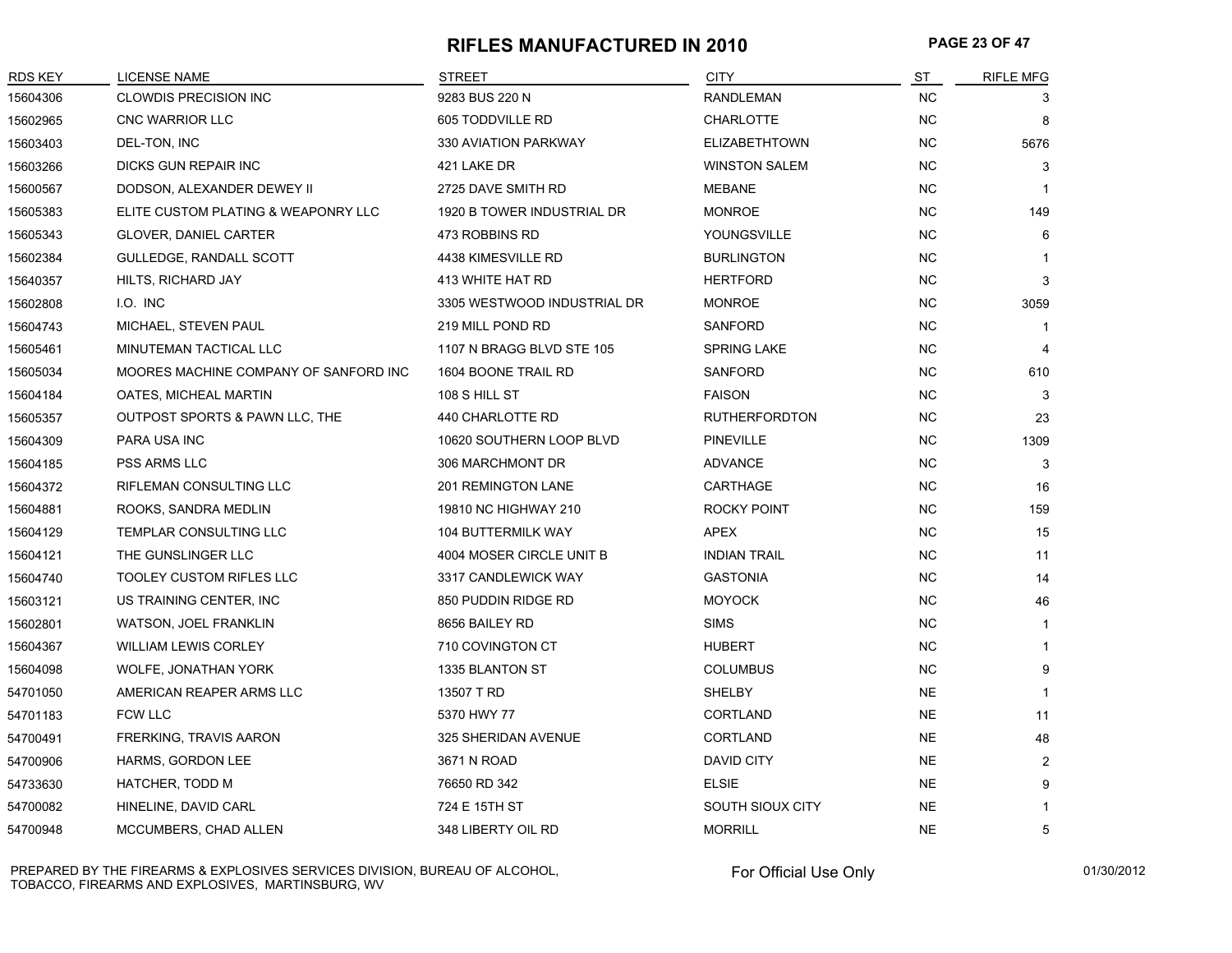#### **RIFLES MANUFACTURED IN 2010 PAGE 24 OF 47**

| <b>RDS KEY</b> | <b>LICENSE NAME</b>                | <b>STREET</b>                      | <b>CITY</b>            | <b>ST</b> | <b>RIFLE MFG</b> |
|----------------|------------------------------------|------------------------------------|------------------------|-----------|------------------|
| 54701179       | PERFECT TURNING INC                | 218 E THIRD STREET                 | <b>KIMBALL</b>         | <b>NE</b> |                  |
| 54700496       | VIERS, DAVID A                     | 58896 866 RD                       | ALLEN                  | <b>NE</b> |                  |
| 60200829       | EVANS, JONATHAN R                  | 174 EMERALD ST, SUITE 200          | <b>KEENE</b>           | <b>NH</b> |                  |
| 60201009       | <b>HECKLER &amp; KOCH INC</b>      | 27 PISCATAQUA DR                   | <b>NEWINGTON</b>       | NH        | 6                |
| 60201128       | SIG SAUER INC                      | 12 & 18 INDUSTRIAL DR              | <b>EXETER</b>          | NΗ        | 29764            |
| 60201484       | STURM, RUGER & COMPANY, INC        | 411 SUNAPEE ST                     | <b>NEWPORT</b>         | <b>NH</b> | 236616           |
| 60200897       | THOMPSON CENTER ARMS CO INC        | 400 NORTH MAIN STREET              | <b>ROCHESTER</b>       | NΗ        | 53242            |
| 60201189       | WARNER TOOL COMPANY INC            | 201 OLD HOMESTEAD HIGHWAY          | <b>SWANZEY</b>         | <b>NH</b> | 3                |
| 60201355       | WHITE MOUNTAINS FIREARMS LLC       | <b>1305 WHITE MOUNTAIN HIGHWAY</b> | <b>NORTH CONWAY</b>    | <b>NH</b> |                  |
| 82200698       | HENRY RAC HOLDING CORP             | 59 E 1ST ST                        | <b>BAYONNE</b>         | <b>NJ</b> | 124701           |
| 82200864       | SHOOTERS CORNER INC, THE           | 8 NEW JERSEY AVE                   | <b>LAKE HOPATCONG</b>  | NJ        | 5                |
| 58534601       | BEDEAUX, ROY                       | 8203 GUADALUPE TRL NW UNIT A       | LOS RANCHOS            | <b>NM</b> | $\overline{2}$   |
| 58500280       | <b>BORCHARDT RIFLE CORP</b>        | 9732 HWY 180 W                     | SILVER CITY            | <b>NM</b> | 4                |
| 58500357       | <b>ENGLE, ROBERT BLAINE</b>        | 11520 SAN BERNARDINO DR NE         | <b>ALBUQUERQUE</b>     | ΝM        | 49               |
| 58501401       | G & R GUNS LLC                     | 662 HIDDEN VALLEY RD               | <b>JEMEZ SPRINGS</b>   | <b>NM</b> | $\overline{2}$   |
| 58501046       | LAMBERT, JAMES E JR & CROOK, RANDY | 28 COUNTY RD BO27                  | <b>MOUNTAINAIR</b>     | <b>NM</b> | 16               |
| 98800094       | <b>ARSENAL INC</b>                 | 4395 W POST RD UNIT 100            | <b>LAS VEGAS</b>       | <b>NV</b> | 121              |
| 98801740       | AS LV INC                          | 3440 ARVILLE ST                    | <b>LAS VEGAS</b>       | <b>NV</b> | 2                |
| 98835517       | DEBORD, CURTIS LEE                 | 5301 LONGLEY LN BLDG C SUITE 87-88 | <b>RENO</b>            | <b>NV</b> | 2                |
| 98801121       | DESERT ORDNANCE LLC                | 300 SYDNEY DRIVE #102              | <b>MCCARRAN</b>        | <b>NV</b> | 42               |
| 98801258       | FULLER, JIMMIE L                   | 3855 E PATRICK LANE #125           | <b>LAS VEGAS</b>       | <b>NV</b> | 6                |
| 98833020       | GUN STORE INC, THE                 | 2900 E TROPICANA                   | <b>LAS VEGAS</b>       | <b>NV</b> | 18               |
| 98801996       | <b>MCRC ENTERPRISES LLC</b>        | 4351 CORPORATE CENTER DR #304      | <b>NORTH LAS VEGAS</b> | <b>NV</b> | 3                |
| 98801449       | MEEHAN, DAVID AARON                | 5801 SHEEP DRIVE UNIT 10           | <b>CARSON CITY</b>     | <b>NV</b> | 1                |
| 98801549       | US FIREARMS ACADEMY LLC            | 294 MOANA LANE SUITE B18           | <b>RENO</b>            | <b>NV</b> | 14               |
| 98800453       | US ORDNANCE INC                    | 300 SYDNEY DRIVE                   | <b>MCCARRAN</b>        | <b>NV</b> | 9                |
| 98801246       | <b>VERDI ARMORY LTD</b>            | 1155 OLD US HWY 40                 | <b>VERDI</b>           | <b>NV</b> | 6                |
| 61602182       | MARLIN FIREAMRS COMPANY, THE       | 14 HOEFLER AVE                     | <b>ILION</b>           | NY.       | 19450            |
| 61601909       | ALLSTAR TACTICAL, LLC              | 1041 GRAVEL RD                     | <b>WEBSTER</b>         | <b>NY</b> | 11               |
| 61601854       | <b>H&amp;R 1871, LLC</b>           | 14 HOEFLER AVENUE                  | <b>ILION</b>           | NY.       | 48733            |
| 61601885       | <b>HARRIS, MARK MARTIN</b>         | 605 BRONDER HOLLOW RD              | <b>GEORGETOWN</b>      | NY.       | 3                |
| 61602170       | <b>JUST RIGHT CARBINES LLC</b>     | 231 SALTONSTALL ST                 | CANANDAIGUA            | <b>NY</b> | 387              |
| 61334276       | KIMBER MFG INC                     | 1 LAWTON ST                        | <b>YONKERS</b>         | <b>NY</b> | 4385             |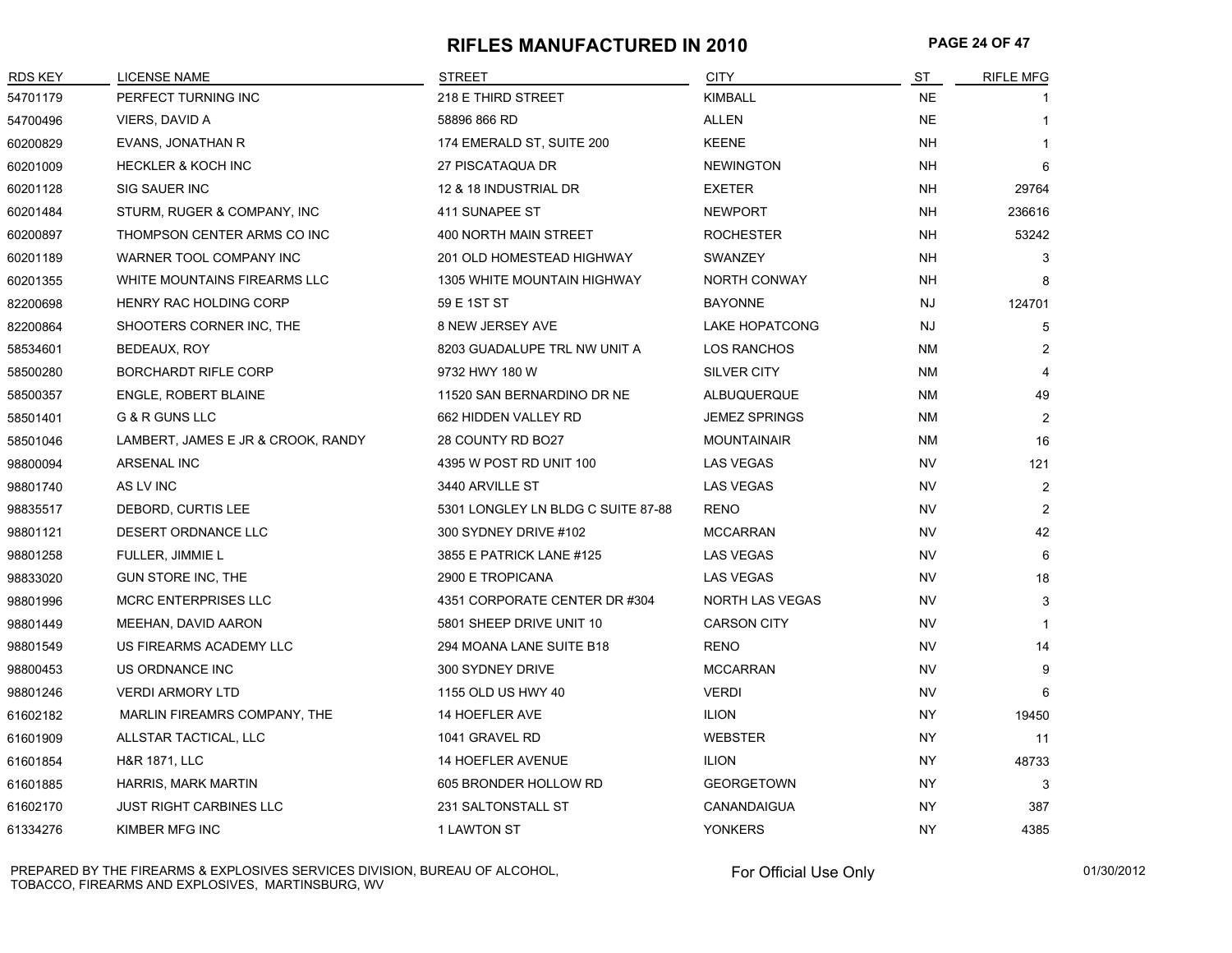### **RIFLES MANUFACTURED IN 2010 PAGE 25 OF 47**

| <b>RDS KEY</b> | <b>LICENSE NAME</b>                    | <b>STREET</b>                   | <b>CITY</b>           | ST        | <b>RIFLE MFG</b> |
|----------------|----------------------------------------|---------------------------------|-----------------------|-----------|------------------|
| 61601607       | KOHLSTAEDT, RONALD HERMAN              | 231 SALTONSTALL STREET          | CANANDAIGUA           | NY.       | 426              |
| 61602254       | <b>KREUTINGER, WILLIAM CHRISTOPHER</b> | 5808 MAIN ST                    | <b>AMHERST</b>        | <b>NY</b> | $\mathbf{1}$     |
| 61100308       | LRB OF LONG ISLAND INC                 | 96 CHERRY LANE                  | <b>FLORAL PARK</b>    | NY.       | 5255             |
| 61400873       | MANEY, MICHAEL THOMAS                  | 35 LOCUST GROVE RD              | SARATOGA SPRINGS      | NY        | $\overline{2}$   |
| 61602230       | MILLER, RYAN DWAYNE                    | 3189 STATE ROUTE 17C            | <b>BARTON</b>         | NY.       | $\mathbf{1}$     |
| 61601982       | MITCHELL MACHINE TOOL LLC              | 190 MURRAY ST                   | <b>ROCHESTER</b>      | NY        | 426              |
| 61600727       | <b>REMINGTON ARMS CO INC</b>           | <b>14 HOEFLER AVE</b>           | <b>ILION</b>          | NY.       | 157339           |
| 61601135       | TURNBULL MANUFACTURING COMPANY         | 6680 RT 5-20                    | <b>BLOOMFIELD</b>     | NY.       | 16               |
| 61602057       | <b>XLI CORPORATION</b>                 | 55 VANGUARD PKWY                | <b>ROCHESTER</b>      | NY.       | 2055             |
| 43402033       | 7.62MM FIREARMS, LLC                   | 220 NORTH HIGH ST               | <b>WADSWORTH</b>      | OH        | 31               |
| 43101268       | ANDERSON, BARRY                        | 219 ORCHARD ST                  | <b>LEWISBURG</b>      | OH        | 4                |
| 43402759       | ARES ARMS LLC                          | 4621 SLEEPY HOLLOW              | <b>MEDINA</b>         | OH        | 15               |
| 43435702       | <b>BEEMILLER INC</b>                   | 1015 SPRINGMILL RD              | MANSFIELD             | OH        | 35300            |
| 43402133       | CADIZ ENTERPRISES LLC                  | 90735 JEWETT GERMANO RD SUITE B | JEWETT                | OH        | 1                |
| 43101810       | <b>CHIAPPA FIREARMS LTD</b>            | 6785 W THIRD ST                 | <b>DAYTON</b>         | OH        | 786              |
| 43402755       | <b>CUSTOM BLUE LLC</b>                 | 75215 JOHNSON RUN RD            | NEWCOMERSTOWN         | OH        | $\overline{7}$   |
| 43102551       | <b>CUSTOM ORDNANCE GUNSMITHING LLC</b> | 10299 JOHNSTOWN RD              | <b>NEW ALBANY</b>     | OH        | $\mathbf{1}$     |
| 43402170       | <b>EASTSIDE ARMS LLC</b>               | 1114 COLUMBUS AVE               | <b>ASHTABULA</b>      | OH        | $\overline{2}$   |
| 43402663       | FOMORIN, ALAN                          | 64390 COOKS RUN RD              | <b>CAMBRIDGE</b>      | OH        | 1                |
| 43101446       | FOREMAN, TIMOTHY KURT                  | 6990 ELIZABETH BETHEL RD        | <b>TIPP CITY</b>      | OH        | 31               |
| 43437450       | JAMES BALOGH, INC                      | 13566 INDIAN HOLLOW RD          | <b>GRAFTON</b>        | OH        | 3                |
| 43102471       | JONA CUSTOM STOCKS AND RIFLES LLC      | 1546 LAWSON STREET              | <b>WHEELERSBURG</b>   | OH        | 2                |
| 43436235       | JONES, JOHNDAVID                       | 590 WOODVUE LANE                | <b>WINTERSVILLE</b>   | OH        | 21               |
| 43437065       | KELBLY'S RIFLE RANGE INC               | 7222 DALTON FOX LAKE RD         | <b>NORTH LAWRENCE</b> | OH        | 80               |
| 43401419       | LORENZ, THOMAS E                       | 110 S TUSCARAWAS AVE            | <b>DOVER</b>          | OH        | 25               |
| 43402507       | MILLIGAN, DENNIS                       | 2640 HOLTZ RD                   | <b>SHELBY</b>         | OH        | 1                |
| 43401651       | OHIO ORDNANCE WORKS INC                | 310 PARK DR                     | <b>CHARDON</b>        | OH        | 315              |
| 43437827       | RAIFFE, DAVID M                        | 10007 FRANCHESTER RD            | <b>BURBANK</b>        | OH        | 3                |
| 43400865       | RIDDLE, GLEN C                         | 9011 MARKET ST., SUITE C        | <b>NORTH LIMA</b>     | OH        | 1                |
| 43437297       | SCOFIELD, ROBERT LEE                   | 3271 LARCHMONT AVE NE           | <b>WARREN</b>         | OH        | 3                |
| 43102059       | STOUTS GUN SHOP & REPAIR, LLC          | 5452 CR 26                      | <b>BELLEFONTAINE</b>  | OH        | 13               |
| 43402521       | <b>VALOR ARMS LLC</b>                  | 2812 RIVERVIEW RD               | <b>AKRON</b>          | OH        | 45               |
| 43400683       | <b>VERHOFF, DARRIN</b>                 | 872 N PERRY ST                  | <b>OTTAWA</b>         | OH        | 6                |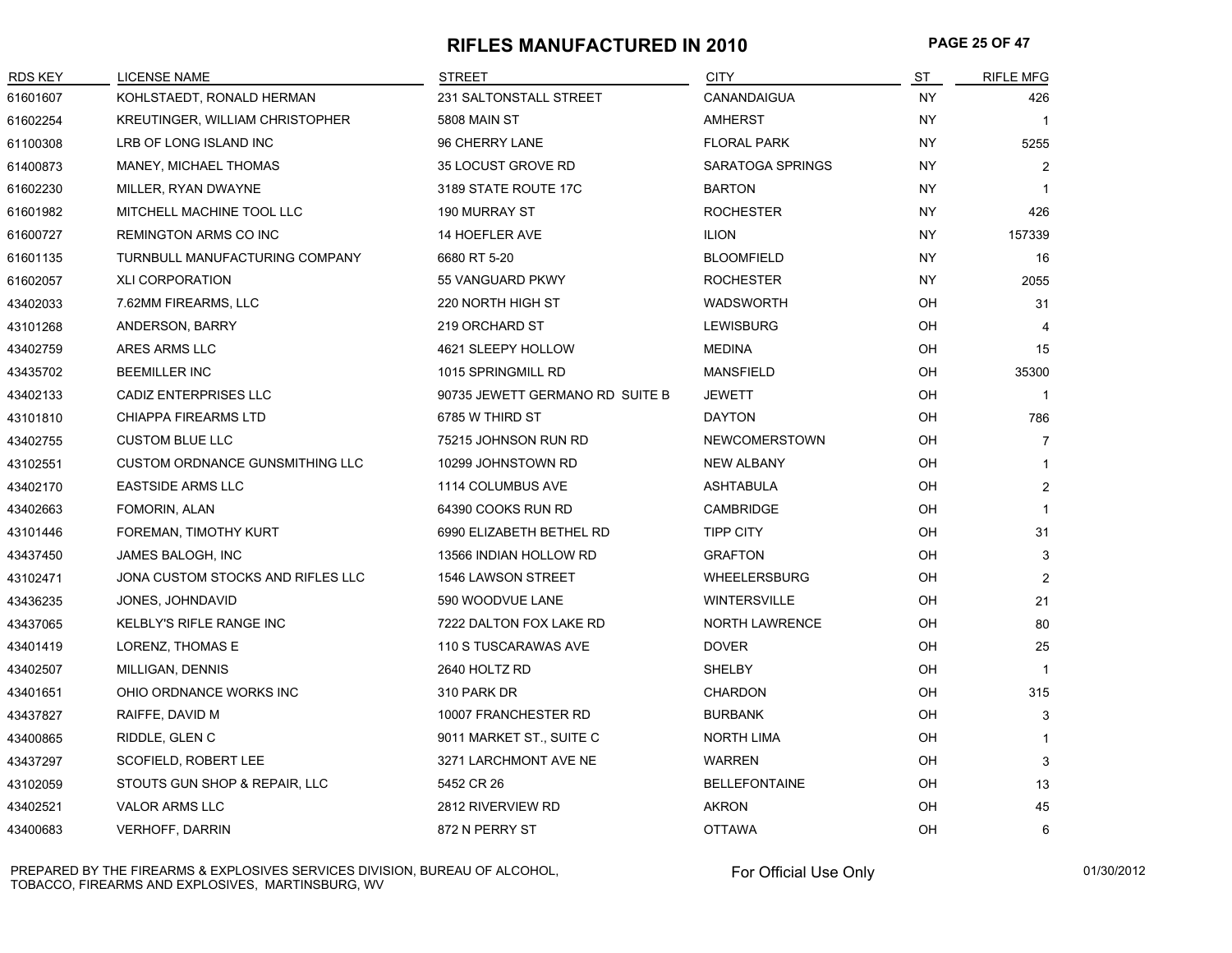#### **RIFLES MANUFACTURED IN 2010 PAGE 26 OF 47**

| <b>RDS KEY</b> | <b>LICENSE NAME</b>                | <b>STREET</b>                  | <b>CITY</b>          | ST        | <b>RIFLE MFG</b> |
|----------------|------------------------------------|--------------------------------|----------------------|-----------|------------------|
| 43437699       | WALTER, JAMES F                    | 19605 NICKLE PLATE DIAGONAL RD | <b>WELLINGTON</b>    | OH        | 8                |
| 43402493       | WELLS, GREGORY F                   | 158 WEST WILBETH RD UNIT A     | <b>AKRON</b>         | OH        | 29               |
| 57303316       | CARROLL, TODD & CARA               | 1212 OKLAHOMA PL               | <b>CLAREMORE</b>     | OK        | 2                |
| 57302213       | DOUBLETAP INDUSTRIES LLC           | 14403 W 825 RD                 | <b>TAHLEQUAH</b>     | OK        | 3                |
| 57303279       | DYKES, LESLIE W                    | 601 S MAIN ST                  | LEEDEY               | OK        | $\mathbf{1}$     |
| 57337041       | FLEMING, JAMES                     | HC 63 BOX 196                  | <b>RED OAK</b>       | OK        | 1                |
| 57303273       | FLEMING, JOHN LEONARD              | 7359 S 444 RD                  | LOCUST GROVE         | OK        | 3                |
| 57303304       | FRANSON, DONALD                    | 6813 EAST 15TH ST              | <b>TULSA</b>         | OK        | $\mathbf 1$      |
| 57336993       | FRIEND, MICHAEL L                  | 69400 E HWY 60                 | <b>WYANDOTTE</b>     | OK        | 22               |
| 57302947       | HAWKINS, RUSSELL BRENT             | 402 ASH RD                     | <b>CHOCTAW</b>       | OK        | 9                |
| 57303206       | LAKESIDE PRODUCTS LLC              | 116 LOCHVIEW LN                | CANADIAN             | OK        | 11               |
| 57303066       | LINCKS, CHARLES EUGENE             | 1993 COUNTY RD 1405            | <b>SKIATOOK</b>      | OK        | $\mathbf{1}$     |
| 57303164       | LOKI WEAPON SYSTEMS INC            | 320 NW INDUSTRIAL RD           | <b>ATOKA</b>         | OK.       | 12               |
| 57302561       | MARK Q HOLLAND ENTERPRISES LLC     | 215 INDUSTRIAL BLVD            | <b>MOORE</b>         | OK        | 9                |
| 57303333       | MILLER, BRANDON WADE               | 103 W 18TH ST                  | <b>TISHOMINGO</b>    | OK        | 2                |
| 57302299       | MJKC INVESTMENTS LLC               | 5712 NW 112TH                  | <b>OKLAHOMA CITY</b> | OK        | 6                |
| 57302643       | OKLAHOMA ARQUEBUS LLC              | 5504 N HUNTERS RIDGE           | <b>STILLWATER</b>    | OK        | $\overline{2}$   |
| 57302942       | RIJAS SERVICES LLC                 | 10204 E 450 RD                 | <b>CLAREMORE</b>     | OK        | 47               |
| 57302059       | SHOP LLC, THE                      | 1704 DEAVILLE DR               | <b>NEWCASTLE</b>     | OK        | 3                |
| 57303090       | SIERRA 1 GUN WORKS LLC             | 8913 NW 111                    | <b>OKLAHOMA CITY</b> | OK.       | 9                |
| 57300150       | SPACE-CONSYSTEMS INC               | 6567 E 21ST PL #A, B, C, D, E  | <b>TULSA</b>         | OK        | 410              |
| 57301293       | <b>SURGEON RIFLES INCORPORATED</b> | 48955 MOCCASIN TRAIL RD        | <b>PRAGUE</b>        | OK        | 139              |
| 57302525       | TED'S CUSTOM SHOP LLC              | 117 BLUE STEM                  | <b>WEATHERFORD</b>   | OK        | 5                |
| 57303329       | TWO RIVERS ARMS LLC                | 3921 S BRYANT                  | OKLAHOMA CITY        | OK        | 26               |
| 57302928       | <b>WHITSON, MICHAEL WARREN</b>     | 13735 CR 3594                  | <b>ADA</b>           | OK        | $\overline{2}$   |
| 57336699       | ZIMMERMAN, DAN B                   | 3840 SW 113TH                  | <b>OKLAHOMA CITY</b> | OK        | $\overline{2}$   |
| 99302554       | APEX MACHINING COMPANY INC         | 300 INDUSTRIAL CIR             | <b>WHITE CITY</b>    | OR        | 1                |
| 99302007       | ARMS LLC                           | 13313 EHLEN RD NE              | <b>AURORA</b>        | 0R        | 4                |
| 99302497       | <b>AXTS INC</b>                    | 1851 CORDON RD SE              | <b>SALEM</b>         | OR.       | 6                |
| 99302569       | <b>BLACK RIFLE COMPANY LLC</b>     | 15140 SE 82ND DR STE 350       | <b>CLACKAMAS</b>     | OR.       | 16               |
| 99302194       | <b>BLATT, MICHAEL ROBERT</b>       | 2084 LINNELL AVE               | <b>ROSEBURG</b>      | OR.       | 3                |
| 99301999       | DOWNS, RON                         | 5766 HWY 101 N                 | <b>YACHATS</b>       | <b>OR</b> | 5                |
| 99302474       | <b>FIDELIS ARMS INC</b>            | 336 NE HEMLOCK AVE #3          | <b>REDMOND</b>       | <b>OR</b> | 20               |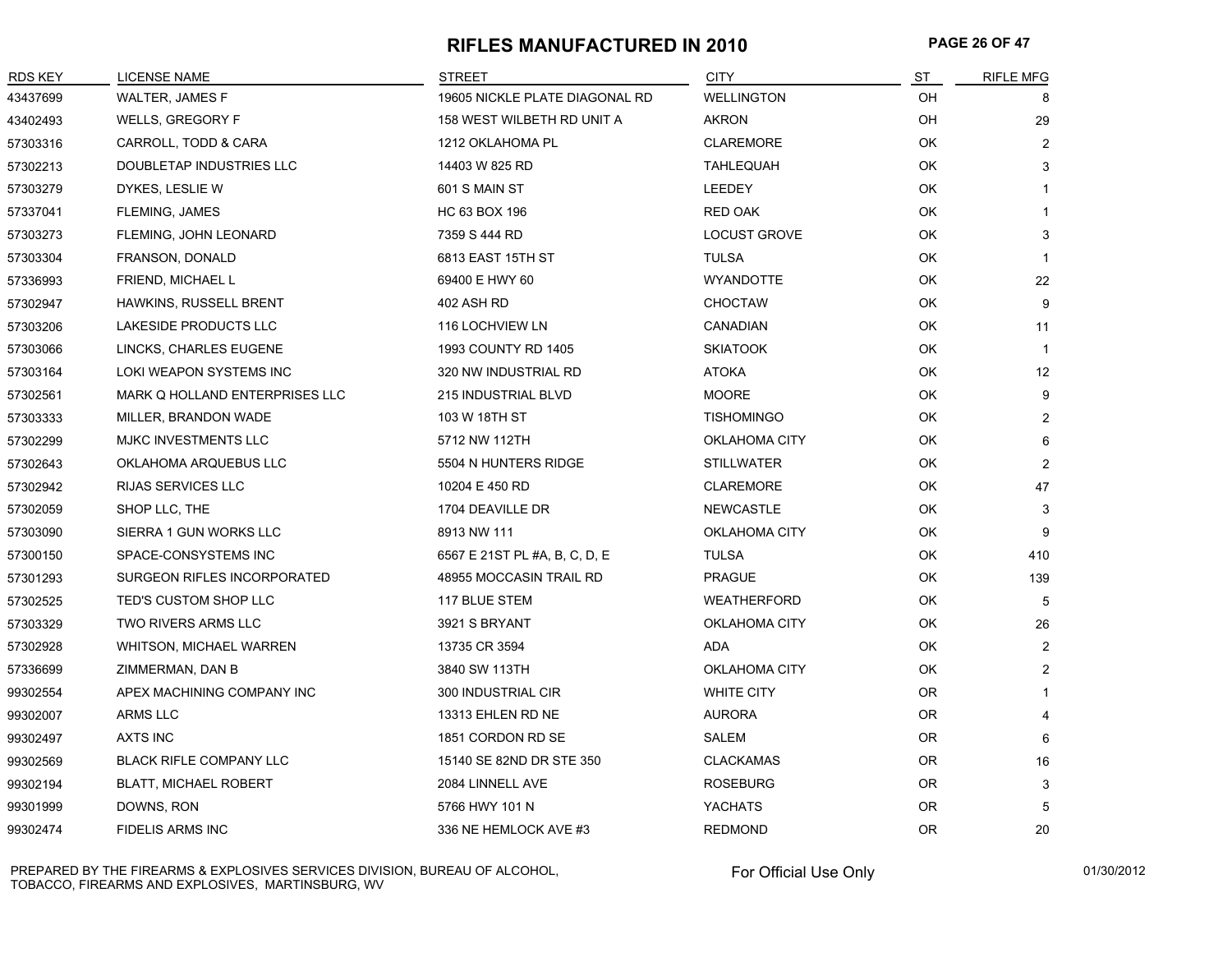#### **RIFLES MANUFACTURED IN 2010 PAGE 27 OF 47**

| <b>RDS KEY</b> | <b>LICENSE NAME</b>               | <b>STREET</b>                       | <b>CITY</b>                | ST        | <b>RIFLE MFG</b> |
|----------------|-----------------------------------|-------------------------------------|----------------------------|-----------|------------------|
| 99302489       | <b>HAMLEYS LLC</b>                | 30 SE COURT AVE                     | <b>PENDLETON</b>           | OR.       | 10               |
| 99302091       | <b>J M WELDING LLC</b>            | 7070 NW NARCISSA LN BLDG B          | <b>CROOKED RIVER RANCH</b> | OR.       | $\overline{4}$   |
| 99301979       | LUFF, RICHARD JR                  | 1621 COWLITZ ST                     | ST HELENS                  | OR        | 53               |
| 99301142       | NOSLER, INC                       | 107 SW COLUMBIA ST                  | <b>BEND</b>                | OR.       | 314              |
| 99301001       | NOVESKE RIFLEWORKS LLC            | 594 NE E ST                         | <b>GRANTS PASS</b>         | <b>OR</b> | 748              |
| 99302138       | <b>RCW ARMS LLC</b>               | 118 WEST B STREET                   | <b>RAINIER</b>             | OR.       | $\overline{4}$   |
| 99302277       | <b>STONER ARMS LLC</b>            | 3980 STEPHI ST NE                   | <b>KEIZER</b>              | 0R        | -1               |
| 99302881       | <b>STS ARMS LLC</b>               | 625 N BAY BLVD #5                   | <b>TOLEDO</b>              | OR.       | 27               |
| 99301710       | STUBBORN MULE OUTDOOR SUPPLY, LLC | 484 PLEASANT VALLEY RD              | <b>GRANTS PASS</b>         | 0R        | 53               |
| 99302152       | TACTICAL MANUFACTURING INC        | 57319 HAZEN RD                      | <b>WARREN</b>              | <b>OR</b> | 11               |
| 99337182       | TNW FIREARMS INC                  | 55325 TIMBER RD                     | <b>VERNONIA</b>            | OR.       | 1353             |
| 99301937       | <b>TORNADO TECHNOLOGIES LLC</b>   | 2020 NW ALOCLEK DR STE 106          | <b>HILLSBORO</b>           | OR.       | $\overline{4}$   |
| 99301525       | WHITE, GREGG                      | 14411 S. STONERIDGE DRIVE           | OREGON CITY                | OR.       | 5                |
| 99302088       | YEAMANS, MATTHEW B                | 480 ROGUE RIVER PKWY                | <b>TALENT</b>              | 0R        | 78               |
| 99301496       | YELLOW JACKET RIFLES, LLC         | 15078 SE ROBINETTE CT               | <b>MILWAUKIE</b>           | OR.       | 3                |
| 82502166       | ACCURATE RIFLEWORKS, LLC          | 11938 1/2 ROUTE 19 NORTH            | <b>WATERFORD</b>           | <b>PA</b> | 14               |
| 82337152       | <b>BANSNER, MARK A</b>            | 261 E MAIN ST                       | ADAMSTOWN                  | PA        | 17               |
| 82338992       | BORDEN, JAMES F                   | 1325 SHELDON HILL ROAD              | <b>SPRINGVILLE</b>         | PA        | 41               |
| 82301687       | CLYMERS ULTRA DESERT RIFLES, LLC  | 1045 NW END BLVD LOT 326 2 MAPLE DR | QUAKERTOWN                 | <b>PA</b> | 2                |
| 82503004       | DAVE BRUNO PRECISION RIFLES LLC   | 919 KITTANNING AVE                  | <b>DAYTON</b>              | <b>PA</b> | 12               |
| 82508282       | ER SHAW INC                       | 5312 THOMS RUN RD                   | <b>BRIDGEVILLE</b>         | <b>PA</b> | 129              |
| 82303952       | EVICHIN, JOHN FRANK               | 215 URBAN RD                        | <b>ROWLAND</b>             | <b>PA</b> | 6                |
| 82304536       | <b>GAMELAND GUNS LLC</b>          | 327 GAMELAND RD                     | <b>NEWVILLE</b>            | PA        | 6                |
| 82300848       | GOODLING, SIDNEY J                | 1950 STOVERSTOWN RD                 | <b>SPRING GROVE</b>        | PA        | 9                |
| 82301232       | <b>HALO ARMS LLC</b>              | 1396 NATHAN HALE DR                 | PHOENIXVILLE               | PA        |                  |
| 82501778       | HUEBNER, KEVIN L                  | 703 MARTIN RD                       | <b>BELLE VERNON</b>        | <b>PA</b> | $\mathbf{1}$     |
| 82302834       | <b>KEYSTONE SPORTING ARMS LLC</b> | 155 SODOM RD                        | <b>MILTON</b>              | <b>PA</b> | 47835            |
| 82304013       | KING, MARK S                      | 238 NOTCH RD                        | <b>DUNCANNON</b>           | <b>PA</b> | 14               |
| 82304234       | <b>LANCER SYSTEMS LP</b>          | 7566 MORRIS CT STE 300              | <b>ALLENTOWN</b>           | <b>PA</b> | 96               |
| 82302810       | M & B CUSTOM FIREARMS INC         | 58 VILLAGE RD                       | <b>ETTERS</b>              | <b>PA</b> | 6                |
| 82304026       | PHILADELPHIA ORDNANCE INC         | 222 ROESCH AVE                      | ORELAND                    | <b>PA</b> | 1                |
| 82338061       | PRECISION ARMAMENTS INC           | 7013 DOGWOOD CIRCLE                 | <b>SLATINGTON</b>          | PA        | 4                |
| 82503101       | ROBINSON CUSTOM GUNS LLC          | 861 RIDGE RD                        | WAYNESBURG                 | PA        | 9                |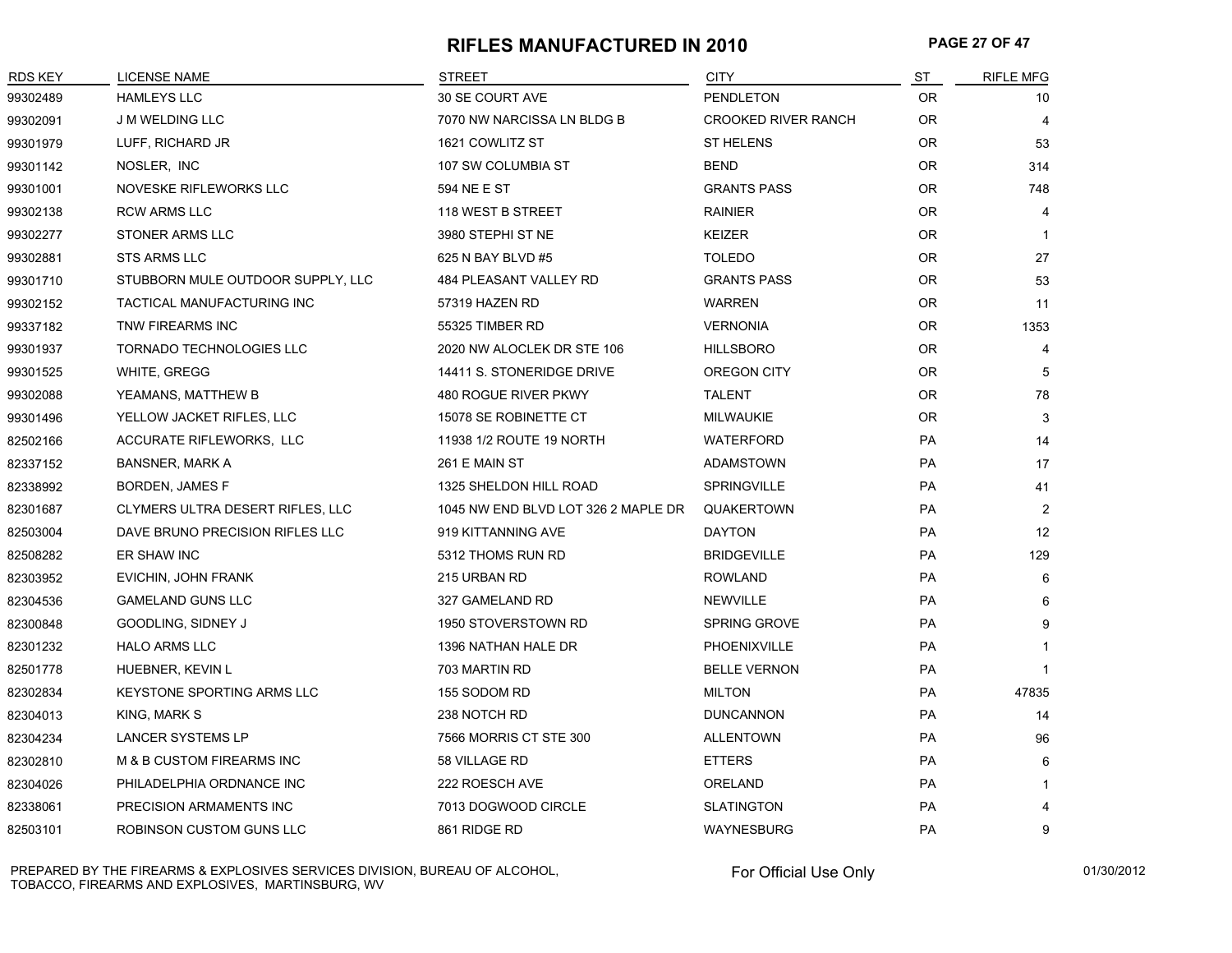#### **RIFLES MANUFACTURED IN 2010 PAGE 28 OF 47**

| <b>RDS KEY</b> | <b>LICENSE NAME</b>                       | <b>STREET</b>                 | <b>CITY</b>           | ST                           | <b>RIFLE MFG</b> |
|----------------|-------------------------------------------|-------------------------------|-----------------------|------------------------------|------------------|
| 82304402       | ROCK RIDGE MACHINE WORKS INC              | 871 N READING RD              | <b>EPHRATA</b>        | <b>PA</b>                    | 34               |
| 82503544       | ROWLEY, GEORGE EDWARD JR                  | 203 CLARENCE ST               | <b>HYNDMAN</b>        | PA                           | 3                |
| 82300267       | SINGLE SHOT RIFLES INC                    | 419 EMERY RD                  | <b>DINGMANS FERRY</b> | PA                           | 48               |
| 82303517       | STEMPLINGER, BERNARD A                    | 134 SOUTH 9TH ST              | AKRON                 | PA                           | $\overline{2}$   |
| 82502168       | SWATSWORTH, WILLIAM JOHN                  | 156 BAKER RD                  | DU BOIS               | <b>PA</b>                    | 13               |
| 82501855       | <b>VERONESI, ANTHONY P &amp; GEORGE R</b> | 205 OAK AVE                   | <b>SEMINOLE</b>       | PA                           | 2                |
| 82502999       | <b>XTREME MACHINING LLC</b>               | 6506 KYLERTOWN DRIFTING HWY   | <b>DRIFTING</b>       | PA                           | 54               |
| 15702737       | AIM RIGHT GUNS LLC                        | 237 MAIN ST                   | <b>FORT MILL</b>      | <b>SC</b>                    | $\overline{2}$   |
| 15702332       | CAVANAUGH, ARTHUR LEO JR                  | 2009 BEECHCREEK RD            | <b>LEXINGTON</b>      | SC                           | 3                |
| 15702640       | FN MANUFACTURING LLC                      | 751 OLD CLEMSON RD            | <b>COLUMBIA</b>       | SC                           | 19816            |
| 15702231       | <b>GORDON SPECIALTY ARMS LLC</b>          | 2A CUSTOM MILL CT             | <b>GREENVILLE</b>     | SC                           | $\mathbf 1$      |
| 15701318       | HATCHER, BRIAN ALAN                       | 119 ROYAL PINE DRIVE          | <b>WARRENVILLE</b>    | <b>SC</b>                    | 4                |
| 15701803       | <b>JARRETT RIFLES INC</b>                 | 383 BROWN RD                  | <b>JACKSON</b>        | $\operatorname{\textsf{SC}}$ | 70               |
| 15702815       | JOHN W HEATON INC                         | 1158 PINE LOG ROAD EAST       | AIKEN                 | SC                           | 3370             |
| 15736279       | ON TARGET INC                             | 1117 BELLREIVE DR             | <b>AIKEN</b>          | $\operatorname{\textsf{SC}}$ | $\mathbf{1}$     |
| 15702546       | PALMETTO STATE ARMORY, LLC                | <b>200 BUSINESS PARK BLVD</b> | <b>COLUMBIA</b>       | SC                           | 1363             |
| 15702747       | <b>WHEATON ARMS INC</b>                   | 133 KIOWA LN                  | <b>PIEDMONT</b>       | <b>SC</b>                    | 3                |
| 34600713       | AKERS, ROBERT WESLEY                      | 1350 NEVA WAY                 | <b>RAPID CITY</b>     | <b>SD</b>                    | 3                |
| 34600742       | DA ACQUISITIONS LLC                       | 1310 INDUSTRY RD              | <b>STURGIS</b>        | SD                           | 572              |
| 34600815       | DEEP CREEK OUTFITTERS LLC                 | 19258 213TH ST                | <b>CREIGHTON</b>      | <b>SD</b>                    | 2                |
| 34633475       | <b>H S PRECISION INC</b>                  | 1301 TURBINE DR               | <b>RAPID CITY</b>     | <b>SD</b>                    | 601              |
| 34600557       | <b>HESS, LEO VERNON</b>                   | 3202 S WALTS AVE              | <b>SIOUX FALLS</b>    | <b>SD</b>                    | 4                |
| 34600677       | JONES, JAMES AARON                        | 2221 S PLAZA UNIT 15          | <b>RAPID CITY</b>     | <b>SD</b>                    | 3                |
| 34600785       | LONG RIFLES INC                           | 3570 MAYER AVE SUITE B        | <b>STURGIS</b>        | <b>SD</b>                    | 3                |
| 34633933       | MAYER, LOUIS                              | 422 N MAIN                    | <b>ISABEL</b>         | <b>SD</b>                    | $\mathbf 1$      |
| 34600644       | SATTERLEE ARMS LLC                        | 21593 PAHKAMAA RD             | <b>DEADWOOD</b>       | <b>SD</b>                    | 22               |
| 34600508       | STAM, ERIC JAMES & DAWN MICHELLE          | 303 C ST                      | <b>TIMBER LAKE</b>    | <b>SD</b>                    | $\overline{1}$   |
| 16236907       | <b>BARRETT FIREARMS MFG INC</b>           | 5926 MILLER LANE              | <b>MURFREESBORO</b>   | TN                           | 1472             |
| 16204235       | <b>BLUE BUNNY INC</b>                     | 1048 E TRINITY LN             | <b>NASHVILLE</b>      | TN                           | 3                |
| 16203463       | BRAVO 5 LLC                               | 2404 WALNUT GROVE RD          | <b>CHRISTIANA</b>     | TN                           | 18               |
| 16204296       | <b>GUN MASTER LLC</b>                     | 311 WONDERLAND DR             | <b>KINGSPORT</b>      | TN                           | $\overline{c}$   |
| 16205051       | <b>HANKES, BRET ARNOLD</b>                | 988 CHEEKWOOD TRAIL           | <b>CLARKSVILLE</b>    | TN                           | 4                |
| 16204731       | <b>IRONWORKS MFG LLC</b>                  | 1812 NORTH BROAD ST STE 2     | <b>TAZEWELL</b>       | <b>TN</b>                    | 47               |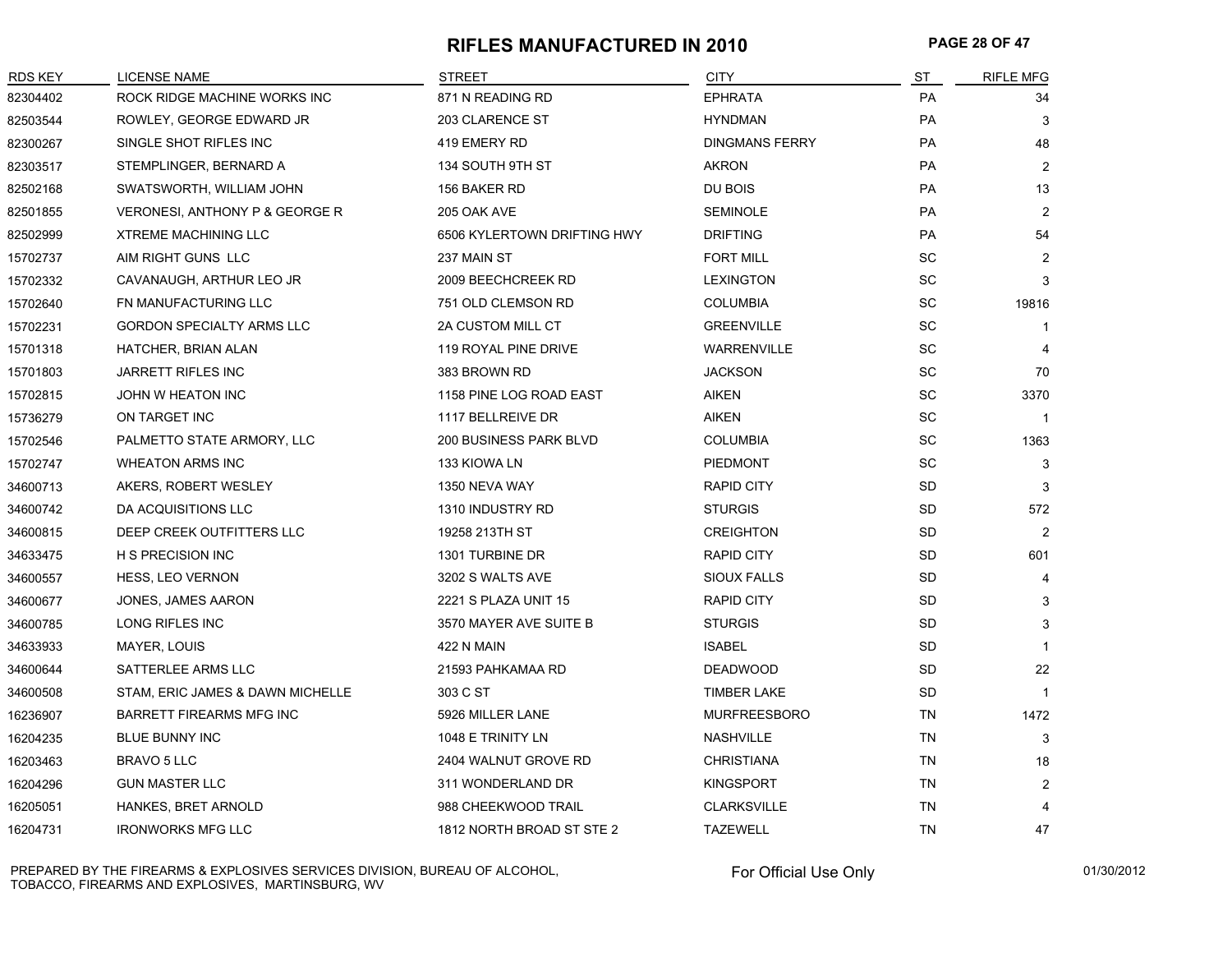### **RIFLES MANUFACTURED IN 2010 PAGE 29 OF 47**

| <b>RDS KEY</b> | <b>LICENSE NAME</b>               | <b>STREET</b>                 | <b>CITY</b>          | ST        | <b>RIFLE MFG</b> |
|----------------|-----------------------------------|-------------------------------|----------------------|-----------|------------------|
| 16204086       | JAMES LYLE GRAHAM                 | 995 MOHAWK CREEK RD           | <b>MIDWAY</b>        | <b>TN</b> | 107              |
| 16203266       | MCGUIRE, JOHN B                   | 206 PARKVIEW DR               | <b>MC MINNVILLE</b>  | <b>TN</b> | 48               |
| 16203450       | MILLER, JEFFERY ALLEN             | <b>1117 RATTLESNAKE ROAD</b>  | <b>MC MINNVILLE</b>  | TN        | 26               |
| 16204224       | MOSSY CREEK ARMS INC              | 3647 F TROUSDALE DR           | <b>NASHVILLE</b>     | <b>TN</b> | 11               |
| 16201749       | OWEN, MILTON K                    | 1200 SLAYDEN RD               | <b>MOSCOW</b>        | <b>TN</b> | $\mathbf{1}$     |
| 16203559       | PERSIMMON RIDGE ENTERPRISES INC   | 1104 E CHURCH ST SUITE 1      | <b>GREENEVILLE</b>   | TN        | 50               |
| 16203903       | PREDATOR CUSTOM SHOP INC          | 3550 PAPERMILL DR             | <b>KNOXVILLE</b>     | TN        | 27               |
| 16204260       | RICHARDSON, BRADLEY ERIC          | 2614 HWY 61 W                 | ANDERSONVILLE        | TN        | 6                |
| 16204750       | RIFLE SPECIALIST INC, THE         | 179 BROOKSTONE RD             | <b>PARROTTSVILLE</b> | <b>TN</b> | 3                |
| 16201448       | SABRE DEFENCE INDUSTRIES LLC      | 450 ALLIED DR                 | <b>NASHVILLE</b>     | TN        | 1194             |
| 16201595       | TG INTERNATIONAL INC              | 3260 NORTH BEND CIRCLE BLDG 4 | <b>ALCOA</b>         | <b>TN</b> | 42               |
| 16202715       | <b>USELTON ARMS INC</b>           | 390 SOUTHWINDS DR             | <b>FRANKLIN</b>      | TN        | 12               |
| 57602577       | 74U LLC                           | 17 HICKORY CT                 | <b>RICHWOOD</b>      | <b>TX</b> | $\mathbf{1}$     |
| 57503538       | AAA CLASICS OF AMERICA LLC        | 12390 RENDON RD               | <b>BURLESON</b>      | TX        | 50               |
| 57504682       | ATWELL FINISHES LLC               | 1207 MELROSE DR               | <b>RICHARDSON</b>    | TX        | 13               |
| 57401497       | AUSTIN PRECISION PRODUCTS INC     | 850 CR 177                    | <b>LEANDER</b>       | TX        | 903              |
| 57402409       | <b>BASS TO BUFFALO LP</b>         | 12434 BEE CAVE RD             | <b>BEE CAVE</b>      | <b>TX</b> | $\overline{2}$   |
| 57602538       | BEASLEY, DAVID W                  | 10558 SETTLERS CROSSING       | CONROE               | TX        | 3                |
| 57505576       | BITTNER, BOBBY SCOTT              | 6309 CORNELL ST               | AMARILLO             | TX        | $\mathbf{1}$     |
| 57505606       | BITTNER, MATTHEW CHASE            | 501 S DUMAS AVE               | <b>DUMAS</b>         | TX        | $\mathbf{1}$     |
| 57505304       | <b>BLACK, BRETT A</b>             | <b>317 PINE</b>               | <b>CLYDE</b>         | TX        | 17               |
| 57600679       | BODINE, WILLIAM ETCYL             | 1305 EVERGLADE                | <b>PASADENA</b>      | <b>TX</b> | 5                |
| 57504822       | BRADSHAW, BAILEY                  | PR 2114                       | <b>GILMER</b>        | TX        | 12               |
| 57504967       | BRADY, ANDREW SCOTT               | 6207 RENWOOD DR               | <b>FORT WORTH</b>    | TX        | 35               |
| 57505789       | <b>BRAZOS ARMS LLC</b>            | 360 SPUR 1189                 | <b>WEATHERFORD</b>   | TX        | 10               |
| 57403754       | <b>BURNS, TIPTON MICHAEL</b>      | 225 NEAL LN                   | <b>CANYON LAKE</b>   | <b>TX</b> | 9                |
| 57540686       | C A M III CORPORATION             | CO RD 410                     | <b>OZONA</b>         | TX        | 5                |
| 57402463       | CACTUS WEAPONS SYSTEMS, INC       | 109 PIERCE STREET             | DEL RIO              | <b>TX</b> | 4                |
| 57504943       | CLIFTON, JEFFREY RAY & PAMELA KAY | 248 E NEW BOSTON RD           | <b>NASH</b>          | TX        | 33               |
| 57504730       | <b>CW CLASSICS LLC</b>            | 862 THOMAS RD                 | <b>SPRINGTOWN</b>    | <b>TX</b> | $\overline{2}$   |
| 57504463       | DEROUEN, ERROL PATRICK            | 16745 FM 1716 EAST            | <b>HENDERSON</b>     | TX        | 1                |
| 57505177       | <b>DIAMONDBACK ARMS LLC</b>       | 1007 SOUTHLAKE HILLS DR       | SOUTHLAKE            | <b>TX</b> | 4                |
| 57403825       | DUKE, SAM BLALOCK                 | 6720 N LITTLE CREEK RD        | <b>UTOPIA</b>        | <b>TX</b> | $\overline{2}$   |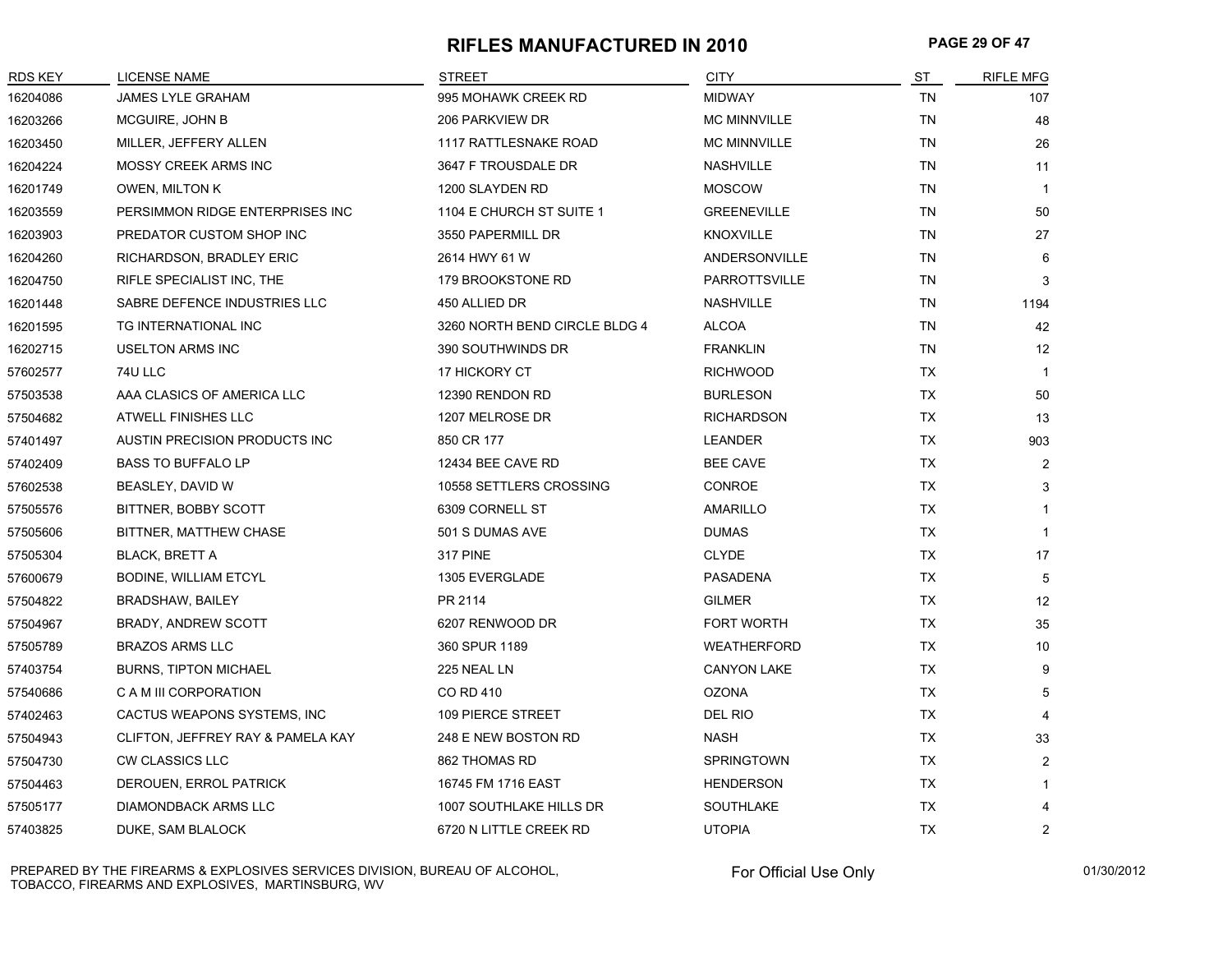#### **RIFLES MANUFACTURED IN 2010 PAGE 30 OF 47**

| <b>RDS KEY</b> | LICENSE NAME                                 | <b>STREET</b>                                     | <b>CITY</b>           | ST        | <b>RIFLE MFG</b> |
|----------------|----------------------------------------------|---------------------------------------------------|-----------------------|-----------|------------------|
| 57502687       | EAST TEXAS LAW ENFORCEMENT SERVICES LLC      | RT 1 BOX 418                                      | <b>JACKSONVILLE</b>   | <b>TX</b> |                  |
| 57501894       | EBERT, FLASH                                 | 4219 W CO RD N                                    | <b>ODESSA</b>         | TX        | 31               |
| 57403973       | <b>FIVE FOUR TACTICAL</b>                    | 2843 HAYDEN RANCH RD                              | <b>FREDERICKSBURG</b> | TX        | 33               |
| 57404554       | FOX KNIGHT TACTICAL LLC                      | 6805 FM 306                                       | <b>NEW BRAUNFELS</b>  | TX        | $\overline{2}$   |
| 57601816       | HACKETT, RICHARD                             | 11778 CLINT PARKER RD                             | <b>CONROE</b>         | <b>TX</b> | 17               |
| 57401043       | HCR INC                                      | 5726 SAFARI DR                                    | <b>NEW BRAUNFELS</b>  | TX        | 39               |
| 57404444       | HILL COUNTRY BLACK RIFLES LLC                | 3965 THOUSAND OAKS DR STE 4                       | <b>SAN ANTONIO</b>    | TX        | 13               |
| 57601671       | HOLLAND GUNWORKS, LLC                        | 3270 GULF FREEWAY SOUTH                           | <b>LEAGUE CITY</b>    | <b>TX</b> | 11               |
| 57403461       | HORNYIAK, VASILI M                           | 9011 APPALOOSA RUN                                | <b>AUSTIN</b>         | TX        | 3                |
| 57504664       | JOHNSON GUNSMITHING LLC                      | 252 BLUEBONNET DR E                               | <b>CRESSON</b>        | TX        | 3                |
| 57403373       | JOHNSON, GERALD WILLIAM JR                   | 3317 FOREST TRAIL                                 | <b>BANDERA</b>        | TX        | 3                |
| 57601289       | <b>KENCO ARMS LLC</b>                        | 10111 CHAMPION FOREST LOOP                        | <b>CONROE</b>         | <b>TX</b> | $\overline{7}$   |
| 57403453       | KIDD INNOVATIVE DESIGN LLC                   | 2633 TERMINAL LOOP RD                             | <b>MCQUEENEY</b>      | <b>TX</b> | 222              |
| 57601443       | KLEIBER ENTERPRISES INC                      | 6200 N SHEPHERD                                   | <b>HOUSTON</b>        | TX        | 6                |
| 57500776       | KNIPSTEIN, ROBERT CHARLES                    | 731 N FIELDER RD                                  | <b>ARLINGTON</b>      | TX        | 5                |
| 57403286       | <b>KNS PRECISION INC</b>                     | 112 MARSCHALL CREEK RD                            | <b>FREDERICKSBG</b>   | <b>TX</b> | 5                |
| 57542125       | LAU, MICHAEL RICHARD                         | 34280 N STATE HWY 108                             | <b>MINGUS</b>         | TX        | 32               |
| 57602344       | LIBERTY SPORTS INC                           | 20714 CASTLE BEND DR                              | <b>KATY</b>           | TX        | 25               |
| 57505072       | LLOYDS INCORPORATED                          | 3636 BREWSTER DR                                  | <b>PLANO</b>          | TX        | $\mathbf{1}$     |
| 57637564       | LONE STAR RIFLE CO INC                       | 11231 ROSE ROAD                                   | <b>CONROE</b>         | <b>TX</b> | 16               |
| 57602533       | M E GORRIS & ASSOCIATES INC                  | 106 HAWN DR                                       | <b>LUMBERTON</b>      | TX        | $\mathbf{1}$     |
| 57602377       | MARTIN, GARY L                               | 18000 GROSCHKE ROAD B1                            | <b>HOUSTON</b>        | TX        | $\mathbf{1}$     |
| 57434208       | <b>MAVERICK ARMS, INC</b>                    | INDUSTRIAL BLVD MAVERICK CO DEVLPT<br><b>PARK</b> | <b>EAGLE PASS</b>     | TX        | 60304            |
| 57504097       | <b>MCBRIDE, PAUL FREDERICK</b>               | 2349 COUNTY ROAD 4680                             | <b>BOYD</b>           | TX        | 26               |
| 57502754       | MICHENER, DAVID BENJAMIN                     | 2205 HANDLEY EDERVILLE RD                         | <b>FORT WORTH</b>     | <b>TX</b> | 3                |
| 57404045       | MILLER, TIMOTHY M                            | 7696 N HWY 281                                    | <b>LAMPASAS</b>       | TX        | $\mathbf{1}$     |
| 57505190       | MITCHELL CUSTOM GUNS AND BULLET WORKS<br>LLC | 5967 FM 576 E                                     | <b>BRECKENRIDGE</b>   | <b>TX</b> | 6                |
| 57505105       | <b>NOBLE FIREARMS INC</b>                    | 2901 S CRAVENS RD                                 | FORT WORTH            | TX        | 6                |
| 57404504       | OZIMEK, GREGORY G                            | 15561 BUCKWHEAT ST                                | EL PASO               | <b>TX</b> | 22               |
| 57503683       | <b>PAAC PRECISION LLC</b>                    | 2601 FM 2815                                      | <b>BONHAM</b>         | TX        | $\overline{2}$   |
| 57505297       | PEINE CUSTOM FIREARMS INC                    | 1600 SOUTH COUNTY ROAD 1133                       | <b>MIDLAND</b>        | <b>TX</b> | $\mathbf{1}$     |
| 57402334       | PITCHFORD CUSTOM GUNWORKS, LLC               | 28703 MARGERSTADT                                 | WALLER                | <b>TX</b> | 20               |
| 57404311       | PREDATOR CREEK ENTERPRISES LLC               | 3580 BEAR CREEK                                   | PIPE CREEK            | TX        | $\overline{2}$   |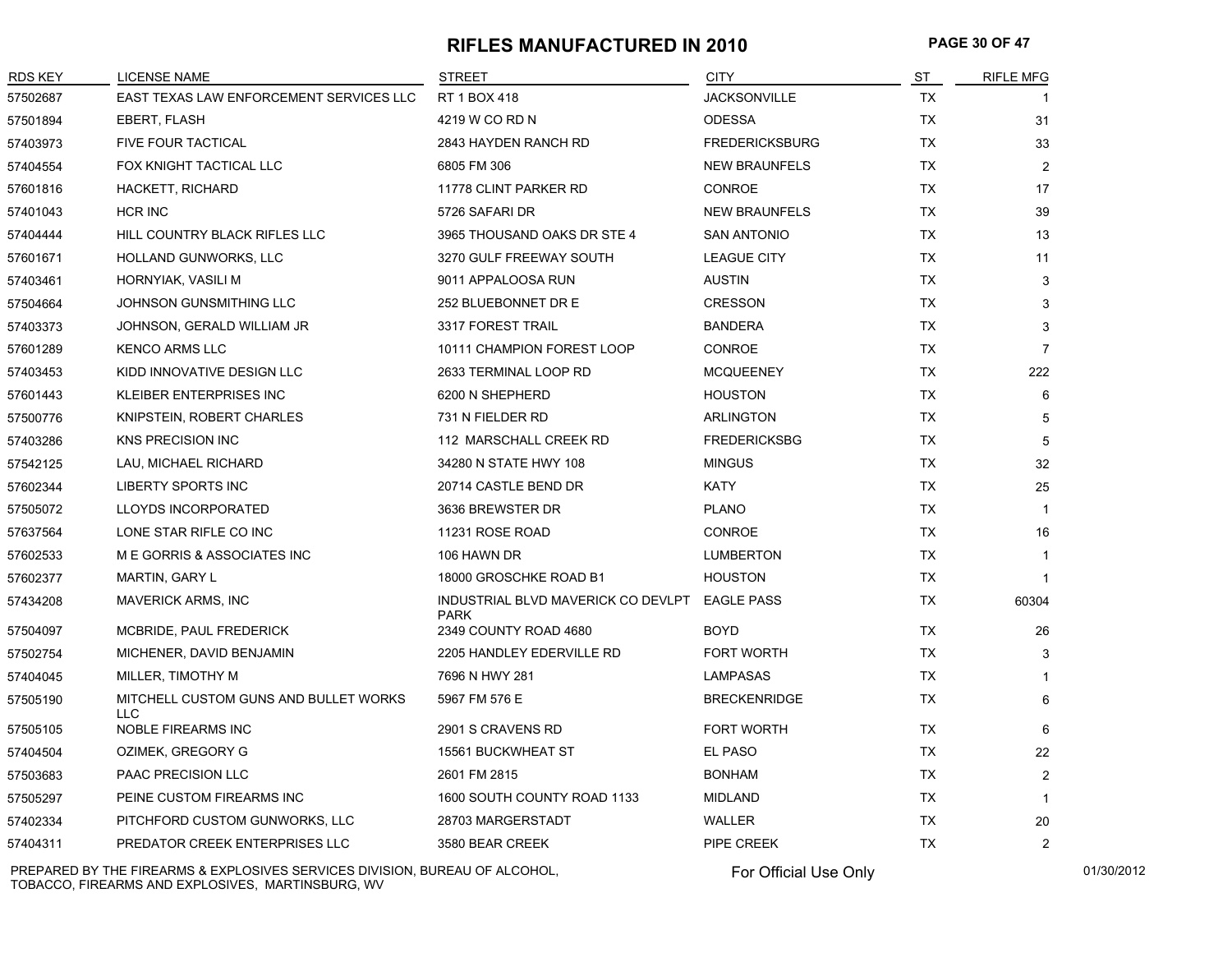#### **RIFLES MANUFACTURED IN 2010 PAGE 31 OF 47**

| <b>RDS KEY</b> | <b>LICENSE NAME</b>                  | <b>STREET</b>                  | <b>CITY</b>           | ST        | <b>RIFLE MFG</b>  |
|----------------|--------------------------------------|--------------------------------|-----------------------|-----------|-------------------|
| 57500624       | PRIORITY TOOL & MACHINE INC          | 897 MIDNIGHT PASS              | <b>ROCKWALL</b>       | <b>TX</b> |                   |
| 57503181       | R C S GUNS INC                       | 4021 CR 177                    | <b>ANNA</b>           | <b>TX</b> | $\overline{2}$    |
| 57503567       | RIDDLE, GROVER GLEN                  | 7749 COUNTY ROAD 409           | <b>GRANDVIEW</b>      | <b>TX</b> | $\overline{2}$    |
| 57504587       | RINGE, LOUIS J                       | 113 S FORK DR                  | <b>HUDSON OAKS</b>    | TX        | 4                 |
| 57501654       | RODGERS, JIMMY E & RODGERS, TERESE B | 21852 FM 449 SUITE A           | <b>LONGVIEW</b>       | <b>TX</b> | 15                |
| 57505080       | ROSS, CHARLES EDWARD JR              | 11629 WINDING BROOK DR         | <b>KELLER</b>         | <b>TX</b> | 3                 |
| 57504178       | S & S PRECISION, INC                 | 2126 HAMILTON DR #490          | <b>ARGYLE</b>         | <b>TX</b> | 25                |
| 57503419       | SHILEN RIFLES INC                    | 205 METRO PARK BLVD            | <b>ENNIS</b>          | <b>TX</b> | $\overline{2}$    |
| 57504911       | SMITH, JAMES NEALAND                 | 118 SUNRAY CT                  | <b>WEATHERFORD</b>    | TX        | $\mathbf 1$       |
| 57602120       | SMITH, MICHAEL STUART                | 2241 JEFFERSON DR              | PORT ARTHUR           | TX        | $12 \overline{ }$ |
| 57503222       | SMITH, RICKY G                       | 1033 CR 4380                   | <b>DECATUR</b>        | TX        | 76                |
| 57403915       | SPIESS, RONALD KEITH                 | 219 BLACK JACK ALLEY           | <b>KERRVILLE</b>      | TX        | 24                |
| 57602197       | TAZEWELL ENTERPRISES INC             | 730 SARTARTIA RD               | <b>SUGAR LAND</b>     | <b>TX</b> | 1                 |
| 57601901       | <b>TEXAS RIVER ARMORY LLC</b>        | 4902 WELLS RD                  | <b>BRAZORIA</b>       | <b>TX</b> | 9                 |
| 57504236       | THOROUGHBRED RIFLES LLC              | 2049 CREEK RIDGE DR            | <b>FRISCO</b>         | TX        | $\overline{7}$    |
| 57602214       | WITSLLC                              | 1979 W MCKINNEY                | <b>HOUSTON</b>        | <b>TX</b> | 8                 |
| 57505428       | WALCOTT, BARRY ALAN                  | 1106 W MCHARG                  | <b>STAMFORD</b>       | TX        | 3                 |
| 57601795       | <b>WHITE, MELTON RAY</b>             | 7412 JOHN RALSTON RD           | <b>HOUSTON</b>        | <b>TX</b> | 5                 |
| 57502590       | WISE LITE ARMS INC                   | 903 S ALLEN                    | <b>BOYD</b>           | <b>TX</b> | 924               |
| 57402595       | <b>WORRELL, CHARLES H</b>            | 10479 FM 2093 TIVYDALE RD      | <b>FREDERICKSBURG</b> | TX        | $\overline{1}$    |
| 98787363       | ARMS TECHNOLOGY INC                  | 2779 DIRECTORS ROW             | <b>SALT LAKE CITY</b> | UT        | 611               |
| 98700716       | CHILD, LELAND VERL                   | 4175 SOUTH 4300 WEST           | <b>WEST HAVEN</b>     | UT        | 42                |
| 98700554       | D'ARCY ECHOLS & COMPANY              | 98 WEST 300 SOUTH - UNIT #25   | <b>MILLVILLE</b>      | UT        | $\overline{7}$    |
| 98701003       | DESERT TACTICAL ARMS INC             | 980 S 700 W #11                | SALT LAKE CITY        | UT        | 105               |
| 98701385       | DESERT TECHNOLOGY & MFG LLC          | 980 SOUTH 700 WEST, STE 11     | <b>SALT LAKE CITY</b> | UT        | 202               |
| 98701067       | EDM ARMS, INC                        | 2410 WEST 350 NORTH BLDG #6    | <b>HURRICANE</b>      | UT        | 77                |
| 98701371       | <b>GURR, BRANDT R</b>                | 3928 N 2800 W                  | <b>FARR WEST</b>      | UT        | $\mathbf 1$       |
| 98700778       | MACHINE GUN ARMORY LLC               | 1216 LAVON CIRCLE (3420 SOUTH) | <b>SALT LAKE CITY</b> | UT        | 15                |
| 98701245       | MOUTAIN VIEW MACHINE AND WELDING INC | 2485 SOUTH 1350 WEST           | LOGAN                 | UT        | 17                |
| 98701375       | OS, INC                              | 545 WEST 9460 SOUTH            | SANDY                 | UT        | 3                 |
| 98701000       | PAWELEC, RICHARD S                   | 512 NORTH MAIN ST              | KANARRAVILLE          | UT        | 5                 |
| 98701204       | PRECISION SHOOTING SPORTS INC        | 1681 W ALVEY DRIVE UNIT 1      | <b>MAPLETON</b>       | UT        | $\overline{c}$    |
| 98701126       | PRO - X INC                          | 3036 WILLOW CREEK DRIVE        | SANDY                 | UT        | 2                 |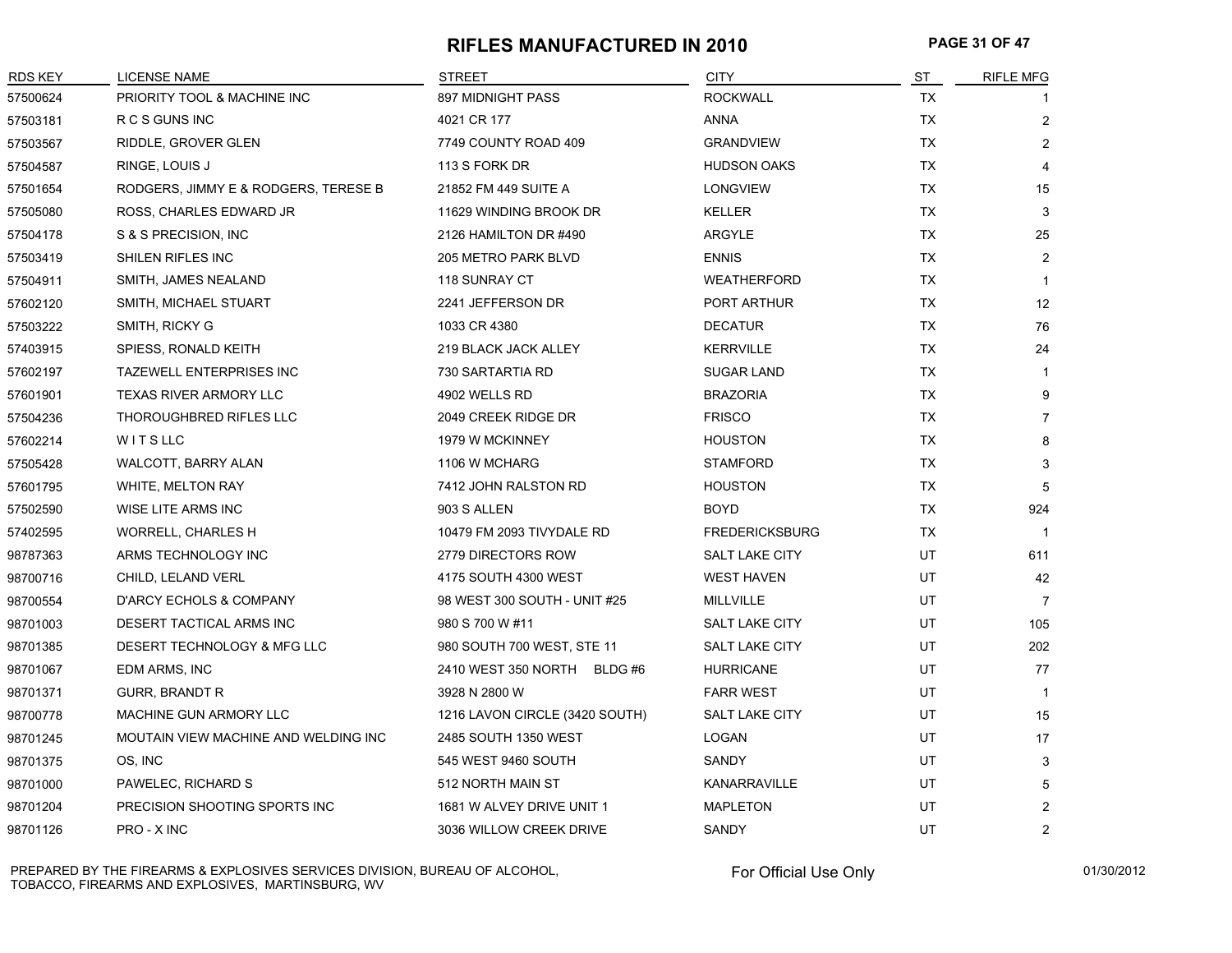#### **RIFLES MANUFACTURED IN 2010 PAGE 32 OF 47**

| <b>RDS KEY</b> | <b>LICENSE NAME</b>                                              | <b>STREET</b>                                       | <b>CITY</b>            | <u>ST</u> | <b>RIFLE MFG</b> |
|----------------|------------------------------------------------------------------|-----------------------------------------------------|------------------------|-----------|------------------|
| 98701370       | SMITH, DANNEY ALAN                                               | 681 SOUTH 1600 WEST                                 | <b>LEWISTON</b>        | UT        | $\overline{2}$   |
| 98701148       | SPECIALIZED TACTICAL SYSTEMS LLC                                 | 2743 N PARKLAND BLVD                                | <b>OGDEN</b>           | UT        | 87               |
| 98700383       | STAIR, BRAD S                                                    | 3621 A SOUTH 4700 WEST                              | <b>WEST HAVEN</b>      | UT        | $\overline{1}$   |
| 98734710       | <b>TDJ INC</b>                                                   | 550 NORTH CEMETERY ROAD, BUILDING<br>#1             | <b>GUNNISON</b>        | <b>UT</b> | 113              |
| 98700368       | <b>VECTOR ARMS INC</b>                                           | 270 W 500 NO                                        | <b>NORTH SALT LAKE</b> | <b>UT</b> | 470              |
| 98701053       | <b>WASATCH PRECISION ARMS LLC</b>                                | 155 WEST 14TH ST                                    | <b>OGDEN</b>           | UT        | 32               |
| 98734724       | ZDF IMPORT/EXPORT, LLC                                           | 925 W 100 N SUITE A                                 | NORTH SALT LAKE        | UT        | 606              |
| 15406297       | ALANS ARMORY LLC                                                 | 216 JOCELYN LN                                      | WAYNESBORO             | VA        | $\overline{2}$   |
| 15403245       | ALEXANDER INDUSTRIES INC                                         | US ARMY RADFORD ARSENAL RTE 114<br><b>BLDG 3701</b> | <b>RADFORD</b>         | VA        | 612              |
| 15405440       | ASHBURY INTERNATIONAL GROUP INC                                  | <b>84 BUSINESS PARK CIR</b>                         | <b>RUCKERSVILLE</b>    | <b>VA</b> | 16               |
| 15406852       | BURFIELD, WILLIAM EDWARD                                         | 2309A HUNGARY RD                                    | <b>HENRICO</b>         | VA        | 10               |
| 15403090       | CAMPBELL, ALLEN WAYNE                                            | 264 BENCHREST LN                                    | <b>CONCORD</b>         | VA        | 5                |
| 15405215       | <b>CERRO FABRICATED PRODUCTS INC</b>                             | 300 TRIANGLE DR                                     | <b>WEYERS CAVE</b>     | <b>VA</b> | 11               |
| 15407698       | CERRO FABRICATED PRODUCTS LLC                                    | 300 TRIANGLE DR                                     | <b>WEYERS CAVE</b>     | VA        | 15               |
| 15401454       | <b>CLEMENTS, CHARLES DAVID</b>                                   | 2766 MT ZION RD                                     | <b>WOODLAWN</b>        | VA        | $\overline{1}$   |
| 15407591       | COMPTONS CUSTOMS, LLC                                            | 245 ALLEGHANY AVE SUITE C                           | <b>LYNCHBURG</b>       | <b>VA</b> | $\mathbf{1}$     |
| 15406327       | <b>DISCRETIONARY FIREARMS &amp; SECURITY</b><br><b>SOLUTIONS</b> | 724 GREEN TREE RD                                   | <b>CHESAPEAKE</b>      | VA        | 38               |
| 15403847       | FRANKLIN, GEORGE RICHARD                                         | 10431 STEWARTSVILLE RD                              | <b>VINTON</b>          | VA        | 29               |
| 15406017       | FUNK, RONALD ALLEN                                               | 599 BUCKS MILL RD                                   | <b>STRASBURG</b>       | <b>VA</b> | $\mathbf{1}$     |
| 15404700       | <b>GAINES GUNWORKS LLC</b>                                       | 340 WATKINS FARM RD                                 | <b>RUSTBURG</b>        | VA        | $\mathbf{1}$     |
| 15401410       | <b>GREELEY, KEVIN P</b>                                          | 11465 CREST HILL RD                                 | <b>MARSHALL</b>        | VA        | $\overline{2}$   |
| 15402723       | <b>HARDGEAR, LLC</b>                                             | 31 EAST JUBAL EARLY DR                              | <b>WINCHESTER</b>      | <b>VA</b> | $\overline{7}$   |
| 15404869       | HERITAGE, DOUGLAS EDWIN                                          | 11645 SANDAL WOOD LN                                | <b>MANASSAS</b>        | VA        | $\overline{1}$   |
| 15402925       | <b>KRISS USA, INC</b>                                            | 2697 INTERNATIONAL PARKWAY SUITE 4-<br>180          | <b>VIRGINIA BEACH</b>  | VA        | 517              |
| 15403244       | MCDONALD, RICKIE GROVE                                           | <b>6 SAWTOOTH LN</b>                                | <b>MARTINSVILLE</b>    | VA        | 3                |
| 15400508       | MCPEAKE, TIMOTHY & MCPEAKE JEFFREY                               | 1500 STAPLES ST LOT 1                               | <b>RADFORD</b>         | VA        | $\overline{1}$   |
| 15405553       | OWENS, RANDELL SAM                                               | 339 ELLEN DR                                        | <b>GATE CITY</b>       | <b>VA</b> | 12               |
| 15406989       | STERLING ARSENAL WORKS & TACTICAL SUPPLY<br><b>LLC</b>           | 22580 GLENN DR STE 10                               | <b>STERLING</b>        | VA        | 3                |
| 15405679       | UNIQUE ARMAMENT CREATIONS LLC                                    | 35198 GENERAL MAHONE BLVD                           | <b>IVOR</b>            | <b>VA</b> | 2                |
| 15402741       | UNITED ARMAMENT, LLC                                             | 425 SOUTHLAKE BLVD SUITE 1B                         | <b>RICHMOND</b>        | VA        | $\mathbf 1$      |
| 15405180       | US TACTICAL INC                                                  | 2735 VALESTRA CIR                                   | <b>OAKTON</b>          | VA        | $\mathbf 1$      |
| 15405690       | <b>WALT'S AUTO REPAIR INC</b>                                    | 8391-C EUCLID AVE                                   | <b>MANASSAS PARK</b>   | <b>VA</b> | 3                |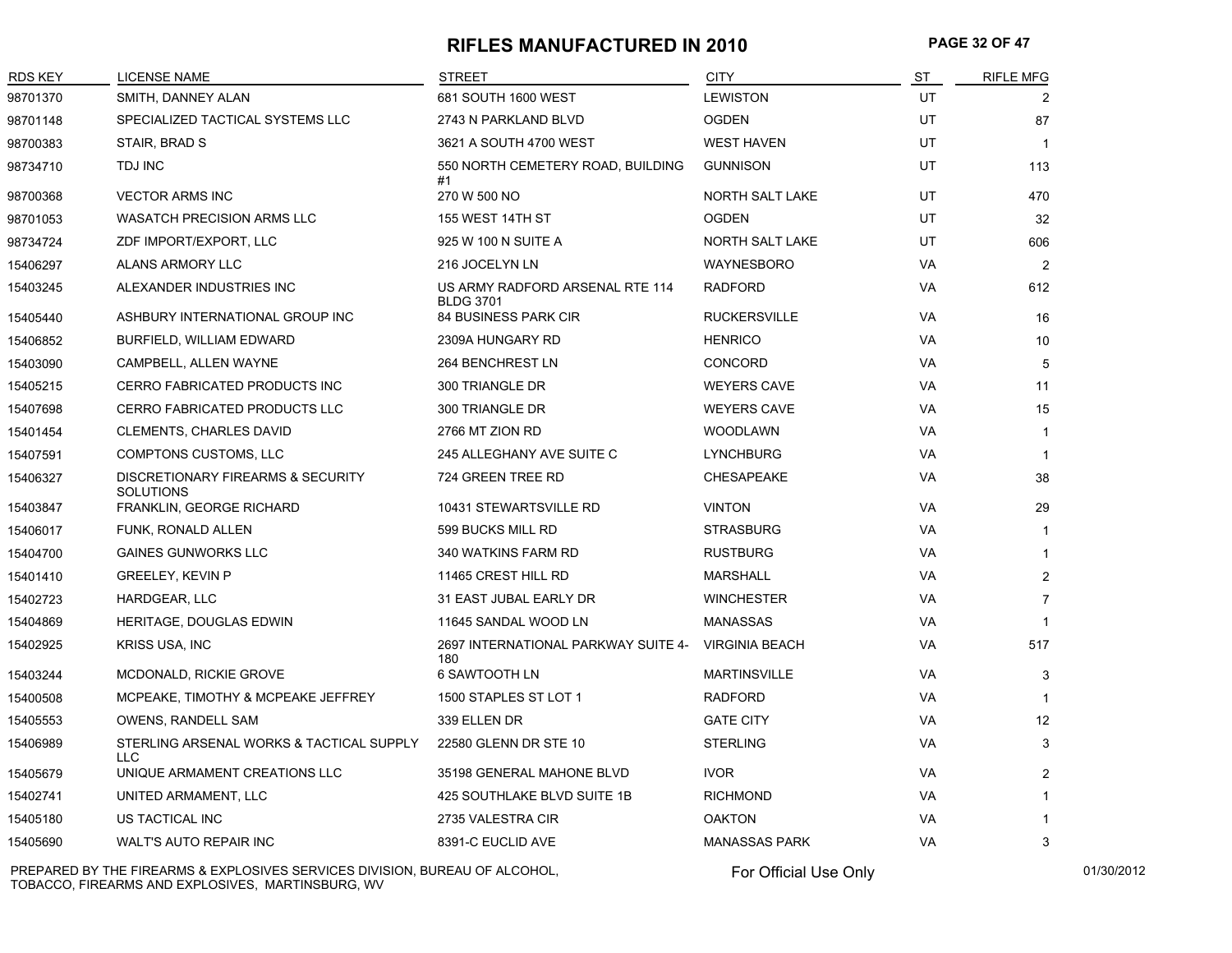#### **RIFLES MANUFACTURED IN 2010 PAGE 33 OF 47**

| <b>RDS KEY</b> | <b>LICENSE NAME</b>                 | <b>STREET</b>                | <b>CITY</b>           | ST        | <b>RIFLE MFG</b> |
|----------------|-------------------------------------|------------------------------|-----------------------|-----------|------------------|
| 15405971       | WEATHERFORD, MICHAEL K              | 5003 ADMIRAL WRIGHT ROAD     | <b>VIRGINIA BEACH</b> | VA        | 2                |
| 60300433       | AREOTEK INDUSTRIES LLC              | 153 STAFFORD AVE             | <b>MORRISVILLE</b>    | VT        | 13485            |
| 60333217       | <b>CENTURY ARMS INC</b>             | 236 BRYCE BLVD               | <b>GEORGIA</b>        | <b>VT</b> | 15480            |
| 60300537       | <b>FAIRFAX FIREARMS REPAIR, LLC</b> | <b>86 WEST STREET ROAD</b>   | <b>FAIRFAX</b>        | VT        | $\overline{1}$   |
| 60300380       | JEDLICKA, JAMES                     | 854 GOULD HILL RD            | <b>JOHNSON</b>        | <b>VT</b> | $\overline{2}$   |
| 60300518       | MACHINING SOLUTIONS INC             | 573 BALLARD RD               | <b>MILTON</b>         | VT        | 121              |
| 99101098       | AERO PRECISION INC                  | 2338 HOLGATE ST              | <b>TACOMA</b>         | <b>WA</b> | 19939            |
| 99101775       | <b>BLACKWELL INDUSTRIES INC</b>     | 16552 121 AVE SE             | <b>RENTON</b>         | <b>WA</b> | 5                |
| 99102839       | <b>GOLA, KENNETH RAY</b>            | 212 BLACK CROW WAY           | WASHOUGAL             | <b>WA</b> | 3                |
| 99102907       | HIGH MOUNTAIN HUNTING SUPPLY LLC    | 223 N MISSION                | <b>WENATCHEE</b>      | <b>WA</b> | 10               |
| 99103482       | <b>MEGA ARMS LLC</b>                | 5323 JOPPA SW                | <b>TUMWATER</b>       | <b>WA</b> | 290              |
| 99100750       | MEGA MACHINE SHOP INC               | 5323 JOPPA STREET SW         | <b>TUMWATER</b>       | <b>WA</b> | 1167             |
| 99114520       | <b>OLYMPIC ARMS INC</b>             | 624 OLD PACIFIC HWY SE       | <b>OLYMPIA</b>        | <b>WA</b> | 2892             |
| 99103153       | PHANTOM FIREARMS TECHNOLOGY LLC     | 114 WILD BLACKBERRY LANE     | PORT ANGELES          | <b>WA</b> | 2                |
| 99103294       | <b>R BROS RIFLES LLC</b>            | 136 MOX CHEHALIS RD          | <b>ELMA</b>           | <b>WA</b> | 6                |
| 99102474       | RATTLESNAKE ORDNANCE COMPANY LLC    | 42105 E RIDGECREST DR NE     | <b>BENTON CITY</b>    | <b>WA</b> | 2                |
| 99102834       | SURPLUS AMMO & ARMS LLC             | 12729 PACIFIC HWY SW         | LAKEWOOD              | <b>WA</b> | 38               |
| 99101448       | SUTTON, JOHN T                      | 4631 76TH ST SW              | <b>MUKILTEO</b>       | <b>WA</b> | 8                |
| 99103269       | SWEZEY, GREGORY PHILLIP             | 108 SOUTH FORK GOLD CREEK RD | CARLTON               | WA        | 5                |
| 33904002       | ALL WEAPONS ONE LLC                 | 5744 S LAKE ST FRONTAGE      | <b>BRULE</b>          | WI        | 14               |
| 33903743       | BRAVO COMPANY MFG INC               | 635 CARDINAL LN              | <b>HARTLAND</b>       | WI        | 5380             |
| 33903985       | CENTER SHOT RIFLES LLC              | 5331 SECOND AVE              | <b>PITTSVILLE</b>     | WI        | 7                |
| 33904626       | <b>CUSTOM SERVICES LLC</b>          | 259 SOUTH PINE STREET        | <b>FALL CREEK</b>     | WI        | 4                |
| 33900732       | EAST RIDGE GUN CO INC               | 6319 5TH AVE                 | <b>BANCROFT</b>       | WI        | 24               |
| 33901266       | HAYWOOD, LEROY EDWARD               | 8540 HWY 153                 | <b>ELAND</b>          | WI        | 16               |
| 33904438       | KUHL, SCOTT                         | 1408 E MILWAUKEE ST          | <b>JANESVILLE</b>     | WI        | 5                |
| 33903006       | KUREK, DAVID C                      | N1976 RIVER OAKS RD          | <b>REESEVILLE</b>     | WI        | 3                |
| 33903378       | L H PRECISION LLC                   | 9020 OLSON DR                | <b>EAU CLAIRE</b>     | WI        | 48               |
| 33900697       | LAUER, STEVEN MICHAEL               | 3601 129TH ST                | <b>CHIPPEWA FALLS</b> | WI        | 467              |
| 33903873       | LONG RANGE RIFLES LLC               | 5331 SECOND AVE              | <b>PITTSVILLE</b>     | WI        | 8                |
| 33903655       | MARSHALL, LARRY ELON                | N 2851 ANTONY RD             | <b>BANGOR</b>         | WI        | -1               |
| 33904240       | NORTHERN COMPETITION LLC            | 8332 196TH AVE               | <b>BRISTOL</b>        | WI        | 6                |
| 33903205       | RASMUSSEN, JOSEPH P                 | 715 S LAKE AVE               | <b>PHILLIPS</b>       | WI        | 17               |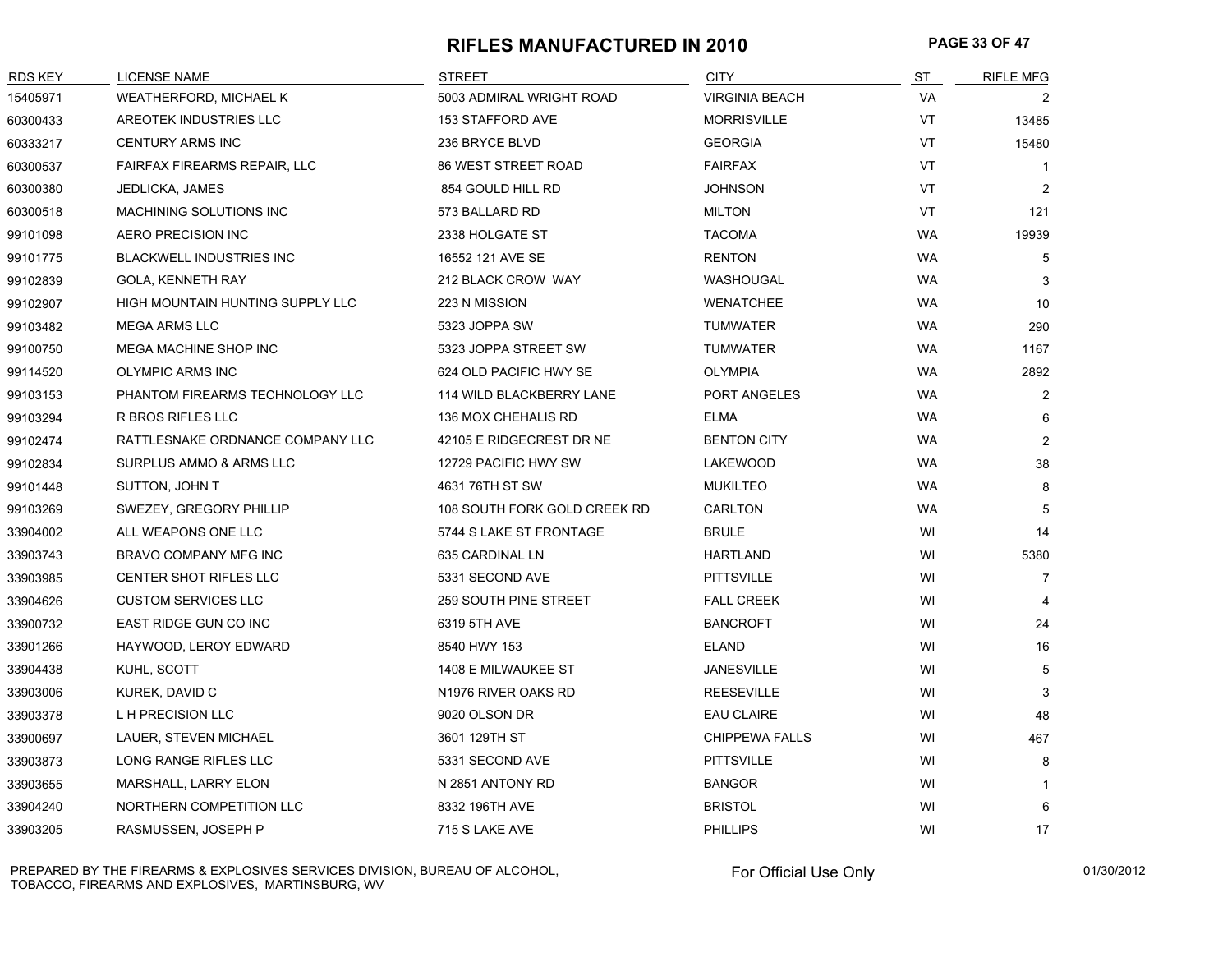## **RIFLES MANUFACTURED IN 2010 PAGE 34 OF 47**

| <b>RDS KEY</b> | <b>LICENSE NAME</b>                 | <b>STREET</b>         | <b>CITY</b>          | <b>ST</b> | <b>RIFLE MFG</b> |
|----------------|-------------------------------------|-----------------------|----------------------|-----------|------------------|
| 33903955       | THUREON DEFENSE LLC                 | 2118 WISCONSIN AVE    | <b>NEW HOLSTEIN</b>  | WI        | 73               |
| 45501946       | ALLEGANY TACTICAL RIFLES, LLC       | RT 1 BOX 68AA         | <b>BURLINGTON</b>    | WV        |                  |
| 45500959       | <b>BLACKHEART INTERNATIONAL LLC</b> | RR 3, BOX 115         | <b>PHILIPPI</b>      | WV        | 118              |
| 45501662       | BOARMAN, MARK A                     | 152 GONDOLA DR        | <b>MARTINSBURG</b>   | WV        |                  |
| 45501793       | <b>CYRUS, CHARLES MICHAEL</b>       | RRIBOX 76 A           | <b>PRICHARD</b>      | WV        |                  |
| 45501546       | EFI, LLC                            | 113 HAWICK RD         | <b>INWOOD</b>        | WV        | 12               |
| 45501621       | LIGHTNING STRIKE TECHNOLOGY LLC     | 62 SKY RD             | <b>WILLIAMSTOWN</b>  | WV        | $\overline{2}$   |
| 45500132       | MELVIN FORBES ENTERPRISES LLC       | 214 PRICE ST          | <b>GRANVILLE</b>     | WV        | 80               |
| 45536010       | PRECISION WEAPONS CORP              | 112 SURPLUS LN        | <b>BRADLEY</b>       | WV        | 15               |
| 45501641       | VINTEC MANUFACTURING LLC            | 387A MIDLAND TRAIL    | <b>GAULEY BRIDGE</b> | WV        | 4                |
| 58300890       | A SQUARE OF WYOMING LLC             | 1195 U S HWY 87 26 20 | <b>GLENROCK</b>      | <b>WY</b> | 4                |
| 58300948       | BLISS ADVERTISING AND DESIGN INC.   | 1107 PARKS RD         | <b>WESTON</b>        | <b>WY</b> |                  |
| 58300735       | BRYANT, TOMMY E                     | 1451 COUNTY ROAD 103  | <b>EVANSTON</b>      | <b>WY</b> | 3                |
| 58300975       | FORBES, MORGAN                      | 209 WALNUT AVE        | PINE BLUFFS          | <b>WY</b> | 6                |
| 58300973       | HILL, WILLIAM G                     | 217 EL RANCHO         | <b>RAWLINS</b>       | <b>WY</b> | $\overline{2}$   |
| 58300425       | N L HEINEKE INC                     | 201 S 2ND ST          | LARAMIE              | <b>WY</b> |                  |
| 58300619       | ROSENCRANSE, TREVOR S               | 610 SOUTH 8TH ST      | <b>BASIN</b>         | <b>WY</b> | 17               |
|                |                                     |                       |                      |           |                  |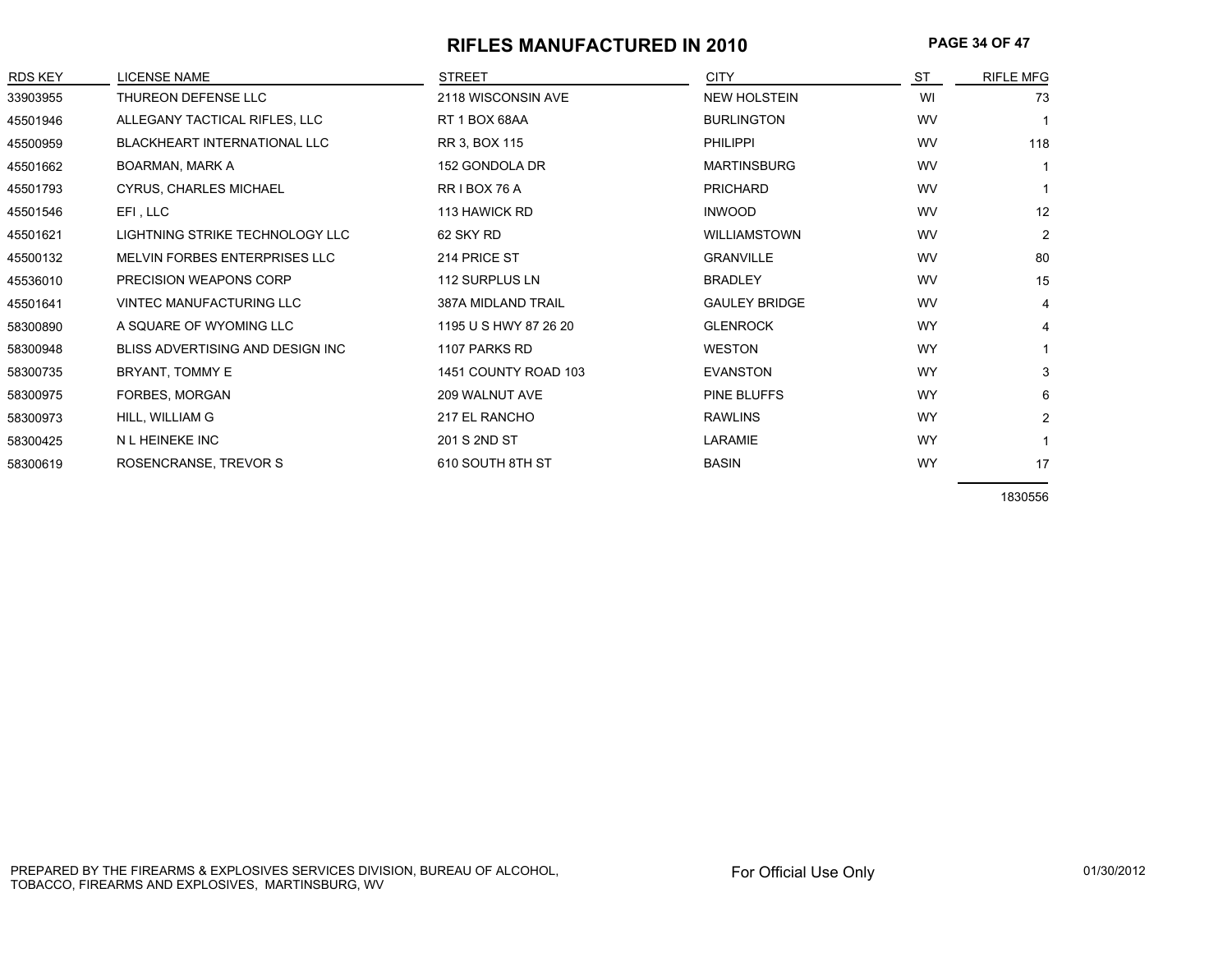### **SHOTGUNS MANUFACTURED IN 2010 PAGE 35 OF 47**

| <b>RDS KEY</b> | <b>LICENSE NAME</b>                  | <b>STREET</b>                   | <b>CITY</b>              | ST        | <b>SHOTGUN MFG</b> |
|----------------|--------------------------------------|---------------------------------|--------------------------|-----------|--------------------|
| 57134716       | WILSONS GUN SHOP INC                 | 2234 CR 719                     | <b>BERRYVILLE</b>        | AR        | 124                |
| 98602277       | RISING SUN TACTICAL LLC              | 6901 W UTOPIA RD                | <b>GLENDALE</b>          | AZ        | 4                  |
| 98637461       | VAN HORN, DAVID A                    | 1302 E RAWHIDE                  | <b>GILBERT</b>           | AZ        |                    |
| 58402371       | LIPPARD, KARL                        | 3259 ELECTRA DR SO              | <b>COLORADO SPRINGS</b>  | CO.       | 5                  |
| 60634862       | CONNECTICUT SHOTGUN MANUFACTURING CO | 100 BURRITT STREET              | <b>NEW BRITAIN</b>       | <b>CT</b> | 515                |
| 15909126       | AMMO DUMP INTERNATIONAL LLC          | 1556 S STATE ROAD 53            | <b>MADISON</b>           | FL.       | $\overline{1}$     |
| 15902094       | MOORE, DAVID E & MOORE, CARLA W      | 2005-B MURCOTT DRIVE            | SAINT CLOUD              | FL.       | 21                 |
| 15907741       | ROSA SERVIDEO INC                    | 230 S CYPRESS RD #H             | POMPANO BEACH            | FL.       | 13                 |
| 15911272       | SOUTHERN WEAPONS LLC                 | 17120 130TH AVE N               | <b>JUPITER</b>           | FL.       | $\mathbf{1}$       |
| 15840899       | <b>CLYDE, ANDREW SCOTT</b>           | 4800 ATLANTA HWY                | <b>BOGART</b>            | GA        | $\mathbf{1}$       |
| 15801270       | <b>HISTORIC ARMS LLC</b>             | 1486 CHERRY RD                  | <b>FRANKLIN</b>          | GA        | 9                  |
| 15840168       | MEGGITT TRAINING SYSTEMS INC         | 296 BROGDON RD                  | <b>SUWANEE</b>           | GА        | 6                  |
| 98200131       | SRM, INC.                            | 4375-A WEST MCMILLAN            | <b>MERIDIAN</b>          | ID        | 10                 |
| 43502848       | BLOOMFIELD ARMS & AMMO LLC           | 223 W SPRING ST                 | <b>BLOOMFIELD</b>        | IN        | $\mathbf{1}$       |
| 54800478       | ALLEE, MICHAEL DAVID                 | 5606 JOHNSON DR                 | <b>MISSION</b>           | KS        | $\mathbf{1}$       |
| 57202952       | T CUSTOMS LLC                        | 15725 CHANOVE AVE               | <b>GREENWELL SPRINGS</b> | LA        | $\mathbf{1}$       |
| 85234687       | AIM INC                              | 19200 MIDDLETOWN RD             | <b>PARKTON</b>           | MD        | 35                 |
| 85207699       | BERETTA U S A CORPORATION            | 17601 BERETTA DR                | <b>ACCOKEEK</b>          | <b>MD</b> | 5191               |
| 85203498       | PASADENA PAWN & GUN LLC              | 3306 MOUNTAIN RD                | <b>PASADENA</b>          | <b>MD</b> | $\mathbf{1}$       |
| 60101041       | HUBERT, JAMES ALLEN                  | <b>18 LITHGOW ST</b>            | <b>WINSLOW</b>           | ME        | $\overline{1}$     |
| 43802452       | DEFCOM, LLC                          | 3250 OLD FARM RD UNIT #4        | <b>COMMERCE TOWNSHIP</b> | MI        | 286                |
| 54338023       | ALFERMANN USA INC                    | 1482 POTTERY RD                 | <b>WASHINGTON</b>        | MO        | 6                  |
| 54304879       | <b>BAUER, RICHARD LAWRENCE JR</b>    | 400 SUNSET DR                   | <b>APPLETON CITY</b>     | <b>MO</b> | 3                  |
| 54306585       | DELASHMUTT, RAYMOND                  | 916 CR 281                      | <b>AUXVASSE</b>          | <b>MO</b> | 3                  |
| 98100958       | <b>GRIZZLY CUSTOM GUNS LLC</b>       | 325 PATTERSON RANCH LN          | <b>COLUMBIA FALLS</b>    | <b>MT</b> | 8                  |
| 98100366       | <b>LAWTON MACHINE LLC</b>            | 580 1/2 NORTH MONTANA STREET    | <b>DILLON</b>            | <b>MT</b> | 17                 |
| 15603066       | APPALACHIAN GUNSMITHING INC          | 8 SNAPFINGER DR                 | <b>WEAVERVILLE</b>       | NC.       | 40                 |
| 15600567       | DODSON, ALEXANDER DEWEY II           | 2725 DAVE SMITH RD              | <b>MEBANE</b>            | NC.       | 6                  |
| 15604185       | PSS ARMS LLC                         | 306 MARCHMONT DR                | <b>ADVANCE</b>           | NC.       | $\mathbf{1}$       |
| 60201484       | STURM, RUGER & COMPANY, INC          | 411 SUNAPEE ST                  | <b>NEWPORT</b>           | NH        | 1398               |
| 60200897       | THOMPSON CENTER ARMS CO INC          | 400 NORTH MAIN STREET           | <b>ROCHESTER</b>         | NH        | 316                |
| 61602182       | MARLIN FIREAMRS COMPANY, THE         | 14 HOEFLER AVE                  | <b>ILION</b>             | NY.       | 492                |
| 61601854       | <b>H&amp;R 1871, LLC</b>             | 14 HOEFLER AVENUE               | <b>ILION</b>             | NY        | 58998              |
| 61600727       | REMINGTON ARMS CO INC                | 14 HOEFLER AVE                  | <b>ILION</b>             | NY        | 280843             |
| 43402133       | CADIZ ENTERPRISES LLC                | 90735 JEWETT GERMANO RD SUITE B | <b>JEWETT</b>            | OH        | $\mathbf{1}$       |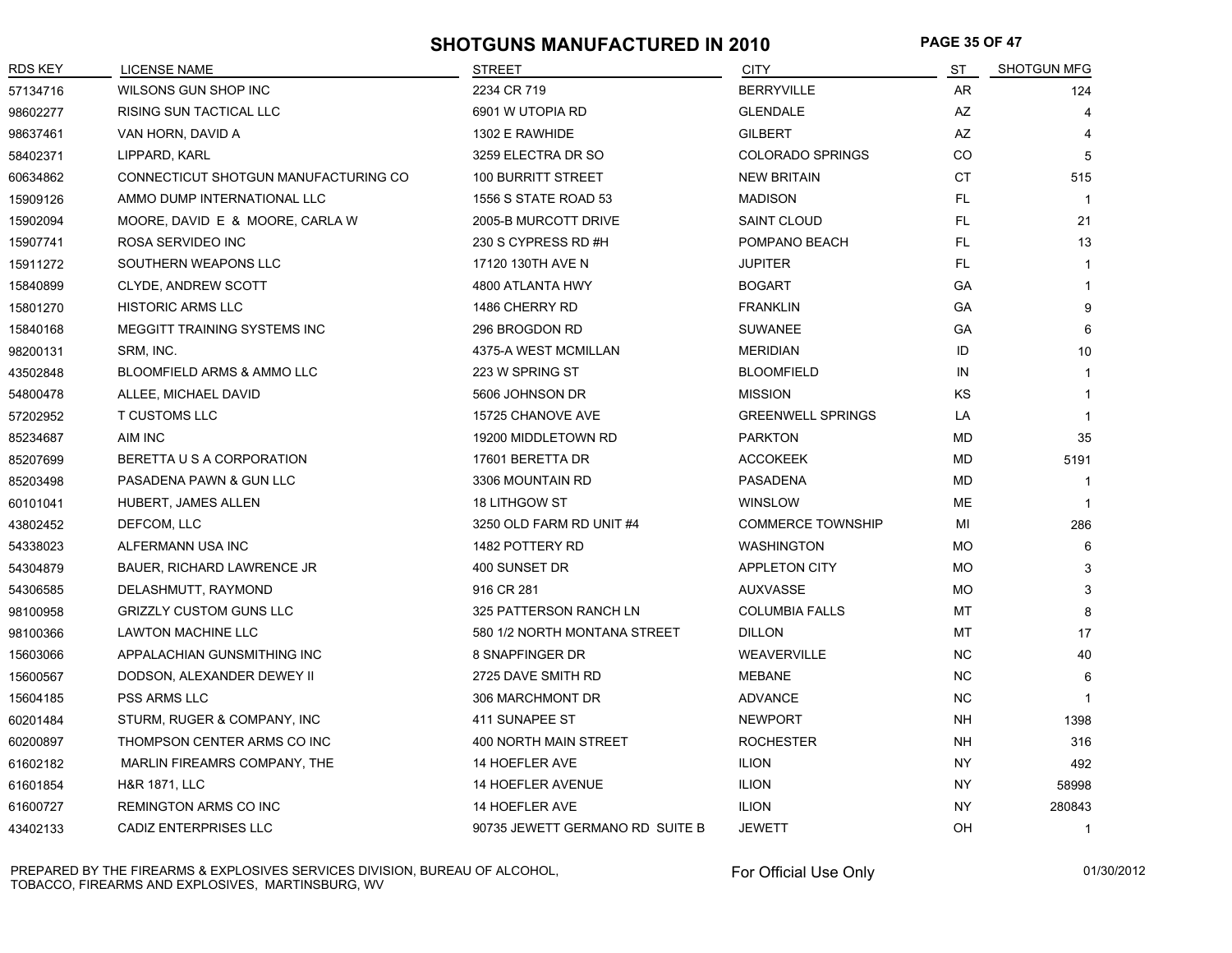## **SHOTGUNS MANUFACTURED IN 2010 PAGE 36 OF 47**

| <b>RDS KEY</b> | <b>LICENSE NAME</b>                         | <b>STREET</b>                                     | <b>CITY</b>           | ST        | SHOTGUN MFG    |
|----------------|---------------------------------------------|---------------------------------------------------|-----------------------|-----------|----------------|
| 43402663       | FOMORIN, ALAN                               | 64390 COOKS RUN RD                                | <b>CAMBRIDGE</b>      | <b>OH</b> | $\overline{2}$ |
| 43402108       | <b>ITHACA GUN COMPANY</b>                   | 420 N WARPOLE ST                                  | <b>UPPER SANDUSKY</b> | <b>OH</b> | 1201           |
| 43437827       | RAIFFE, DAVID M                             | 10007 FRANCHESTER RD                              | <b>BURBANK</b>        | OH        | 3              |
| 57303316       | CARROLL, TODD & CARA                        | 1212 OKLAHOMA PL                                  | <b>CLAREMORE</b>      | OK        | 3              |
| 57302390       | <b>CUTTING EDGE ARMS LLC</b>                | 6840 NW 11TH STREET                               | OKLAHOMA CITY         | OK        |                |
| 99302545       | KOONCE CUSTOM GUNWORKS LLC                  | 5711 AETNA ST SE                                  | SALEM                 | <b>OR</b> |                |
| 99302709       | R & R RACING INC                            | 45823 OAK ST                                      | <b>LYONS</b>          | <b>OR</b> | 58             |
| 99302138       | <b>RCW ARMS LLC</b>                         | 118 WEST B STREET                                 | <b>RAINIER</b>        | <b>OR</b> | $\mathbf 1$    |
| 82302834       | KEYSTONE SPORTING ARMS LLC                  | 155 SODOM RD                                      | <b>MILTON</b>         | PA        | 135            |
| 82302810       | M & B CUSTOM FIREARMS INC                   | 58 VILLAGE RD                                     | <b>ETTERS</b>         | <b>PA</b> | -1             |
| 82333855       | TAR HUNT CUSTOM RIFLES INC                  | 101 DOGTOWN RD                                    | <b>BLOOMSBURG</b>     | <b>PA</b> | 29             |
| 82501855       | <b>VERONESI, ANTHONY P &amp; GEORGE R</b>   | 205 OAK AVE                                       | <b>SEMINOLE</b>       | <b>PA</b> | 3              |
| 34600815       | DEEP CREEK OUTFITTERS LLC                   | 19258 213TH ST                                    | <b>CREIGHTON</b>      | <b>SD</b> | 1              |
| 34600181       | NIP MANUFACTURING INC                       | 3541 MAYER AVENUE                                 | <b>STURGIS</b>        | <b>SD</b> | 2              |
| 16204201       | MACH I ARSENAL LLC                          | 2404 EAST BROADWAY AVENUE SUITE B                 | MARYVILLE             | <b>TN</b> | 22             |
| 16204260       | RICHARDSON, BRADLEY ERIC                    | 2614 HWY 61 W                                     | ANDERSONVILLE         | TN        | 5              |
| 57504682       | <b>ATWELL FINISHES LLC</b>                  | 1207 MELROSE DR                                   | <b>RICHARDSON</b>     | <b>TX</b> | $\overline{2}$ |
| 57434208       | <b>MAVERICK ARMS, INC</b>                   | INDUSTRIAL BLVD MAVERICK CO DEVLPT<br><b>PARK</b> | <b>EAGLE PASS</b>     | <b>TX</b> | 393284         |
| 57404045       | MILLER, TIMOTHY M                           | 7696 N HWY 281                                    | <b>LAMPASAS</b>       | TX        | 3              |
| 57602035       | NEL, KEITH                                  | 1919 MAPLETON ST                                  | <b>HOUSTON</b>        | TX        | 3              |
| 57503567       | RIDDLE, GROVER GLEN                         | 7749 COUNTY ROAD 409                              | GRANDVIEW             | <b>TX</b> |                |
| 57501654       | RODGERS, JIMMY E & RODGERS, TERESE B        | 21852 FM 449 SUITE A                              | <b>LONGVIEW</b>       | TX        | $\overline{2}$ |
| 57602623       | SET TAC PROVIDERS INC                       | 21515 HUFSMITH - KOHRVILLE                        | <b>TOMBALL</b>        | TX        |                |
| 57601795       | WHITE, MELTON RAY                           | 7412 JOHN RALSTON RD                              | <b>HOUSTON</b>        | <b>TX</b> | $\overline{2}$ |
| 98701126       | PRO - X INC                                 | 3036 WILLOW CREEK DRIVE                           | <b>SANDY</b>          | UT        |                |
| 15406327       | DISCRETIONARY FIREARMS & SECURITY SOLUTIONS | 724 GREEN TREE RD                                 | <b>CHESAPEAKE</b>     | <b>VA</b> | 1              |
| 15406017       | FUNK, RONALD ALLEN                          | 599 BUCKS MILL RD                                 | <b>STRASBURG</b>      | VA        |                |
| 15407848       | J & L GUNSMITHING, LLC                      | 645 MARGARET DR                                   | <b>CHESAPEAKE</b>     | <b>VA</b> |                |
| 15405679       | UNIQUE ARMAMENT CREATIONS LLC               | 35198 GENERAL MAHONE BLVD                         | <b>IVOR</b>           | VA        | $\overline{2}$ |
| 99102158       | <b>LJUTIC LLC</b>                           | 2402 WEST J ST SUITE A                            | YAKIMA                | WA        | 41             |
| 99102474       | RATTLESNAKE ORDNANCE COMPANY LLC            | 42105 E RIDGECREST DR NE                          | <b>BENTON CITY</b>    | <b>WA</b> |                |
| 33933175       | US COMPETITION ARMS INC                     | 1925 ROOSEVELT AVE                                | <b>RACINE</b>         | WI        | 199            |
| 45501546       | EFI, LLC                                    | 113 HAWICK RD                                     | <b>INWOOD</b>         | WV        | $\overline{2}$ |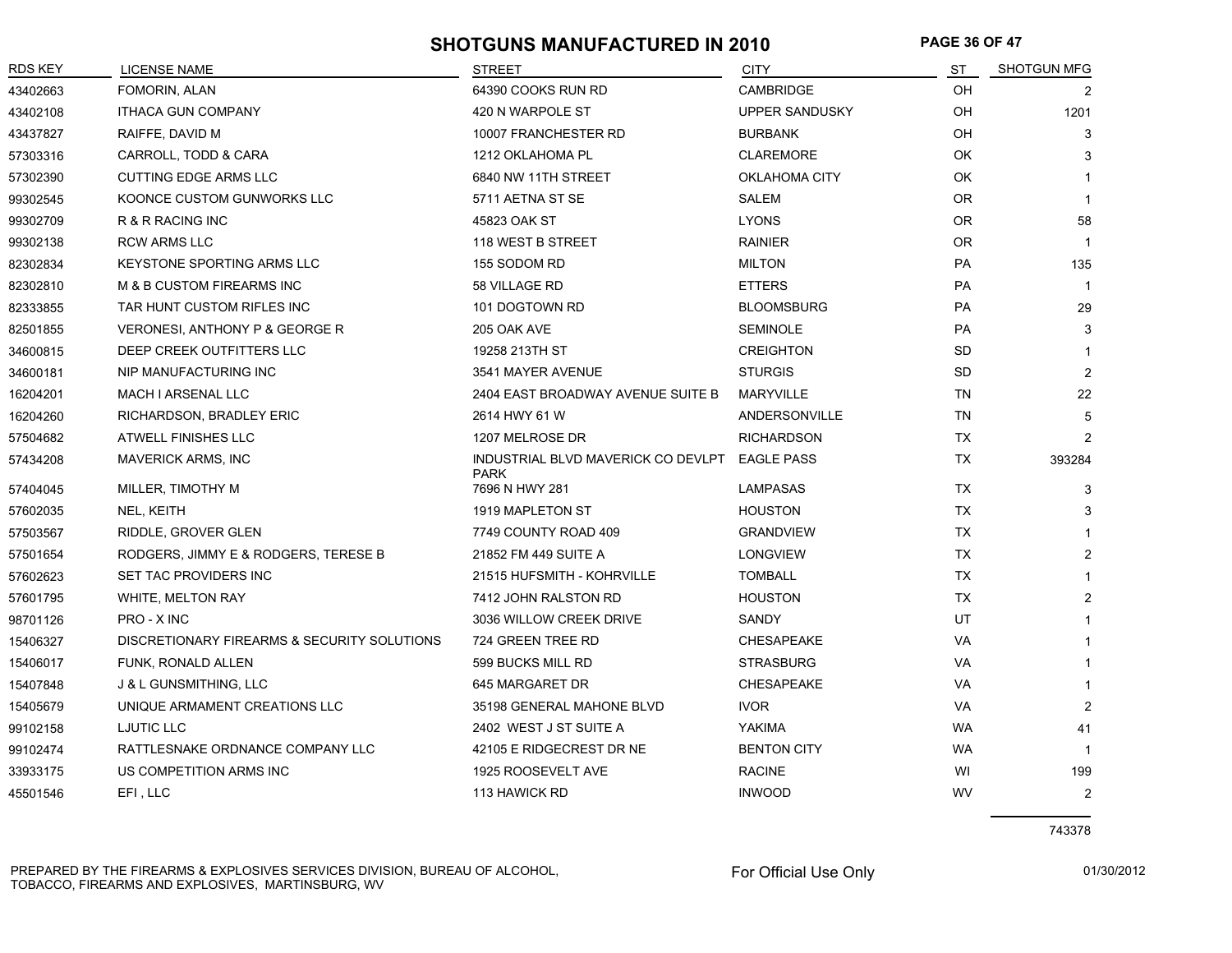# **PAGE 37 OF 47 MISC. FIREARMS MANUFACTURED IN 2010**

| <b>RDS KEY</b> | LICENSE NAME                       | <b>STREET</b>              | <b>CITY</b>             | <u>ST</u> | MISC FA MFG    |
|----------------|------------------------------------|----------------------------|-------------------------|-----------|----------------|
| 16303111       | <b>CLARK, GREGORY E</b>            | 1157 PHILLIPS RD           | LANETT                  | AL        |                |
| 16335030       | HOPE, DAVID NICHOLAS               | 901 GLAZE DR               | <b>BESSEMER</b>         | AL        | 73             |
| 57102849       | <b>ACTION MACHINE INC</b>          | 611 PHOENIX AVE            | <b>FORT SMITH</b>       | AR        | 30             |
| 57100301       | COTTER, JASON                      | 115 COUNTY ROAD 546        | <b>MOUNTAIN HOME</b>    | AR        | 2              |
| 57114579       | <b>JOHN NORRELL INC</b>            | 13529 SADDLE HILL DR       | LITTLE ROCK             | AR.       | 48             |
| 57102287       | <b>LAKESIDE MACHINE LLC</b>        | 1213 INDUSTRIAL ST         | <b>HORSESHOE BEND</b>   | AR        | 4              |
| 57102626       | OLSON, DOUGLAS DEAN                | 476 CR 516                 | <b>HUNTSVILLE</b>       | AR        | 11             |
| 98600962       | ABRAMS AIRBORNE MFG, INC.          | 3735 N ROMERO RD           | <b>TUCSON</b>           | AZ        | 71             |
| 98602346       | AGP ARMS INC                       | 1930 E THIRD ST STE #12    | <b>TEMPE</b>            | AZ        | 156            |
| 98602530       | ARIZONA ARMORY, LLC                | 2114 W FILLMORE            | <b>PHOENIX</b>          | AZ        | 93             |
| 98603616       | <b>BOHICA ARMS INC</b>             | 10009 WEST JOMAX RD        | <b>PEORIA</b>           | AZ        | $\overline{1}$ |
| 98600122       | <b>CAVALRY ARMS CORP</b>           | 723 WEST COMMERCE SUITE A  | <b>GILBERT</b>          | AZ        | 1290           |
| 98637760       | FISHER, DAVID BRIAN                | 1112 WEST 9TH ST           | <b>MESA</b>             | AZ        | 20             |
| 98603934       | MCGUIRE, JEREMY SCOTT              | 19395 N JOHN WAYNE PARKWAY | <b>MARICOPA</b>         | AZ        | 10             |
| 98603321       | MCINERNEY, EDWARD A III            | 1725 KIOWA AVE #B          | <b>LAKE HAVASU CITY</b> | AZ        | 6277           |
| 98602171       | <b>MILKOR USA INC</b>              | 3735 N ROMERO RD SUITE 2M  | <b>TUCSON</b>           | AZ        | 1264           |
| 98600788       | PATRIOT ORDNANCE FACTORY INC       | 5619 N 53RD AVE            | <b>GLENDALE</b>         | AZ        | 939            |
| 98603707       | <b>QUENTIN LASER LLC</b>           | 761 N MONTEREY ST STE 104  | <b>GILBERT</b>          | AZ        | 206            |
| 98602748       | SHEPHARD, TERRY KEITH              | 816 W GILA BEND HWY STE A3 | <b>CASA GRANDE</b>      | AZ        | 101            |
| 98602020       | SUN DEVIL MANUFACTURING LLC        | 663 W 2ND AVE STE 16       | <b>MESA</b>             | AZ        | 1561           |
| 98603237       | ZIMMERMAN ARMS LLC                 | 540 SIXTH ST # F           | <b>PRESCOTT</b>         | AZ        | 34             |
| 97702070       | <b>CBEINC</b>                      | 18430 TECHNOLOGY DR UNIT A | <b>MORGAN HILL</b>      | CA        | 202            |
| 93302989       | J D MACHINE TECH INC               | 4029 PACIFIC HWY           | <b>SAN DIEGO</b>        | CA        | 5522           |
| 96801531       | <b>REH INDUSTRIES LLC</b>          | 710 3RD ST                 | <b>MARYSVILLE</b>       | CA        | 60             |
| 93301038       | SUREFIRE, LLC                      | 18300 MT BALDY CIRCLE      | <b>FOUNTAIN VALLEY</b>  | CA        | 2958           |
| 58401869       | <b>GODDARD ENTERPRISES LLC</b>     | 8495 WELD COUNTY ROAD 2    | <b>BRIGHTON</b>         | CO.       | 46             |
| 60636014       | ALVAREZ, SAMUEL W & KUBALA, THOMAS | 1223 MOUNT VERNON RD       | <b>SOUTHINGTON</b>      | <b>CT</b> | 15             |
| 60600520       | <b>COLT DEFENSE LLC</b>            | 547 NEW PARK AVE           | <b>WEST HARTFORD</b>    | <b>CT</b> | 1018           |
| 60633857       | RONAGHAN, JAMES P                  | 222 SELLECK STREET         | <b>STAMFORD</b>         | <b>CT</b> | $\overline{1}$ |
| 60601905       | <b>WILDEY F A INC</b>              | 45 ANGEVINE RD             | <b>WARREN</b>           | <b>CT</b> | 1464           |
| 15907210       | ADVANCED INTERACTIVE SYSTEMS INC   | 4270 DOW RD #204           | <b>MELBOURNE</b>        | FL.       | $\overline{2}$ |
| 15909552       | GOOD TIME OUTDOORS INC             | 4600 W HIGHWAY 326         | <b>OCALA</b>            | FL.       | 1056           |
| 15901002       | <b>GUN SMOKE ENTERPRISES INC</b>   | 506 NE 3RD ST              | <b>OKEECHOBEE</b>       | FL.       | 780            |
| 15904057       | HOFFMAN, RICHARD C                 | 145 SHERIDAN AVE           | <b>LONGWOOD</b>         | FL.       | 4              |
| 15907875       | <b>HTM-SOLUTIONS INC</b>           | 5500 COX RD                | <b>MILTON</b>           | FL.       | 6              |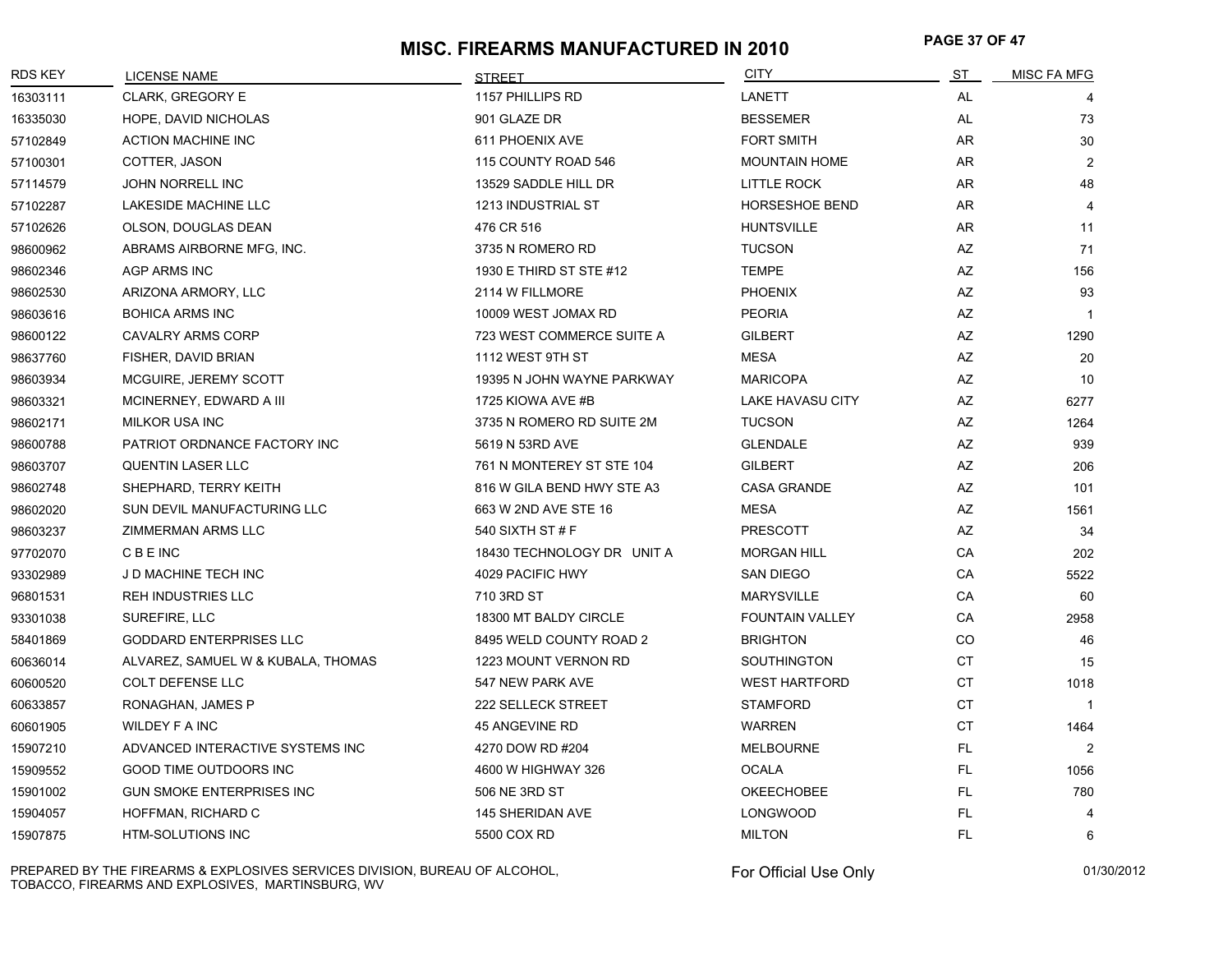# **PAGE 38 OF 47 MISC. FIREARMS MANUFACTURED IN 2010**

| <b>RDS KEY</b> | <b>LICENSE NAME</b>                        | <b>STREET</b>                     | <b>CITY</b>              | ST        | <b>MISC FA MFG</b> |
|----------------|--------------------------------------------|-----------------------------------|--------------------------|-----------|--------------------|
| 15947048       | QUINNELL, DONALD LEE                       | 3112-3 PALM AVE                   | <b>FORT MYERS</b>        | FL.       |                    |
| 15952429       | <b>R/M EQUIPMENT INC</b>                   | 6975-79 NW 43RD ST                | MIAMI                    | FL.       | 256                |
| 15909083       | SABER TACTICAL INC                         | 9635 NW 80 AVE                    | <b>HIALEAH GARDENS</b>   | FL.       | 324                |
| 15908014       | <b>TACTICAL MACHINING, LLC</b>             | 1270 BISCAYNE BLVD STE #5         | <b>DELAND</b>            | FL.       | 1073               |
| 15804628       | C 3 DEFENSE, INC                           | 2029A MARSHALL HUFF RD            | <b>DALLAS</b>            | <b>GA</b> | 621                |
| 15800675       | DANIEL DEFENSE INC                         | 101 WARFIGHTER WAY                | <b>BLACK CREEK</b>       | GA        | 1912               |
| 15805425       | GT VIRTUAL CONCEPTS LLC                    | 535 PINE RD STE 205               | <b>NEWNAN</b>            | GA        | 70                 |
| 15801270       | <b>HISTORIC ARMS LLC</b>                   | 1486 CHERRY RD                    | <b>FRANKLIN</b>          | GA        | $\overline{4}$     |
| 54200992       | BLOCK, DAN A                               | 307 S 12TH STREET                 | <b>NORTHWOOD</b>         | IA        | $\mathbf 1$        |
| 54201706       | LES BAER CUSTOM INC                        | 1804 IOWA DR                      | LE CLAIRE                | IA        | 996                |
| 98201113       | CAGNACCI, ROY P II                         | 223 E ROOSEVELT AVE               | <b>NAMPA</b>             | ID        | 74                 |
| 98201335       | FINE, MATTHEW WADE                         | 3723 W HWY 52                     | <b>EMMETT</b>            | ID        | 3                  |
| 98201483       | G & B ARMS INC                             | 206 NW WILSON CIR                 | <b>MTN HOME</b>          | ID        | $\overline{2}$     |
| 98201392       | SEEKINS, GLEN DALE                         | 1708 6TH AVE N STE D              | <b>LEWISTON</b>          | ID        | 49                 |
| 98200569       | TACTICAL INNOVATIONS INC                   | 345 SUNRISE RD                    | <b>BONNERS FERRY</b>     | ID        | 607                |
| 98200317       | <b>TACTICAL SOLUTIONS LLC</b>              | 2181 COMMERCE AVE                 | <b>BOISE</b>             | ID        | 670                |
| 33637243       | LEWIS MACHINE & TOOL CO                    | 1305 W 11TH ST                    | <b>MILAN</b>             | IL.       | 1635               |
| 43500047       | ANTIQUE & MODERN ARMS LLC                  | 6309 NORTH HENRY COUNTY LINE ROAD | <b>HAGERSTOWN</b>        | IN        | $\overline{7}$     |
| 43502848       | BLOOMFIELD ARMS & AMMO LLC                 | 223 W SPRING ST                   | <b>BLOOMFIELD</b>        | IN        | 4                  |
| 43501191       | HAVERKAMP, THOMAS J                        | 4850 N 13TH ST                    | <b>TERRE HAUTE</b>       | IN        | 25                 |
| 43503492       | NAMACLE LLC                                | 1235 HIVELY AVE                   | <b>ELKHART</b>           | IN        | 2                  |
| 54801362       | EXTRA SENSORY PROTECTION INC               | 5700 WEST 84TH ST                 | <b>OVERLAND PARK</b>     | <b>KS</b> | 2                  |
| 46102247       | <b>BAE SYSTEMS LAND &amp; ARMAMENTS LP</b> | 163 ROCHESTER DR                  | <b>LOUISVILLE</b>        | KY.       | 4                  |
| 46100511       | DOUBLE STAR CORP                           | 5600 BYBEE RD                     | <b>WINCHESTER</b>        | KY.       | 2363               |
| 46102771       | <b>IDEAL PRODUCTS INC</b>                  | 126 CAPITAL CT                    | NICHOLASVILLE            | KY.       | 410                |
| 57202879       | ELITE TACTICAL WEAPONS LLC                 | 5905 FINANCIAL DR STE 800         | <b>SHREVEPORT</b>        | LA        | $\overline{a}$     |
| 57202952       | <b>T CUSTOMS LLC</b>                       | 15725 CHANOVE AVE                 | <b>GREENWELL SPRINGS</b> | LA        | 25                 |
| 60401887       | HALPERN TITANIUM INC                       | 4 SPRINGFIELD ST                  | THREE RIVERS             | МA        | 92                 |
| 60400915       | RCS DIESEL SERVICE INC                     | <b>566 HOLYOKE STREET</b>         | <b>LUDLOW</b>            | МA        | 166                |
| 85202711       | LITTLE, MICHAEL HAMILTON                   | 7558 AMERICAN CORNER RD           | <b>PRESTON</b>           | MD        | 13                 |
| 85202358       | LWRC INTERNATIONAL LLC                     | 815 CHESAPEAKE DRIVE              | CAMBRIDGE                | MD        | 8                  |
| 43800250       | PIERCE ENGINEERING LTD                     | 5122 N GRAND RIVER                | LANSING                  | МI        | 157                |
| 43801425       | SAGE CONTROL ORDNANCE INC                  | 6340 NORTH SAGE ST                | <b>OSCODA</b>            | MI        | 136                |
| 34101847       | BAE SYSTEMS LAND & ARMAMENTS LP            | 4800 E RIVER RD                   | <b>MINNEAPOLIS</b>       | <b>MN</b> | $\overline{1}$     |
| 34102861       | <b>COONAN INC</b>                          | 2033 105TH AVE N E                | <b>BLAINE</b>            | <b>MN</b> | 452                |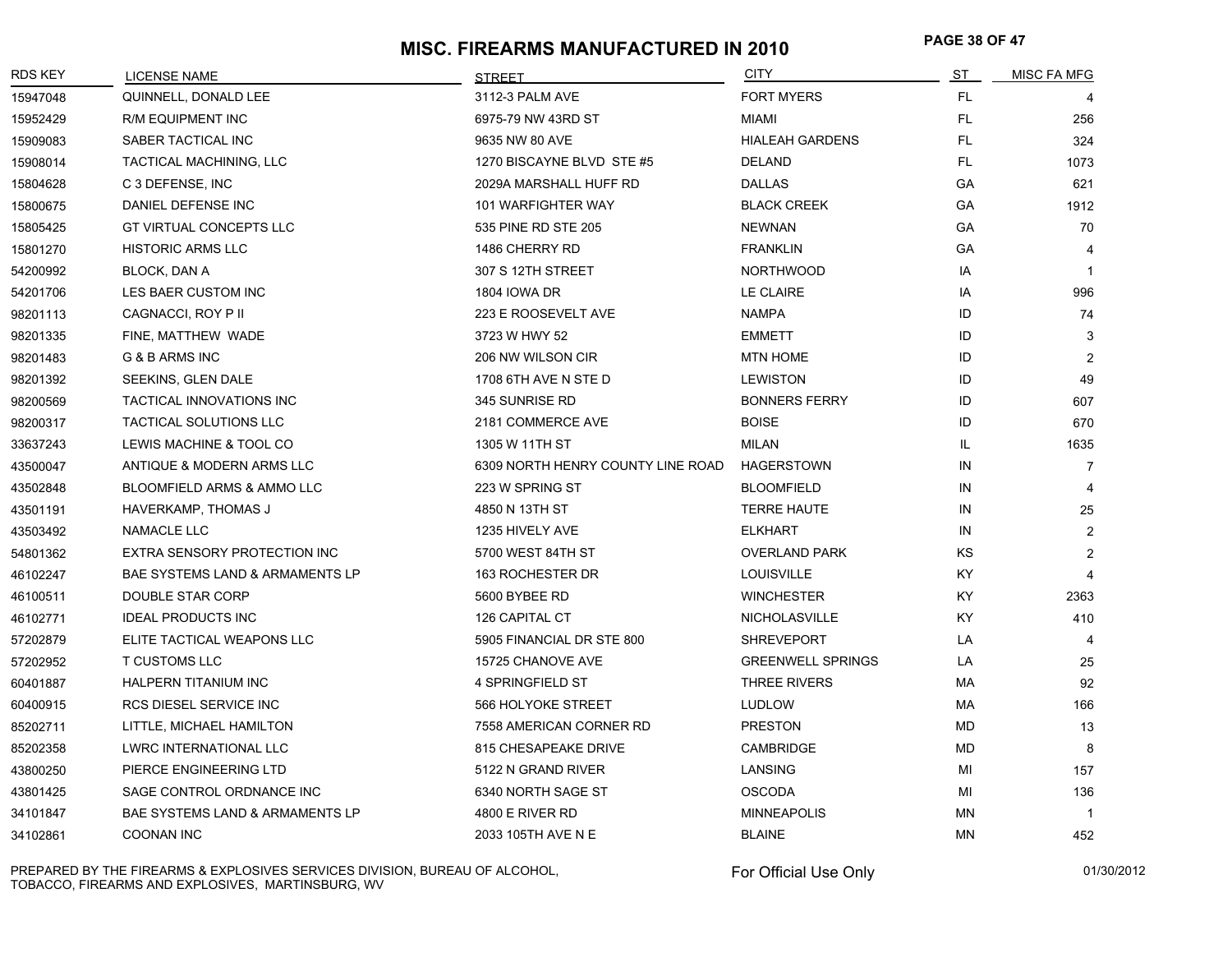# **PAGE 39 OF 47 MISC. FIREARMS MANUFACTURED IN 2010**

| <b>RDS KEY</b> | <b>LICENSE NAME</b>                        | <b>STREET</b>              | <b>CITY</b>           | <u>ST</u> | MISC FA MFG    |
|----------------|--------------------------------------------|----------------------------|-----------------------|-----------|----------------|
| 34101144       | FLITSCH, RONALD EUGENE                     | 12156 COUNTY RD 31 NW      | PINE ISLAND           | MN        | 3              |
| 34134823       | LINDE, BRIAN B                             | 26285 ST CROIX TRAIL N     | <b>SHAFER</b>         | MN        | 6              |
| 34101861       | NODAK SPUD LLC                             | 7683 WASHINGTON AVE S      | <b>EDINA</b>          | MN        | 2223           |
| 54301575       | AMERICAN MANUFACTURING LLC                 | 4648 HWY Z                 | WENTZVILLE            | <b>MO</b> | 7              |
| 54301691       | ARNOLD DEFENSE AND ELECTRONICS LLC         | 3000 ARNOLD TENBROOK RD    | <b>ARNOLD</b>         | МO        | 51             |
| 54304879       | <b>BAUER, RICHARD LAWRENCE JR</b>          | 400 SUNSET DR              | <b>APPLETON CITY</b>  | МO        | 4              |
| 54306466       | <b>BLACK DAWN INDUSTRIES LLC</b>           | 807 S MARSHALL             | <b>SEDALIA</b>        | <b>MO</b> | 181            |
| 54306127       | <b>BLACK RAIN ORDNANCE INC</b>             | 15115 KODIAK RD            | <b>NEOSHO</b>         | <b>MO</b> | 518            |
| 54340380       | CUTTING EDGE PMS INC, THE                  | 11150 PROGRESS ST          | <b>MOUNT VERNON</b>   | <b>MO</b> | 373            |
| 54306426       | DIE TECH MACHINE LLC                       | 10003 OLD SCENIC DR        | <b>NEOSHO</b>         | <b>MO</b> | 6              |
| 54305892       | RHINO ARMS LLC                             | 436 RECYCLE DRIVE          | <b>WASHINGTON</b>     | <b>MO</b> | 158            |
| 54339375       | WAGENKNECHT, DON AUSTIN                    | 554 N HWY 65               | <b>LINCOLN</b>        | <b>MO</b> | 42             |
| 16402440       | ADVANCED TACTICAL ORDNANCE LLC             | 226 COUNTY RD 235          | ABBEVILLE             | <b>MS</b> | 2              |
| 16401275       | BAE SYSTEMS RO DEFENSE INC                 | 48 RAWL SPRINGS LOOP RD    | <b>HATTIESBURG</b>    | <b>MS</b> | 126            |
| 98101187       | DEFIANCE MACHINE INC                       | 3881 MT HWY 40 W           | <b>COLUMBIA FALLS</b> | МT        | 130            |
| 98101064       | ELITE IRON LLC                             | 1345 THUNDERS TRAIL BLDG D | <b>POTOMAC</b>        | МT        | 316            |
| 98101151       | <b>MONTANA RIFLE COMPANY</b>               | 3174 MT HWY 35             | <b>KALISPELL</b>      | MT        | 315            |
| 98100060       | SEILER, BRUCE WATSON                       | 5325 ELK RIDGE RD          | <b>HELENA</b>         | МT        | $\overline{1}$ |
| 98101163       | SI DEFENSE INC                             | 2902 HIGHWAY 93 N          | <b>KALISPELL</b>      | МT        | 866            |
| 15603066       | APPALACHIAN GUNSMITHING INC                | 8 SNAPFINGER DR            | <b>WEAVERVILLE</b>    | NC        | $\overline{2}$ |
| 15603179       | <b>STW SYSTEMS INC</b>                     | 1765 PEOPLES CREEK RD      | <b>ADVANCE</b>        | NC.       | 19             |
| 15603121       | US TRAINING CENTER, INC.                   | 850 PUDDIN RIDGE RD        | <b>MOYOCK</b>         | NC.       | 154            |
| 60234248       | <b>COMPETITOR CORP INC</b>                 | 26 KNIGHT STREET, UNIT 3   | <b>JAFFREY</b>        | <b>NH</b> | 2              |
| 60201284       | TAYLOR, TY ROBERT                          | 16 SOUTH WOODBOUND RD      | <b>RINDGE</b>         | <b>NH</b> | 40             |
| 58500757       | DEGROAT TACTICAL ARMAMENTS LLC (DTA)       | 2501 NORTH HWY 605         | MILAN                 | NM        | 189            |
| 98801632       | FISCHER, THOMAS PAUL & DULCE RECTO FISCHER | 395 FREEPORT STE 8         | <b>SPARKS</b>         | <b>NV</b> | 86             |
| 43111952       | ANDERSON, JOHN L                           | 4325 NEW MARKET-BANTA RD   | <b>LEWISBURG</b>      | OH        | $\overline{2}$ |
| 43402759       | ARES ARMS LLC                              | 4621 SLEEPY HOLLOW         | <b>MEDINA</b>         | OH.       | $\mathbf{1}$   |
| 43101446       | FOREMAN, TIMOTHY KURT                      | 6990 ELIZABETH BETHEL RD   | <b>TIPP CITY</b>      | <b>OH</b> | 14             |
| 43436235       | JONES, JOHNDAVID                           | 590 WOODVUE LANE           | <b>WINTERSVILLE</b>   | OH        | 66             |
| 43437065       | KELBLY'S RIFLE RANGE INC                   | 7222 DALTON FOX LAKE RD    | <b>NORTH LAWRENCE</b> | OH        | 273            |
| 43401968       | KMP CLASSIC ARMS, INC                      | 556 CALDWELL AVE           | <b>MANSFIELD</b>      | OH        | 49             |
| 43403100       | <b>MAUNZ MATCH RIFLES LLC</b>              | 13600 RIVER RD RT 24       | <b>GRAND RAPIDS</b>   | OH        | 43             |
| 43401651       | OHIO ORDNANCE WORKS INC                    | 310 PARK DR                | <b>CHARDON</b>        | OH        | $\mathbf{1}$   |
| 57302213       | DOUBLETAP INDUSTRIES LLC                   | 14403 W 825 RD             | <b>TAHLEQUAH</b>      | <b>OK</b> | 2              |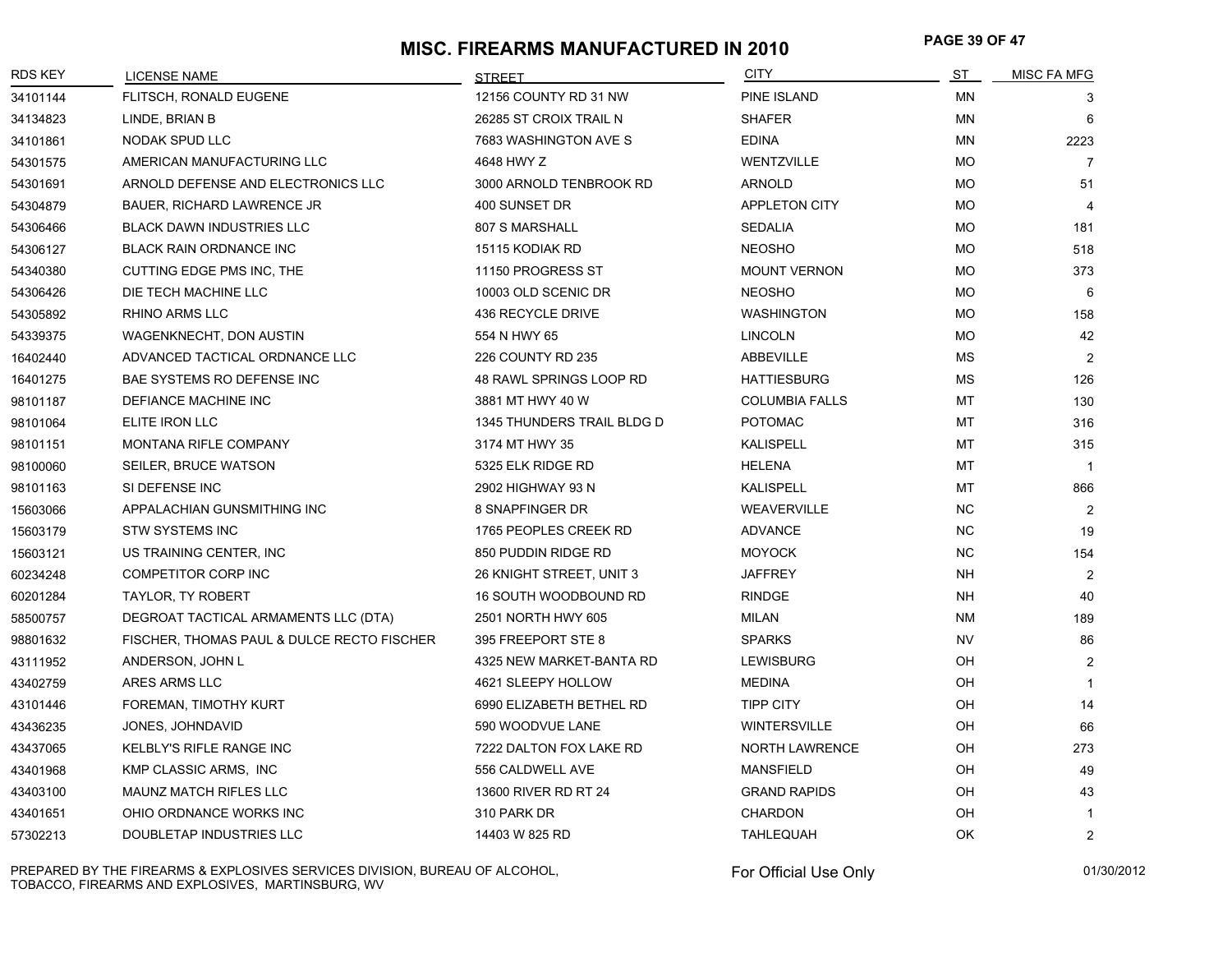# **PAGE 40 OF 47 MISC. FIREARMS MANUFACTURED IN 2010**

| <b>RDS KEY</b> | <b>LICENSE NAME</b>                  | <b>STREET</b>                                     | <b>CITY</b>            | ST        | <b>MISC FA MFG</b> |
|----------------|--------------------------------------|---------------------------------------------------|------------------------|-----------|--------------------|
| 57301293       | SURGEON RIFLES INCORPORATED          | 48955 MOCCASIN TRAIL RD                           | <b>PRAGUE</b>          | <b>OK</b> | 727                |
| 99302007       | ARMS LLC                             | 13313 EHLEN RD NE                                 | <b>AURORA</b>          | <b>OR</b> | 25                 |
| 99302474       | <b>FIDELIS ARMS INC</b>              | 336 NE HEMLOCK AVE #3                             | <b>REDMOND</b>         | <b>OR</b> | 273                |
| 99301728       | HALO MANUFACTURING LLC               | 90785 LINK ROAD                                   | <b>EUGENE</b>          | <b>OR</b> | 29                 |
| 99302552       | RAPID FIRE ARMS LLC                  | 41460 SE VISTA LOOP DR                            | SANDY                  | <b>OR</b> | $\overline{4}$     |
| 99302138       | <b>RCW ARMS LLC</b>                  | 118 WEST B STREET                                 | <b>RAINIER</b>         | <b>OR</b> | 16                 |
| 99300187       | TD MFG, LLC                          | 18380 COUCH MKT RD                                | <b>BEND</b>            | <b>OR</b> | 14                 |
| 99302088       | YEAMANS, MATTHEW B                   | 480 ROGUE RIVER PKWY                              | <b>TALENT</b>          | <b>OR</b> | 5                  |
| 82338992       | BORDEN, JAMES F                      | 1325 SHELDON HILL ROAD                            | SPRINGVILLE            | <b>PA</b> | 219                |
| 82503370       | GORELLI, KAITLYN B & GOLEM, RACHEL D | 1168 HIGHLAND AVE                                 | VANDERGRIFT            | <b>PA</b> | $\mathbf{1}$       |
| 82303888       | LANCO TACTICAL LLC                   | 498 WEST HIGH STREET                              | <b>ELIZABETHTOWN</b>   | PA        | 77                 |
| 82303943       | POLICE PRODUCTS CORPORATION          | 4692 STARRUCCA CREEK ROAD SR 1009                 | <b>SUSQUEHANNA</b>     | PA        | $\mathbf{1}$       |
| 82304485       | STELLCON USA INC                     | 1208 BRANAGAN DR                                  | <b>TULLYTOWN</b>       | <b>PA</b> | $\overline{7}$     |
| 82303130       | <b>WELLS CUSTOM GUNMAKERS LLC</b>    | 1750 MALONEY HILL RD                              | <b>NICHOLSON</b>       | <b>PA</b> | 55                 |
| 82502999       | <b>XTREME MACHINING LLC</b>          | 6506 KYLERTOWN DRIFTING HWY                       | <b>DRIFTING</b>        | PA        | 1283               |
| 15701936       | <b>INNOVATIVE ARMS LLC</b>           | 2506 D GREEN HILL RD                              | <b>ELGIN</b>           | SC        | 286                |
| 34600747       | DA ACQUISITION LLC                   | 1209 INDUSTRY RD                                  | <b>STURGIS</b>         | SD        | 134                |
| 34600742       | DA ACQUISITIONS LLC                  | 1310 INDUSTRY RD                                  | <b>STURGIS</b>         | <b>SD</b> | 145                |
| 34600815       | DEEP CREEK OUTFITTERS LLC            | 19258 213TH ST                                    | <b>CREIGHTON</b>       | <b>SD</b> | 1                  |
| 16236907       | <b>BARRETT FIREARMS MFG INC</b>      | 5926 MILLER LANE                                  | <b>MURFREESBORO</b>    | <b>TN</b> | 3                  |
| 16203218       | <b>HELTON, LINDA L</b>               | 2755 UPPER CANEY                                  | <b>TAZEWELL</b>        | <b>TN</b> | 71                 |
| 16203559       | PERSIMMON RIDGE ENTERPRISES INC      | 1104 E CHURCH ST SUITE 1                          | <b>GREENEVILLE</b>     | <b>TN</b> | 5                  |
| 57401107       | <b>HOLDINGS INC</b>                  | 5526 LEOPARD STR                                  | <b>CORPUS CHRISTI</b>  | <b>TX</b> | 62                 |
| 57602577       | 74U LLC                              | 17 HICKORY CT                                     | <b>RICHWOOD</b>        | <b>TX</b> | 23                 |
| 57536062       | BLAYLOCK, DENNIS DALE                | <b>183 AUTUMN WOOD TRL</b>                        | <b>GUN BARREL CITY</b> | <b>TX</b> | $\overline{4}$     |
| 57503595       | <b>BOND ARMS, INC</b>                | 204 ALPHA LANE                                    | <b>GRANBURY</b>        | <b>TX</b> | 59                 |
| 57534011       | CASKEY, JOHN T                       | 3709 DOUGLAS DR                                   | <b>GARLAND</b>         | TX        | $\mathbf{1}$       |
| 57434208       | <b>MAVERICK ARMS, INC</b>            | INDUSTRIAL BLVD MAVERICK CO DEVLPT<br><b>PARK</b> | <b>EAGLE PASS</b>      | <b>TX</b> | 17050              |
| 57505105       | <b>NOBLE FIREARMS INC</b>            | 2901 S CRAVENS RD                                 | <b>FORT WORTH</b>      | <b>TX</b> | 17                 |
| 57600812       | NORMAN, KEITH HAYDEN                 | 169 APRIL COVE                                    | <b>MONTGOMERY</b>      | <b>TX</b> | 28                 |
| 57500624       | PRIORITY TOOL & MACHINE INC          | <b>897 MIDNIGHT PASS</b>                          | <b>ROCKWALL</b>        | <b>TX</b> | 30                 |
| 57501654       | RODGERS, JIMMY E & RODGERS, TERESE B | 21852 FM 449 SUITE A                              | <b>LONGVIEW</b>        | <b>TX</b> | 6                  |
| 57541806       | STILLERS PRECISION FIREARMS LLC      | 2405 COUNTRY MEADOW LN                            | <b>WYLIE</b>           | <b>TX</b> | 2254               |
| 57403678       | TIBBETTS, JOHN CHESTER               | 12371 SUITE A HWY 79 E                            | <b>OAKWOOD</b>         | <b>TX</b> | 27                 |
| 57402906       | WAKAL, ALEXSANDER                    | 1648 PALO ALTO DR                                 | <b>VON ORMY</b>        | <b>TX</b> | 154                |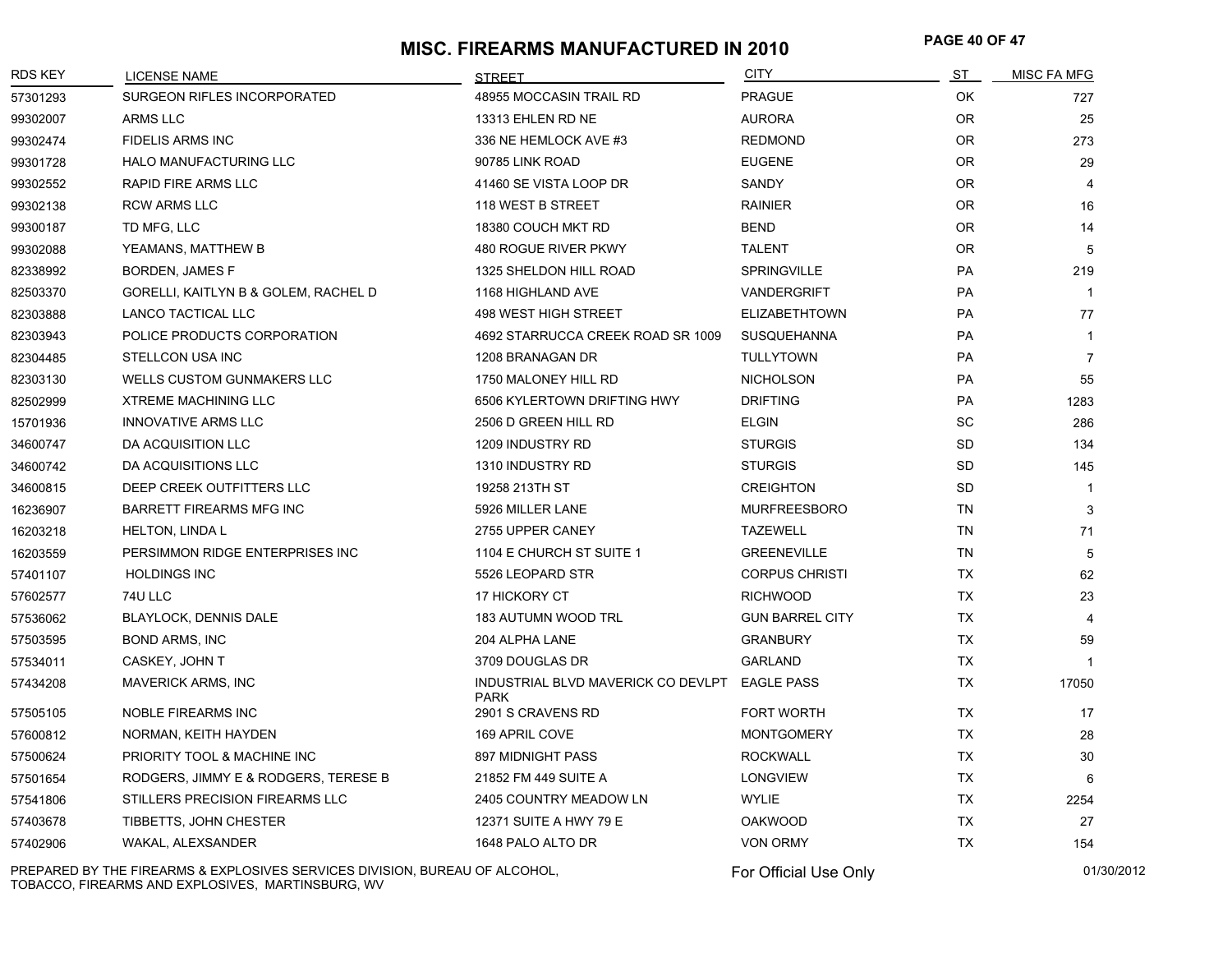# **PAGE 41 OF 47 MISC. FIREARMS MANUFACTURED IN 2010**

| <b>RDS KEY</b> | LICENSE NAME                        | <b>STRFFT</b>               | <b>CITY</b>             | ST        | MISC FA MFG    |
|----------------|-------------------------------------|-----------------------------|-------------------------|-----------|----------------|
| 98701375       | OS, INC                             | 545 WEST 9460 SOUTH         | SANDY                   | UT        | 3              |
| 98701148       | SPECIALIZED TACTICAL SYSTEMS LLC    | 2743 N PARKLAND BLVD        | <b>OGDEN</b>            | UT        |                |
| 98700368       | <b>VECTOR ARMS INC</b>              | 270 W 500 NO                | NORTH SALT LAKE         | UT        | 141            |
| 15439855       | <b>BRUECKMANN ENTERPRISES INC</b>   | 11263 AIR PARK RD BLDG D    | <b>ASHLAND</b>          | VA        | 54             |
| 15406852       | BURFIELD, WILLIAM EDWARD            | 2309A HUNGARY RD            | <b>HENRICO</b>          | <b>VA</b> | 143            |
| 15400508       | MCPEAKE, TIMOTHY & MCPEAKE JEFFREY  | 1500 STAPLES ST LOT 1       | <b>RADFORD</b>          | <b>VA</b> | 27             |
| 15405293       | <b>SAMS CUSTOM GUNWORKS LLC</b>     | 254 COLUMBIA RD             | <b>CARTERSVILLE</b>     | <b>VA</b> |                |
| 15402439       | <b>TACTICAL SUPPLY CENTER LLC</b>   | 29434 SECRETARIAT RD        | <b>RUTHER GLEN</b>      | <b>VA</b> | 5              |
| 15405180       | US TACTICAL INC                     | 2735 VALESTRA CIR           | <b>OAKTON</b>           | <b>VA</b> | 4              |
| 15437411       | <b>WEGMANN USA INC</b>              | 30 MILL RACE DR             | <b>LYNCHBURG</b>        | <b>VA</b> | 520            |
| 60300435       | <b>GULGALTA ARMS, LLC</b>           | 280 MAECK FARM RD           | <b>SHELBURNE</b>        | VT        | 6              |
| 99101775       | <b>BLACKWELL INDUSTRIES INC</b>     | 16552 121 AVE SE            | <b>RENTON</b>           | <b>WA</b> | $\overline{2}$ |
| 99102966       | <b>J &amp; J PRECISION ARMS LLC</b> | 19208 ORTING KAPOWSIN HWY E | <b>ORTING</b>           | <b>WA</b> | 13             |
| 99102807       | ROBISON, MARK A                     | 2587 LONG LAKE RD           | PORT ORCHARD            | <b>WA</b> | $\overline{c}$ |
| 33901332       | BOURDEAU, NAPOLEON J                | W 13107 STATE ROAD 60       | LODI                    | WI        |                |
| 33901982       | <b>GARY'S GUNS INC</b>              | W 226 N 1455 NORTH AVENUE   | <b>WAUKESHA</b>         | WI        | 40             |
| 33903554       | JOHNSON, RONALD V                   | 11831 80TH ST S             | <b>WISCONSIN RAPIDS</b> | WI        |                |
| 33900697       | LAUER, STEVEN MICHAEL               | 3601 129TH ST               | <b>CHIPPEWA FALLS</b>   | WI        | 91             |
| 45501546       | EFI, LLC                            | 113 HAWICK RD               | <b>INWOOD</b>           | WV        | 6              |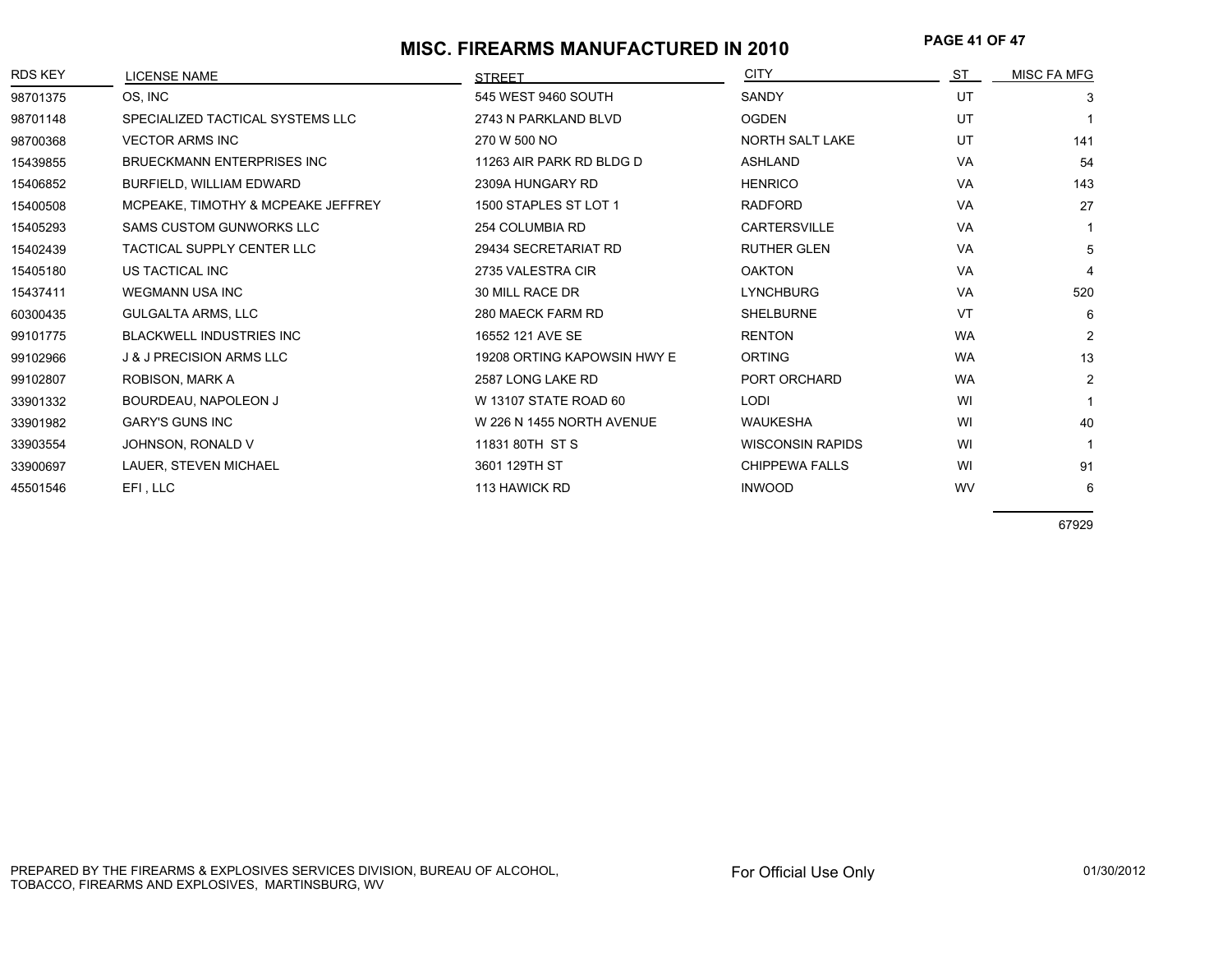|                |                                          | <b>PISTOLS EXPORTED IN 2010</b> |                       | <b>PAGE 42 OF 47</b> |                |
|----------------|------------------------------------------|---------------------------------|-----------------------|----------------------|----------------|
| <b>RDS KEY</b> | <b>LICENSE NAME</b>                      | <b>STREET</b>                   | <b>CITY</b>           | <b>ST</b>            | <b>PISTOLS</b> |
| 57101188       | NIGHTHAWK CUSTOM LLC                     | 1306 W TRIMBLE                  | <b>BERRYVILLE</b>     | <b>AR</b>            | 34             |
| 98614472       | STURM, RUGER & COMPANY, INC              | 200 RUGER RD                    | <b>PRESCOTT</b>       | AZ                   | 11703          |
| 60601905       | WILDEY F A INC                           | 45 ANGEVINE RD                  | <b>WARREN</b>         | СT                   | 4              |
| 60633345       | COLT'S MANUFACTURING CO LLC              | 545 NEWPARK AVE                 | <b>WEST HARTFORD</b>  | СT                   | 3685           |
| 15940806       | KEL TEC CNC INDUSTRIES INC               | 1475 - 1495 COX ROAD            | <b>COCOA</b>          | FL.                  | 12             |
| 15909576       | <b>IVER JOHNSON ARMS INC</b>             | 259 GUS HIPP BLVD               | <b>ROCKLEDGE</b>      | FL.                  | 321            |
| 15923596       | TAURUS INTERNATIONAL MANUFACTURING INC   | 16175 NW 49TH AVE               | <b>MIAMI</b>          | FL.                  | 2449           |
| 15890327       | <b>GLOCK INC</b>                         | 6000 HIGHLANDS PKWY             | <b>SMYRNA</b>         | GA                   | 3404           |
| 15840168       | MEGGITT TRAINING SYSTEMS INC             | 296 BROGDON RD                  | <b>SUWANEE</b>        | GA                   | 26             |
| 54201889       | V CUSTOM INC                             | 24276 240TH ST                  | CARROLL               | IA                   | $\overline{1}$ |
| 54201706       | LES BAER CUSTOM INC                      | <b>1804 IOWA DR</b>             | LE CLAIRE             | IA                   | 1261           |
| 33635798       | SPRINGFIELD INC                          | 420 W MAIN ST                   | <b>GENESEO</b>        | IL.                  | 354            |
| 33637004       | ROCK RIVER ARMS INC                      | 1042 CLEVELAND RD               | COLONA                | IL.                  | 28             |
| 60401684       | SMITH & WESSON CORP                      | 2100 ROOSEVELT AVE              | SPRINGFIELD           | МA                   | 19602          |
| 60435456       | SAEILO, INC                              | 130 GODDARD MEMORIAL DR         | <b>WORCESTER</b>      | МA                   | 242            |
| 85207699       | BERETTA U S A CORPORATION                | 17601 BERETTA DR                | <b>ACCOKEEK</b>       | MD                   | 12859          |
| 60100956       | BUSHMASTER FIREARMS INTERNATIONAL LLC    | 999 ROOSEVELT TRL               | <b>WINDHAM</b>        | ME                   | $\overline{1}$ |
| 54339122       | ED BROWN PRODUCTS, INC                   | 43825 MULDROW TRAIL             | <b>PERRY</b>          | <b>MO</b>            | 55             |
| 15604309       | <b>PARA USA INC</b>                      | 10620 SOUTHERN LOOP BLVD        | <b>PINEVILLE</b>      | <b>NC</b>            | 1360           |
| 60200897       | THOMPSON CENTER ARMS CO INC              | 400 NORTH MAIN STREET           | <b>ROCHESTER</b>      | NΗ                   | 36             |
| 60201128       | <b>SIG SAUER INC</b>                     | 12 & 18 INDUSTRIAL DR           | <b>EXETER</b>         | NH                   | 9921           |
| 60200735       | STURM, RUGER & COMPANY, INC              | 529 SUNAPEE ST                  | <b>NEWPORT</b>        | NΗ                   | 344            |
| 98800913       | LEGACY SPORTS INTERNATIONAL LLC          | 4750 LONGLEY LN STE 207-210     | <b>RENO</b>           | <b>NV</b>            | 95             |
| 61334276       | KIMBER MFG INC                           | 1 LAWTON ST                     | <b>YONKERS</b>        | <b>NY</b>            | 5517           |
| 61601132       | AMCHAR WHOLESALE, INC                    | 100 AIRPARK DR                  | <b>ROCHESTER</b>      | NY.                  | 16             |
| 15702640       | FN MANUFACTURING LLC                     | 751 OLD CLEMSON RD              | <b>COLUMBIA</b>       | SC                   | 5376           |
| 57540601       | STRAYER VOIGT INC                        | 3435 ROY ORR BLVD #200          | <b>GRAND PRARIE</b>   | <b>TX</b>            | 105            |
| 98734026       | NORTH AMERICAN ARMS INC                  | 2150 S 950 E                    | <b>PROVO</b>          | UT                   | 140            |
| 98700995       | COBRA ENTERPRISES OF UTAH, INC           | 1960 S MILESTONE DR, SUITE F    | <b>SALT LAKE CITY</b> | UT                   | 90             |
| 99103260       | HURRICANE BUTTERFLY RESEARCH CORPORATION | 1148 INDUSTRY DRIVE             | <b>TUKWILA</b>        | <b>WA</b>            | 1000           |
|                |                                          |                                 |                       |                      |                |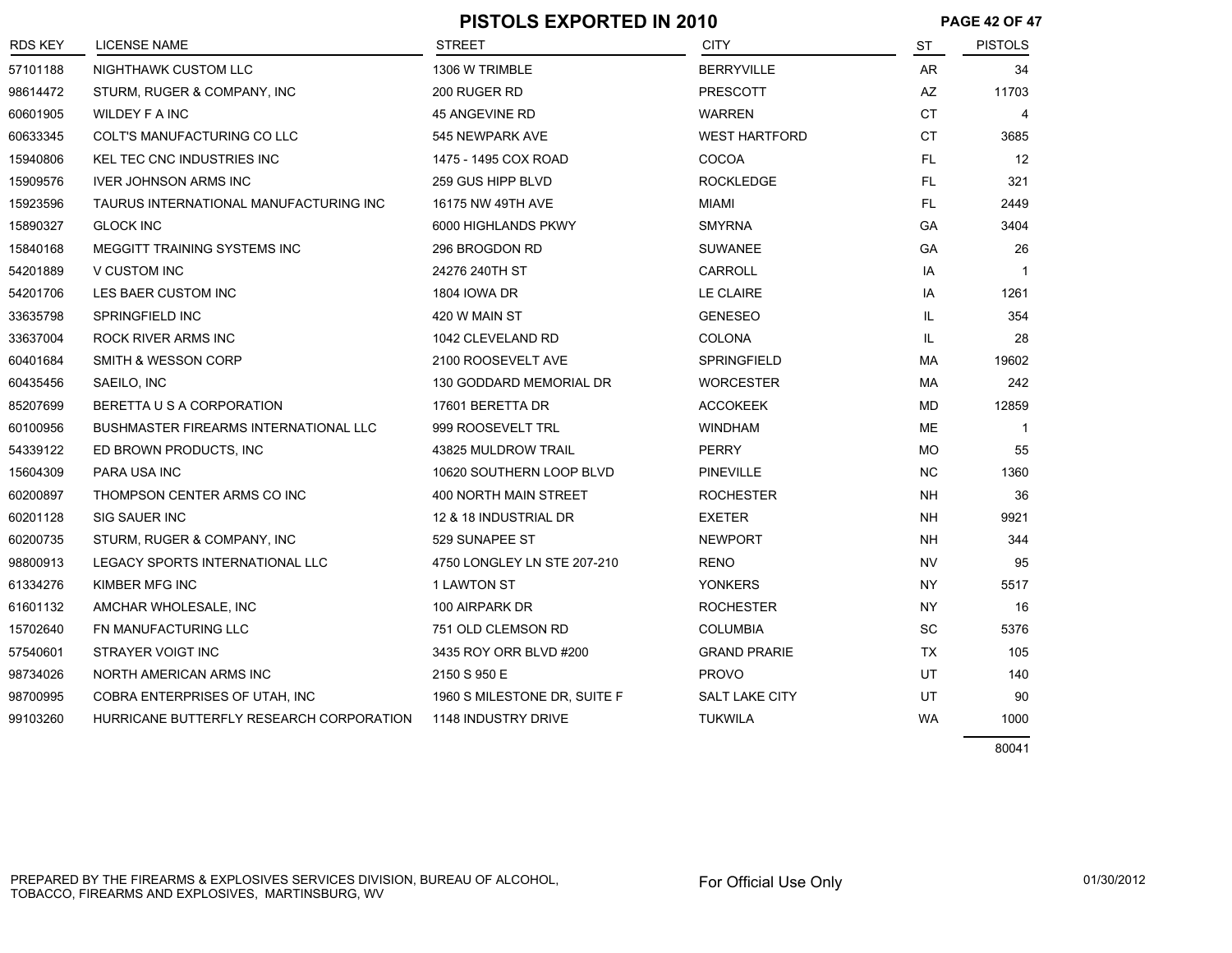## **REVOLVERS EXPORTED IN 2010 PAGE 43 OF 47**

| <b>RDS KEY</b> | LICENSE NAME                           | <b>STREET</b>               | <b>CITY</b>          | ST        | <b>REVOLVERS</b> |
|----------------|----------------------------------------|-----------------------------|----------------------|-----------|------------------|
| 57101188       | NIGHTHAWK CUSTOM LLC                   | 1306 W TRIMBLE              | <b>BERRYVILLE</b>    | AR        | 80               |
| 60633345       | COLT'S MANUFACTURING CO LLC            | 545 NEWPARK AVE             | <b>WEST HARTFORD</b> | <b>CT</b> | 66               |
| 15941170       | <b>HERITAGE MFG INC</b>                | 4600 NW 135TH ST            | OPA LOCKA            | FL        | 170              |
| 15923596       | TAURUS INTERNATIONAL MANUFACTURING INC | 16175 NW 49TH AVE           | MIAMI                | FL        | 1445             |
| 15947645       | <b>BRAZTECH INTERNATIONAL LC</b>       | 16175 NW 49TH AVE           | MIAMI                | FL        | 155              |
| 60401684       | SMITH & WESSON CORP                    | 2100 ROOSEVELT AVE          | <b>SPRINGFIELD</b>   | MA        | 17071            |
| 60200735       | STURM, RUGER & COMPANY, INC.           | 529 SUNAPEE ST              | <b>NEWPORT</b>       | <b>NH</b> | 5690             |
| 98800913       | LEGACY SPORTS INTERNATIONAL LLC        | 4750 LONGLEY LN STE 207-210 | <b>RENO</b>          | <b>NV</b> | 19               |
| 98734026       | NORTH AMERICAN ARMS INC                | 2150 S 950 E                | <b>PROVO</b>         | UT        | 590              |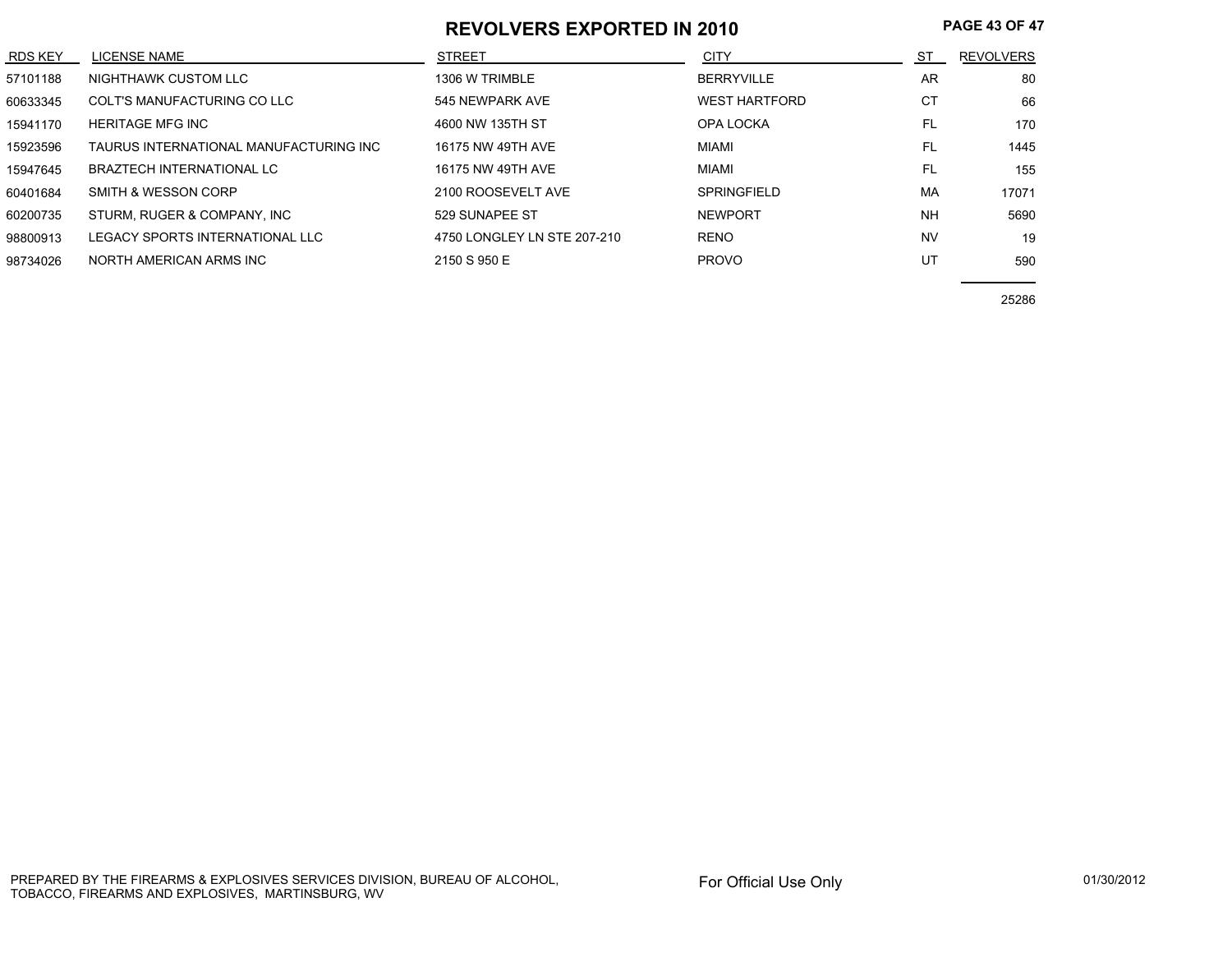#### **RIFLES EXPORTED IN 2010 PAGE 44 OF 47**

| <b>RDS KEY</b> | <b>LICENSE NAME</b>                          | <b>STREET</b>             | City                   | ST        | <b>RIFLE EXP</b> |
|----------------|----------------------------------------------|---------------------------|------------------------|-----------|------------------|
| 57101188       | NIGHTHAWK CUSTOM LLC                         | 1306 W TRIMBLE            | <b>BERRYVILLE</b>      | AR        |                  |
| 98602487       | MCMILLAN, FIREARMS MANUFACTURING, LLC        | 1638 W KNUDSEN DR         | <b>PHOENIX</b>         | AZ        | 132              |
| 97701820       | SEARCY, BERNARD L                            | 26293 TWENTY MULE TEAM RD | <b>BORON</b>           | CA        | 30               |
| 97737552       | <b>WEATHERBY INC</b>                         | 1605 COMMERCE WAY         | <b>PASO ROBLES</b>     | CA        | 6262             |
| 97701963       | HANSON, NORMAN LOUIS                         | 20733 SOUTH ST UNIT C     | <b>TEHACHAPI</b>       | CA        | 85               |
| 60600773       | O F MOSSBERG & SONS INC                      | 7 GRASSO AVE              | <b>NORTH HAVEN</b>     | СT        | 417              |
| 60600520       | <b>COLT DEFENSE LLC</b>                      | 547 NEW PARK AVE          | <b>WEST HARTFORD</b>   | <b>CT</b> | 2324             |
| 60601740       | <b>JKB DAIRA INC</b>                         | 345 WILSON AVE 3RD FLOOR  | <b>NORWALK</b>         | CT        | 13               |
| 60600729       | <b>STAG ARMS LLC</b>                         | 515 JOHN DOWNEY DR        | <b>NEW BRITAIN</b>     | <b>CT</b> | 982              |
| 60633345       | COLT'S MANUFACTURING CO LLC                  | 545 NEWPARK AVE           | <b>WEST HARTFORD</b>   | <b>CT</b> | 9                |
| 15940806       | KEL TEC CNC INDUSTRIES INC                   | 1475 - 1495 COX ROAD      | COCOA                  | FL.       | 87               |
| 15947645       | <b>BRAZTECH INTERNATIONAL LC</b>             | 16175 NW 49TH AVE         | <b>MIAMI</b>           | FL.       | 84               |
| 15940998       | KNIGHTS MANUFACTURING CO                     | 701 COLUMBIA BLVD         | <b>TITUSVILLE</b>      | FL        | 34               |
| 15917454       | KNIGHT, CHARLES REED JR                      | 701 COLUMBIA BLVD         | <b>TITUSVILLE</b>      | FL.       | 37               |
| 15840168       | MEGGITT TRAINING SYSTEMS INC                 | 296 BROGDON RD            | <b>SUWANEE</b>         | GA        | 67               |
| 54201889       | V CUSTOM INC                                 | 24276 240TH ST            | CARROLL                | IA        | 58               |
| 54201706       | LES BAER CUSTOM INC                          | <b>1804 IOWA DR</b>       | <b>LE CLAIRE</b>       | IA        | 51               |
| 54200356       | GAGE, GEORGE DEAN                            | 700 E GLENN MILLER DR     | <b>CLARINDA</b>        | ΙA        | 3                |
| 33635798       | SPRINGFIELD INC                              | 420 W MAIN ST             | <b>GENESEO</b>         | IL        | 17               |
| 33637004       | ROCK RIVER ARMS INC                          | 1042 CLEVELAND RD         | <b>COLONA</b>          | IL        | 54               |
| 33637390       | <b>DS ARMS INC</b>                           | 27W990 INDUSTRIAL AVE     | <b>LAKE BARRINGTON</b> | IL        | 122              |
| 33636039       | <b>ARMALITE INC</b>                          | 745 S HANFORD ST          | <b>GENESEO</b>         | IL        | 90               |
| 60401684       | SMITH & WESSON CORP                          | 2100 ROOSEVELT AVE        | <b>SPRINGFIELD</b>     | МA        | 1672             |
| 60433152       | SAVAGE ARMS, INC                             | 100 SPRINGDALE RD         | <b>WESTFIELD</b>       | <b>MA</b> | 7373             |
| 60435456       | SAEILO, INC                                  | 130 GODDARD MEMORIAL DR   | <b>WORCESTER</b>       | МA        | 15               |
| 85202358       | <b>LWRC INTERNATIONAL LLC</b>                | 815 CHESAPEAKE DRIVE      | CAMBRIDGE              | <b>MD</b> | $\overline{7}$   |
| 85236725       | TABASSI, AMIR H                              | 5423 RIDGE RD             | <b>MOUNT AIRY</b>      | MD        | 11               |
| 60100956       | <b>BUSHMASTER FIREARMS INTERNATIONAL LLC</b> | 999 ROOSEVELT TRL         | <b>WINDHAM</b>         | MЕ        | 310              |
| 43800250       | PIERCE ENGINEERING LTD                       | 5122 N GRAND RIVER        | LANSING                | MI        | $\overline{2}$   |
| 98101261       | GUN ROOM CO LLC, THE                         | 5075 BUENA VISTA RD       | <b>BELGRADE</b>        | MT        | 14               |
| 98101051       | ALLEN, KIRBY LEROY                           | 99 STEVENSON RD           | <b>FORT SHAW</b>       | MT        | 4                |
| 98155388       | C SHARPS ARMS CO INC                         | 100 CENTENNIAL DR         | <b>BIG TIMBER</b>      | MT        | 10               |
| 98101132       | COOPER FIREARMS OF MONTANA INC               | 4004 HWY 93 NORTH         | <b>STEVENSVILLE</b>    | MT        | 16               |
| 15604309       | PARA USA INC                                 | 10620 SOUTHERN LOOP BLVD  | <b>PINEVILLE</b>       | <b>NC</b> | 4                |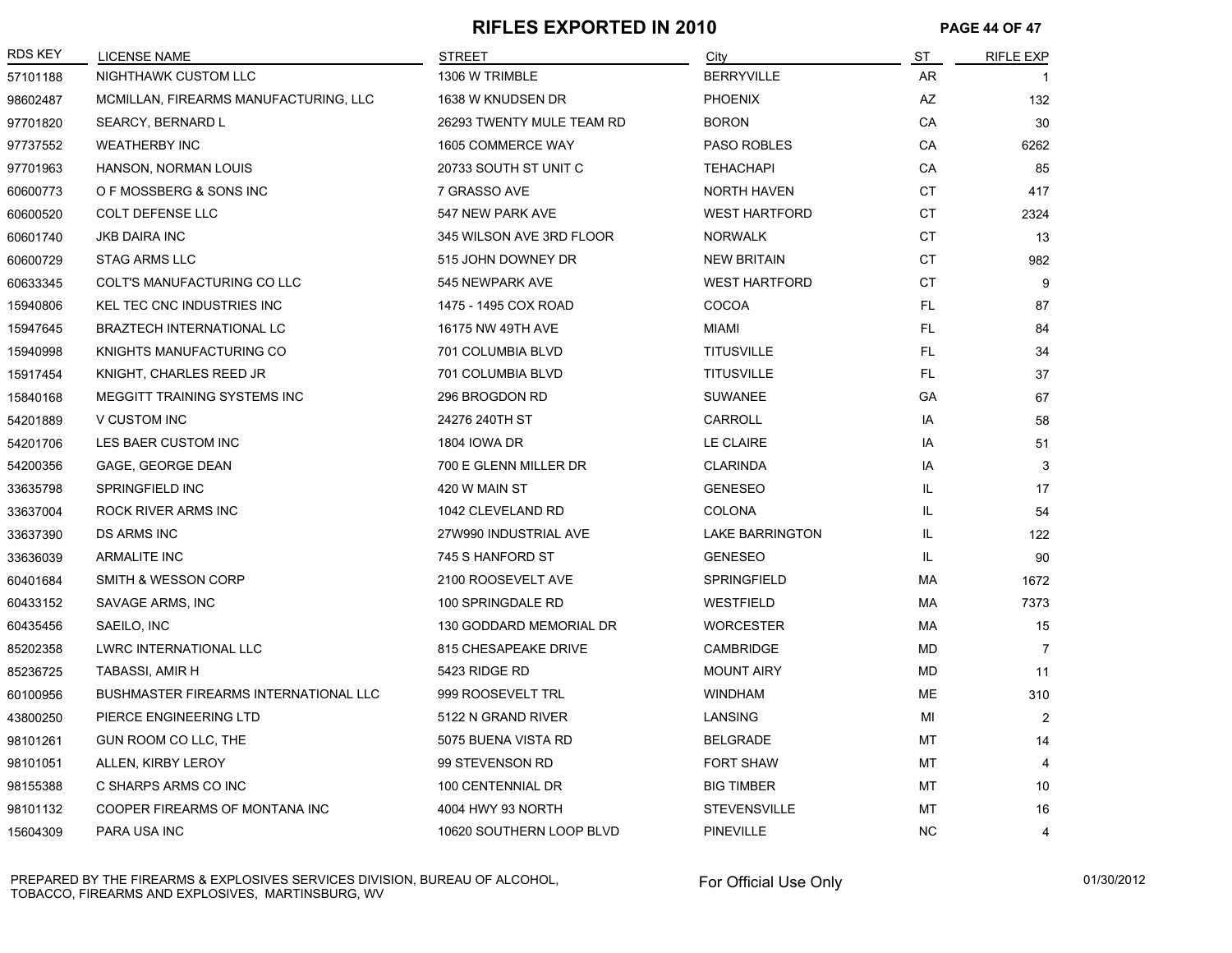## **RIFLES EXPORTED IN 2010 PAGE 45 OF 47**

| <b>RDS KEY</b> | <b>LICENSE NAME</b>                      | <b>STREET</b>                                     | City                  | <b>ST</b> | <b>RIFLE EXP</b> |
|----------------|------------------------------------------|---------------------------------------------------|-----------------------|-----------|------------------|
| 60200897       | THOMPSON CENTER ARMS CO INC              | <b>400 NORTH MAIN STREET</b>                      | <b>ROCHESTER</b>      | <b>NH</b> | 6503             |
| 60201128       | <b>SIG SAUER INC</b>                     | 12 & 18 INDUSTRIAL DR                             | <b>EXETER</b>         | <b>NH</b> | 878              |
| 60200735       | STURM, RUGER & COMPANY, INC              | 529 SUNAPEE ST                                    | <b>NEWPORT</b>        | <b>NH</b> | 25823            |
| 82200698       | <b>HENRY RAC HOLDING CORP</b>            | 59 E 1ST ST                                       | <b>BAYONNE</b>        | <b>NJ</b> | 3011             |
| 98800913       | LEGACY SPORTS INTERNATIONAL LLC          | 4750 LONGLEY LN STE 207-210                       | <b>RENO</b>           | <b>NV</b> | 4045             |
| 61334276       | KIMBER MFG INC                           | <b>1 LAWTON ST</b>                                | <b>YONKERS</b>        | <b>NY</b> | 369              |
| 61601132       | AMCHAR WHOLESALE, INC                    | 100 AIRPARK DR                                    | <b>ROCHESTER</b>      | <b>NY</b> | 146              |
| 61602170       | <b>JUST RIGHT CARBINES LLC</b>           | 231 SALTONSTALL ST                                | CANANDAIGUA           | <b>NY</b> | 50               |
| 43437065       | <b>KELBLY'S RIFLE RANGE INC</b>          | 7222 DALTON FOX LAKE RD                           | <b>NORTH LAWRENCE</b> | OH        | 61               |
| 99302489       | <b>HAMLEYS LLC</b>                       | 30 SE COURT AVE                                   | <b>PENDLETON</b>      | <b>OR</b> | 4                |
| 99301142       | NOSLER, INC                              | 107 SW COLUMBIA ST                                | <b>BEND</b>           | <b>OR</b> | 44               |
| 82338992       | <b>BORDEN, JAMES F</b>                   | 1325 SHELDON HILL ROAD                            | <b>SPRINGVILLE</b>    | <b>PA</b> | $\overline{2}$   |
| 82300479       | PNEU DART INC                            | 15223 STATE ROUTE 87                              | <b>WILLIAMSPORT</b>   | PA        | 129              |
| 34633475       | <b>H S PRECISION INC</b>                 | 1301 TURBINE DR                                   | <b>RAPID CITY</b>     | <b>SD</b> | 199              |
| 16236907       | <b>BARRETT FIREARMS MFG INC</b>          | 5926 MILLER LANE                                  | <b>MURFREESBORO</b>   | <b>TN</b> | 363              |
| 57434208       | <b>MAVERICK ARMS, INC</b>                | INDUSTRIAL BLVD MAVERICK CO DEVLPT<br><b>PARK</b> | <b>EAGLE PASS</b>     | <b>TX</b> | 13141            |
| 98734710       | <b>TDJ INC</b>                           | 550 NORTH CEMETERY ROAD, BUILDING<br>#1           | <b>GUNNISON</b>       | UT        | 166              |
| 98701385       | DESERT TECHNOLOGY & MFG LLC              | 980 SOUTH 700 WEST, STE 11                        | <b>SALT LAKE CITY</b> | UT        | 62               |
| 98734724       | ZDF IMPORT/EXPORT, LLC                   | 925 W 100 N SUITE A                               | NORTH SALT LAKE       | UT        | 300              |
| 15403090       | CAMPBELL, ALLEN WAYNE                    | 264 BENCHREST LN                                  | <b>CONCORD</b>        | <b>VA</b> | 6                |
| 15405200       | <b>RPT CONSULTING LLC</b>                | 800 SEAHAWK CIRCLE SUITE 138                      | <b>VIRGINIA BEACH</b> | VA        | 25               |
| 15402925       | <b>KRISS USA, INC</b>                    | 2697 INTERNATIONAL PARKWAY SUITE 4-<br>180        | <b>VIRGINIA BEACH</b> | <b>VA</b> | $\overline{4}$   |
| 99103260       | HURRICANE BUTTERFLY RESEARCH CORPORATION | 1148 INDUSTRY DRIVE                               | <b>TUKWILA</b>        | <b>WA</b> | 494              |
| 45500132       | MELVIN FORBES ENTERPRISES LLC            | 214 PRICE ST                                      | <b>GRANVILLE</b>      | WV        | $\overline{2}$   |
| 58300591       | <b>GUNWERKS LLC</b>                      | 220 MAIN STREET                                   | <b>BURLINGTON</b>     | <b>WY</b> | 294              |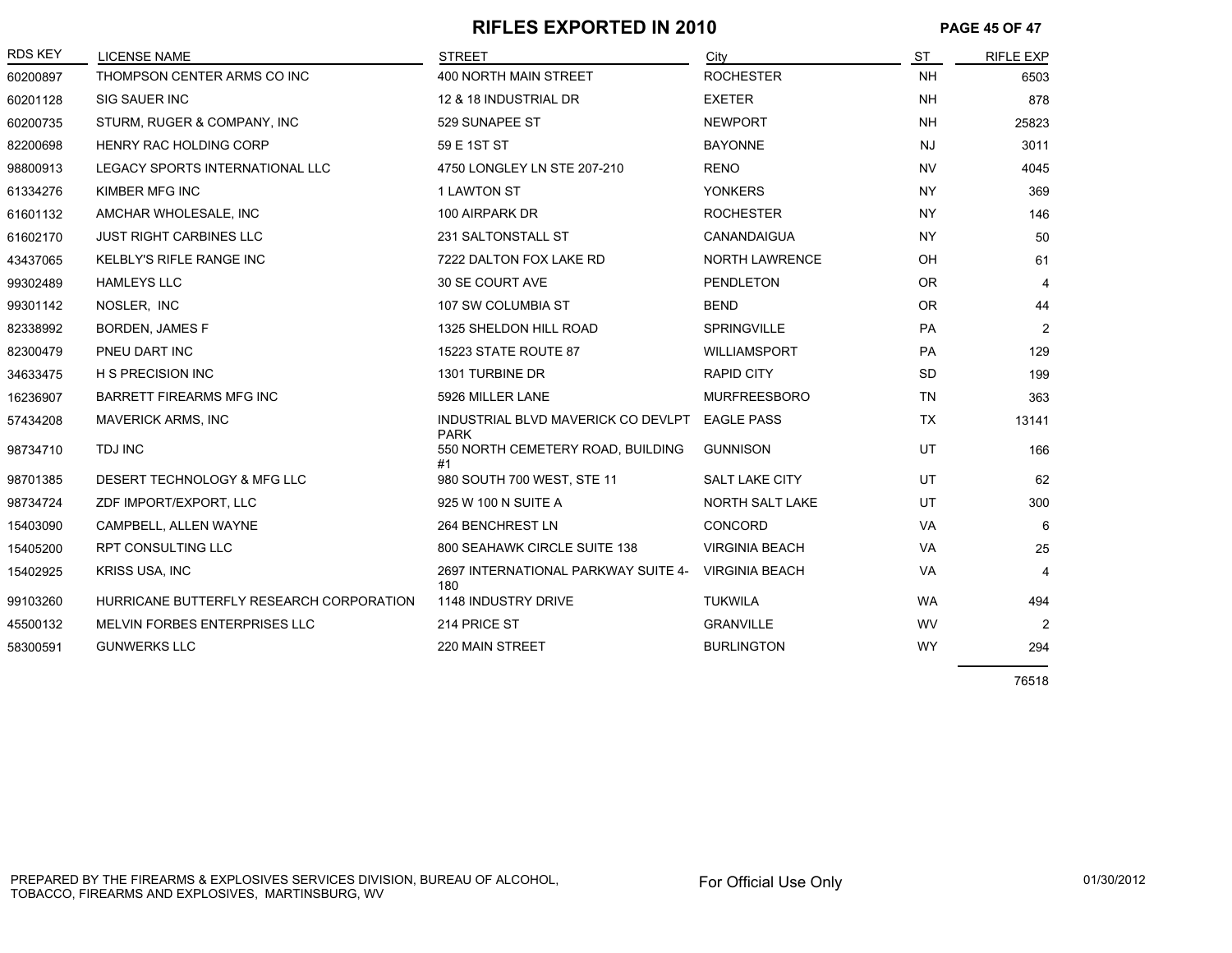#### SHOTGUNS EXPORTED IN 2010 **PAGE 46 OF 47**

| <b>RDS KEY</b> | <b>LICENSE NAME</b>                 | <b>STREET</b>                                     | <b>CITY</b>            | <b>ST</b> | <b>SHOTGUN EXP</b> |
|----------------|-------------------------------------|---------------------------------------------------|------------------------|-----------|--------------------|
| 57101188       | NIGHTHAWK CUSTOM LLC                | 1306 W TRIMBLE                                    | <b>BERRYVILLE</b>      | <b>AR</b> | 11                 |
| 57134716       | WILSONS GUN SHOP INC                | 2234 CR 719                                       | <b>BERRYVILLE</b>      | <b>AR</b> | 29                 |
| 97737552       | <b>WEATHERBY INC</b>                | 1605 COMMERCE WAY                                 | <b>PASO ROBLES</b>     | CA        | 2387               |
| 15947645       | <b>BRAZTECH INTERNATIONAL LC</b>    | 16175 NW 49TH AVE                                 | <b>MIAMI</b>           | FL.       | 4464               |
| 15904068       | <b>CUBIC SIMULATION SYSTEMS INC</b> | 2001 W OAK RIDGE RD                               | <b>ORLANDO</b>         | FL.       |                    |
| 15906911       | <b>MVB INDUSTRIES INC</b>           | 510 GOOLSBY BLVD BAY #5                           | <b>DEERFIELD BEACH</b> | FL.       | 6                  |
| 15840168       | MEGGITT TRAINING SYSTEMS INC        | 296 BROGDON RD                                    | <b>SUWANEE</b>         | GA        | 4                  |
| 60433152       | SAVAGE ARMS, INC                    | 100 SPRINGDALE RD                                 | <b>WESTFIELD</b>       | MA        | 56                 |
| 85207699       | BERETTA U S A CORPORATION           | 17601 BERETTA DR                                  | <b>ACCOKEEK</b>        | <b>MD</b> | 754                |
| 60200735       | STURM, RUGER & COMPANY, INC         | 529 SUNAPEE ST                                    | <b>NEWPORT</b>         | <b>NH</b> | 70                 |
| 98800913       | LEGACY SPORTS INTERNATIONAL LLC     | 4750 LONGLEY LN STE 207-210                       | <b>RENO</b>            | <b>NV</b> | 71                 |
| 61600727       | <b>REMINGTON ARMS CO INC</b>        | <b>14 HOEFLER AVE</b>                             | <b>ILION</b>           | <b>NY</b> | 250                |
| 43402567       | <b>RIVER SERVICES INC</b>           | 38633 MILLER RD                                   | <b>LEETONIA</b>        | OH        | 6                  |
| 43402108       | <b>ITHACA GUN COMPANY</b>           | 420 N WARPOLE ST                                  | UPPER SANDUSKY         | OH        | 99                 |
| 57302943       | THOMAS, KOREY RICK & MELISSA DAWN   | 20958 E COUNTY ROAD 153                           | <b>BLAIR</b>           | OK        | 6                  |
| 99302709       | R & R RACING INC                    | 45823 OAK ST                                      | <b>LYONS</b>           | <b>OR</b> | 8                  |
| 57434208       | <b>MAVERICK ARMS, INC</b>           | INDUSTRIAL BLVD MAVERICK CO DEVLPT<br><b>PARK</b> | <b>EAGLE PASS</b>      | <b>TX</b> | 35138              |
| 15402781       | METAL STORM, INC                    | 4350 N FAIRFAX DR STE 810                         | <b>ARLINGTON</b>       | <b>VA</b> |                    |